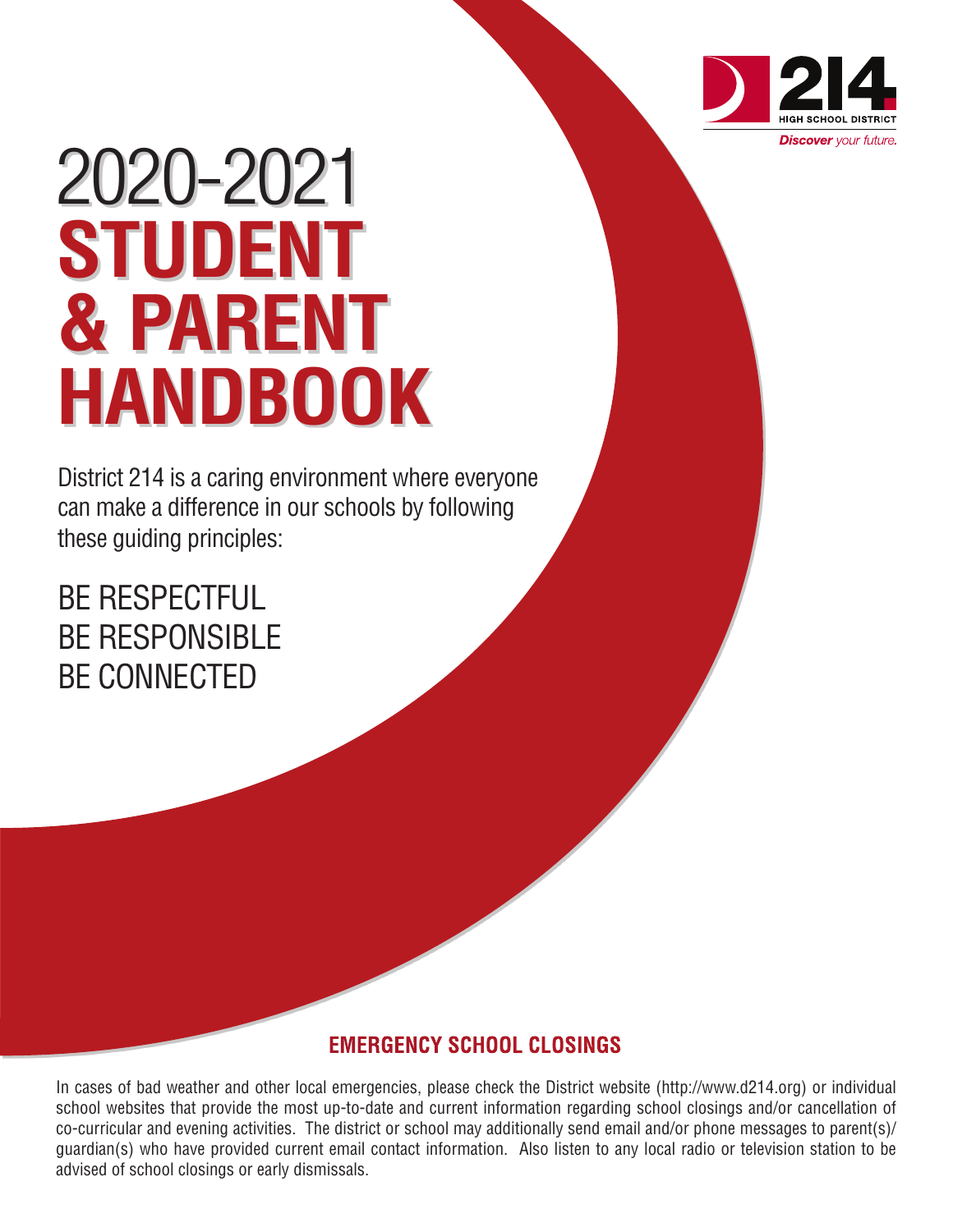# **TOWNSHIP HIGH SCHOOL DISTRICT 214 BOARD OF EDUCATION**

Mr. F. Daniel Petro, President Mrs. Mildred Palmer Mr. William J. Dussling, Vice President Mr. Leonard Walker Mr. Mark Hineman Mr. Todd Younger Mrs. Alva Kreutzer

# **MEETING DATES July 2020 – June 2021**

That the Board of Education establishes the following meeting dates to be held at 7:00 p.m. in the Board Room at the Forest View Educational Center, 2121 S. Goebbert Road, Arlington Heights, Illinois, for the period July, 2020 through June, 2021, unless noted below. The October 29, 2020 and March 4, 2021 Workshops will begin at 6:30 p.m. at the location indicated below.

| 2020                                       | 2021     |
|--------------------------------------------|----------|
| July 9                                     | January  |
| August 5 at 7:30 a.m.                      | Februar  |
| August 13                                  | March 4  |
| September 10                               | March 1  |
| October 8                                  | April 8  |
| October 22 Workshop (Prospect High School) | April 29 |
| November 12                                | May 13   |
| December 10                                | June 10  |
|                                            |          |

January 21 February 11 March 4 Workshop (Wheeling High School) March 18 April 29 May 13

# **DISTRICT 214 ADMINISTRATION**

| Superintendent                                         | Dr. David Schuler      |
|--------------------------------------------------------|------------------------|
| Associate Superintendent for Teaching and Learning     | Dr. Lazaro Lopez       |
| Associate Superintendent for Financial and Operations  | Ms. Cathy Johnson      |
| Associate Superintendent for Human Resources           | Ms. Kate Kraft         |
| <b>Assistant Superintendent for Student Services</b>   | Ms. Marni Johnson      |
| Director of Building and Grounds                       | Mr. Ken Roiland        |
| <b>Director of Business Services</b>                   | Ms. Sherry Koerner     |
| Director of Career and Technical Education             | Ms. Megan Knight       |
| Director of Community Engagement and Outreach          | Mr. Patrick Mogge      |
| Director of Grants and Special Programs                | Dr. Marcella Reca Zipp |
| Director of Food and Nutrition                         | Ms. Christine Frole    |
| Director of Professional Learning and Student Services | Dr. Matt Liberatore    |
| Director of Research and Testing                       | Mr. Jeffrey Smith      |
| Director of Technology Services                        | Mr. Anthony Schlorff   |
|                                                        |                        |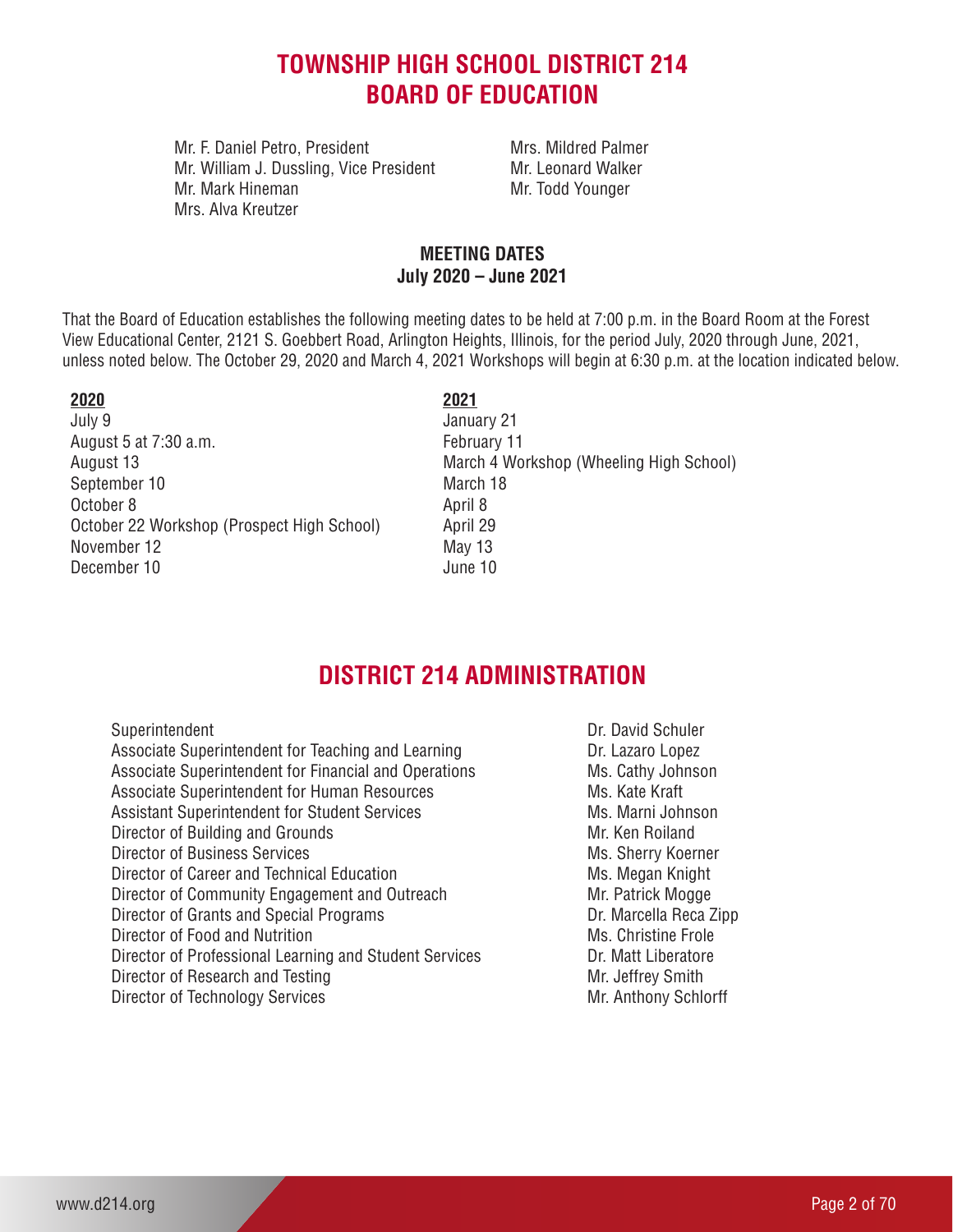# **TOWNSHIP HIGH SCHOOL DISTRICT 214 2020-21 SCHOOL CALENDAR**

| Institute Day<br>In-Service Day<br>First Day of Classes - 1 <sup>st</sup> Quarter<br>Labor Day<br>Non-Attendance Day<br>End of 1 <sup>st</sup> Quarter | Monday, August 10, 2020<br>Tuesday, August 11, 2020<br>Wednesday, August 12, 2020<br>Monday, September 7, 2020<br>Monday, September 28, 2020<br>Friday, October 9, 2020 | <b>Students Not in Attendance</b><br><b>Students Not in Attendance</b><br>All Buildings Closed<br>All Buildings Closed<br>No early dismissal |
|--------------------------------------------------------------------------------------------------------------------------------------------------------|-------------------------------------------------------------------------------------------------------------------------------------------------------------------------|----------------------------------------------------------------------------------------------------------------------------------------------|
| <b>Institute Day</b><br>First Day of Classes - 2 <sup>nd</sup> Quarter<br>Parent/Teacher Conferences, Evening                                          | Monday, October 12, 2020<br>Tuesday, October 13, 2020<br>Thursday, October 29, 2020                                                                                     | Students Not in Attendance                                                                                                                   |
| Non-Attendance Day                                                                                                                                     | Tuesday, November 3, 2020                                                                                                                                               | All Buildings Closed                                                                                                                         |
| Non-Attendance Day                                                                                                                                     | Wednesday, November 25, 2020                                                                                                                                            | All Buildings Closed                                                                                                                         |
| Thanksgiving Day                                                                                                                                       | Thursday, November 26, 2020                                                                                                                                             | All Buildings Closed                                                                                                                         |
| Non-Attendance Day                                                                                                                                     | Friday, November 27, 2020                                                                                                                                               | All Buildings Closed                                                                                                                         |
| 1 <sup>st</sup> Semester Final Exams                                                                                                                   | Dec. 16, 17, 18, 2020                                                                                                                                                   |                                                                                                                                              |
| End of 2 <sup>nd</sup> Quarter/1 <sup>st</sup> Semester<br><b>Final Exams</b>                                                                          | Friday, December 18, 2020                                                                                                                                               | <b>Students dismissed after final</b><br>exams                                                                                               |
| Winter Break Begins at Close of<br>Classes                                                                                                             | Friday, December 18, 2020                                                                                                                                               |                                                                                                                                              |
| Institute Day                                                                                                                                          | Monday, January 4, 2021                                                                                                                                                 | <b>Students Not in Attendance</b>                                                                                                            |
| First Day of Classes $-3^{rd}$ Quarter                                                                                                                 | Tuesday, January 5, 2021                                                                                                                                                |                                                                                                                                              |
| Martin Luther King, Jr. Day<br>Non-Attendance Day                                                                                                      | Monday, January 18, 2021<br>Friday, February 12, 2021                                                                                                                   | All Buildings Closed<br>Teachers, Students and 10-month<br>Staff Not in Attendance                                                           |
| Presidents' Day, Non-Attendance<br>Day                                                                                                                 | Monday, February 15, 2021                                                                                                                                               | All Buildings Closed                                                                                                                         |
| Institute Day                                                                                                                                          | Friday, February 26, 2021                                                                                                                                               | <b>Students Not in Attendance</b>                                                                                                            |
| End of 3rd Quarter                                                                                                                                     | Friday, March 12, 2021                                                                                                                                                  | No early dismissal                                                                                                                           |
| First Day of Classes $-4$ <sup>th</sup> Quarter                                                                                                        | Monday, March 15, 2021                                                                                                                                                  |                                                                                                                                              |
| Spring Break Begins at Close of<br>Classes                                                                                                             | Friday, March 19, 2021                                                                                                                                                  | <b>Students dismissed early</b>                                                                                                              |
| <b>Classes Resume After Spring Break</b><br>Non-Attendance Day                                                                                         | Monday, March 29, 2021<br>Friday, April 2, 2021                                                                                                                         | All Buildings Closed                                                                                                                         |
| <b>Commencement Exercises</b>                                                                                                                          | Wednesday, May, 19, 2021                                                                                                                                                |                                                                                                                                              |
| 2 <sup>nd</sup> Semester Final Exams                                                                                                                   | May 25, 26, 27, 2021                                                                                                                                                    |                                                                                                                                              |
| End of 2 <sup>nd</sup> Semester/Last Day Of<br><b>Classes</b>                                                                                          | Thursday, May 27, 2021                                                                                                                                                  | <b>Students dismissed after final</b><br>exams                                                                                               |
| <b>Memorial Day</b>                                                                                                                                    | Monday, May 31, 2021                                                                                                                                                    | All Buildings Closed                                                                                                                         |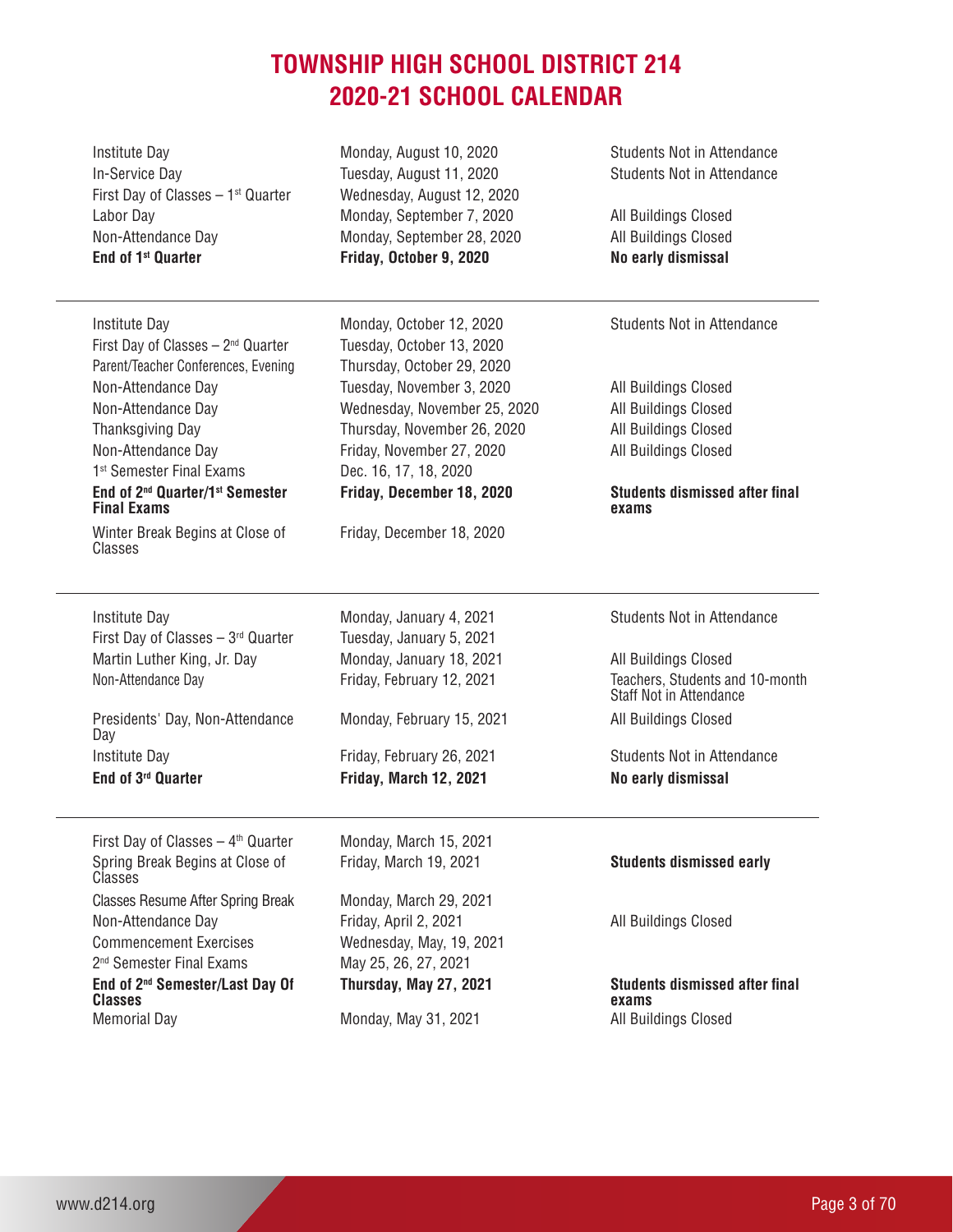# **DISTRICT 214 STUDENT & PARENT HANDBOOK**

This handbook is a summary of the school's rules and expectations, and is not a comprehensive statement of school procedures. The Board of Education's comprehensive policy manual is available for public inspection through the District's website or at the Board office, located at 2121 S. Goebbert Rd., Arlington Heights, IL 60005. School rules published in this handbook are subject to such changes as may be needed to insure continued compliance with federal, State or local regulations, and are subject to such review and alteration as becomes necessary for the routine operation of the school. Not all rules of behavior can be written and inserted in a guidebook; however, we expect students to follow reasonable rules and not violate the rights of others. All rules and regulations are set forth for all District 214 High Schools by the Board of Education Township High School District 214. For a complete list of Board of Education Policies visit: http://www.d214.org/board-of-education/

# **RULES AND REGULATIONS**

The following rules, rights, and responsibilities regarding student behavior stem from State law, School Board policies, court rulings, the District 214 Parent/Legal Guardian-Teacher Discipline Advisory Committee, and student and staff recommendations. These rules reflect the feelings and values of the majority of citizens in the District 214 communities.

The Board of Education and administration have the responsibility to manage student conduct. Students are expected to comply with regulations of the school, to obey promptly all directions of the school staff, to observe good order, and to conduct themselves at school, or at school-related activities, in such a manner that their conduct will neither harm nor bring discredit to the schools of the district. For those students who do not conduct themselves accordingly, disciplinary action will be taken pursuant to the established Illinois School Code, district procedures, and any other relevant Board policy. The Board of Education also authorizes the administration to pursue appropriate criminal charges against students who are suspected of violating the criminal laws of the State of Illinois.

All District 214 schools utilize positive behavioral approaches which provide instruction to help students make positive choices and avoid disciplinary action. Good discipline is necessary if a school is to function in the most effective manner for students. Through good discipline and self-control, the student can work with the school to form a productive partnership. Good discipline requires teamwork and is the combined responsibility of students, parent(s)/guardian(s), and staff.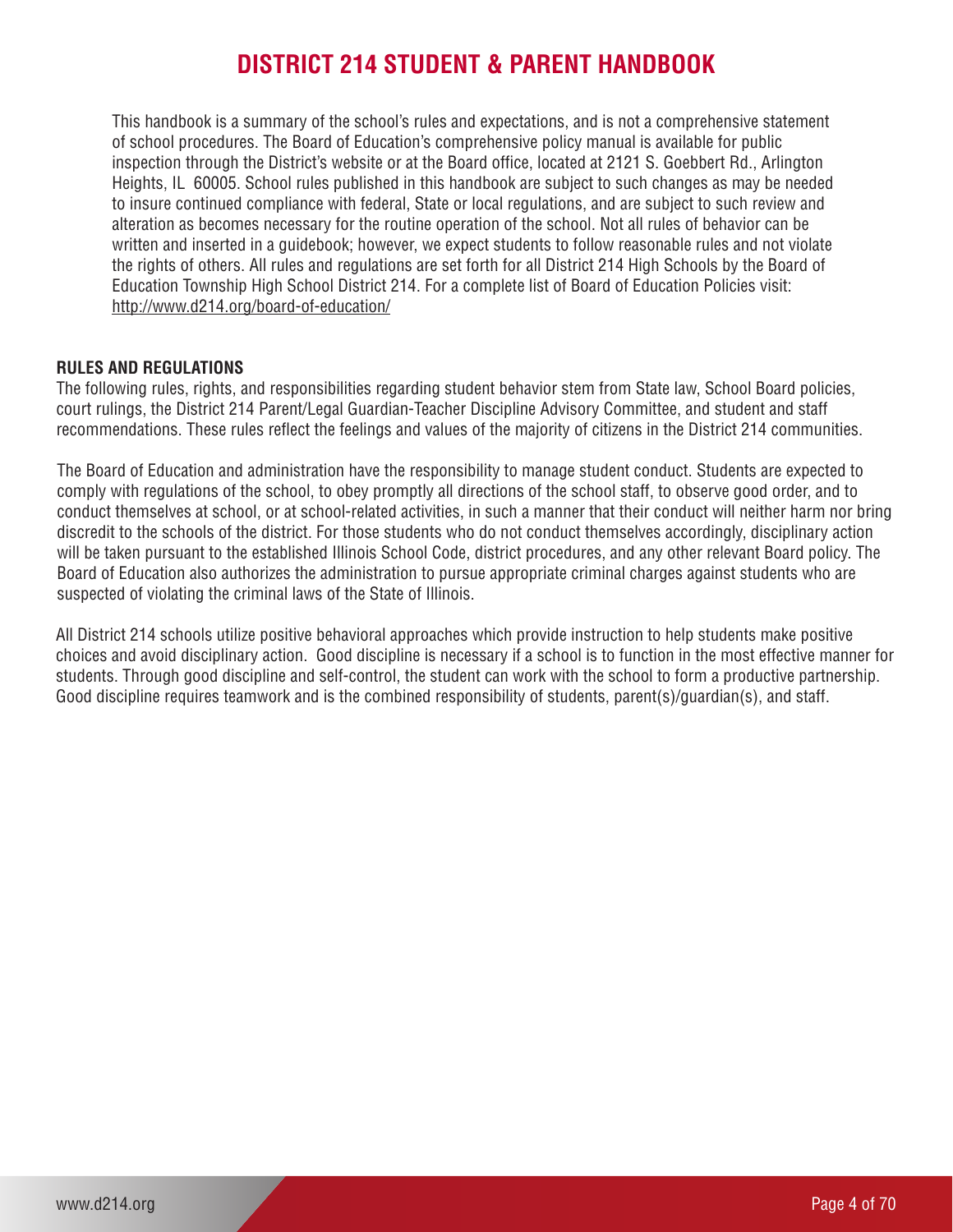# **TABLE OF CONTENTS**

# **ACADEMICS**

| <b>AUADEMIUJ</b>                                                  |    |
|-------------------------------------------------------------------|----|
|                                                                   |    |
|                                                                   |    |
|                                                                   |    |
|                                                                   |    |
| Programs for Students at Risk of Academic Failure &/or Dropping   |    |
| Out of School & Graduation Incentives - Policy 6:110 23           |    |
|                                                                   |    |
| <b>ATTENDANCE AND ABSENCES</b>                                    |    |
|                                                                   |    |
|                                                                   |    |
|                                                                   |    |
|                                                                   |    |
|                                                                   |    |
|                                                                   |    |
|                                                                   |    |
|                                                                   |    |
|                                                                   |    |
|                                                                   |    |
|                                                                   |    |
|                                                                   |    |
|                                                                   |    |
|                                                                   |    |
|                                                                   |    |
|                                                                   |    |
| <b>BOARD OF EDUCATION</b>                                         |    |
|                                                                   |    |
|                                                                   |    |
|                                                                   |    |
|                                                                   |    |
| <b>CO-CURRICULAR ACTIVITIES &amp; ATHLETICS</b>                   |    |
|                                                                   |    |
|                                                                   |    |
| Conduct Code for Participants in Co-curricular                    |    |
|                                                                   |    |
|                                                                   |    |
|                                                                   |    |
|                                                                   |    |
| Practice Times for Activities/Athletics/Fine & Performing Arts 57 |    |
|                                                                   |    |
| <b>DISTRICT NOTICES &amp; INFORMATION</b>                         |    |
| Americans with Disabilities Act Notice                            | 62 |
|                                                                   |    |
| Community Use of School Facilities - Policy 8:2052                |    |
|                                                                   |    |
|                                                                   |    |
|                                                                   |    |
|                                                                   |    |
| Equal Education Opportunities - Policy 7:10  11                   |    |
|                                                                   |    |
|                                                                   |    |
| Title IX Sexual Harassment Grievance Procedure -                  |    |
|                                                                   |    |
|                                                                   |    |
| Visitors to and Conduct on School Property - Policy 8:30  50      |    |
| <b>EMERGENCY PROCEDURES</b>                                       |    |
|                                                                   |    |
| <b>FAOs</b>                                                       |    |
|                                                                   |    |
| <b>FOOD &amp; NUTRITION SERVICES</b>                              |    |
|                                                                   |    |
|                                                                   |    |
|                                                                   |    |

# **HEALTH SERVICES**

| Administering Medicines to Students - Policy 7:270 45              |  |
|--------------------------------------------------------------------|--|
| Food Allergy Management Program - Policy 7:285 48                  |  |
| Health, Eye and Dental Examinations; Immunizations 15              |  |
|                                                                    |  |
| <b>SCHOOL FEES</b>                                                 |  |
|                                                                    |  |
|                                                                    |  |
|                                                                    |  |
|                                                                    |  |
| <b>SPECIAL EDUCATION AND 504s</b>                                  |  |
| Education of Children with Disabilities - Policy 6:120  11         |  |
|                                                                    |  |
| Misconduct By Students With Disabilities - Policy 7:230 27         |  |
|                                                                    |  |
|                                                                    |  |
|                                                                    |  |
|                                                                    |  |
| <b>STUDENT BEHAVIOR</b>                                            |  |
|                                                                    |  |
| Distribution of Obscene or Libelous Material33                     |  |
|                                                                    |  |
| Gangs and Gang-Like Activity/Behavior Prohibited 28                |  |
| Harassment of Students Prohibited - Policy 7:20  37                |  |
|                                                                    |  |
|                                                                    |  |
| Misconduct by Students with Disabilities - Policy 7:230 27         |  |
|                                                                    |  |
| Personal Technology & Social Media; Usage and Conduct -            |  |
| Prevention of and Response to Bullying, Intimidation and           |  |
|                                                                    |  |
|                                                                    |  |
|                                                                    |  |
|                                                                    |  |
|                                                                    |  |
|                                                                    |  |
|                                                                    |  |
|                                                                    |  |
|                                                                    |  |
| Teen Dating Violence Prohibited - Policy 7:18534                   |  |
| <b>STUDENT INFORMATION AND SERVICES</b>                            |  |
| Access to Student Directory Information by Military Recruiters  68 |  |
|                                                                    |  |
|                                                                    |  |
|                                                                    |  |
|                                                                    |  |
| Procedure to Request a Transcript &/or Immunization Records 68     |  |
|                                                                    |  |
| School Admissions and Student Transfers to and from                |  |
|                                                                    |  |
|                                                                    |  |
| Student and Family Privacy Rights - Policy 7:15 65                 |  |
|                                                                    |  |
|                                                                    |  |
| <b>TRANSPORTATION</b>                                              |  |
|                                                                    |  |
|                                                                    |  |
|                                                                    |  |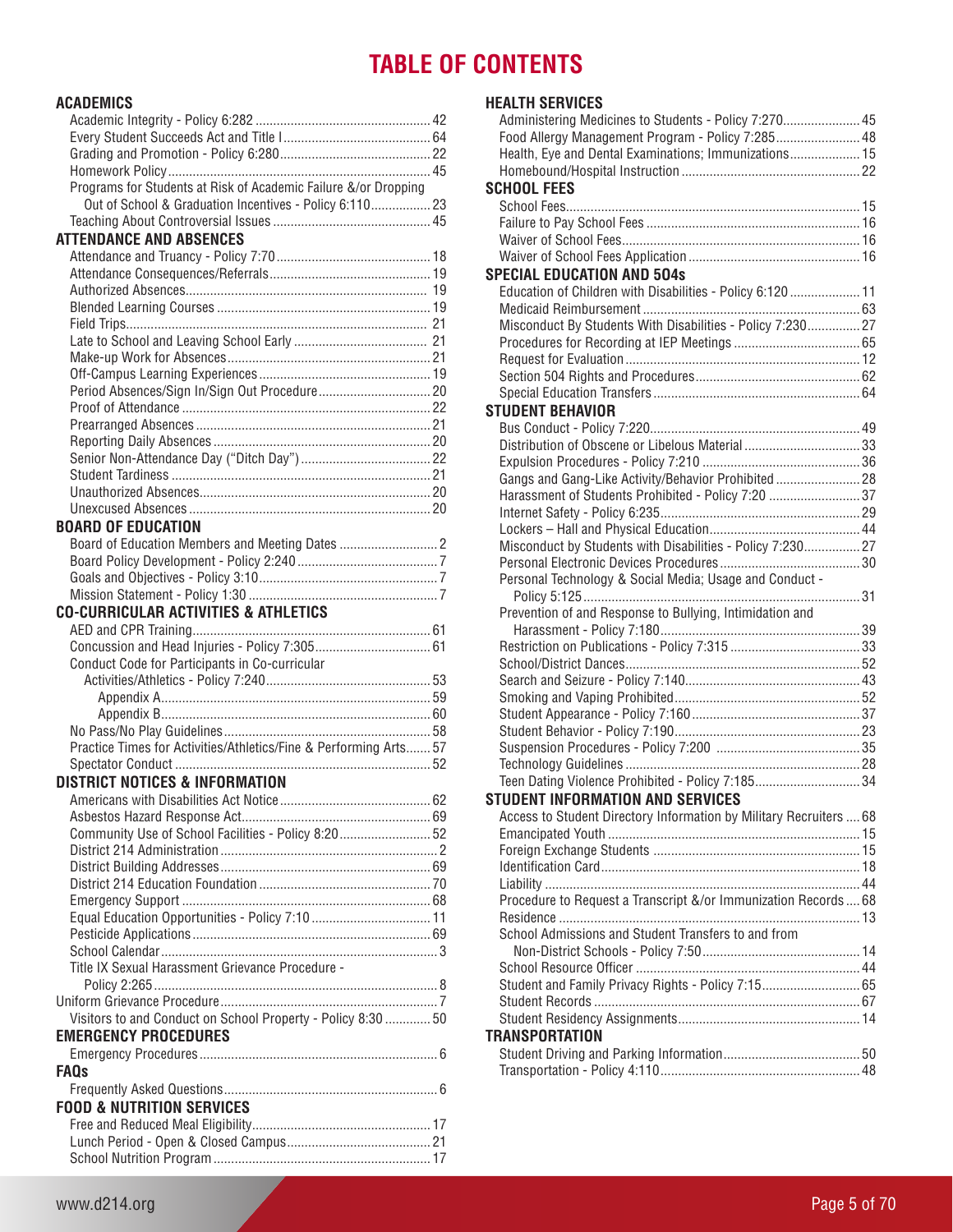# **EMERGENCY PROCEDURES**

#### *FIRE:*

Whenever the fire alarm sounds, pupils and staff MUST leave the building and remain outside. The administrator in charge will authorize the return to classes.

#### *TORNADO:*

A Tornado Watch (conditions exist out of which a tornado could develop) or a Tornado Warning (a tornado has been sighted in the area) will be announced as appropriate. Upon hearing a Tornado Warning announcement, staff and students will move to the assigned area and stay near an interior wall.

#### *LOCKDOWN:*

Emergency drills are conducted in accordance with State law and the Illinois School Code.

#### *BUS EVACUATION:*

Emergency bus evacuation drills are conducted each year through the physical education classes.

# **FREQUENTLY ASKED QUESTIONS**

#### **ATTENDANCE**

**Absent** - Parent/guardian calls attendance office within 48 hours. **Late to school** - Student checks in at the attendance office upon arrival. **Leaving school early** - Parent/guardian must call in advance. Student signs out at the attendance office. **Out of building appointment during school hours** - Parent/guardian calls in early; student signs out when leaving and signs back in at the attendance office upon return. **Vacation** - Parent/guardian notifies attendance office early, student requests and completes pre-approval vacation form

for teachers to sign and administrators to approve, and student returns the form to the attendance office.

**Illness** (3-5 days) - Call student services office and request homework assignments; assignments can be picked up in student services office 24 hrs. after the request.

**Illness/Injury (in school)** - Ask for pass to nurse's office.

**Hospitalization/Homebound student** - Contact counselor for available educational services.

**Academic Support** - Make arrangements with teacher; use resource rooms; contact counselor.

**Appointment with psychologist, social worker, etc.** - See counselor to request appointment.

**Hungry?** - Breakfast available every day before school in the cafeteria.

**Locker problem** - Report the problem to the attendance office/main office.

**Lost or need a new ID?** - Go to the attendance or main office. There is a \$5.00 charge for replacement ID.

**Lost or stolen items** - Go to lost and found by the attendance office; complete lost/stolen form available in the attendance office.

**Parking sticker/tag** - See the division head for student success, safety and wellness.

**Peer pressure?** - See a teacher, counselor or division head for student success, safety and wellness.

**Stressed out?** – See a teacher, counselor or division head for student success, safety and wellness.

**Want to join an activity?** - Listen to or read daily announcements or go to student activities office for complete listing of activities.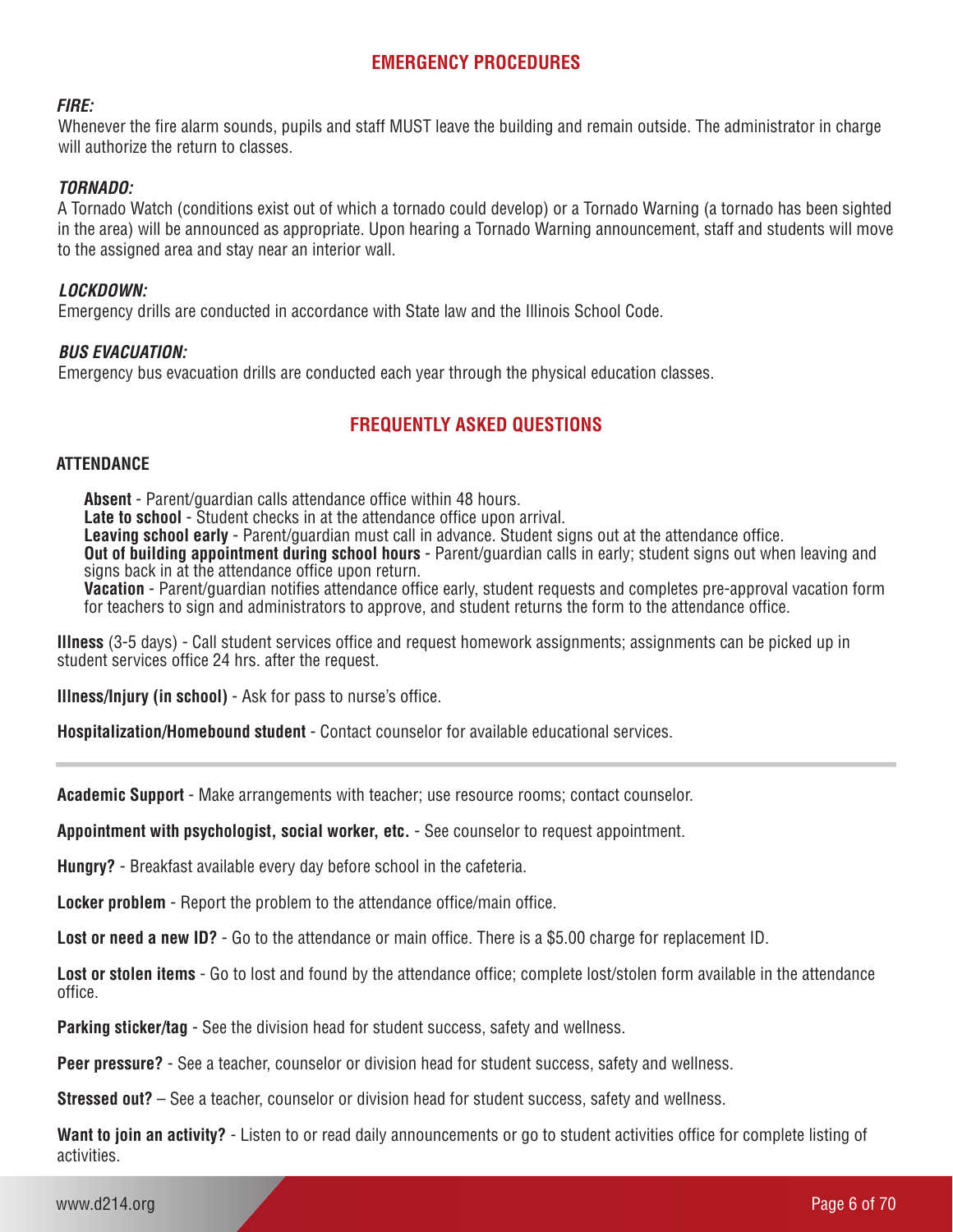#### **MISSION STATEMENT – Policy 1:30**

*Our primary mission is to help all students learn the skills, acquire the knowledge, and develop the behaviors necessary for them to reach their full potential as citizens who can meet the challenges of a changing society. Our secondary mission is to provide residents with opportunities for life-long learning. ADOPTED: September 2016*

#### **BOARD OF EDUCATION GOALS – Policy 3:10**

*The Superintendent directs the administration in order to manage the School District and to facilitate the implementation of a quality educational program in alignment with School Board policy 1:30, School District Philosophy. Specific goals and objectives are to:*

*Provide quality education that is relevant to membership in a global society and economy while maintaining a balanced operating budget and serving the student population.*

*Increase student learning through engagement and innovative programs to ensure students will develop self-awareness, self-management, interpersonal, and decision-making skills as measured by social and emotional learning growth objectives to establish and maintain positive relationships and achieve school and life success in a global society and economy.*

*Promote and expand lifelong learning opportunities for residents of all ages through positive relationships, community involvement, community engagement and outreach, and collaborative planning in the efficient use of resources. ADOPTED: September 2016*

For more information, reference Board policy 3:10 **–** Board Policy and Objectives.

#### **BOARD POLICY DEVELOPMENT – Policy 2:240**

*The Board of Education governs using written policies. Written policies ensure legal compliance, establish Board processes, articulate District ends, delegate authority, and define operating limits. Board policies also provide the basis for monitoring progress toward District ends.* 

#### *Board Policy Review and Monitoring*

*The Board will periodically review its policies for relevancy, monitor its policies for effectiveness, and consider whether any modifications are required.*

#### *Superintendent Implementation*

*The Board will support any reasonable interpretation of Board policy made by the Superintendent. If reasonable minds differ, the Board will review the applicable policy and consider the need for further clarification. In the absence of Board policy, the Superintendent is authorized to take appropriate action. ADOPTED: August 2019*

For more information, reference Board policy 2:240 **–** Board Policy Development.

#### **UNIFORM GRIEVANCE PROCEDURE**

A student, parent/guardian, employee, or community member should notify any District Complaint Manager if he or she has a complaint or believes that the Board of Education, its employees, or agents have violated his or her rights guaranteed by the State or federal Constitution, State or federal statute, or Board policy. The District Complaint Managers are the Associate Superintendent for Human Resources, the Assistant Superintendent for Student Services and the Employee Relations Supervisor.

For more information, reference Board policy 2:260 – Uniform Grievance Procedure.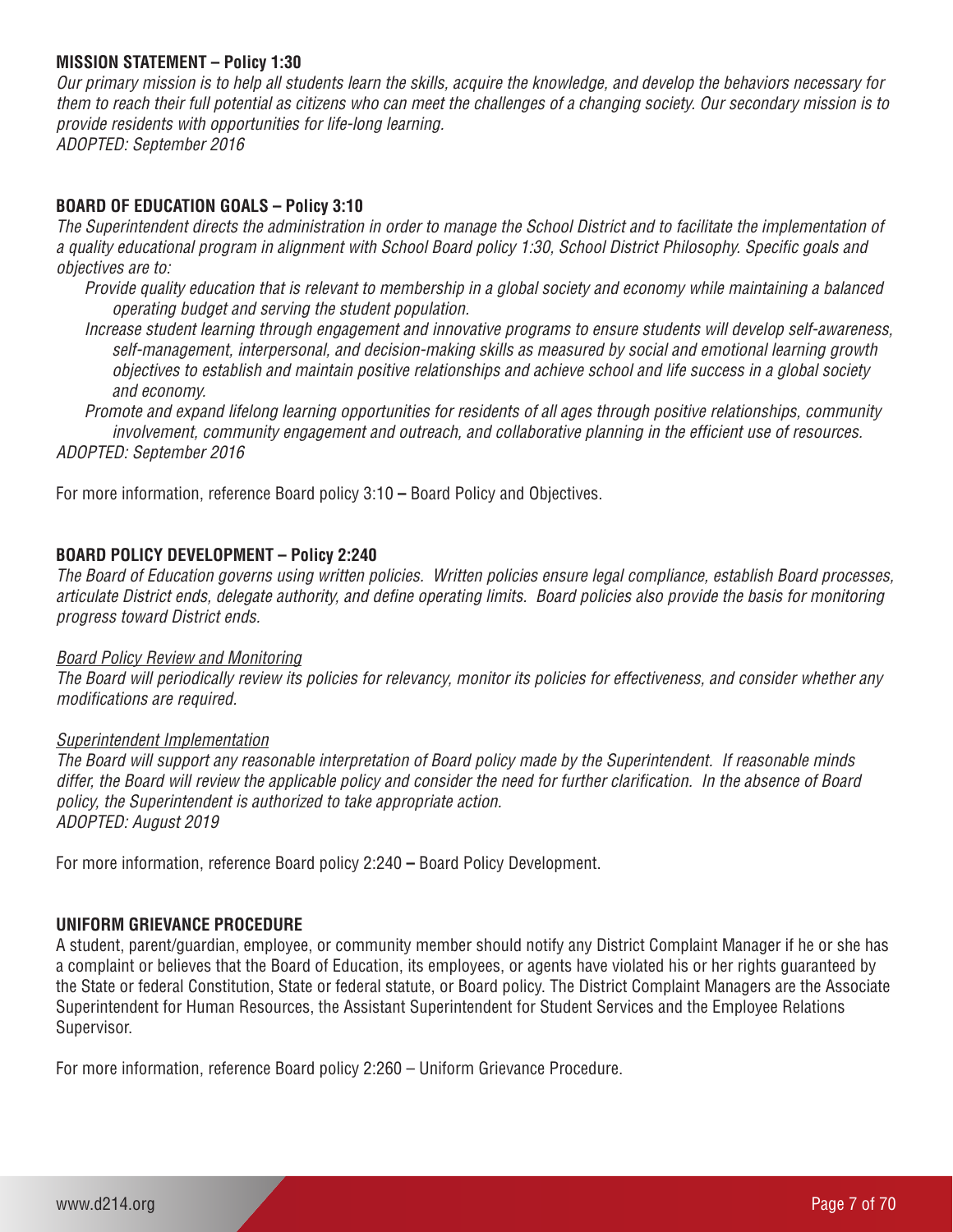# **TITLE IX SEXUAL HARASSMENT GRIEVANCE PROCEDURE**

*Sexual harassment affects a student's ability to learn and an employee's ability to work. Providing an educational and workplace environment free from sexual harassment is an important District goal. The District does not discriminate on the basis of sex in any of its education programs or activities, and it complies with Title IX of the Education Amendments of 1972 (Title IX) and its implementing regulations (34 C.F.R. Part 106) concerning everyone in the District's education programs and activities, including applicants for employment, students, parents/guardians, employees, and third parties.* 

# *Title IX Sexual Harassment Prohibited*

*Sexual harassment as defined in Title IX (Title IX Sexual Harassment) is prohibited. Any person, including a District employee or agent, or student, engages in Title IX Sexual Harassment whenever that person engages in conduct on the basis of an individual's sex that satisfies one or more of the following:* 

- *1. A District employee conditions the provision of an aid, benefit, or service on an individual's participation in unwelcome sexual conduct; or*
- *2. Unwelcome conduct determined by a reasonable person to be so severe, pervasive, and objectively offensive that it effectively denies a person equal access to the District's educational program or activity; or*
- *3. Sexual assault as defined in 20 U.S.C. §1092(f)(6)(A)(v), dating violence as defined in 34 U.S.C. §12291(a)(10), domestic violence as defined in 34 U.S.C. §12291(a)(8), or stalking as defined in 34 U.S.C. §12291(a)(30).*

*Examples of sexual harassment include, but are not limited to, touching, crude jokes or pictures, discussions of sexual experiences, teasing related to sexual characteristics, spreading rumors related to a person's alleged sexual activities, rape, sexual battery, sexual abuse, and sexual coercion.*

# *Definitions from 34 C.F.R. §106.30*

*Complainant means an individual who is alleged to be the victim of conduct that could constitute sexual harassment.*

*Education program or activity includes locations, events, or circumstances where the District has substantial control over both the Respondent and the context in which alleged sexual harassment occurs.*

*Formal Title IX Sexual Harassment Complaint means a document filed by a Complainant or signed by the Title IX Coordinator alleging sexual harassment against a Respondent and requesting that the District investigate the allegation.*

*Respondent means an individual who has been reported to be the perpetrator of the conduct that could constitute sexual harassment.*

*Supportive measures mean non-disciplinary, non-punitive individualized services offered as appropriate, as reasonably available, and without fee or charge to the Complainant or the Respondent before or after the filing of a Formal Title IX Sexual Harassment Complaint or where no Formal Title IX Sexual Harassment Complaint has been filed.* 

# *Title IX Sexual Harassment Prevention and Response*

*The Superintendent or designee will ensure that the District prevents and responds to allegations of Title IX Sexual Harassment as follows:*

- *1. Ensures that the District's comprehensive health education program in Board policy 6:60, Curriculum Content, incorporates (a) age-appropriate sexual abuse and assault awareness and prevention programs in grades pre-K through 12, and (b) age-appropriate education about the warning signs, recognition, dangers, and prevention of teen dating violence in grades 7-12. This includes incorporating student social and emotional development into the District's educational program as required by State law and in alignment with Board policy 6:65, Student Social and Emotional Development.*
- *2. Incorporates education and training for school staff pursuant to policy 5:100, Staff Development Program, and as recommended by the Superintendent, Title IX Coordinator, Nondiscrimination Coordinator, Building Principal, Assistant Building Principal, Division Head for Student Success, Safety and Wellness, or a Complaint Manager.*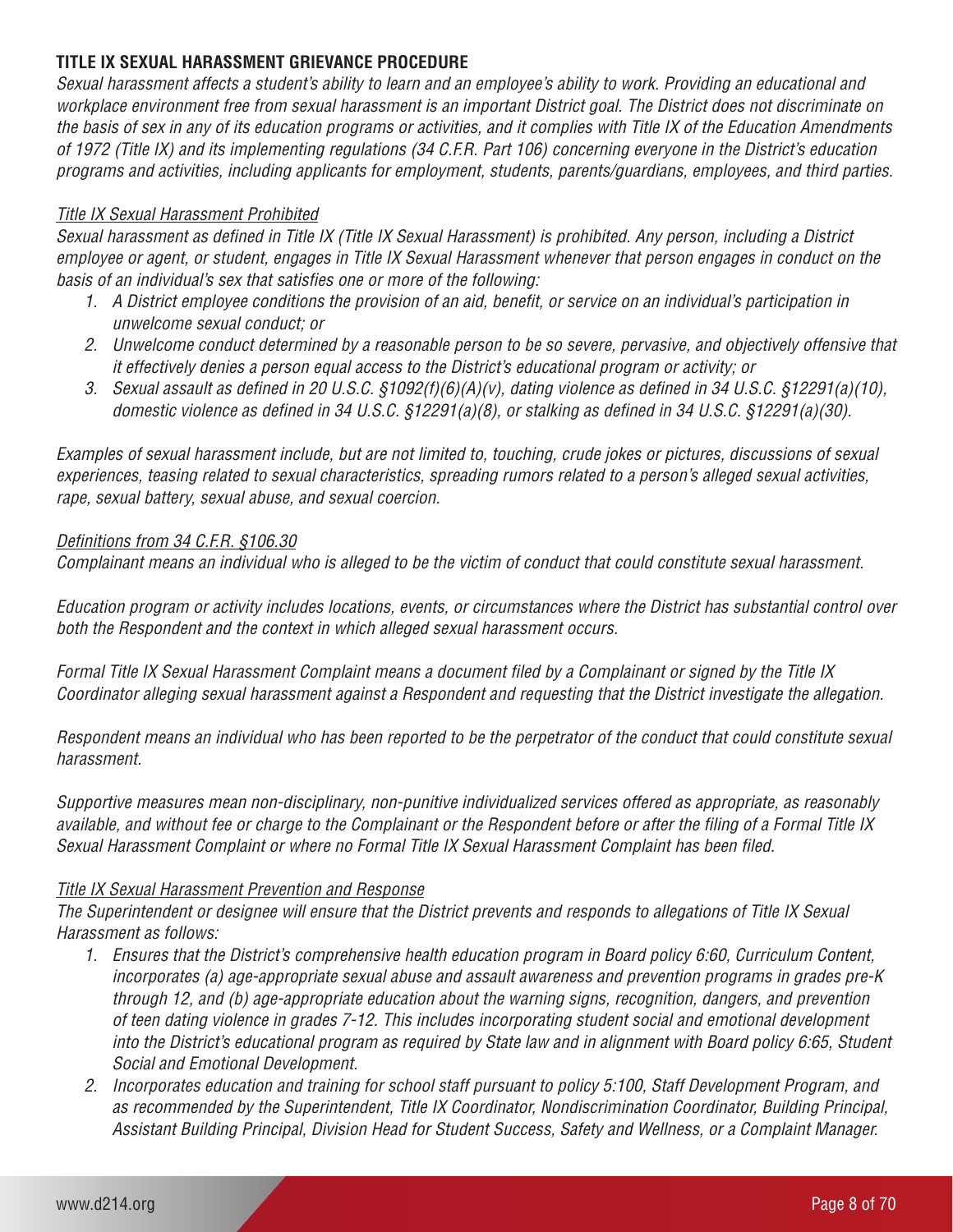*3. Notifies applicants for employment, students, parents/guardians, employees, and collective bargaining units of this policy and contact information for the Title IX Coordinator by, at a minimum, prominently displaying them on the District's website, if any, and in each handbook made available to such persons.* 

# *Making a Report*

*A person who wishes to make a report under this Title IX Sexual Harassment grievance procedure may make a report to the Title IX Coordinator, Nondiscrimination Coordinator, Building Principal, Assistant Building Principal, Division Head for Student Success, Safety and Wellness, a Complaint Manager, or any employee with whom the person is comfortable speaking. A person who wishes to make a report may choose to report to a person of the same gender.*

*School employees shall respond to incidents of sexual harassment by promptly making or forwarding the report to the Title IX Coordinator. An employee who fails to promptly make or forward a report may be disciplined, up to and including discharge.*

*The Superintendent shall insert into this policy and keep current the name, office address, email address, and telephone number of the Title IX Coordinator.* 

# *Title IX Coordinator:*

*Name: Kate Kraft, Associate Superintendent for Human Resources Address: 2121 S. Goebbert Rd., Arlington Heights, IL 60005 Email: kate.kraft@d214.org Telephone: 847-718-7647*

# *Processing and Reviewing a Report or Complaint*

*Upon receipt of a report, the Title IX Coordinator and/or designee will promptly contact the Complainant to: (1) discuss the availability of supportive measures, (2) consider the Complainant's wishes with respect to supportive measures, (3) inform the Complainant of the availability of supportive measures with or without the filing of a Formal Title IX Sexual Harassment Complaint, and (4) explain to the Complainant the process for filing a Formal Title IX Sexual Harassment Complaint.* 

*Further, the Title IX Coordinator will analyze the report to identify and determine whether there is another or an additional appropriate method(s) for processing and reviewing it. For any report received, the Title IX Coordinator shall review Board policies 2:260, Uniform Grievance Procedure; 5:20, Workplace Harassment Prohibited; 5:90, Abused and Neglected Child Reporting; 5:120, Employee Ethics; Conduct; and Conflict of Interest; 7:20, Harassment of Students Prohibited; 7:180, Prevention of and Response to Bullying, Intimidation, and Harassment; 7:185, Teen Dating Violence Prohibited; and 7:190, Student Behavior, to determine if the allegations in the report require further action.*

*Reports of alleged sexual harassment will be confidential to the greatest extent practicable, subject to the District's duty to investigate and maintain an educational program or activity that is productive, respectful, and free of sexual harassment.*

# *Formal Title IX Sexual Harassment Complaint Grievance Process*

*When a Formal Title IX Sexual Harassment Complaint is filed, the Title IX Coordinator will investigate it or appoint a qualified person to undertake the investigation.*

*The Superintendent or designee shall implement procedures to ensure that all Formal Title IX Sexual Harassment Complaints are processed and reviewed according to a Title IX grievance process that fully complies with 34 C.F.R. §106.45. The District's grievance process shall, at a minimum:*

*1. Treat Complainants and Respondents equitably by providing remedies to a Complainant where the Respondent is determined to be responsible for sexual harassment, and by following a grievance process that complies with 34 C.F.R. §106.45 before the imposition of any disciplinary sanctions or other actions against a Respondent.*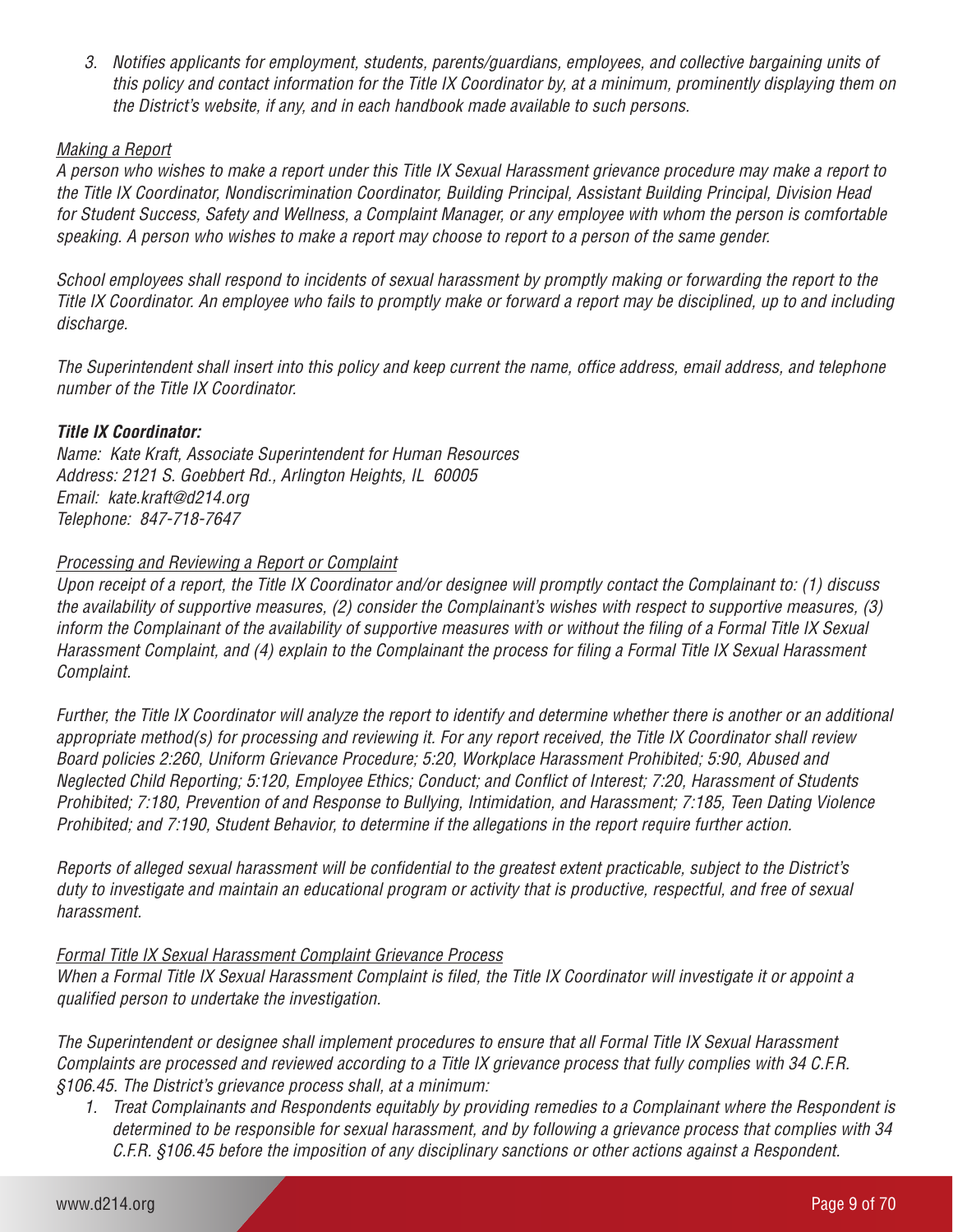- *2. Require an objective evaluation of all relevant evidence including both inculpatory and exculpatory evidence and provide that credibility determinations may not be based on a person's status as a Complainant, Respondent, or witness.*
- *3. Require that any individual designated by the District as a Title IX Coordinator, investigator, decision-maker, or any person designated by the District to facilitate an informal resolution process:*

*a. Not have a conflict of interest or bias for or against complainants or respondents generally or an individual Complainant or Respondent.*

*b. Receive training on the definition of sexual harassment, the scope of the District's education program or activity, how to conduct an investigation and grievance process (including hearings, appeals, and informal resolution processes, as applicable), and how to serve impartially.*

- *4. Require that any individual designated by the District as an investigator receiving training on issues of relevance to create an investigative report that fairly summarizes relevant evidence.*
- *5. Require that any individual designated by the District as a decision-maker receive training on issues of relevance of questions and evidence, including when questions and evidence about the Complainant's sexual predisposition or prior sexual behavior are not relevant.*
- *6. Include a presumption that the Respondent is not responsible for the alleged conduct until a determination regarding responsibility is made at the conclusion of the grievance process.*
- *7. Include reasonably prompt timeframes for conclusion of the grievance process.*
- *8. Describe the range of possible disciplinary sanctions and remedies the District may implement following any determination of responsibility.*
- *9. Base all decisions upon the preponderance of evidence standard.*
- *10. Include the procedures and permissible bases for the Complainant and Respondent to appeal.*
- *11. Describe the range of supportive measures available to Complainants and Respondents.*
- *12. Not require, allow, rely upon, or otherwise use questions or evidence that constitute, or seek disclosure of, information protected under a legally recognized privilege, unless the person holding such privilege has waived the privilege.*

# *Enforcement*

*Any District employee who is determined, at the conclusion of the grievance process, to have engaged in sexual harassment will be subject to disciplinary action up to and including discharge. Any third party who is determined, at the conclusion of the grievance process, to have engaged in sexual harassment will be addressed in accordance with the authority of the Board in the context of the relationship of the third party to the District, e.g., vendor, parent, invitee, etc. Any District student who is determined, at the conclusion of the grievance process, to have engaged in sexual harassment will be subject to disciplinary action, including, but not limited to, suspension and expulsion consistent with student behavior policies. Any person making a knowingly false accusation regarding sexual harassment will likewise be subject to disciplinary action.*

*This policy does not increase or diminish the ability of the District or the parties to exercise any other rights under existing law.* 

# *Retaliation Prohibited*

*The District prohibits any form of retaliation against anyone who, in good faith, has made a report or complaint, assisted, or participated or refused to participate in any manner in a proceeding under this policy. Any person should report claims of retaliation using Board policy 2:260, Uniform Grievance Procedure.*

*Any person who retaliates against others for reporting or complaining of violations of this policy or for participating in any manner under this policy will be subject to disciplinary action, up to and including discharge, with regard to employees, or suspension and expulsion, with regard to students. ADOPTED: September 2020*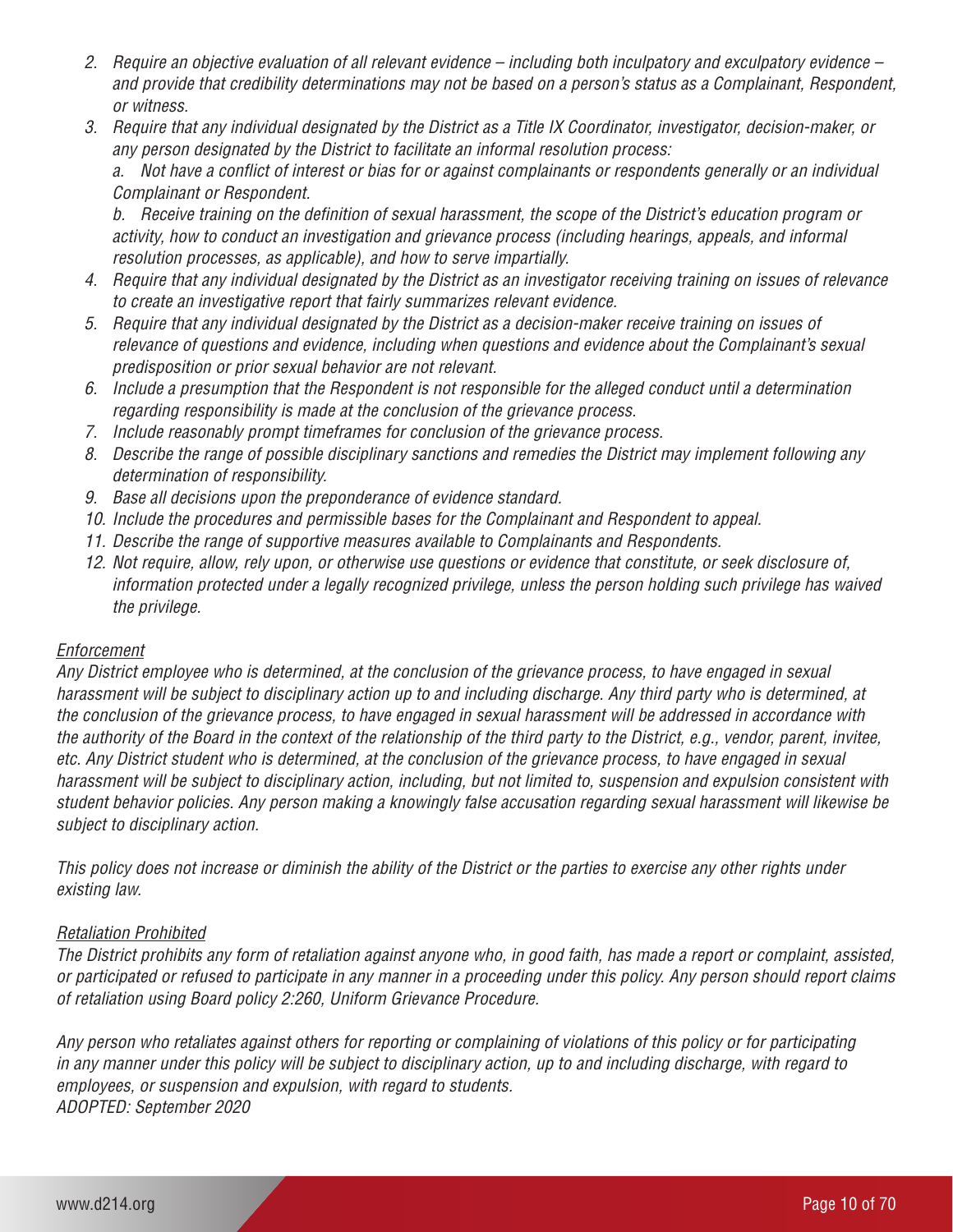# **EQUAL EDUCATIONAL OPPORTUNITIES POLICY – Policy 7:10**

*Equal educational and extracurricular opportunities shall be available for all students without regard to color, race, nationality, religion, sex, sexual orientation, ancestry, age, physical or mental disability, gender identity, status of being homeless, immigration status, order of protection status, actual or potential marital or parental status, including pregnancy. Further, the District will not knowingly enter into agreements with any entity or any individual that discriminates against students on the basis of sex or any other protected status, except that the District remains viewpoint neutral when granting access to school facilities under Board of Education policy 8:20, Community Use of School Facilities. Any student may file a discrimination grievance by using Board policy 2:260, Uniform Grievance Procedure.* 

#### *Sex Equity*

*No student shall, based on sex, sexual orientation, or gender identity be denied equal access to programs, activities, services, or benefits or be limited in the exercise of any right, privilege, advantage, or denied equal access to educational and extracurricular programs and activities.*

*Any student may file a sex equity complaint by using Board policy 2:260, Uniform Grievance Procedure. A student may appeal the Board's resolution of the complaint to the appropriate Intermediate Service Center (pursuant to 105 ILCS 5/3-10) and, thereafter, to the State Superintendent of Education (pursuant to 105 ILCS 5/2-3.8).* 

#### *Gender-Based Discrimination is Prohibited*

*School districts must provide equal educational opportunities to transgender students and gender non-conforming students. Under State law,* sex discrimination *extends to claims of discrimination based on* sexual orientation *and* gender identity*. 775 ILCS 5/5-101(11):23 III.Admin.Code §1.240. The III. Human Rights Act defines sexual orientation as the "actual or perceived heterosexuality, homosexuality, bisexuality, or gender-related identity, whether or not traditionally associated with the person's designated sex at birth." 775 ILCS 5/1-103(0-1).*

*Federal law prohibits exclusion and discrimination on the basis of sex. 20 U.S.C. §1681 (a). Title IX of the Education Amendments of 1972. According to the U.S. Department of Education's Office for Civil Rights (OCR) and the U.S. Department of Justice, Title IX protects lesbians, gay, bisexual, and transgender students, from gender discrimination.*

*School Board policy 7:10 Equal Educational Opportunities, recognizes the legal requirements described above. This procedures guidance on accommodating transgender students or gender non-conforming students is based on OCR pronouncements.* 

# *Gender-Based Bullying and/or Harassment is Prohibited*

*The School Code prohibits bullying on the basis of actual or perceived sexual orientation, gender-related identity or expression, and/or association with a person or group with one of the aforementioned actual or perceived characteristics. 105 ILCS 5/27-23.7(a). The Board policy on bullying and the District's suite of bullying prevention materials must be used to address and resolve peer bullying and harassment of transgender or gender non-conforming students. See 7:180, Prevention of and Response To Bullying, Intimidation, and Harassment. ADOPTED: September 2020* 

For more information, reference Board policy 7:10 **–** Equal Educational Opportunities.

# **EDUCATION OF CHILDREN WITH DISABILITIES – Policy 6:120**

*The District shall provide a free appropriate public education in the least restrictive environment and necessary related services to all children with disabilities enrolled in the District, as required by the Individuals With Disabilities Education Act (IDEA) and implementing provisions of the School Code, Section 504 of the Rehabilitation Act of 1973, and the Americans With Disabilities Act. The term "children with disabilities," as used in this policy, means children between ages 3 and 21 (inclusive) for whom it is determined, through definitions and procedures described in the Illinois State Board of Education's Special Education rules, that special education services are needed.*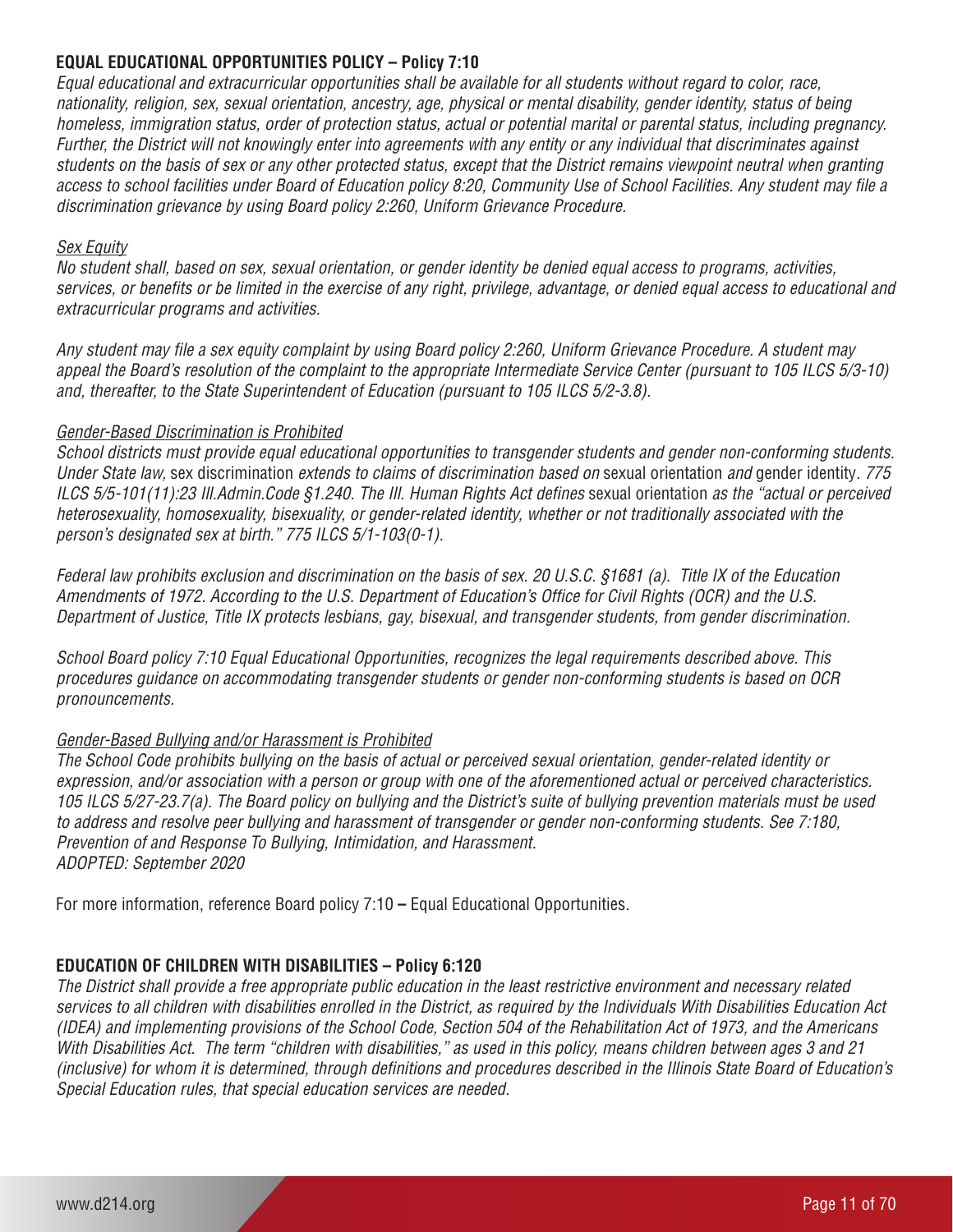*It is the intent of the District to ensure that students who are disabled within the definition of Section 504 of the Rehabilitation Act of 1973 are identified, evaluated, and provided with appropriate educational services. Students may be disabled within the meaning of Section 504 of the Rehabilitation Act even though they do not require services pursuant to the IDEA.*

*For students eligible for services under IDEA, the District shall follow procedures for identification, evaluation, placement, and delivery of services to children with disabilities provided in the Illinois State Board of Education's Special Education rules. For those students who are not eligible for services under IDEA, but, because of disability as defined by Section 504 of the Rehabilitation Act of 1973, need or are believed to need special instruction or related services, the District shall establish and implement a system of procedural safeguards. The safeguards shall cover students' identification, evaluation, and educational placement. This system shall include notice, an opportunity for the student's parent(s)/guardian(s) to examine relevant records, an impartial hearing with opportunity for participation by the student's parent(s)/guardian(s), and representation by counsel, and a review procedure.* 

*The District may maintain membership in one or more cooperative associations of school districts that shall assist the School District in fulfilling its obligations to the District's disabled students.* 

*If necessary, students may also be placed in nonpublic special education programs or education facilities. ADOPTED: June 2018*

Students attending private or parochial schools located in Township High School District 214's attendance area or students living in the attendance area and being homeschooled may be eligible for certain special education services as determined through the timely and meaningful consultation meeting.

# **REQUEST FOR EVALUATION**

If a student has been consistently struggling in school, his or her problems may be due to a disability that falls under Individuals with Disabilities Act (IDEA) or Section 504 of the Rehabilitation Act. Referrals for an evaluation may be made by individuals with knowledge of the student's needs and/or educational programming, including teachers, other staff members, parent(s)/guardian(s), etc. The purpose of the evaluation is to determine if the student has a disability and requires special education services or services under Section 504. This evaluation is free of charge. Parent(s)/Guardian(s) can make a request for an evaluation at any time. Requests should be written including the date and reason. This request is to be directed to the student's home school counselor for team consideration. If the student has been identified by a doctor or other professional as having a disability, the information should be included in the request.

If the school determines an evaluation is warranted for the student, an assessment or evaluation team, consisting of parent/ guardian and persons knowledgeable about the student, will conduct an individual evaluation of a student initially referred for IDEA or Section 504 evaluation. Parent/Guardian consent will be obtained prior to the evaluation completed by the school. The team will review all submitted documentation, past records, current teacher reports and tests as a part of the student's evaluation. Additional evaluation tests will be conducted by the school if deemed necessary. If a parent/guardian declines consent for an evaluation, the school district may (but is not required to) use hearing procedures to seek to override the denial of consent.

If the school declines to evaluate the student, the district will provide written notice to the student's parent/guardian of procedural safeguards, including the parent's/guardian's right to challenge the school's refusal to evaluate the student.

Students with disabilities who do not qualify for an individualized education program, as required by the federal Individuals with Disabilities Education Act and implementing provisions of this Code, may qualify for services under Section 504 of the federal Rehabilitation Act of 1973 if the child (i) has a physical or mental impairment that substantially limits one or more major life activities, (ii) has a record of a physical or mental impairment, or (iii) is regarded as having a physical or mental impairment.

Parent(s)/Guardian(s) have the right to be involved in each step of the evaluation and placement process. For additional information about parent/guardian rights under IDEA go to: http://www.isbe.net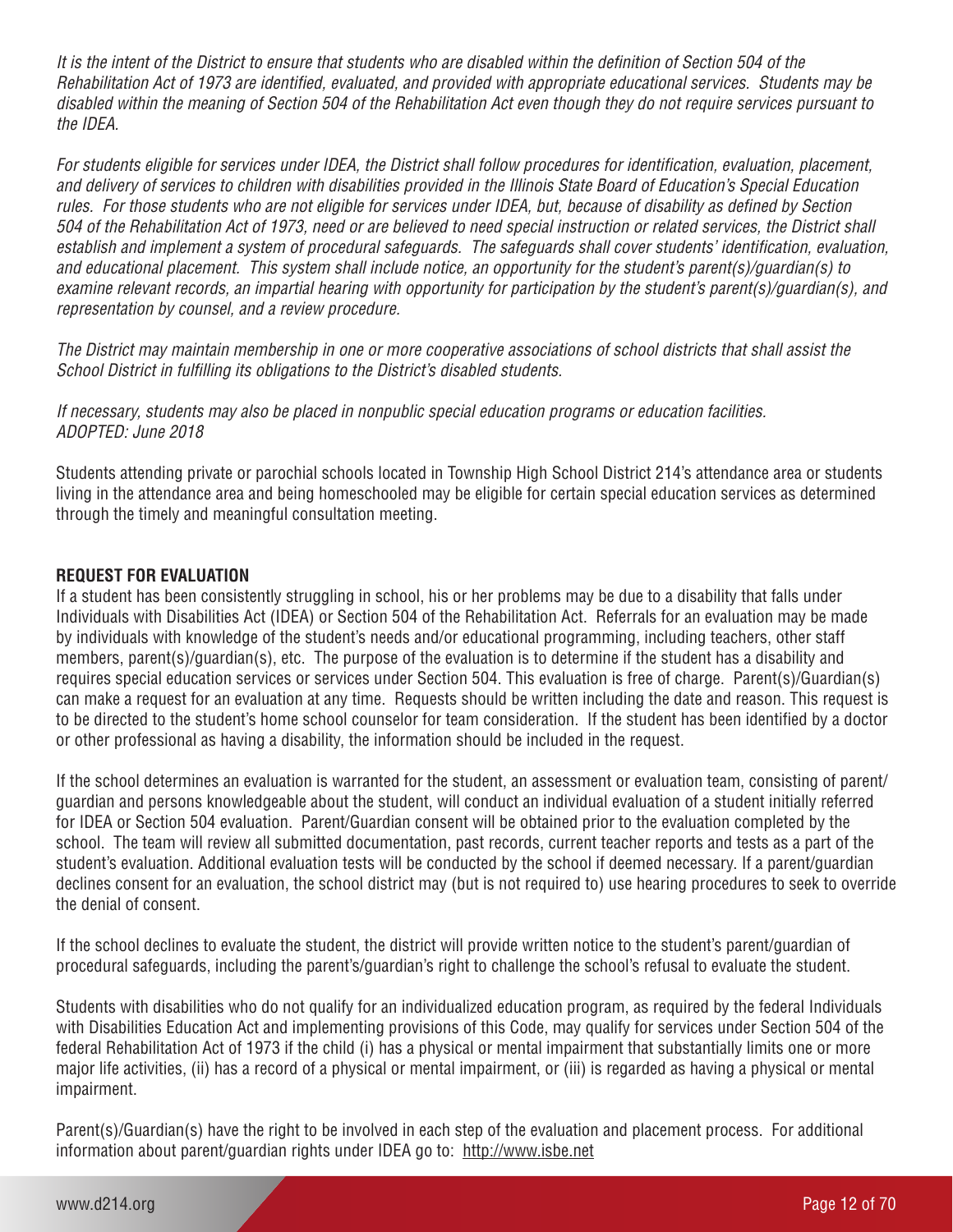# **RESIDENCE**

# Resident Students

A student must reside in the Township High School District 214 attendance area in order to be entitled to a tuition-free education in the district. A student is presumed to be a resident if he/she lives with a natural parent who maintains a fulltime home in the district. The student is also presumed to be a resident if he/she lives with a legal guardian, or is under the physical custody and control of an adult resident, so long as the guardianship and/or living arrangement is **not maintained** solely for the purpose of obtaining a free education in district schools. **A comprehensive residency affidavit questionnaire is required to be completed in all non-traditional residency situations.**

As part of the registration process, parent(s)/guardian(s) of freshman students are required to present an original birth certificate. Residency must also be verified. For students enrolled prior to April 15, an electronic residency verification process will be utilized. If residency cannot be verified electronically, parent(s)/guardian(s) will be required to provide proof of residency. Parent(s)/guardian(s) of students new to the district who enroll any time after April 15 will be required to provide proof of residency and provide an original birth certificate prior to registration at the home school.

A person who knowingly or willfully presents to Township High School District 214 any false information regarding the residency of a student for the purpose of enabling that student to attend any school in Township High School District 214 without payment of a non-resident tuition charge shall be guilty of a Class C Felony.

# Non-Resident Student Tuition

All non-residents applying for enrollment in Township High School District 214 schools are referred to the Superintendent for approval, unless such admission is covered by a previous cooperative agreement. All non-resident students shall pay tuition charges as provided for in the Illinois School Code. The cost of tuition will be 100 percent of the student per capita cost. The Superintendent has discretion to disenroll a non-resident student admission at any time. Tuition paid for any period after the student's disenrollment, minus any outstanding fees and/or obligations, will be refunded by the District's Finance and Operations office to the parent(s)/guardian(s). For more information, contact the assistant superintendent for student services at 847-718-7657.

# Students Who Become Non-Residents

Students who become non-residents during the school year may complete that school year without a tuition charge. However, transportation will be the responsibility of the student. The student must attend school in their new district of residence beginning the next school year.

# Family Relocation Within The School District

A student currently attending a District 214 school, whose family moves from one District 214 attendance area to another, will be allowed the option of continuing at the current school for the remainder of their high school education, or enrolling in the school in the new attendance area. A student who elects to attend the school in the new attendance area is expected to remain at that school. A student who elects to attend the current school may, at a later date, transfer to the school in the new attendance area. If the student elects to attend the current school, transportation will be the responsibility of the parent/ guardian. Siblings of students electing to remain in the original high school of attendance will need to attend the District 214 school in which the new residence is located.

This policy does not apply to students who are transferred to a new school because of Township High School District 214 Board of Education modifications in school attendance areas. Other exceptions to school attendance area restrictions may be made. For more information, contact the school principal or the assistant superintendent for student services, 847-718-7657.

#### Homeless Children

Parent(s)/Guardian(s) who feel they may be eligible for benefits under the McKinney-Vento Homeless Assistance Act should contact the school homeless liaison. Board of Education policy 6:140, *Education of Homeless Children*, and its implementing administrative procedure, govern the enrollment of homeless children.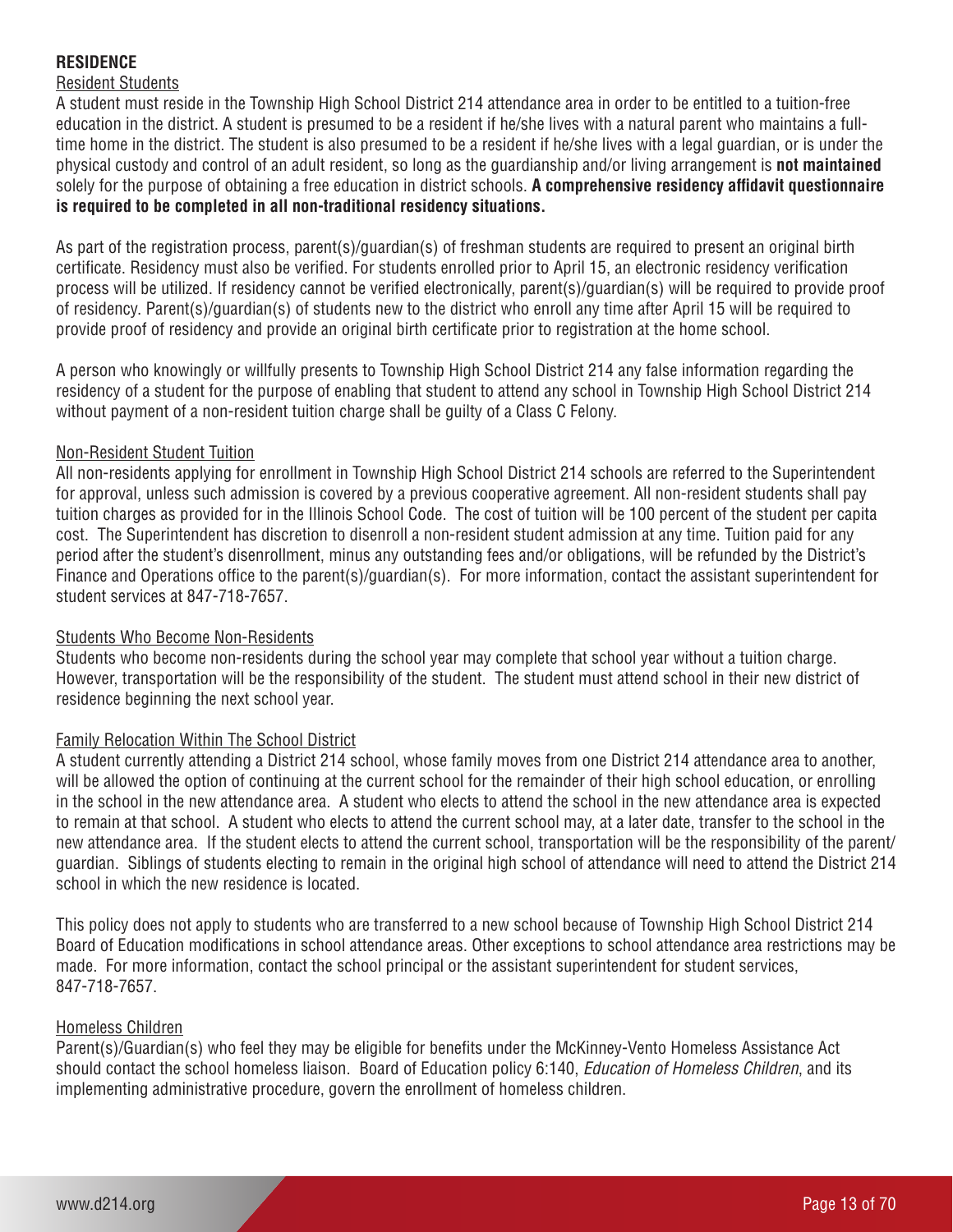#### Student Residency Assignments

Students are assigned to the high school that is within the same attendance area as their residence. Rare exceptions to this policy will be carefully considered according to established procedures.

For more information, reference Board policies 7:30 – Student Assignment and Intra-District Transfer and 7:60 - Residence.

# **SCHOOL ADMISSIONS AND STUDENT TRANSFERS TO AND FROM NON-DISTRICT SCHOOLS – Policy 7:50**  *Admissions*

*All students must register for school each year on the dates and at the place designated by the Superintendent. Parents/ guardians of students enrolling in the District for the first time must present:*

- *1. A certified copy of the student's birth certificate. If a birth certificate is not presented, other reliable proof of the child's identity and age and an affidavit explaining the inability to produce a copy of the birth certificate must be submitted. Other reliable proof of the child's identity and age shall include a passport, visa or other government*  document of the child's identity. The Superintendent or designee shall notify in writing the person enrolling the *student that within 30 days he or she must provide a certified copy of the student's birth certificate or other reliable proof with a signed, notarized affidavit. A student will be enrolled without a birth certificate. When a certified copy of the birth certificate is presented, the school shall promptly make a copy for its records, place the copy in the student's permanent record, and return the certified copy to the person enrolling the child. If a person enrolling a student fails to provide a certified copy of the student's birth certificate, the Superintendent or designee shall immediately notify the local law enforcement agency, and shall also notify the person enrolling the student in writing that, unless he or she complies within 10 days, the case will be referred to the local law enforcement authority for investigation. The Superintendent or designee shall immediately report to the local law enforcement authority any material received pursuant to this paragraph that appears inaccurate or suspicious in form or content.*
- *2. Proof of residence, as required by Board policy 7:60, Residence.*

*3. Proof of disease immunization or detection and the required physical examination, as required by State law and Board policy 7:100, Health, Eye, and Dental Examinations; Immunizations; and Exclusion of Students. ADOPTED: June 2018*

105 ILCS 5/2-3.13(a) of the Illinois School Code requires Illinois public schools to verify whether the student is "in good standing" and whether or not his/her medical records are up to date and complete.

The parent(s)/guardian(s) of a student who is transferring from an Illinois public school shall present a completed Student Transfer Form (Good Standing Form) from the Illinois public school from which the student is transferring (105 ILCS 5/2-3.13a). The Student Transfer Form (Good Standing Form) (ISBE Form 33-78) indicates whether the student's medical records are current and whether the student is in "good standing", or if the student is currently being disciplined by a suspension or expulsion. If the student is transferring from any private school (whether located in Illinois or not) or any non-Illinois public school, the parent(s)/guardian(s) shall certify in writing that the student is not currently serving a suspension or expulsion imposed by the school from which the student is transferring (105 ILCS 5/2-3.13a).

The Building Principal or designee shall deny admittance to any student who was suspended or expelled for any reason from any public or private school in this or any other state until the student completes the entire term of the suspension or expulsion (105 ILCS 5/2-3.13a).

If the student is transferring from an Illinois public school, the Building Principal or designee shall refuse to admit the student unless the student can produce a Student Transfer Form (Good Standing Form) from the student's previous school. If the student is transferring from any private school (whether located in Illinois or not) or any non-Illinois public school, the Building Principal or designee shall refuse to admit the student unless his or her parent(s)/guardian(s) certify in writing that the student is not currently serving a suspension or expulsion imposed by the school from which the student is transferring.

The Superintendent or designee may, upon the request of the parent(s)/guardian(s) of a student suspended or expelled for any reason, place the student in an alternative school program established under The School Code (105 ILCS 5/2-3.13a).

For more information, reference Board policy 7:50 – School Admissions and Student Transfers To and From Non-District Schools and Board policy 7:30 - Student Assignment and Intra-District Transfer.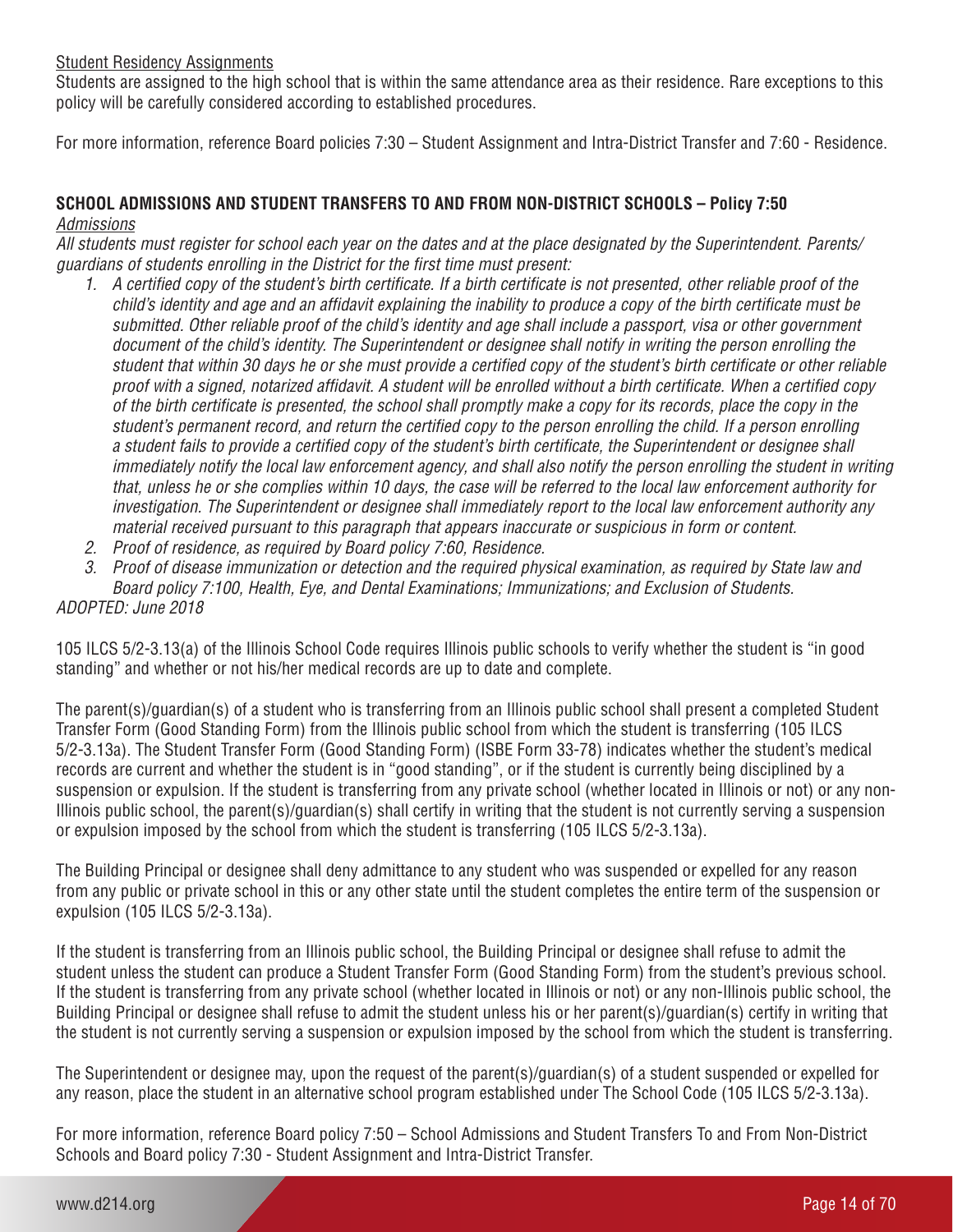# **FOREIGN EXCHANGE STUDENTS**

The District accepts foreign exchange students with a J-1 visa and who reside within the District as participants in an exchange program sponsored by organizations screened by administration. Exchange students on a J-1 visa are not required to pay tuition, but are required to pay registration fees.

The Board of Education may limit the number of exchange students admitted in any given year and reserves the right to deny admission to any foreign exchange student as long as the denial is not based on the applicant's race, color, gender, religion, or nationality. Exchange students must comply with District immunization requirements. Once admitted, exchange students become subject to all District policies and regulations governing students.

For a foreign exchange student to be admitted, the District or sponsoring cultural exchange organization must be willing to resolve problems that may arise between the student, host family, and/or District, including the changing of host families to address personal difficulties, health, or safety concerns. Additionally, students participating in a foreign exchange program may be denied entrance, even after the application has been approved, to address the health and safety of students, staff, and the community.

Township High School District 214 has no control over the choice of a program of foreign study for Township High School District 214 students who go abroad to study. It is recommended that students, parents/guardians, and staff members of the District be guided by the foreign exchange procedures, where applicable, in making a choice of a foreign study program.

For more information, reference Board policy 7:50 - School Admissions and Student Transfers To and From Non-District Schools.

#### **EMANCIPATED YOUTH**

Any student who is 18 years old may establish his/her own residency in Township High School District 214. Marriage or a court action is needed to establish emancipation of students under 18. These admissions follow the usual school procedures.

# **HEALTH, EYE AND DENTAL EXAMINATIONS; IMMUNIZATIONS**

A student entering and enrolled in Township High School District 214 is required to have on file proof of a physical exam and proof of the appropriate immunization series as required by the School Code of Illinois and the Department of Public Health. The physical examination must have been completed within one year prior to the first day of school. All incoming students, freshmen and transfer students will be excluded from school if physical exam and immunization records are not submitted by the first day of school. New students who register after the first day of school of the current school year shall have 30 days following registration to comply with the health examination and immunization regulations. Parent(s)/guardian(s) of students entering an Illinois school for the first time shall present proof before October 15 of the current school year that the student received an eye examination within one year prior to entry of kindergarten or the school. All children in ninth grade must present proof of having been examined by a licensed dentist before May 15 of the current school year in accordance with rules adopted by the Illinois Department of Health. For more information on these requirements, contact the school nurse. The State of Illinois Certificate of Child Health Examination form, proof of School Dental Examination Health form and other commonly requested health forms and information can be found at: https://www.d214.org/departments/health-forms/

For more information, reference Board policy 7:100 – Health, Eye, and Dental Examination; Immunizations, and Exclusion of Students.

#### **SCHOOL FEES**

Township High School District 214 uses an On-Line Registration and Fee Payment Process. Parent(s)/guardian(s) must register their student(s) and pay fees, and/or apply for a fee waiver at their respective home school main office, including all students attending alternative schools or programs outside the district. If parent(s)/guardian(s) do not have access to a computer, or prefer to pay using cash, check, or money order, they must go to the home school main office to complete the registration and payment process. In addition, parent(s)/guardian(s) of students attending alternative schools or programs outside the district must register and pay fees at the home school main office.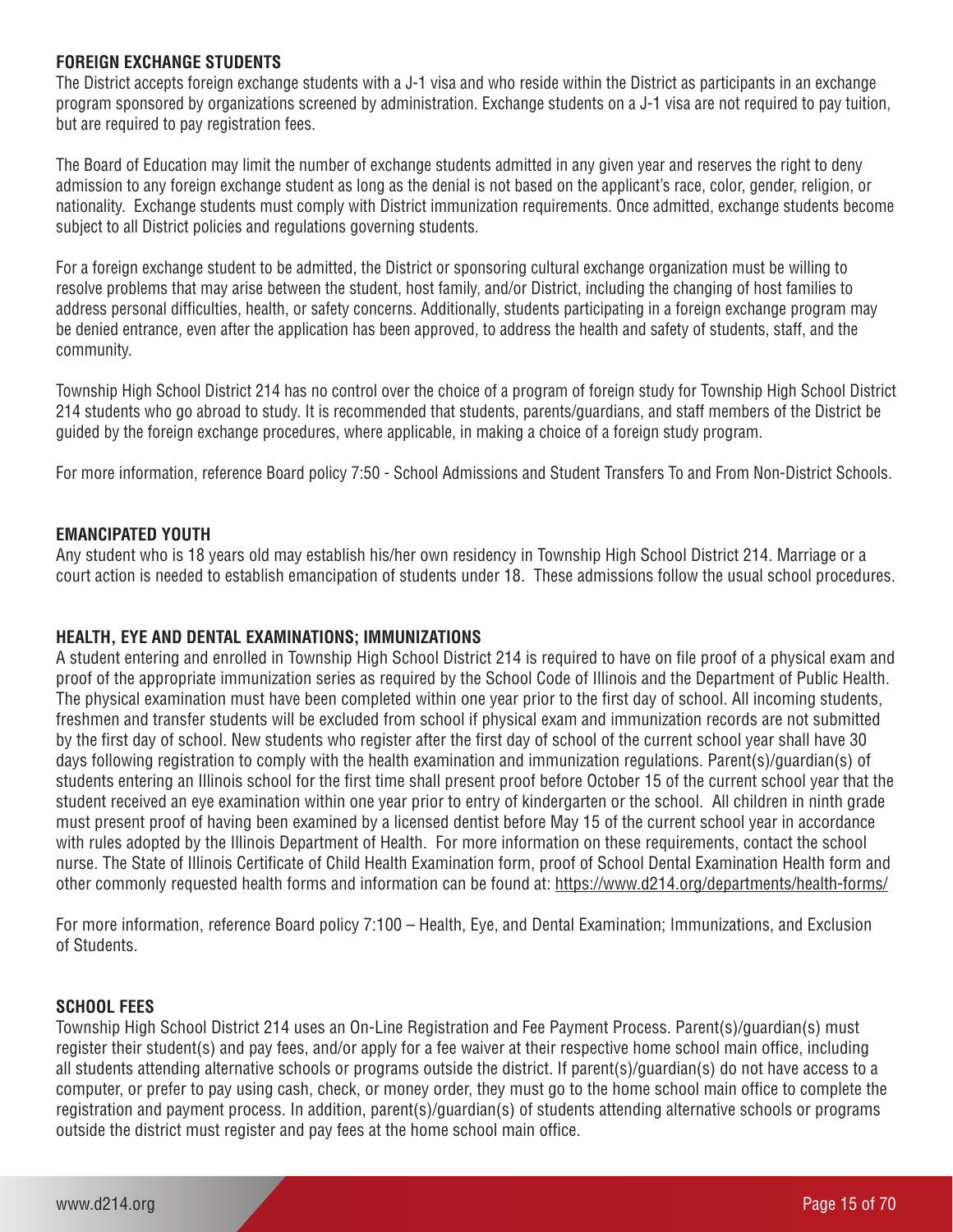# **FAILURE TO PAY SCHOOL FEES**

Privileges withheld due to overdue payment of school fees and obligations include, but are not limited to, such items as: release of official transcripts/records, prom tickets, parking passes, discretionary purchases such as yearbooks, and/or delay of next year's registration. Students who qualify for fee waiver are subject to overdue obligations and fines.

#### **WAIVER OF SCHOOL FEES**

The Township High School District 214 Board of Education will waive all school fees if the parent(s)/guardian(s) income is below the federal income guidelines as determined by the U.S. Department of Agriculture (see Federal Income Eligibility Guidelines). Fees will also be waived if the family experiences a very significant loss of income because of severe illness or injury in the family. **Fee waivers will be considered only if written evidence is presented by the person applying for the waiver.**

"School fees" refers to any monetary charge collected by the school or district from a student or the parent(s)/guardian(s) as a prerequisite for the student's participation in any curricular or co-curricular program of the school or district during the school year. A school does not impose a "fee" when it requires that students provide their own ordinary supplies or materials (e.g., pencil, paper, notebooks) that are necessary to participate in any curricular or co-curricular program.

"School fees" include: All charges for required textbooks, instructional materials; all charges and deposits collected by a school for use of school property (e.g., locks, towels, laboratory equipment); charges for field trips made during school hours, or made after school hours if the field trip is a required or customary part of a class or co-curricular activity (e.g., annually scheduled trips to museums, concerts, places of business and industry or field trips related to instruction in social studies, the fine arts, career/vocational education or the sciences); charges or deposits for uniforms or equipment related to varsity and intramural sports or to fine arts programs; charges for supplies required for a particular class (e.g., shop or home economics materials, laboratory or art supplies); graduation fees (e.g., caps, gowns); school records fees; school health services fees; and driver education fees assessed pursuant to Section 27-24.2 of the School Code (105 ILCS 5/27- 24.2). District 214 school fees also include a technology device and device insurance cost.

"School fees" do not include: charges for the loss, misuse, or destruction of school property (e.g., musical instruments, library books, etc.); charges for the purchase of class rings, yearbooks, pictures, diploma covers, or similar items; charges for optional travel undertaken by a school club or group of students outside of school hours (e.g., a trip to Spain by the Spanish Club or a senior class trip); charges for admission to school dances, athletic events, or other social events; optional community service programs for which fees are charged (e.g., preschool, before and after school childcare, recreational programs).

For more information, reference Board policy 4:140 – Waiver of Student Fees.

# **WAIVER OF SCHOOL FEES APPLICATION**

An application form for school fee waiver is available in the principal's/director's office and on the district website at: http://www.d214.org/about-district-214/fee-waivers/

The completed form, along with documentation of the household's gross income, including a copy of the parent(s)/ guardian(s) Federal Income Tax Form 1040 or Illinois Income Tax Return (or other evidence of documentation acceptable to the district), should be submitted to the principal/director or designee. One application form should be submitted at the beginning of each school year to determine the eligibility for the waiver of all applicable fees for that school year. No fee shall be collected from any parent(s)/guardian(s) who are seeking a fee waiver in accordance with this policy until they have been notified of the district's decision regarding the request or appeal, if one is made.

Parent(s)/guardian(s) are advised that supplying false information to obtain a fee waiver is a Class 4 Felony under Illinois Compiled Statutes 7-20 ILCS 5/17.6. If the amount of benefit obtained is over \$300, it is a Class 3 Felony.

The principal/director or designee will notify the parent(s)/guardian(s) within 30 days of receipt of the request, as to whether the request has been granted or denied. **If the request is denied, or a subsequent decrease in family income occurs, you may reapply for a waiver at any time during the school year.** A denial of a waiver request may be appealed to the associate superintendent for finance and operations by submitting a completed appeal form within two weeks of the denial. A decision will be mailed to the parent(s)/guardian(s) within 30 calendar days of the receipt of the request. If this appeal is denied, a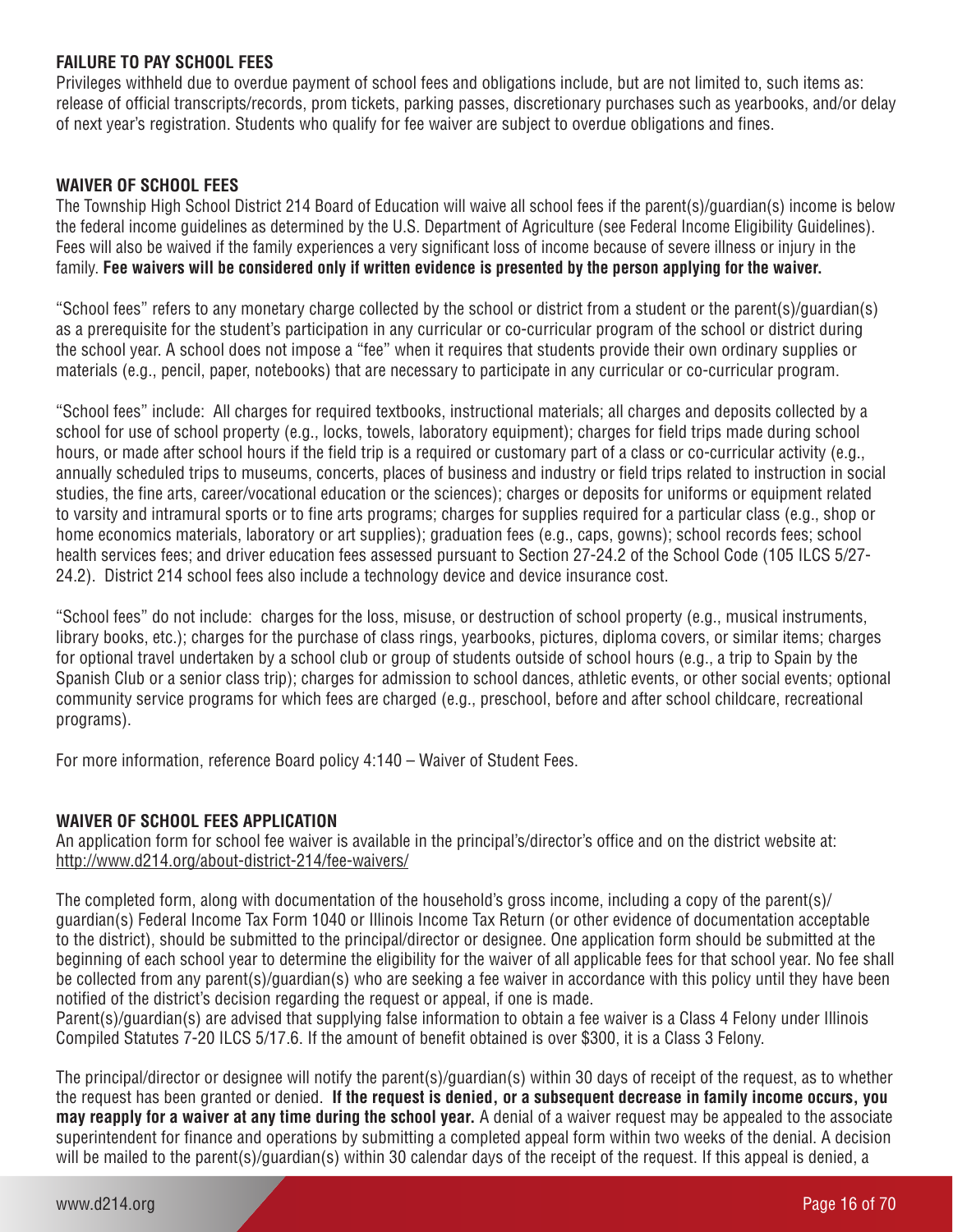waiver request may be appealed to the Board of Education by submitting the completed appeal form to the superintendent within two weeks of the denial. The Board of Education will consider such appeals within 30 calendar days of the receipt of the request for appeal. Parent(s)/guardian(s) have the right to meet with the Board of Education to explain their reasons for the fee waiver to be granted. The Board of Education will notify the parent(s)/guardian(s) in writing of its decision, including its reasons, if it denies the appeal request. The decision of the Board of Education is final and binding.

Questions concerning the fee waiver process should be addressed to the principal's/director's office.

#### **SCHOOL NUTRITION PROGRAM**

The Department of Food and Nutrition Services of Township High School District 214 is committed to providing fresh, nutritious meals and snacks each school day, and encouraging students to eat a balanced meal by offering all food groups and a variety of fresh fruits and vegetables daily. A la carte items are available for purchase daily in the cafeterias and in the vending machines.

#### Prepay System for Meal Service

The Department of Food and Nutrition Services has a computerized debit system in the schools that allows parent(s)/ guardian(s) to establish a prepaid account for school food services. The funds are loaded to the student's photo ID card. The account may be used for breakfast, lunch and a la carte service. After the student has selected his/her meal choices, he/she will need to present the student identification card to the cashier.

Payment can be made by check or credit card on a weekly or monthly basis in lieu of giving students cash for meals. This system is convenient for parent(s)/guardian(s) and students. Parent(s)/guardian(s) can monitor what their students are purchasing regardless of payment method through the online prepaid account.

#### **How is the prepaid account established?**

There are several ways to establish a prepaid account for students:

**By check or cash** - To establish a prepaid account, send cash or check with the student to the school cafeteria and turn it in at breakfast or lunch. Make sure to include student's name and ID on the check. Make check payable to *"(school's name)* Cafeteria."

**By credit card or e-check** – To set up an online account at MySchoolBucks.com, go to https://www.MySchoolBucks.com and click on "Sign Up Today". Follow the instructions to set up the student's account. A convenience fee of \$2.49 will be charged to the credit card for each deposit made per site. If a family has more than one student in the same school, the card will be charged only one fee of \$2.49, if funds are deposited into each of the students' accounts during the same transaction session. For assistance in setting up or using an account, contact the MySchoolBucks.com support team at 855-832-5226 or email: parentsupport@myschoolbucks.com.

#### **How long does it take to post funds to a prepaid account?**

Payments made using checks or cash will be credited to a student's account that day. Payments made using credit cards or e-check at MySchoolBucks.com are generally credited to a student's account within 24 hours.

#### Free and Reduced Meal Eligibility

Children may qualify for free milk and/or meals. An email message to all registered households will be sent out in the summer with instructions on how to apply for meals and access the Special Milk/Meals Program application through the Infinite Campus (IC) Parent Portal. Parent(s)/guardian(s) can also visit the food and nutrition service page of the District's website in August to download a printable Special Milk/Meals Program Application at: www.d214.org/departments/school-lunch-application/ The Department of Food and Nutrition Services can only review complete applications. Fill out all required information. If students do not qualify for free milk and /or meals, the current prices are: milk \$.60, breakfast \$2.00, and lunch \$3.00/\$3.25/\$3.50. If students qualify for reduced price meals, breakfast is \$1.00, lunch is \$2.00. Return the completed application to the school cafeteria or: The Department of Food and Nutrition Services, 2121 S. Goebbert Rd., Arlington Heights, IL 60005. For more information, call 847-718-7640.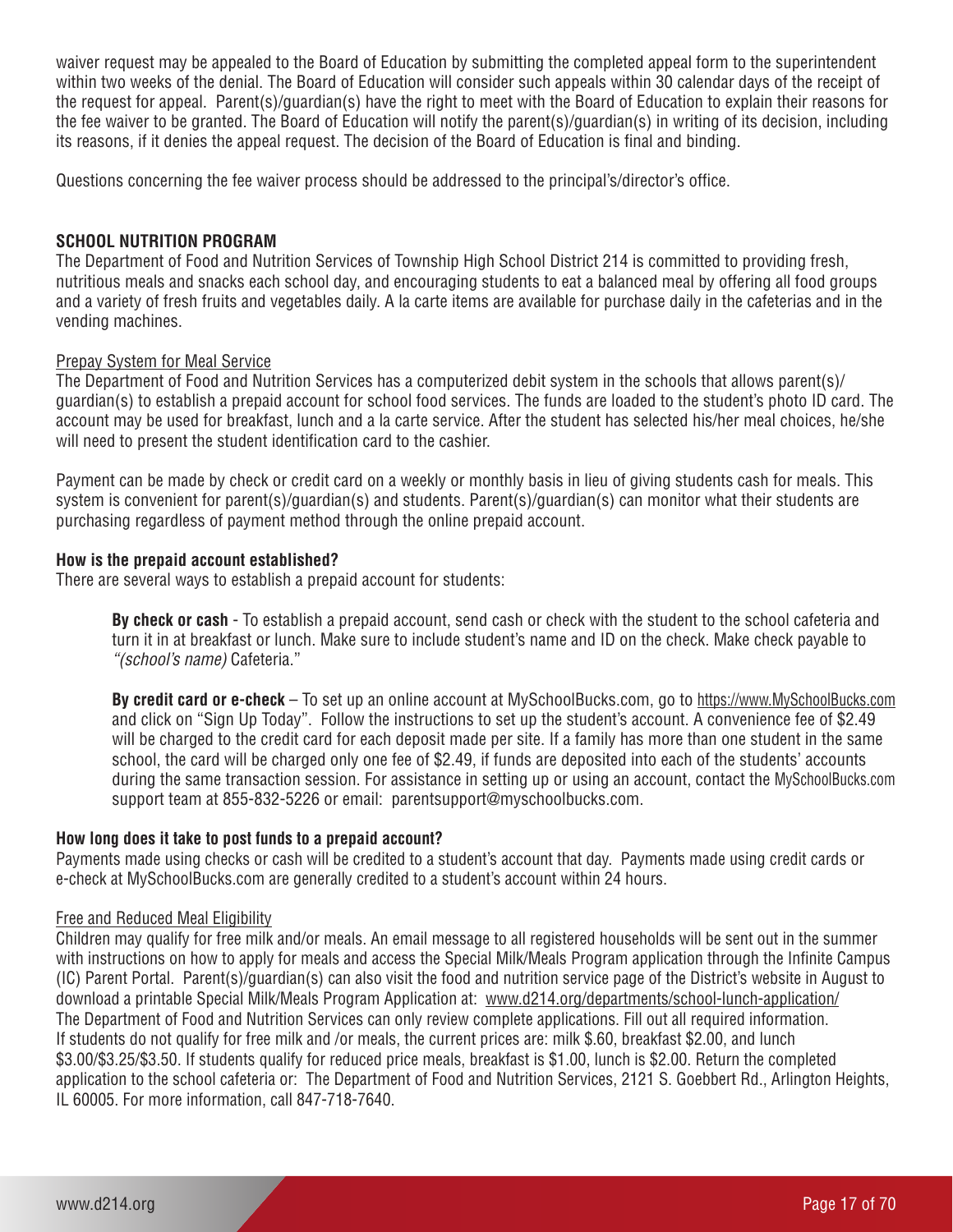Students may qualify for free milk and/or meals if a household income falls at or below the limits on this chart:

| Federal Income Eligibility Guidelines (Effective from July 1, 2020, to June 30, 2021) |                                             |         |                 |                        |        |
|---------------------------------------------------------------------------------------|---------------------------------------------|---------|-----------------|------------------------|--------|
|                                                                                       | Free Meals (130% Federal Poverty Guideline) |         |                 |                        |        |
| <b>Household Size</b>                                                                 | Annual                                      | Monthly | Twice Per Month | <b>Every Two Weeks</b> | Weekly |
|                                                                                       | \$16,588                                    | \$1,383 | \$692           | \$638                  | \$319  |
| 2                                                                                     | 22,412                                      | 1,868   | 934             | 862                    | 431    |
| 3                                                                                     | 28.236                                      | 2,353   | 1,177           | 1.086                  | 543    |
| 4                                                                                     | 34.060                                      | 2,839   | 1,420           | 1,310                  | 655    |
| 5                                                                                     | 39,884                                      | 3,324   | 1,662           | 1,534                  | 767    |
| 6                                                                                     | 45.708                                      | 3,809   | 1,905           | 1,758                  | 879    |
| 7                                                                                     | 51,532                                      | 4,295   | 2,148           | 1,982                  | 991    |
| 8                                                                                     | 57,356                                      | 4,780   | 2,390           | 2,206                  | 1,103  |
| For each additional family member, add                                                | 5,824                                       | 486     | 243             | 224                    | 112    |

#### **INCOME TO REPORT**

Income is defined as any monies earned before any deductions such as income taxes, social security taxes, insurance premiums, charitable contributions, and bonds. It includes the following: (1) monetary compensation for services including wages, salary, commissions, or fees; (2) net income from nonfarm self-employment; (3) net income from farm self-employment; (4) social security; (5) dividends or interest on savings or bonds or income from estates or trusts; (6) net rental income; (7) public assistance or welfare payments; (8) unemployment compensation; (9) government civilian employee or military retirement or pensions or veteran payments; (10) private pensions or annuities; (11) alimony or child support payments; (12) regular contributions from persons not living in the household; (13) net royalties; and (14) other cash income. Other cash income would include cash amounts received or withdrawn from any source including savings, investments, trust accounts, and other resources which would be available to pay the price of a child's meal.

#### **IDENTIFICATION CARD**

Students are required to have their ID card in their possession at all times during the school day and at school-sponsored functions. This card will serve as a bus pass, library card, and Food Service card. The student's ID card will be color-coded with the appropriate open or closed lunch period. There is a \$5 charge to replace lost ID cards.

# **ATTENDANCE AND TRUANCY POLICY – Policy 7:70**

#### *Compulsory School Attendance*

*This policy applies to individuals who have custody or control of a child: (a) between the ages of six (on or before September 1) and 17 years (unless the child has graduated from high school) or (b) who is enrolled in any of grades, kindergarten through 12, in the public school regardless of age. Subject to specific requirements in State law, the following children are not required to attend public school: (1) any child attending a private school (including a home school) or parochial school, (2) any child who is physically or mentally unable to attend school (including a pregnant student suffering medical complications as certified by her physician), (3) any child lawfully and necessarily employed, (4) any child over 12 and under 14 years of age while in confirmation classes, (5) any child absent because his or her religion forbids secular activity on a particular day, and (6) any child 16 years of age or older who is employed and is enrolled in a graduation incentives program.*

*The parent/guardian of a student who is enrolled must authorize all absences from school and notify the school in advance or at the time of the student's absence. A valid cause for absence includes illness, observance of a religious holiday, death in the immediate family, family emergency, other situations beyond the control of the student as determined by the Board, voting pursuant to Policy 7:90, Release During School Hours (10 ILCS 5/7-42 and 5/17-15), other circumstances that cause reasonable concern to the parent/guardian for the student's mental, emotional, or physical health or safety, or other reason as approved by the Superintendent or designee.* 

#### *Absenteeism and Truancy Program*

*The Superintendent or designee shall manage an absenteeism and truancy program in accordance with the School Code and Board of Education policy. ADOPTED: April 16, 2020*

www.d214.org Page 18 of 70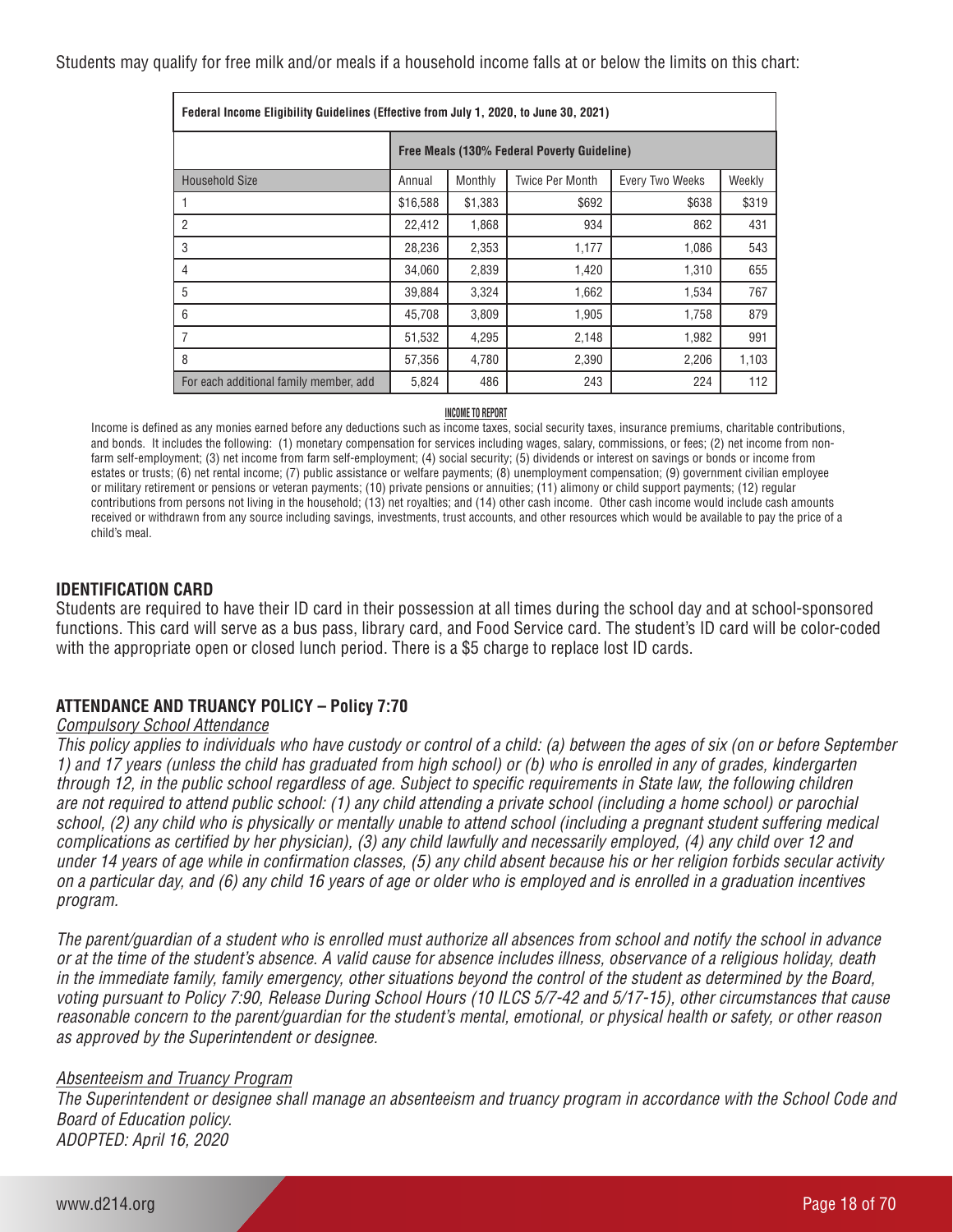Local community ordinances enforced by judges imposing fines also require school attendance for students 17 years old and under (P.A. 093-0858 as of January 1, 2005). Therefore the Board of Education authorizes the administration in each building to enforce procedures that ensure regular student attendance and accurate accounting for student absences. If a student has been truant in one of our schools or programs, the parent(s)/guardian(s) will be contacted by the attendance office, teachers, or counselors. Class cutting is defined as any absence without the approval of the parent/guardian.

# Off Campus Learning Experiences

High School District 214 offers a number of off campus learning experiences such as college coursework or work based learning opportunities at employer sites. In many cases, these off campus experiences will not meet five days a week. During periods when attendance is not required, the student may elect to be enrolled in an open study and be allowed to work in other designated areas in the building, or elect an early dismissal option with parent permission. In granting this permission, parents take responsibility for students' conduct, whereabouts and welfare while off campus.

# Blended Learning Courses

Select courses may be offered in a blended learning format. These courses do not typically meet on a daily basis throughout the term. During periods when attendance is not required, students may be allowed to work in designated areas of the building. Depending on the school site, with prior parent permission, students may be permitted to leave the building by meeting minimum expectations and following the required procedures during lunch hours or at the start or end of the day only. In granting this permission, parents take responsibility for students' conduct, whereabouts and welfare while off campus. The privilege of leaving the building may be revoked if students do not follow appropriate procedures or engage in behavioral infractions.

# **ATTENDANCE CONSEQUENCES/REFERRALS**

Class cutting or truancy may result in any of the following actions: detention, Saturday detention, lunch detention, in-school suspension, restorative practices, loss of privileges (i.e., parking, after school and co-curricular activities, off campus lunches, etc.), truancy referral, and/or parent/guardian conference. **Excessive class cuts can also be a violation of local city ordinances**.

# **AUTHORIZED ABSENCES**

Authorized absences are absences for "valid cause", which include, but are not limited to, the following:

- $\circ$  Death in the immediate family:
- o Family emergency (reviewable);
- o Court appearance;
- o Religious observances;
- o Parent/Guardian indicating student is ill (reviewable);
- o Medical (a documented, health-related absence, i.e., medical or dental appointments);
- $\circ$  Administrative approval;<br> $\circ$  Field trips which follow the
- Field trips which follow the District field trip guidelines;
- o Nurse visit;
- $\circ$  Prearranged college campus visit with submitted documentation signed by college official;
- o Student services department approved activity:
	- College counselor appointment;
	- College representative meeting;
	- Assessment program;
	- Armed forces recruiter visit;
	- Related service appointment.
- $\circ$  Out-of-school suspension (Administrative removal from school property for a school day or portion thereof for violations of school disciplinary policies);
- o In-school suspension (an in-building administrative reassignment from a class period or periods for violations of school disciplinary policies).

NOTE: The above absences are examples of "valid cause" absences, i.e., absences cited in the Illinois School Code and/or District 214 School Board policy.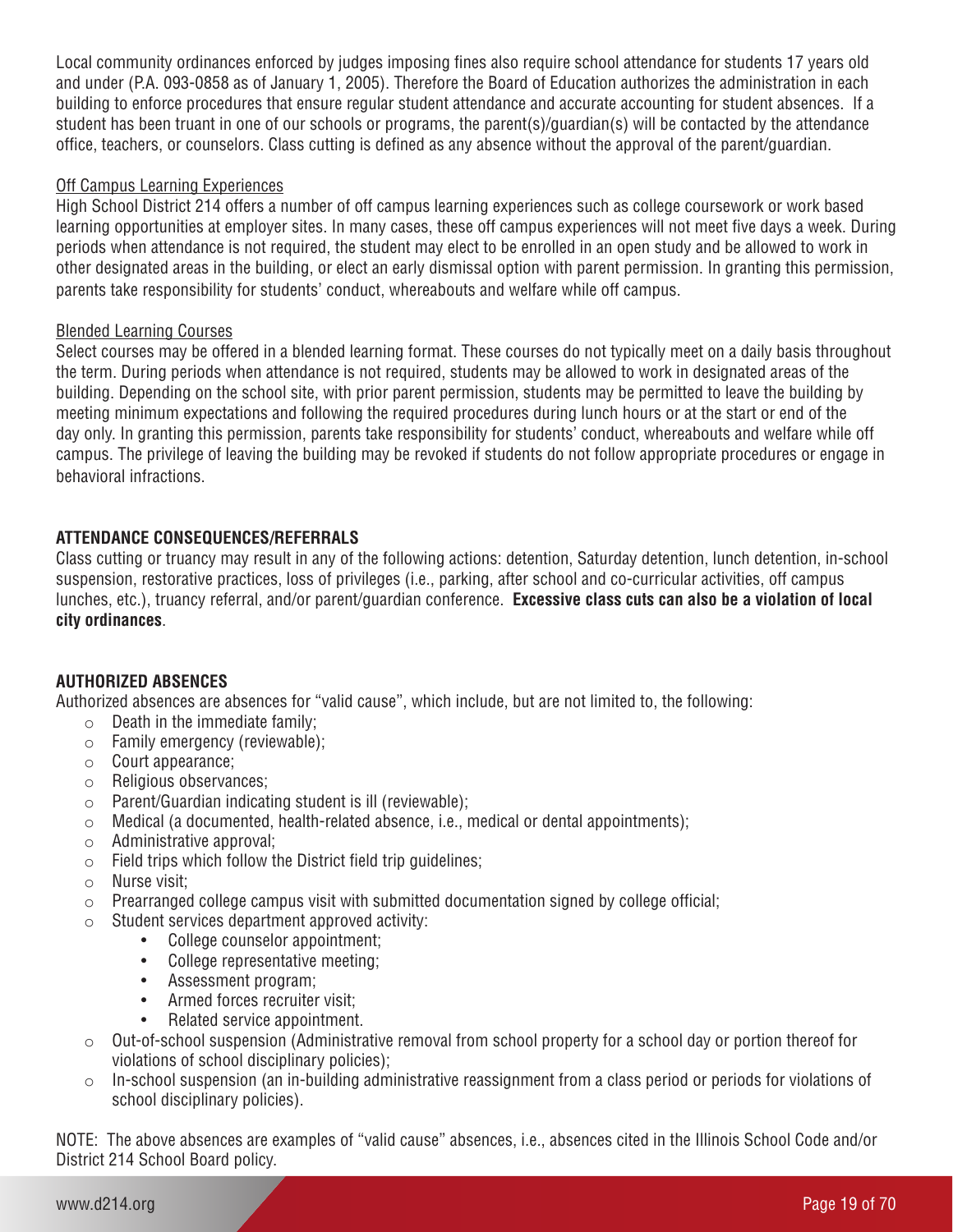Excessive absences, as defined as 4 or more days per semester, may result in parent/guardian contact by the attendance office. Students who accumulate 4 or more days of absences per semester, whether excused or unexcused, will be listed as unauthorized. In order to have an absence classified as excused after 4 days of absence in a semester, a doctor's note may be required.

If a student is habitually absent from school and/or has been warned by the division head for student success, safety and wellness in regards to attendance, the division head and the school nurse may feel it is in the student's best interest to remain at school if there are no outward signs of illness as identified by the nurse. If the parent/guardian disagrees with this procedure, they may take the child directly to the doctor and bring a doctor's note to the division head's office excusing the absence.

#### **UNAUTHORIZED ABSENCES**

An unauthorized absence is any absence caused by a failure to follow prescribed school procedures or reasons not accepted by the school. Examples include, but are not limited to, the following:

- $\circ$  Failure to sign in or out with attendance office;
- o Oversleeping;
- o Missed school bus;
- o Car trouble;
- o Late call;
- o Excessive parent/guardian calls;
- o Undocumented health-related absences;
- o Pre-approved family-related activity days exceeding the pre-approval limit.

NOTE: Any unauthorized absence is reviewable by the administration.

#### **UNEXCUSED ABSENCES**

- $\circ$  Class Cut An absence without the approval of the parent/guardian and/or verification by an authorized staff member.
- o Truancy An absence from a school day without valid cause.

According to Illinois School Code 105 ILCS 5/26-2a, "chronic or habitual truant" shall be defined as a child who is subject to compulsory school attendance and who is absent without valid cause from such attendance for 5% or more of the previous 180 regular attendance days.

Parent(s)/guardian(s) may also obtain assistance in dealing with truancy or other problems by contacting the counselor or division head for student success, safety and wellness for a review of available services.

#### **REPORTING DAILY ABSENCES**

If a student is absent from school, a parent/guardian needs to call the attendance office to report the student's absence. Authorized calls will be accepted by the attendance office up to 48 hours following the absence. In the event a call is made after 48 hours, the absence will be considered unauthorized. Failure of a parent/guardian to call will result in the absence being considered unexcused. Appeals may be made to the division head for student success, safety and wellness. Actual reasons or valid cause should be given for absences to be considered excused.

#### **PERIOD ABSENCES/SIGN IN & SIGN OUT PROCEDURE**

A parent/guardian call is required to the attendance office prior to the time of a student's departure for approved outside appointments. Students are unable to leave campus without verbal parent/guardian authorization. Prior to leaving the premises, the student must **sign out** through the attendance office and **sign in** upon their return to school. Failure to do so will result in an unauthorized absence. If there is a necessary outside appointment, please make sure that your child is not absent for the entire day. The primary purpose of the attendance system is to make the students accountable for their attendance.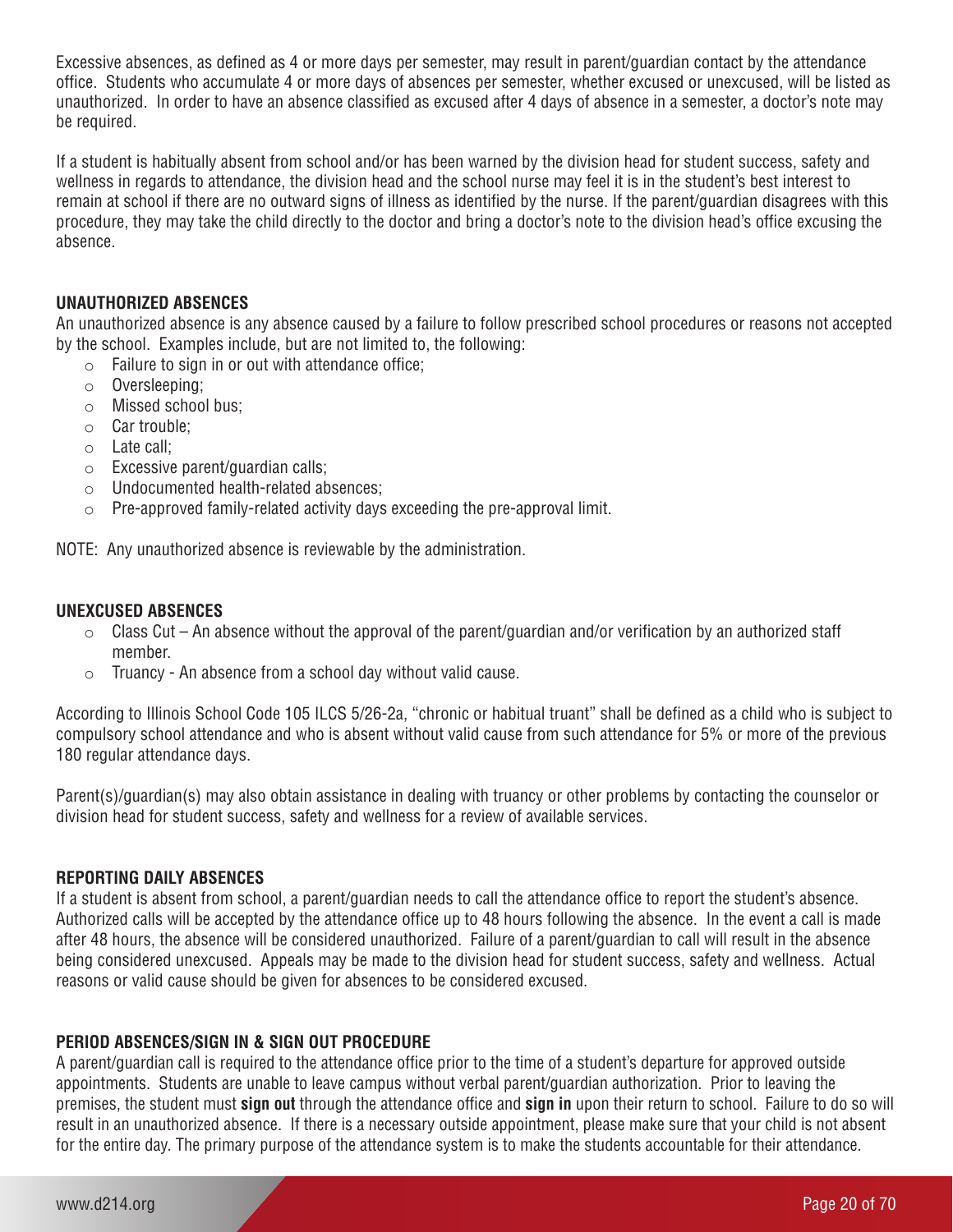#### **PREARRANGED ABSENCES**

When it is necessary for a student to be absent from school, the attendance office must receive prior notification according to the following procedures in order for the absence to be considered authorized:

College Visits – All college visits must be pre-approved through the attendance office. The student must obtain signed documentation from the college verifying the college visit.

Religious Program of Instruction or Conference – A parent/guardian must notify the attendance office approximately two weeks before the absences.

Family-Related Absences – Parents/guardians should make every attempt to schedule family trips around the school schedule. However, when such trips must be made while school is in session, an application for pre-approved family-related activities will be reviewed and considered for authorized status when students are absent from school. These absences are to be reviewed by, but not limited to: a division head for student success, safety and wellness; an associate principal; and the principal.

#### **MAKE-UP WORK FOR ABSENCES**

A student who is absent will be permitted to complete the missed work. The teacher will establish reasonable time limits for its completion.

#### **LATE TO SCHOOL AND LEAVING SCHOOL EARLY**

When arriving late to school or leaving early, it is necessary for a student to have a parent/guardian call and for the student to **sign in** or **sign out** at the attendance office. Failure to call will result in an unauthorized absence.

#### **STUDENT TARDINESS**

Tardiness to class creates a disruption to the learning environment and takes time away from the class activity. Students are expected and required to report to class on time with their class materials. The classroom teacher may assign disciplinary measures for tardiness to class. Teachers may refer students who are chronically tardy to the office of the division head for student success, safety and wellness. Students who are chronically tardy may be subject to disciplinary consequences.

#### **LUNCH PERIOD**

All District 214 schools have closed campus for freshmen during lunch period. Open campus lunch is a privilege that can be earned by sophomores, juniors and seniors. The criteria for students to earn open campus lunch is available in the office of the division head for student success, safety and wellness. Parent(s)/guardian(s) must sign a consent form for their student to have an open campus lunch.

Sophomores, juniors, and seniors who have earned open campus lunch are required to have their student ID with them to exit and enter the building during their lunch period. Students that leave campus without their student ID will be subject to disciplinary consequences. The open campus privilege is subject to change based on maintaining the criteria.

#### **FIELD TRIPS**

Field trips are a privilege for students. Students must abide by all school policies during transportation and field trip activities and shall treat all field trip locations as though they are school grounds. Failure to abide by school rules and/ or location rules during a field trip may subject the student to discipline. All students who wish to attend a field trip must receive written permission from a parent/guardian with authority to give permission. Students may be prohibited from attending field trips for any of the following reasons:

- o Failure to receive appropriate permissions from parent/guardian or teacher;
- o Failure to complete appropriate coursework;
- o Behavioral or safety concerns;
- $\circ$  Denial of permission from administration;
- o Other reasons as determined by the school.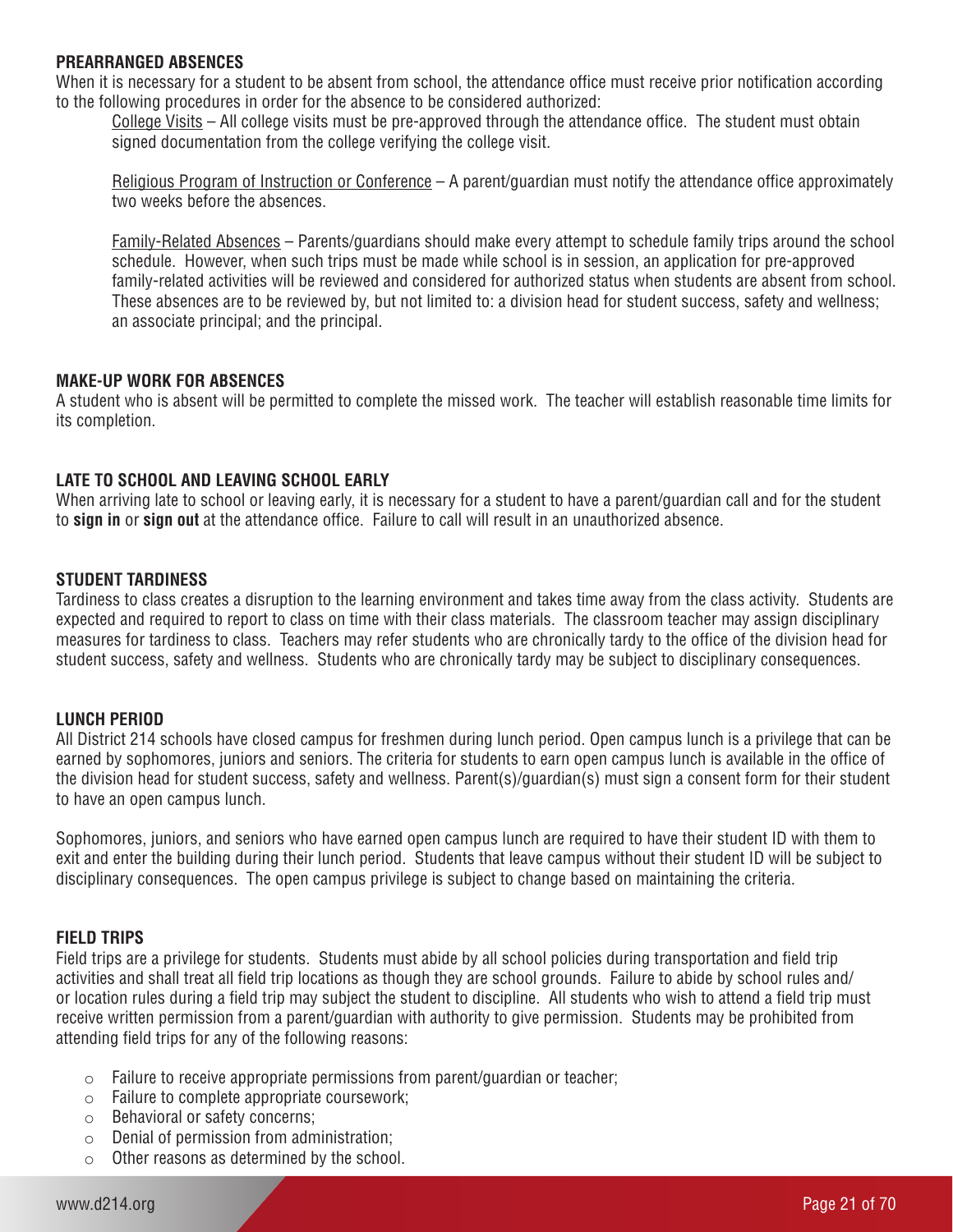# **SENIOR NON-ATTENDANCE DAY ("DITCH DAY")**

District 214 does not support a senior non-attendance day. The District asks parent(s)/guardian(s) to support the district in taking a stance against "ditch day". When an excessive number of students are out of class(es), their absence negatively impacts the educational process. Should a student make the decision to participate in a "ditch day", this absence is considered unauthorized when a parent phone call is made. If a parent phone call is not received, the absence will be considered unexcused.

#### **PROOF OF ATTENDANCE**

Schools in Township High School District 214 do not issue individual letters of enrollment, attendance and/or graduation for any reason. Parent(s)/Guardian(s) and students may use a student's schedule, report card, or transcript to show proof of high school enrollment, attendance and/or graduation (see "Procedure to Request a Transcript and/or Immunization Records" pg. 65).

#### **HOMEBOUND/HOSPITAL INSTRUCTION**

Homebound/hospital instruction is provided to a student when a physician licensed to practice medicine in all of its branches, a licensed physician assistant (PA), or a licensed Advanced Practice Registered Nurse (APRN) determines that the student will: (1) be unable to attend school, for medical reasons, for two or more consecutive weeks, or (2) be absent on an ongoing intermittent basis. The term "ongoing intermittent basis" is defined as the student's medical condition being of such a nature or severity that it is anticipated that the student will be absent for periods of at least 2 days at a time multiple times during the school year totaling at least 10 days or more of absences. A physician's statement must be provided to the District which states the medical need for student absence and length of time the services should be provided. Once this statement is received by the assistant principal for student services, educational services can be arranged. If there is no physician restriction on student attendance, there is no eligibility for home/hospital instruction.

The goal of home/hospital instruction is to afford the student experiences equivalent to those afforded to other students at the same grade level. The substance or content of the instruction, generally academic, is to enable the student to remain synchronized with the other students in his/her class.

Section 14-13.01a of the School Code states, "Children must regularly receive a minimum of one hour of instruction each school day, or in lieu thereof, a minimum of 5 hours of instruction in each school week…unless the attending physician for such a child has certified that the child should not receive as many as 5 hours of instruction in a school week."

For more information, reference Board policy 6:150 – Home and Hospital Instruction.

#### **GRADING AND PROMOTION – Policy 6:280**

*The Superintendent shall establish a system of grading and reporting academic achievement to students and their parents/ guardians. The system shall also determine when promotion and graduation requirements are met. A student shall not be promoted based upon age or any other social reason not related to academic performance.*

*Teachers use letter grades to report and document student achievement of course standards. Standards, which are established and communicated by teachers at the outset of each course, are used to evaluate student achievement.*

*Grading should reflect a demonstrated understanding of content and skills and shall not be based on external factors such as discipline. Every teacher shall maintain an evaluation record for each student in the teacher's classroom, and shall use the following Standard Score Scale to determine grades:*

*A 90-100 B 80-89 C 70-79*

*D 60-69*

*F 0-59*

*All letter grades are available to all students in all courses.*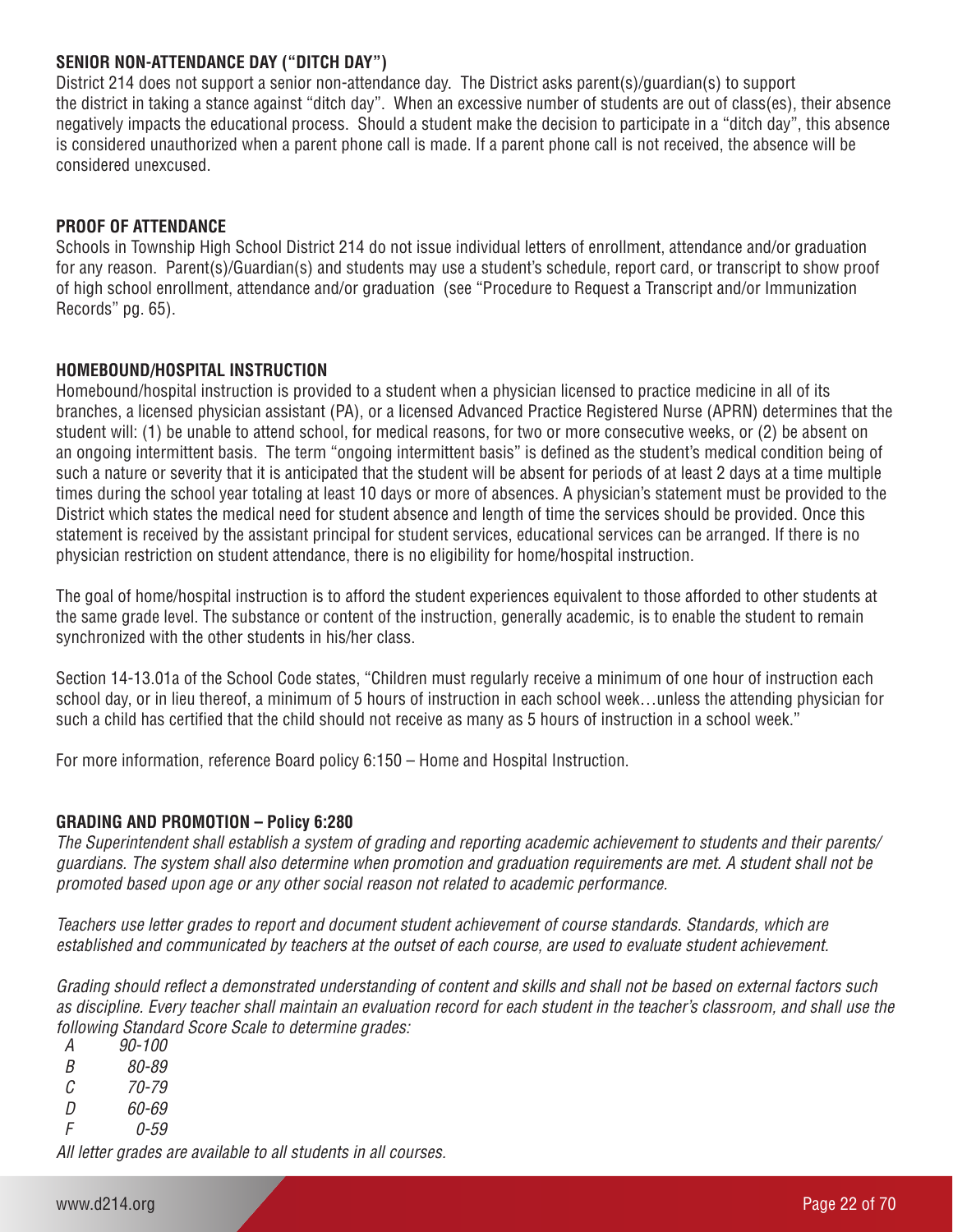*No grade may be changed without notification to the teacher concerning the nature and reason for the change. The administrator making the change must sign the changed record. ADOPTED: September 2020* 

For further explanation and additional information regarding grading and promotion refer to the Township High School District 214 Academic Handbook: http://www.d214.org/academics/academic-handbook/

# **PROGRAMS FOR STUDENTS AT RISK OF ACADEMIC FAILURE AND/OR DROPPING OUT OF SCHOOL AND GRADUATION INCENTIVES PROGRAM – Policy 6:110**

*The Superintendent or designee shall develop, maintain, and supervise a program for students at risk of academic failure or dropping out of school. The program shall include education and support services addressing individual learning styles, career development, and social needs.*

*Any student who is below the age of 20 years is eligible to enroll in a graduation incentives program if he or she:* 

- *1. Is considered a dropout according to State law;*
- *2. Has been suspended or expelled;*
- *3. Is pregnant or is a parent;*
- *4. Has been assessed as chemically dependent; or*
- *5. Is enrolled in a bilingual education or English Language Learners program.*

*ADOPTED: August 2019*

# **STUDENT BEHAVIOR POLICY – Policy 7:190**

*The goals and objectives of this policy are to provide effective discipline practices that: (1) ensure the safety and dignity of students and staff; (2) maintain a positive, weapons-free, and drug-free learning environment; (3) keep school property and the property of others secure; (4) address the causes of a student's misbehavior and provide opportunities for all individuals involved in an incident to participate in its resolution; and (5) teach students positive behavioral skills to become independent, self-disciplined citizens in the school community and society.* 

#### *When and Where Conduct Rules Apply*

*A student is subject to disciplinary action for engaging in prohibited student conduct, as described in the section with that name below, whenever the student's conduct is reasonably related to school or school activities, including, but not limited to:*

- *1. On, or within sight of, school grounds before, during, or after school hours or at any time;*
- *2. Off school grounds at a school-sponsored activity or event, or any activity or event that bears a reasonable relationship to school;*
- *3. Traveling to or from school or a school activity, function, or event; or*
- *4. Anywhere, if the conduct interferes with, disrupts, or adversely affects the school environment, school operations, or an educational function, including, but not limited to, conduct that may reasonably be considered to: (a) be a threat or an attempted intimidation of a staff member; or (b) endanger the health or safety of students, staff, or school property.*

#### *Prohibited Student Conduct*

*The school administration is authorized to discipline students for gross disobedience or misconduct, including but not limited to:*

- *1. Using, possessing, distributing, purchasing, or selling tobacco or nicotine materials, including without limitation, electronic cigarettes.*
- *2. Using, possessing, distributing, purchasing, or selling alcoholic beverages. Students who are under the influence of an alcoholic beverage are not permitted to attend school or school functions and are treated as though they had alcohol in their possession.*
- *3. Using, possessing, distributing, purchasing, selling, or offering for sale:*

*a. Any illegal drug or controlled substance, or cannabis (including marijuana, hashish, and medical cannabis unless the student is authorized to be administered a medical cannabis infused product under Ashley's Law). b. Any anabolic steroid unless it is being administered in accordance with a physician's or licensed practitioner's prescription.*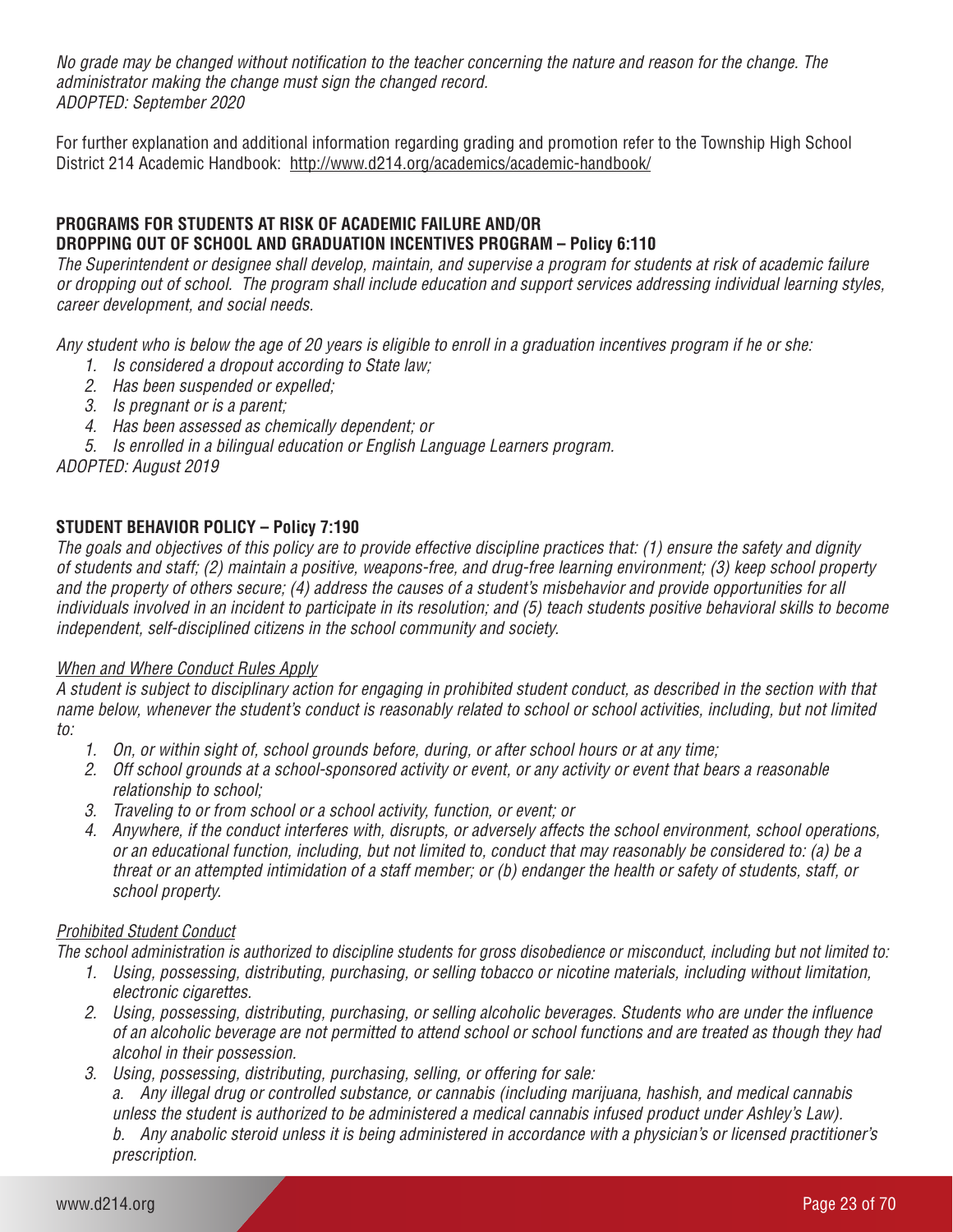*c. Any performance-enhancing substance on the Illinois High School Association's most current banned substance list unless administered in accordance with a physician's or licensed practitioner's prescription.* 

*d. Any prescription drug when not prescribed for the student by a physician or licensed practitioner, or when used in a manner inconsistent with the prescription or prescribing physician's or licensed practitioner's instructions. The use or possession of medical cannabis, even by a student for whom medical cannabis has been prescribed, is prohibited unless the student is authorized to be administered a medical cannabis infused product under Ashley's Law.* 

*e. Any inhalant, regardless of whether it contains an illegal drug or controlled substance: (a) that a student believes is, or represents to be capable of, causing intoxication, hallucination, excitement, or dulling of the brain or nervous system; or (b) about which the student engaged in behavior that would lead a reasonable person to believe that the student intended the inhalant to cause intoxication, hallucination, excitement, or dulling of the brain or nervous system. The prohibition in this section does not apply to a student's use of asthma or other legally prescribed inhalant medications.* 

*f. Any substance inhaled, injected, smoked, consumed, or otherwise ingested or absorbed with the intention of causing a physiological or psychological change in the body, including without limitation, pure caffeine in tablet or powdered form.* 

*g. "Look-alike" or counterfeit drugs, including a substance that is not prohibited by this policy, but one: (a) that a student believes to be, or represents to be, an illegal drug, controlled substance, or other substance that is prohibited by this policy; or (b) about which a student engaged in behavior that would lead a reasonable person to believe that the student expressly or impliedly represented to be an illegal drug, controlled substance, or other substance that is prohibited by this policy.* 

*h. Drug paraphernalia, including devices that are or can be used to: (a) ingest, inhale, or inject cannabis or controlled substances into the body; and (b) grow, process, store, or conceal cannabis or controlled substances. Students who are under the influence of any prohibited substance are not permitted to attend school or school functions and are treated as though they had the prohibited substance, as applicable, in their possession.*

- *4. Using, possessing, controlling, or transferring a "weapon" as that term is defined in the Weapons section of this policy, or violating the Weapons section of this policy.*
- *5. Using or possessing an electronic paging device. Using a cellular telephone, video recording device, personal digital assistant (PDA), or other electronic device in any manner that disrupts the educational environment or violates the rights of others, including using the device to take photographs in locker rooms or bathrooms, cheat, or otherwise violate student conduct rules. Prohibited conduct specifically includes, without limitation, creating, sending, sharing, viewing, receiving, or possessing an indecent visual depiction of oneself or another person through the use of a computer, electronic communication device, or cellular phone. Unless otherwise banned under this policy or by the Building Principal, all electronic devices must be kept powered-off and out-of-sight during the regular school day unless: (a) the supervising teacher grants permission; (b) use of the device is provided in a student's individualized education program (IEP); (c) it is used during the student's lunch period, or (d) it is needed in an emergency that threatens the safety of students, staff, or other individuals.*
- *6. Using or possessing a laser pointer unless under a staff member's direct supervision and in the context of instruction.*
- *7. Disobeying rules of student conduct or directives from staff members or school officials. Examples of disobeying staff directives include refusing a District staff member's request to stop, present school identification, or submit to a search.*
- *8. Engaging in academic dishonesty, including cheating, intentionally plagiarizing, wrongfully giving or receiving help during an academic examination, altering report cards, and wrongfully obtaining test copies or scores.*
- *9. Engaging in hazing or any kind of bullying or aggressive behavior that does physical or psychological harm to a staff person or another student, or urging other students to engage in such conduct. Prohibited conduct specifically includes, without limitation, any use of violence, intimidation, force, noise, coercion, threats, stalking, harassment, sexual harassment, public humiliation, theft or destruction of property, retaliation, hazing, bullying, bullying using a school computer or a school computer network, or other comparable conduct.*
- *10. Engaging in any sexual activity, including without limitation, offensive touching, sexual harassment, indecent exposure (including mooning), and sexual assault. This does not include the non-disruptive: (a) expression of gender or sexual orientation or preference, or (b) display of affection during non-instructional time.*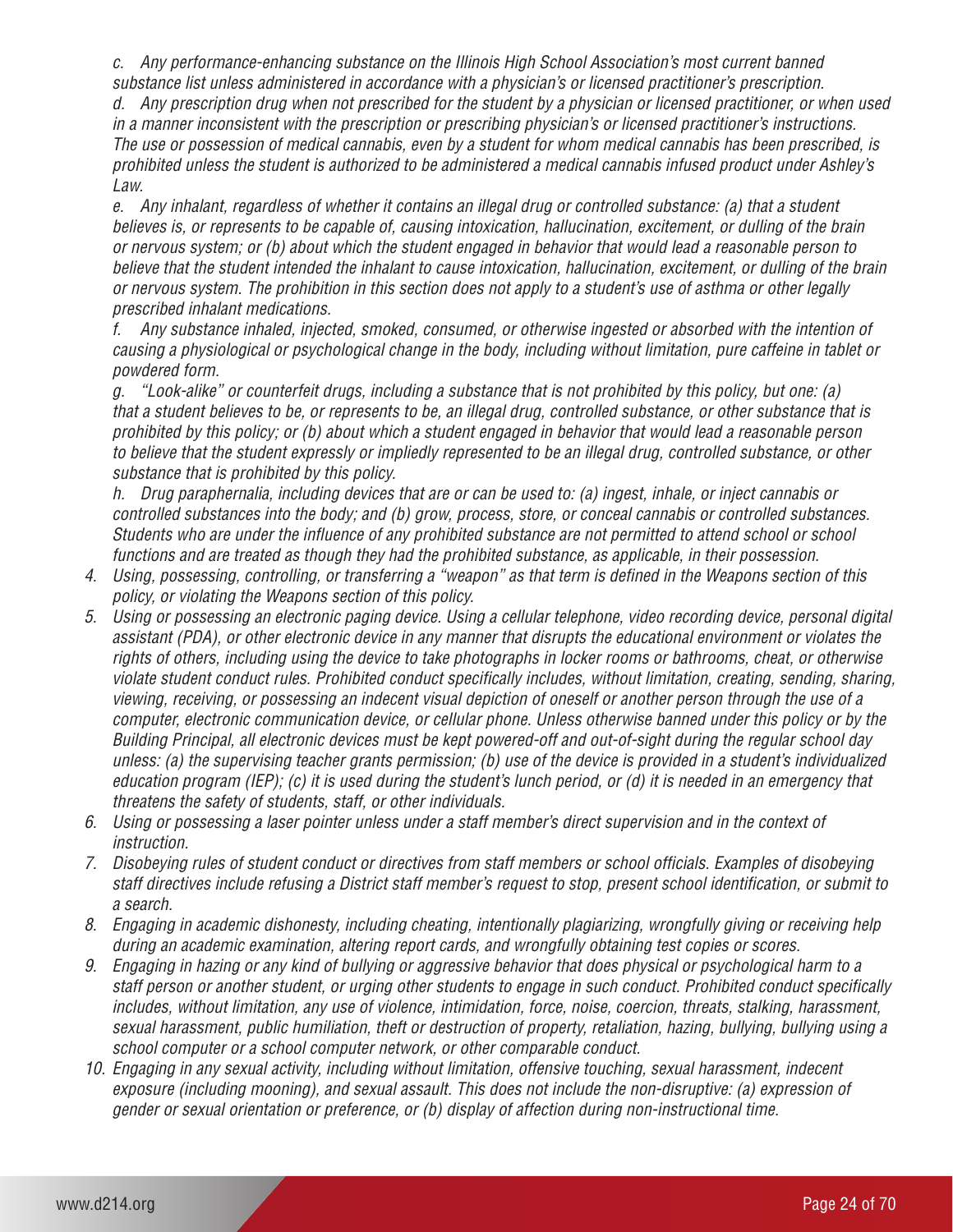- *11. Teen dating violence, as described in Board policy 7:185, Teen Dating Violence Prohibited.*
- *12. Causing or attempting to cause damage to, or stealing or attempting to steal, school property or another person's personal property.*
- *13. Entering school property or a school facility without proper authorization.*
- *14. In the absence of a reasonable belief that an emergency exists, calling emergency responders (such as calling 911); signaling or setting off alarms or signals indicating the presence of an emergency; or indicating the presence of a bomb or explosive device on school grounds, school bus, or at any school activity.*
- *15. Being absent without a recognized excuse; State law and School Board policy regarding truancy control will be used with chronic and habitual truants.*
- *16. Being involved with any public school fraternity, sorority, or secret society, by: (a) being a member; (b) promising to join; (c) pledging to become a member; or (d) soliciting any other person to join, promise to join, or be pledged to become a member.*
- *17. Being involved in gangs or gang-related activities, including displaying gang symbols or paraphernalia.*
- *18. Violating any criminal law, including but not limited to, assault, battery, arson, theft, gambling, eavesdropping, vandalism, and hazing.*
- *19. Making an explicit threat on an Internet website against a school employee, a student, or any school-related personnel if the Internet website through which the threat was made is a site that was accessible within the school at the time the threat was made or was available to third parties who worked or studied within the school grounds at the time the threat was made, and the threat could be reasonably interpreted as threatening to the safety and security of the threatened individual because of his or her duties or employment status or status as a student inside the school.*
- *20. Operating an unmanned aircraft system (UAS) or drone for any purpose on school grounds or at any school event unless granted permission by the Superintendent or designee.*
- *21. Engaging in any activity, on or off campus, that interferes with, disrupts, or adversely affects the school environment, school operations, or an educational function, including but not limited to, conduct that may reasonably be considered to: (a) be a threat or an attempted intimidation of a staff member; or (b) endanger the health or safety of students, staff, or school property.*

*For purposes of this policy, the term "possession" includes having control, custody, or care, currently or in the past, of an object or substance, including situations in which the item is: (a) on the student's person; (b) contained in another item belonging to, or under the control of, the student, such as in the student's clothing, backpack, or automobile; (c) in a school's student locker, desk, or other school property; or (d) at any location on school property or at a school-sponsored event.* 

*Efforts, including the use of positive interventions and supports, shall be made to deter students, while at school or a schoolrelated event, from engaging in aggressive behavior that may reasonably produce physical or psychological harm to someone else. The Superintendent or designee shall ensure that the parent/guardian of a student who engages in aggressive behavior is notified of the incident. The failure to provide such notification does not limit the Board's authority to impose discipline, including suspension or expulsion, for such behavior. No disciplinary action shall be taken against any student that is based totally or in part on the refusal of the student's parent/guardian to administer or consent to the administration of psychotropic or psychostimulant medication to the student.* 

# *Disciplinary Measures*

*School officials shall limit the number and duration of expulsions and out-of-school suspensions to the greatest extent practicable, and, where practicable and reasonable, shall consider forms of non-exclusionary discipline before using out-ofschool suspensions or expulsions. School personnel shall not advise or encourage students to drop out voluntarily due to behavioral or academic difficulties. Potential disciplinary measures include, without limitation, any of the following:* 

- *1. Notifying parent(s)/guardian(s).*
- *2. Disciplinary conference.*
- *3. Withholding of privileges.*
- *4. Temporary removal from the classroom.*
- *5. Return of property or restitution for lost, stolen, or damaged property.*
- *6. In-school suspension. The Building Principal or designee shall ensure that the student is properly supervised.*
- *7. After-school study or Saturday study provided the student's parent/guardian has been notified. If transportation arrangements cannot be agreed upon, an alternative disciplinary measure must be used. The student must be supervised by the detaining teacher or the Building Principal or designee.*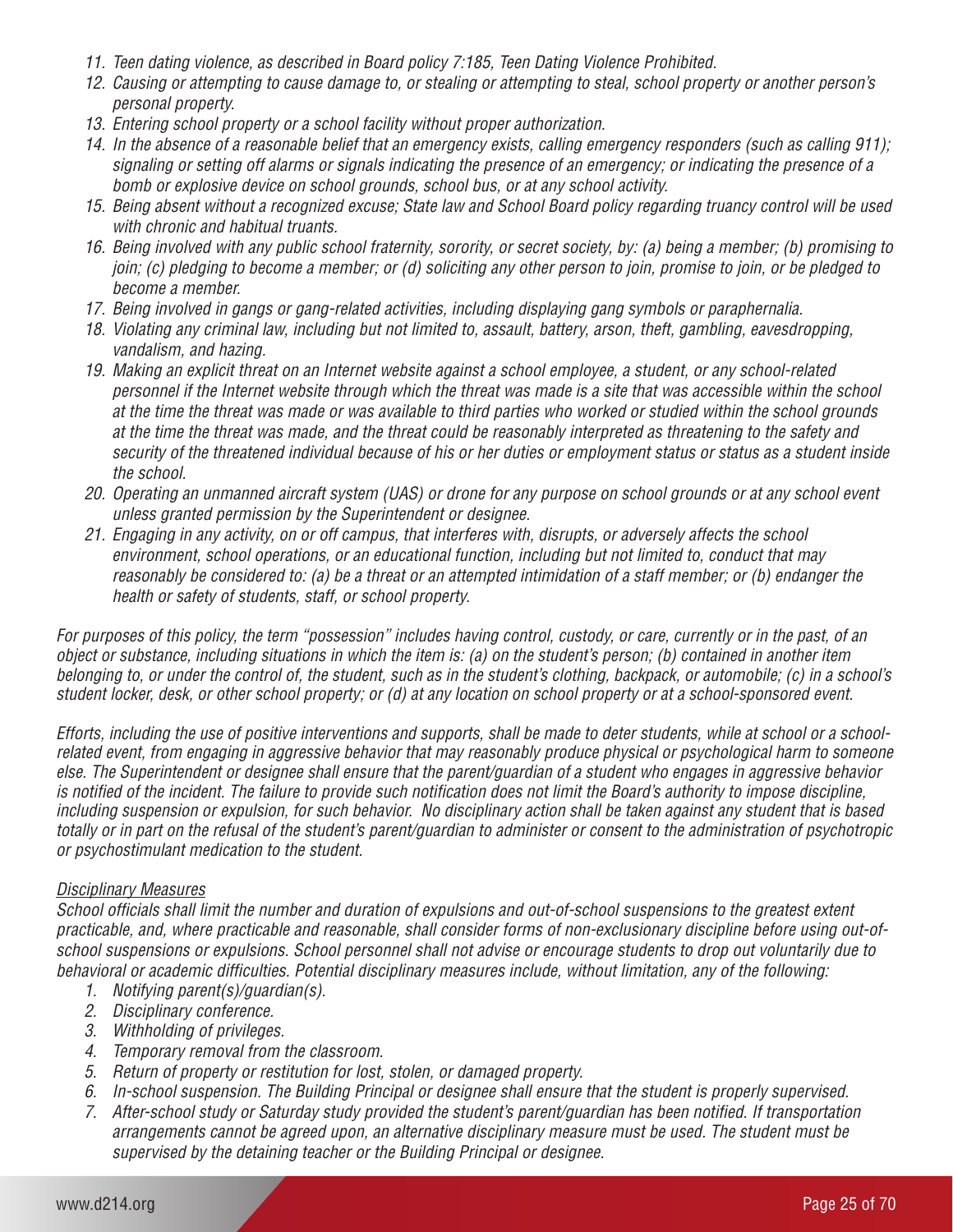- *8. Community service with local public and nonprofit agencies that enhances community efforts to meet human, educational, environmental, or public safety needs. The District will not provide transportation. School administration shall use this option only as an alternative to another disciplinary measure, giving the student and/or parent/guardian the choice.*
- *9. Seizure of contraband; confiscation and temporary retention of personal property that was used to violate this policy or school disciplinary rules.*
- *10. Suspension of bus riding privileges in accordance with Board policy 7:220, Bus Conduct.*
- *11. Out-of-school suspension from school and all school activities in accordance with Board policy 7:200, Suspension Procedures. A student who has been suspended may also be restricted from being on school grounds and at school activities.*
- *12. Expulsion from school and all school activities for a definite time period not to exceed 2 calendar years in accordance with Board policy 7:210, Expulsion Procedures. A student who has been expelled may also be restricted from being on school grounds and at school activities.*
- *13. Transfer to an alternative program if the student is expelled or otherwise qualifies for the transfer under State law. The transfer shall be in the manner provided in Article 13A or 13B of the School Code.*
- *14. Notifying juvenile authorities or other law enforcement whenever the conduct involves criminal activity, including but not limited to, illegal drugs (controlled substances), "look-alikes," alcohol, or weapons or in other circumstances as authorized by the reciprocal reporting agreement between the District and local law enforcement agencies.*

*The above list of disciplinary measures is a range of options that will not always be applicable in every case. In some circumstances, it may not be possible to avoid suspending or expelling a student because behavioral interventions, other than a suspension and expulsion, will not be appropriate and available, and the only reasonable and practical way to resolve the threat and/or address the disruption is a suspension or expulsion.*

*Corporal punishment is prohibited. Corporal punishment is defined as slapping, paddling, or prolonged maintenance of students in physically painful positions, or intentional infliction of bodily harm. Corporal punishment does not include reasonable force as needed to maintain safety for students, staff, or other persons, or for the purpose of self-defense or defense of property.* 

*Neither isolated time out, time out, nor physical restraints shall be used to discipline or punish a student. These methods are only authorized for use as permitted in 105 ILCS 5/10-20.33, State Board of Education rules (23 Ill.Admin.Code§§ 1.280, 1.285) and the District's procedure(s).*

#### *Weapons*

*A student who is determined to have brought one of the following objects to school, any school-sponsored activity or event, or any activity or event that bears a reasonable relationship to school shall be expelled for a period of at least one calendar year but not more than 2 calendar years:* 

- *1. A firearm, meaning any gun, rifle, shotgun, or weapon as defined by Section 921 of Title 18 of the United States Code (18 U.S.C. § 921), firearm as defined in Section 1.1 of the Firearm Owners Identification Card Act (430 ILCS 65/), or firearm as defined in Section 24-1 of the Criminal Code of 1961 (720 ILCS 5/24-1).*
- *2. A knife, brass knuckles, or other knuckle weapon regardless of its composition, a billy club, or any other object if used or attempted to be used to cause bodily harm, including "look alikes" of any firearm as defined above.*

*The expulsion requirement under either paragraph 1 or 2 above may be modified by the Superintendent, and the Superintendent's determination may be modified by the Board on a case-by-case basis. The Superintendent or designee may grant an exception to this policy, upon the prior request of an adult supervisor, for students in theatre, cooking, ROTC, martial arts, and similar programs, whether or not school-sponsored, provided the item is not equipped, nor intended, to do bodily harm.* 

*This policy's prohibitions concerning weapons apply regardless of whether: (1) a student is licensed to carry a concealed firearm, or (2) the Board permits visitors, who are licensed to carry a concealed firearm, to store a firearm in a locked vehicle in a school parking area.*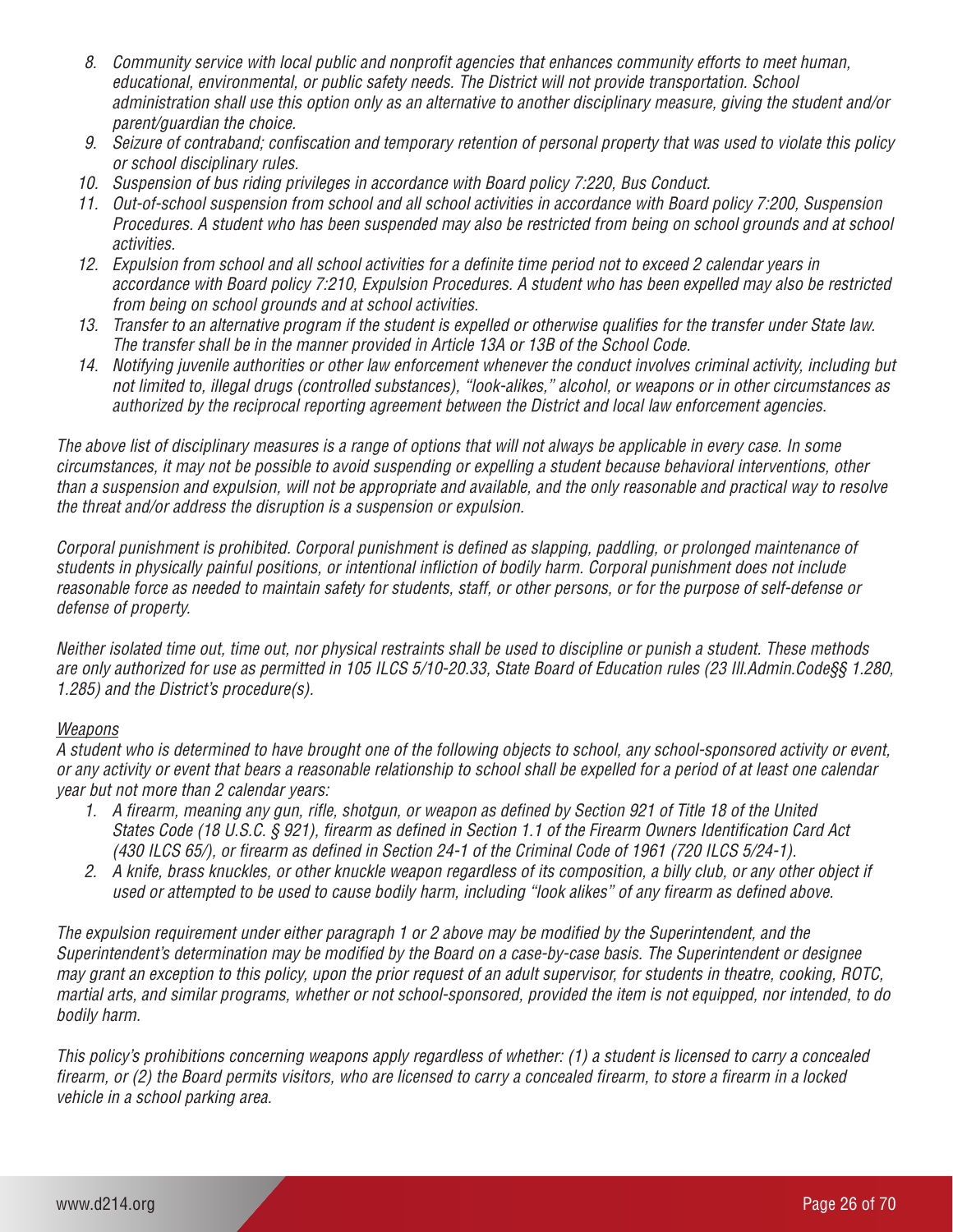# *Re-Engagement of Returning Students*

*The Superintendent or designee shall maintain a process to facilitate the re-engagement of students who are returning from an out-of-school suspension, expulsion, or an alternative school setting. The goal of re-engagement shall be to support the student's ability to be successful in school following a period of exclusionary discipline and shall include the opportunity for students who have been suspended to complete or make up work for equivalent academic credit.* 

#### *Required Notices*

*A school staff member shall immediately notify the office of the Building Principal in the event that he or she: (1) observes any person in possession of a firearm on or around school grounds; however, such action may be delayed if immediate notice would endanger students under his or her supervision, (2) observes or has reason to suspect that any person on school grounds is or was involved in a drug-related incident, or (3) observes a battery committed against any staff member. Upon receiving such a report, the Building Principal or designee shall immediately notify the local law enforcement agency, State Police, and any involved student's parent/guardian. "School grounds" includes modes of transportation to school activities and any public way within 1000 feet of the school, as well as school property itself.*

#### *Delegation of Authority*

*Each teacher, and any other school personnel when students are under his or her charge, is authorized to impose any disciplinary measure, other than suspension, expulsion, corporal punishment, or in-school suspension, that is appropriate and in accordance with the policies and rules on student discipline. Teachers, other certificated [licensed] educational employees, and other persons providing a related service for or with respect to a student, may use reasonable force as needed to maintain safety for other students, school personnel, or other persons, or for the purpose of self-defense or defense of property. Teachers may temporarily remove students from a classroom for disruptive behavior.* 

*The Superintendent; Building Principal; Assistant Building Principal; or Division Head for Student Success, Safety and Wellness is authorized to impose the same disciplinary measures as teachers and may suspend students guilty of gross disobedience or misconduct from school (including all school functions) and from riding the school bus, up to 10 consecutive school days, provided the appropriate procedures are followed. The Board may suspend a student from riding the bus in excess of 10 school days for safety reasons.* 

#### *Student Handbook*

*The Superintendent, with input from the parent-teacher advisory committee, shall prepare disciplinary rules implementing the District's disciplinary policies. These disciplinary rules shall be presented annually to the Board for its review and approval.*

*A student handbook, including the District disciplinary policies and rules, shall be distributed to the students' parents/ guardians within 15 days of the beginning of the school year or a student's enrollment. ADOPTED: August 2020* 

# **MISCONDUCT BY STUDENTS WITH DISABILITIES – Policy 7:230**

#### *Behavioral Interventions*

*Behavioral interventions shall be used with students with disabilities to promote and strengthen desirable behaviors and reduce identified inappropriate behaviors. The Board of Education will establish and maintain a committee to develop, implement, and monitor procedures on the use of behavioral interventions for children with disabilities.*

#### *Discipline of Special Education Students*

*The District shall comply with the Individuals With Disabilities Education Improvement Act of 2004 and the Illinois State Board of Education's Special Education rules when disciplining special education students. No special education student shall be expelled if the student's particular act of gross disobedience or misconduct is a manifestation of his or her disability. ADOPTED: September 2013*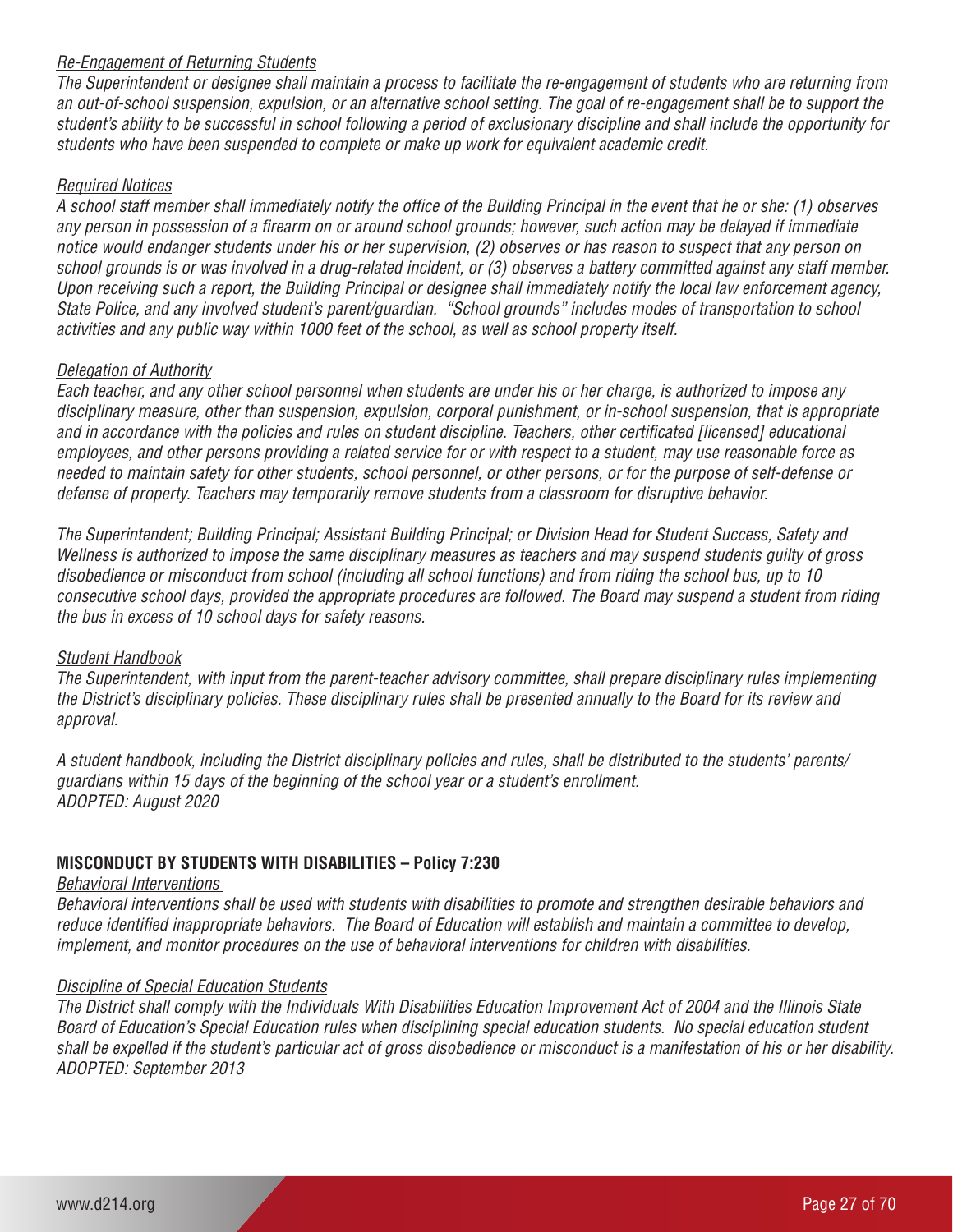# **GANGS AND GANG-LIKE ACTIVITY/BEHAVIOR PROHIBITED**

Gangs and gang-like activities/behavior are prohibited on school property or at any school-related activities. The visibility of gang and gang-like activities/behavior causes a substantial disruption and /or material interference to the educational process as well as school activities of District 214.

Gangs may be defined as any ongoing organization, association, or group of two or more persons, whether formal or informal, having as one of its primary activities the commission of one or more criminal acts or acts of violation of school rules, which has an identifiable name or identifying sign or symbol, and whose members individually or collectively engage in, or have engaged in, a pattern of criminal gang activity or activity relating to the violation of school rules.

Gang and gang-like activities/behavior as used in policy 7:190 shall mean, but is not limited to, the following:

- o Any conduct engaged in by a student (1) on behalf of any gang, (2) to perpetuate the existence of any gang, or (3) to affect the common purpose and design of any gang, including without limitation, recruiting students for membership in any gang and threatening or intimidating other students or employees;
- o Wearing, possessing, using, distributing, displaying, or selling any clothing, jewelry, emblem, badge, symbol, sign, tattoo, or other item which is representative of membership or affiliation in any gang;
- $\circ$  Demonstrating verbal or nonverbal behavior representative of membership or affiliation in any gang, such as:
	- Intimidating, recruiting, or congregating to illustrate solidarity;
	- Harassing:
	- Making gestures or handshakes;
	- Possessing or creating slogans or drawings;
	- Using inappropriate verbal expressions/comments.
- $\circ$  Committing any act which furthers gang or gang-like activity/behavior such as:
	- Soliciting others for membership in any gang;
	- Encouraging other students to act with physical violence and /or act with intimidation upon any other person;
	- Using electronic devices to access information associated with gangs, which is not part of a curricular assignment.

All violations will be referred to local police via the division head for student success, safety and wellness or other administrator, e.g. principal.

Consequences or interventions shall include, but are not limited to, one of the following:

- $\circ$  Formal warning;
- $\circ$  Referral to outside community agencies:
- o Loss of privileges;
- o Removal from co-curricular and athletic activities;
- o Alternative to suspension;
- o Suspension;
- o Expulsion;
- $\circ$  Arrest for criminal offense.

# **TECHNOLOGY GUIDELINES**

District 214 fully supports the principle of digital citizenship, in other words the norms of appropriate, responsible behavior with regard to technology use. Throughout the District 214 curriculum, students will receive instruction regarding responsible use practices to be successful citizens in our rapidly changing digital society. These practices include norms for communication and etiquette, information literacy, and the appropriate ethical and legal understanding to engage in 21st century learning.

The following sections of this handbook detail the District 214 expectations for appropriate use of technology and the consequences that apply to students who fail to meet those expectations.

District 214 provides Internet access to its students and staff. Responsible use procedures and guidelines are provided to each student through the registration process and govern websites and social media sites including, but not limited to,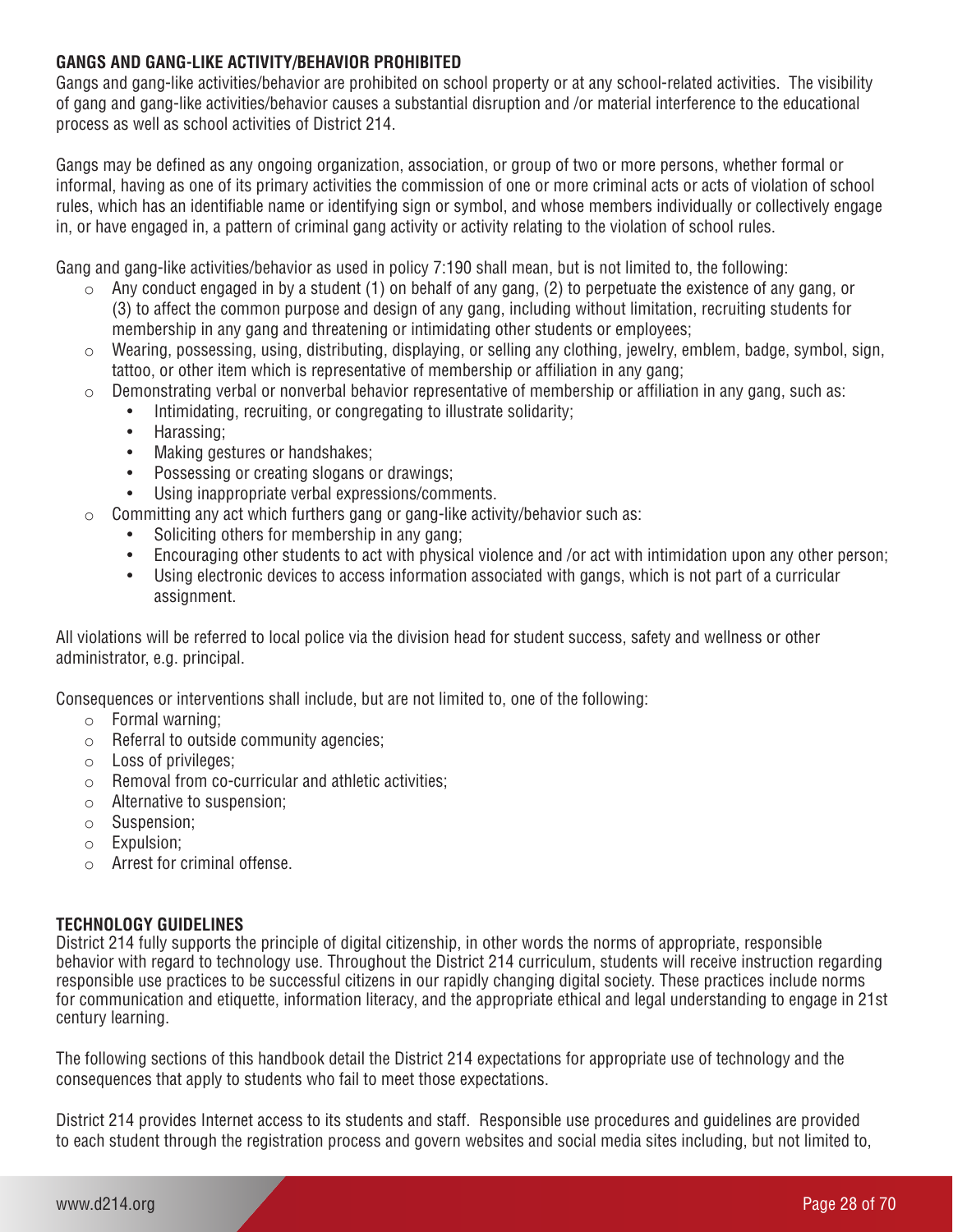Twitter, Facebook, YouTube, Instagram, LinkedIn, and Snapchat. The responsible use procedures and guidelines will outline general responsibilities and expectations that accompany Internet access and accounts using District 214 networks and facilities. Inappropriate use will result in loss of privileges and other appropriate consequences.

# **INTERNET SAFETY – Policy 6:235**

*The Board of Education of Township High School District 214 ("Board") has adopted the following policy in accordance with the Children's Internet Protection Act and the Neighborhood Children's Internet Protection Act (P.L. 106-554).*

*This policy provides for the monitoring of the online activities of minors, and addresses the following areas:*

- o *use of technology measures to restrict minors' access to materials harmful to minors and/or inappropriate;*
- o *the safety and security of minors when using electronic mail, chat rooms, and other forms of direct electronic communications;*
- o *unauthorized access, including so-called "hacking," and other unlawful activities by minors online; and*
- o *unauthorized disclosure, use and dissemination of personal information regarding minors.*

#### *Section I. - Curriculum*

*By being connected to the Internet, students and staff have potential access to electronic mail communication; to information via the World-Wide Web; and to various research sources including certain university library catalogs, the Library of Congress, and other research databases. Access to the Internet and Township High School District 214's (the "District's") network is a privilege and is not a public forum for general use. Employees and students may load Districtassigned student work onto the District's network. However, employees and students shall not load onto the District's network or Internet any unlawful, inappropriate, or copyrighted works that are not in accordance with fair use guidelines. Employees will not use personal social networking sites to communicate/interact with students. The Board disclaims any responsibility for any information, including its accuracy or quality, obtained or transmitted through use of the Internet. Further, the Board disclaims responsibility for any information that may be lost, damaged or altered or unavailable when using the District's network. Employees and students shall be solely responsible for any unauthorized charges or fees resulting from their access to the Internet.*

#### *Section II. - Use of Technology Protection Measures*

*It is the policy of the Board of Education, through the use of internet filtering or blocking devices, to comply with the Children's Internet Protection Act. Such filtering or blocking device shall be used on all District computers with internet access and during all use of such computers, except as specifically provided below.*

*It shall be the responsibility of the administration of the District to assess those filtering or blocking devices available for use and to determine the filtering device most effective and appropriate for the School District's needs.*

*The Superintendent or Superintendent's designee may, on a case by case basis, authorize the disabling of filtering or blocking devices to permit adults to engage in bona fide research or for other lawful purposes. Disabling requests will not be granted if the Superintendent determines that the potential harm or disruption incident to the request outweighs its educational or professional benefit.*

*All online activities of students and minors may be monitored by those school officials with direct supervisory responsibility for those activities. In addition, school officials may monitor students' and minors' online activities on District computers when not under the direct supervision of school staff. Such monitoring may consist of (i) direct observation of online activities; (ii) review of internet logs and other use records; (iii) generation of internet activity reports or summaries; or (iv) any other method that the Superintendent determines provides for the effective review and monitoring of online activities.*

# *Section III. - Access to Inappropriate Materials on the Internet and the World Wide Web*

*It is the policy of the Board, to the extent permitted by law, to limit access by minors to inappropriate matter on the Internet and the World-Wide Web. This policy shall be accomplished through (i) the use of the filtering or blocking devices described in Section II, (ii) enforcement of the District's responsible use of technology policy, and (iii) providing education and counseling to minors and students who use the District's computer system regarding the proper use of internet resources.*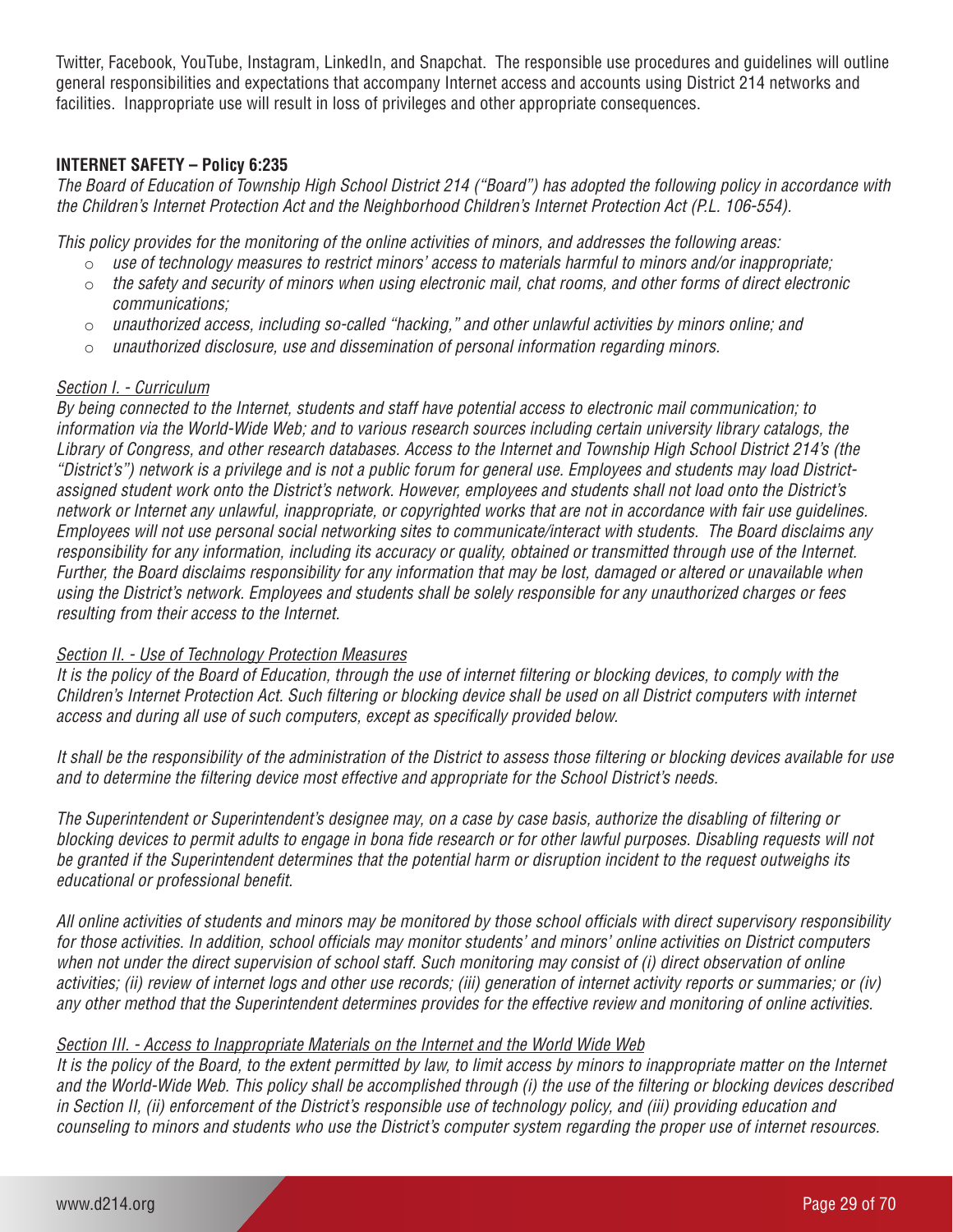*Section IV. - Electronic Mail, Chat Rooms, Social Networking Websites, and Other Forms of Electronic Communications It is the policy of the Board to ensure the safety and security of minors when using electronic mail, chat rooms, social networking websites, and other forms of direct electronic communications. For this purpose, school officials may regularly review minors' online and internal communications on the District's computer network to assure the safety of students and minors. School officials may further communicate to minors, through the District's student handbook, its acceptable use policy, or other means, information regarding the safety risks raised by online communications and appropriate practices to protect against these risks.*

*Student use of social media and technologies for school purposes or in a manner that is considered to have a nexus to the District or the school are subject to disciplinary action in accordance with existing board policies, the student discipline code and the responsible use policy.*

#### *Section V. – Cyberbullying, Hacking, Unauthorized Access, and Unlawful Activities of Minors Online*

*Minors who use the District's computer network shall be permitted to do so only for authorized purposes and for lawful activities. This policy applies to (i) access to the District's own computer network, and (ii) access by minors to other networks and computers when using the District's network. School officials may communicate these restrictions to minors through the District's student handbook, responsible use policy, or other means. Unlawful or unauthorized online activities are identified as forms of misconduct subject to discipline under the School District's student discipline code.*

#### *Section VI. - Unauthorized Disclosure, Use and Dissemination of Personal Information*

*It is the policy of the District, consistent with State and Federal student records laws, to protect students and minors against the unauthorized disclosure, use and dissemination of personal information through the District's computer system. Users of the District's computer system shall be prohibited from disclosing personally identifiable information regarding students or minors outside the District's computer system, except in specifically authorized instances. This prohibition shall apply to all electronic communications either directed to non-District computers or accessible to non-District users, such as web page postings and other internet-accessible files.*

#### *Section VII. - Definitions*

*Terms used in this policy shall have the meanings set forth in the Children's Internet Protection Act. The use of the term "Internet" or "network" in this policy refers to all information accessed through the District's network from the various sources as identified above and any and all information accessed using the District's means of access.*

# *Choice of Law*

*The laws of the State of Illinois shall apply to any use of the District's websites and any use governed by this policy. ADOPTED: April 2016*

# **PERSONAL ELECTRONIC DEVICES PROCEDURES**

#### Electronic Signaling Devices

Students may not use or possess personal electronic signaling devices or two-way radios on school property.

#### Personal Cell Phones and Other Electronic Devices

The possession and use of personal cell phones and other electronic devices are subject to the following protocols:

- 1. They may not be used in any manner that will cause disruption to the educational environment or will otherwise violate student conduct rules.
- 2. Buildings may designate specific areas in the school where personal cell phones and other electronic devices may be used during times other than a student's instructional schedule during a regularly scheduled school day.
- 3. Students may use their cell phones in the classroom, computer labs, library, and study halls according to teacher discretion.
- 4. Students shall be personally responsible for the security of their personal cell phone or other electronic device. The district assumes no responsibility for theft, loss, or damage of such devices.
- 5. Students who fail to comply with the policy and procedures regarding the possession and use of cell phones and other electronic devices shall be subject to the following set of consequences: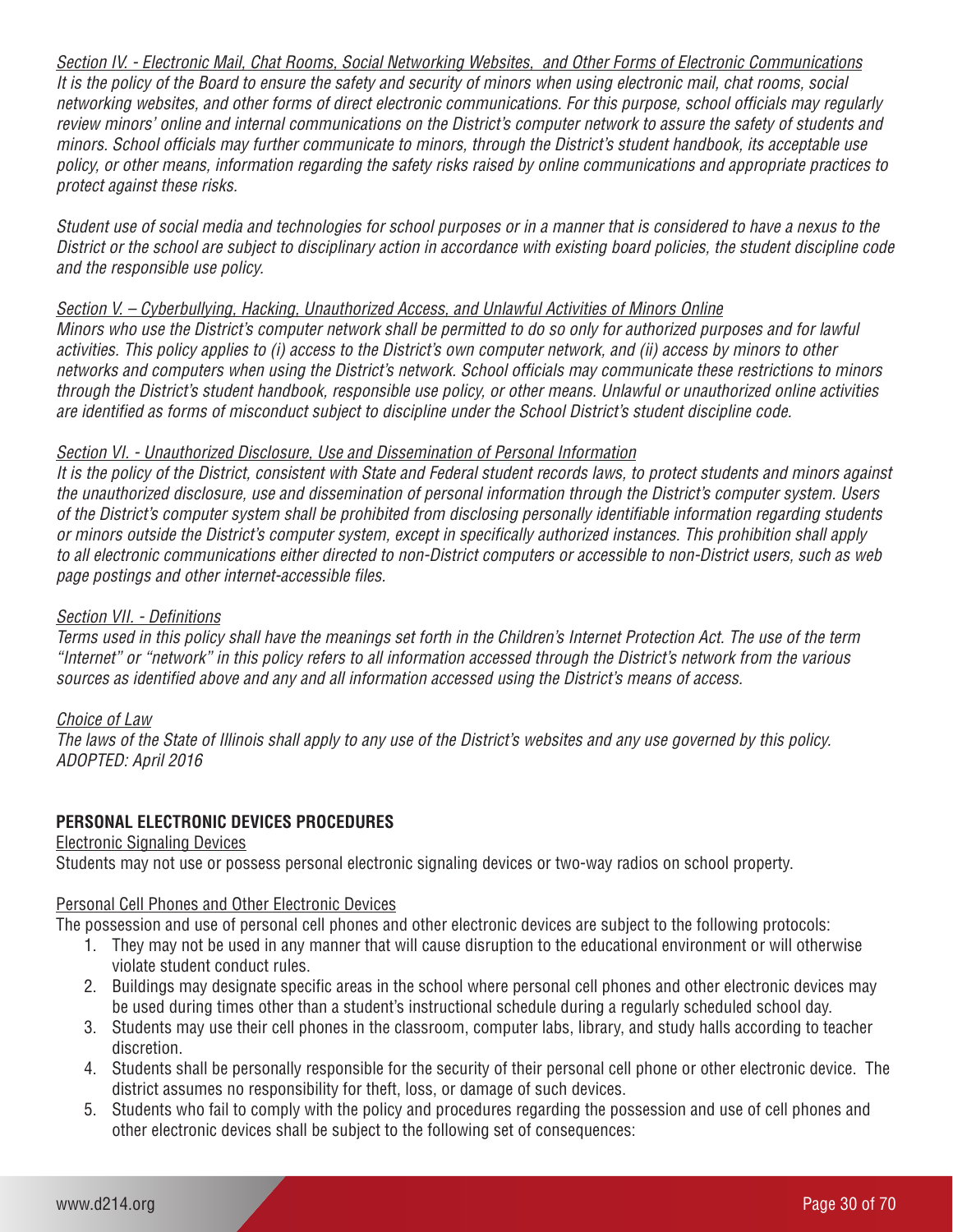- $\circ$  A referral will be written and alternative disciplinary action including, but not limited to, the loss of privileges and the assignment of detentions may be imposed when deemed appropriate by the administration.
- $\circ$  Consequences for violating the Academic Integrity Policy are separate from, and in addition to, those assigned with violating the Electronic Devices Policy and Procedures.
- $\circ$  Students using electronic devices for unlawful purposes will be disciplined according to the district's standard discipline policy and/or referred to law enforcement agencies, where appropriate.
- 6. Students who fail to comply with the policy will be disciplined according to the district's standard discipline policy and /or referred to law enforcement agencies, where appropriate.
- 7. Consequences for violating the Academic Integrity Policy are separate from, and in addition to, those assigned with violating the Electronic Devices Policy and Procedures.
- 8. Students using electronic devices for unlawful purposes will be disciplined according to the district's standard discipline policy and/or referred to law enforcement agencies, where appropriate.
- 9. Consequences leading up to and including suspension and expulsion will be considered for any students using electronic devices, including a cell phone, or any other electronic device to take or transmit digital photographic images, pictures, or movies of an individual or individuals without their consent anywhere on school grounds or during a school-related activity.
- 10. Consequences leading up to and including suspension and expulsion will be considered for students using electronic devices, including a cell phone, or any other electronic device to take or transmit audio recordings of an individual or individuals without their consent anywhere on school grounds or during a school-related activity.
- 11. Illinois Criminal Code (720 ILCS 5/26-4) It is unlawful for any person to knowingly videotape, photograph, or film another person without that person's consent in locker rooms, changing rooms, restrooms, etc. Standard disciplinary procedures will apply.
- 12. Electronic devices may not be used for creating, sending, sharing, viewing, receiving, or possessing indecent visual depictions or non-consensual dissemination of private sexual images as defined in State law, i.e., sexting. Possession is prohibited regardless of whether the depiction violates State law. Any cellular phone or electronic device may be searched upon reasonable suspicion of sexting or other violations of policy. All sexting violations will require school administrators to follow student discipline policies in addition to contacting the police and reporting suspected child abuse or neglect when appropriate.

# **PERSONAL TECHNOLOGY AND SOCIAL MEDIA; USAGE AND CONDUCT – Policy 5:125**

# *Definitions*

*Includes - Means "includes without limitation" or "includes, but is not limited to."*

*Social media - Media for social interaction, using highly accessible communication techniques through the use of webbased and mobile technologies to turn communication into interactive dialogue. This includes, but not limited to, services such as Facebook, LinkedIn, Twitter, Instagram, Snapchat and YouTube.* 

*Personal technology - Any device that is not owned or leased by the District or otherwise authorized for District use and: (1) transmits sounds, images, text, messages, videos, or electronic information, (2) electronically records, plays, or stores information, or (3) accesses the Internet, or private communication or information networks. This includes laptop computers (e.g., laptops, ultrabooks, and chromebooks), tablets (e.g., iPads®, Kindle®, Microsoft Surface®, and other Android® platform or Windows® devices), smartphones (e.g., iPhone®, BlackBerry®, Android® and other platform phones, and Windows Phone®), and other devices (e.g., iPod®).* 

# *Introduction*

*The Board of Education recognizes the potential benefits for the use of social media and other online technologies by employees and school-based groups. At the same time, the Board recognizes the potential impact on employees, students and the school community, as well as the liability that can occur if such resources are not used responsibly or not conscientiously managed.*

# *Usage and Conduct*

*All District employees who use personal technology and social media shall:* 

*1. Adhere to the high standards for appropriate school relationships required by policy 5:120, Ethics and Conduct at all times, regardless of the ever-changing social media and personal technology platforms available. This includes District employees posting images or private information about themselves or others in a manner readily accessible*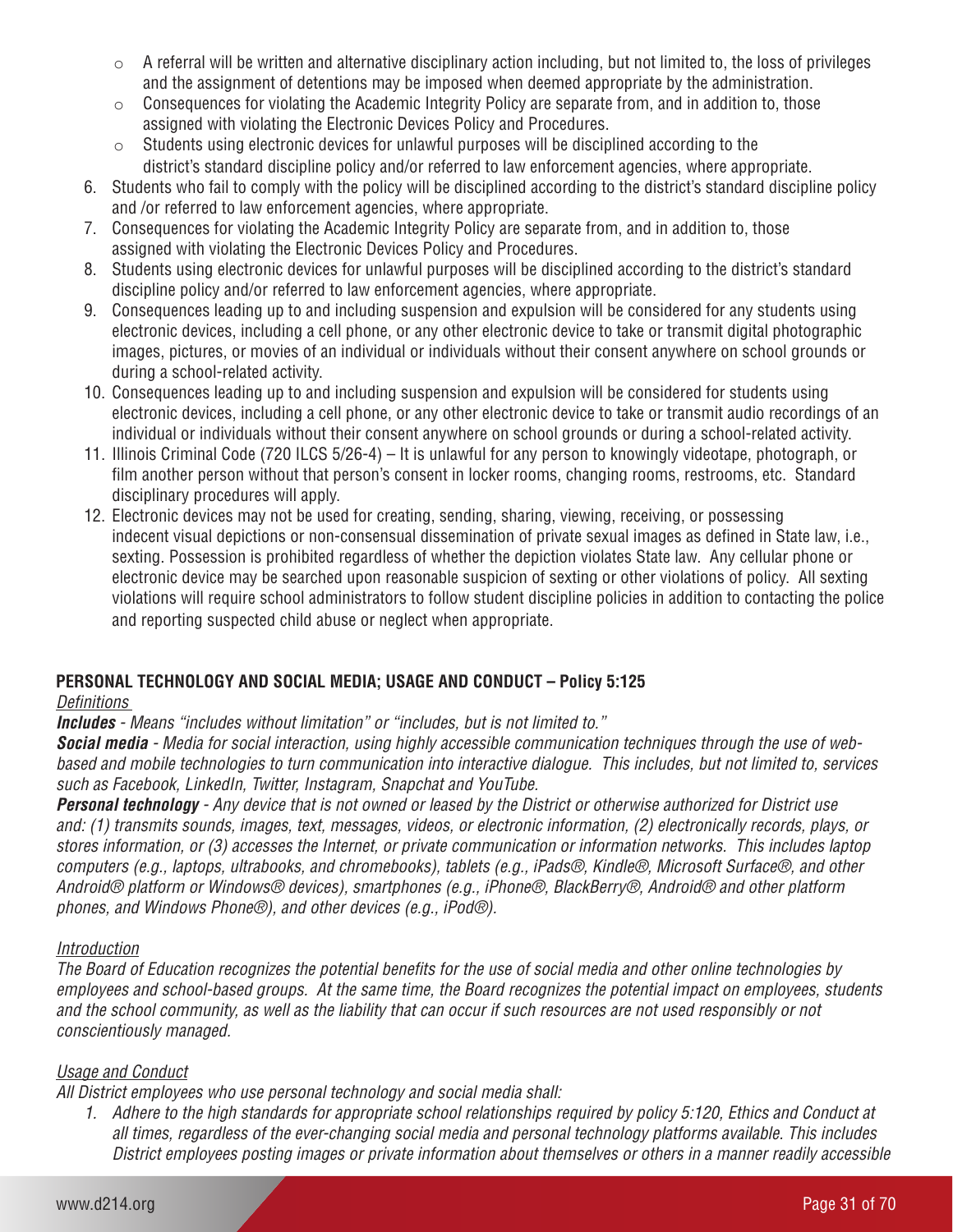*to students and other employees that is inappropriate as defined by policy 5:20, Workplace Harassment Prohibited; 5:100, Staff Development Program; 5:120, Ethics and Conduct; 6:235, Access to Electronic Networks; 7:20, Harassment of Students Prohibited; and the Ill. Code of Educator Ethics, 23 Ill.Admin.Code §22.20.*

- *2. Choose a District-provided or supported method whenever possible to communicate and engage with students and their parents/guardians.*
- *3. Obtain prior written authorization from the building principal, superintendent or his/her designee before establishing social media accounts that speak on behalf of the school, a school organization, the District or a District organization, including co-curricular activities, specific departments, fundraisers and clubs or teams. Administrative procedures implementing this policy shall set forth the manner by which authorization must be requested and the*  factors considered in addressing the request. Only those officially designated can use social media to speak on *behalf of District 214.*
- *4. Not interfere with or disrupt the educational or working environment, or the delivery of education or educational support services.*
- *5. Comply with policy 5:130, Responsibilities Concerning Internal Information. No personally identifying student information shall be posted using personal technology or social media without the authorization from the student's parent/guardian, except photographs of and other content created by students while participating in public cocurricular activities, including sports and theater and musical productions, may be used without parental/guardian permission.*
- *6. Refrain from using the District's logos without permission and follow Board policy 5:170, Copyright, and all District copyright compliance procedures.*
- *7. Monitor and delete, when possible, any user comments or submissions that: (1) include vulgar language; (2) include personal attacks of any kind; (3) reasonably can be interpreted as discrimination or animosity on the basis of any protected or other immutable characteristic; (4) contain spam or links to commercial websites; (5) are clearly offtopic; (6) advocate illegal activity; (7) constitute marketing of particular services, products or political organizations; (8) infringe on copyrights or trademarks; (9) contain personally identifiable medical information or other privileged or confidential information; (10) may compromise the safety or security of the District or its students, employees, or other members of the District community; (11) do not conform with the purpose of the particular social media site in question; or (12) interfere with, disrupt or adversely affect the school environment, school operations or an educational function, including comments or other submissions that may reasonably be considered to (i) be a threat or an attempted intimidation of an employee; or (ii) endanger the health or safety of students, employees or school property.*
- *8. Use personal technology and social media for personal purposes only during non-work times or hours. Any dutyfree use must occur during times and places that the use will not interfere with job duties or otherwise be disruptive to the school environment or its operation.*
- *9. Assume all risks associated with the use of personal technology and social media at school or school-sponsored activities, including students' viewing of inappropriate Internet materials through the District employee's personal technology or social media. The Board expressly disclaims any responsibility for imposing content filters, blocking lists, or monitoring of its employees' personal technology and social media.*
- *10. Be subject to remedial and any other appropriate disciplinary action for violations of this policy ranging from prohibiting the employee from possessing or using any personal technology or social media at school to dismissal and/or indemnification of the District for any losses, costs, or damages, including reasonable attorney fees, incurred by the District relating to, or arising out of, any violation of this policy.*

# *The Superintendent shall:*

- *1. Inform District employees about this policy during the in-service on educator ethics, teacher-student conduct, and school employee-student conduct required by Board policy 5:120, Ethics and Conduct.*
- *2. Direct Building Principals to annually:* 
	- *a. Provide their building staff with a copy of this policy.*
	- *b. Inform their building staff about the importance of maintaining high standards in their school relationships.*
	- *c. Remind their building staff that those who violate this policy will be subject to remedial and any other appropriate disciplinary action up to and including dismissal.*
- *3. Build awareness of this policy with students, parents, and the community.*
- *4. Ensure that no one for the District, or on its behalf, requests of an employee or applicant access in any manner to his or her social networking website or requests passwords to such sites.*
- *5. Periodically review this policy and any procedures with District employee representatives and electronic network system administrator(s) and present proposed changes to the Board.*

*ADOPTED: January 2017*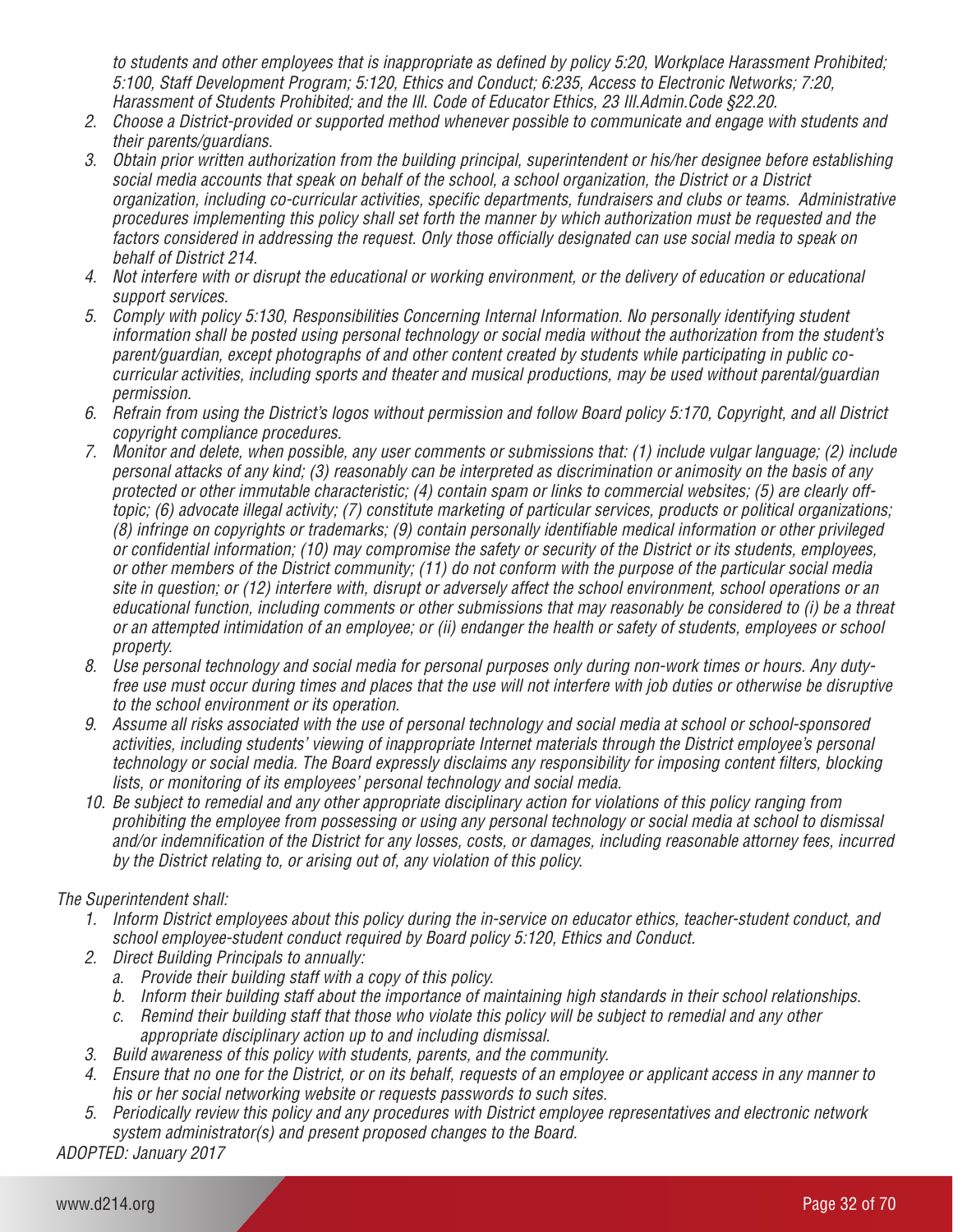# **DISTRIBUTION OF OBSCENE OR LIBELOUS MATERIAL**

Distribution in school of material that is obscene or libelous is prohibited. Distribution in school includes distribution on or adjacent to school property or at school-related activities. Obscene material is that which an average person, when viewing the material as a whole and applying community standards for children of a relevant age, would find to depict or describe sexual conduct in an offensive way, appeal to prurient interest, and lack serious literary, artistic, political or scientific value. Libelous material is that which tends falsely to injure the reputation of another. Students who distribute such material or who write or publish such material for distribution engage in gross disobedience and misconduct and will be disciplined in accordance with district policy.

# **RESTRICTIONS ON PUBLICATIONS - Policy 7:315**

*Definitions*

*School official means a Building Principal or designee.* 

*School-sponsored media means any material that is prepared, substantially written, published, or broadcast by a student journalist, distributed or generally made available to members of the student body, and prepared under the direction of a student media advisor. It does not include media intended for distribution or transmission solely in the classroom in which the media is produced.*

*Student journalist means a public high school student who gathers, compiles, writes, edits, photographs, records, or prepares information for dissemination in school-sponsored media.*

*Student media adviser means an individual employed, appointed, or designated by the District to supervise or provide instruction relating to school-sponsored media.*

# *School-Sponsored Media*

*School-sponsored publications, productions, and websites are governed by the Speech Rights of Student Journalists Act and the School Board policies. Student journalists may not use school-sponsored media that:* 

- *1. Is libelous, slanderous, or obscene;*
- *2. Constitutes an unwarranted invasion of privacy;*
- *3. Violates federal or State law, including the Constitutional rights of third parties; or*
- *4. Incites students to:* 
	- *a. Commit an unlawful act;*
	- *b. Violate any of the District's policies, including but not limited to (1) its educational mission in policies 1:30, School District Philosophy and 6:10, Educational Philosophy and Objectives, and (2) speech that is socially inappropriate or inappropriate due to the maturity of the students pursuant to policies 6:65, Student Social and Emotional Development, and 7:180, Prevention of and Response to Bullying, Intimidation, and Harassment; or*
	- *c. Materially and substantially disrupt the orderly operation of the school.*

*All school-sponsored media shall comply with the ethics and rules of responsible journalism. Text that fits into numbers one (1) through four (4) above will not be tolerated and school officials and student media advisers may edit or delete such media material.*

*The author's name will accompany personal opinions and editorial statements. An opportunity for the expression of differing opinions from those published/produced will be provided within the same media.*

*No expression made by students in the exercise of freedom of speech or freedom of the press under this policy shall be deemed to be an expression of the District or an expression of Board policy.*

# *Non-School Sponsored Publications Accessed or Distributed On Campus*

*For purposes of this section and the following section, a publication includes, without limitation: (1) written or electronic print material, (2) audio-visual material on any medium including electromagnetic media (e.g., images, MP3 files, flash memory, etc.), or combinations of these whether off-line (e.g., a printed book, CD-ROM, etc.) or online (e.g., any website, social networking site, database for information retrieval, etc.), or (3) information or material on electronic devices (e.g., data or voice messages delivered by cell phones, tablets, and other hand-held devices).*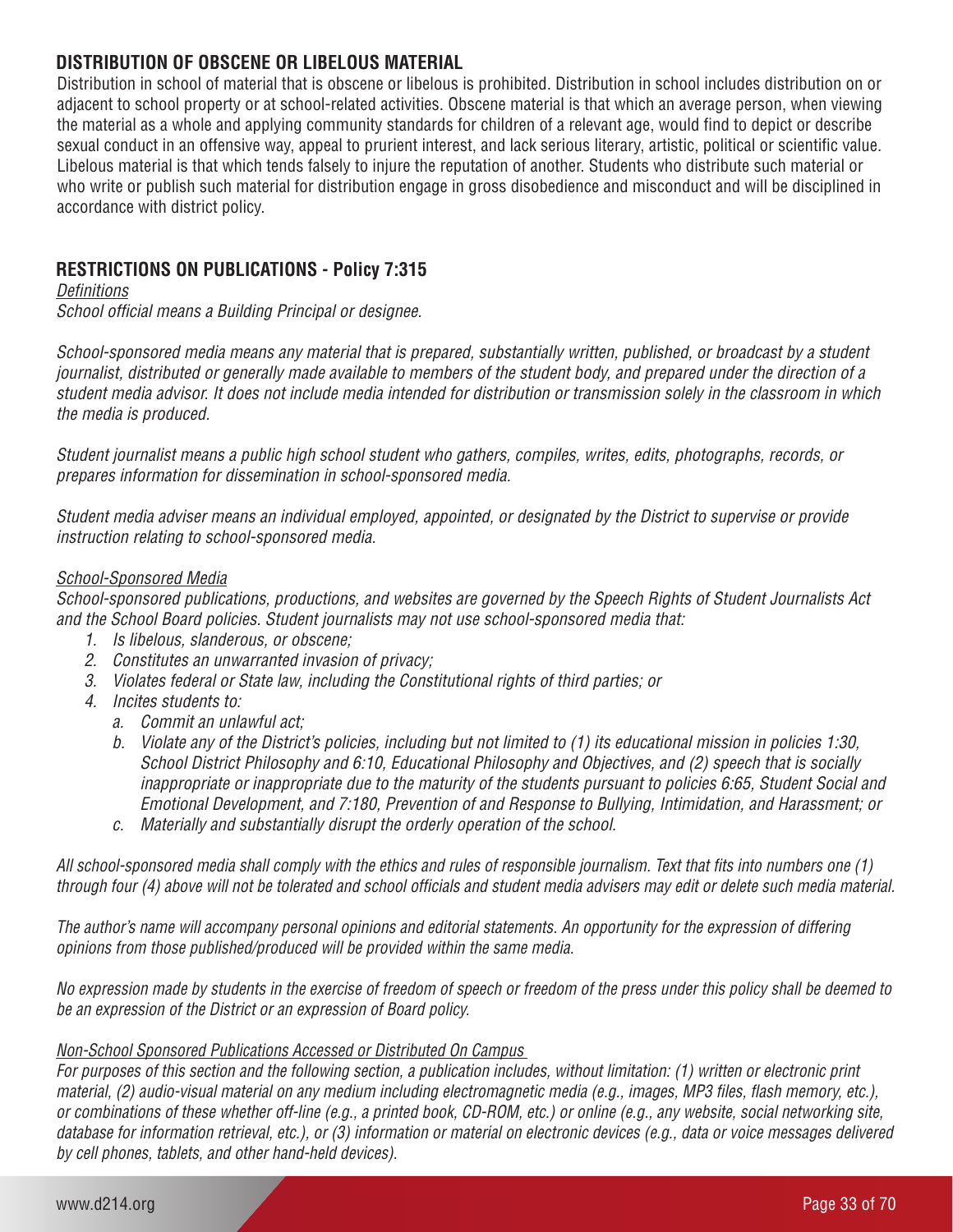*Creating, distributing, and/or accessing non-school sponsored publications shall occur at a time and place and in a manner that will not cause disruption, be coercive, or result in the perception that the distribution or the publication is endorsed by the School District.* 

*Students are prohibited from creating, distributing, and/or accessing at school any publication that:*

- *1. Will cause a material and substantial disruption of the proper and orderly operation and discipline of the school or school activities;*
- *2. Violates the rights of others, including but not limited to material that is libelous, slanderous or obscene, or invades the privacy of others, or infringes on a copyright;*
- *3. Is socially inappropriate or inappropriate due to maturity level of the students, including but not limited to material that is obscene, pornographic, or pervasively lewd and vulgar, contains indecent and vulgar language, or sexting as defined by School Board policy and Student Handbooks;*
- *4. Is reasonably viewed as promoting illegal drug use;*
- *5. Is distributed in kindergarten through eighth grade and is primarily prepared by non-students, unless it is being used for school purposes. However, material from outside sources or the citation to such sources may be allowed, as long as the material to be distributed or accessed is primarily prepared by students; or*
- *6. Incites students to violate any Board policies.*

*Accessing or distributing on-campus includes accessing or distributing on school property or at school-related activities. A student engages in gross disobedience and misconduct and may be disciplined for: (1) accessing or distributing forbidden material, or (2) for writing, creating, or publishing such material intending for it to be accessed or distributed at school.* 

#### *Non-School Sponsored Publications Accessed or Distributed Off-Campus*

*A student engages in gross disobedience and misconduct and may be disciplined for creating and/or distributing a publication that: (1) causes a substantial disruption or a foreseeable risk of a substantial disruption to school operations, or (2) interferes with the rights of other students or staff members.* 

#### *Bullying and Cyberbullying*

*The Superintendent or designee shall treat behavior that is bullying and/or cyberbullying according to Board policy 7:180, Prevention of and Response to Bullying, Intimidation, and Harassment, in addition to any response required by this policy. ADOPTED: January 2017*

# **TEEN DATING VIOLENCE PROHIBITED – Policy 7:185**

*Engaging in teen dating violence that takes place at school, on school property, at school-sponsored activities, or in vehicles used for school-provided transportation is prohibited. For purposes of this policy, the term teen dating violence occurs whenever a student who is 13 to 19 years of age uses or threatens to use physical, mental, or emotional abuse to control an individual in the dating relationship; or uses or threatens to use sexual violence in the dating relationship. The Superintendent or designee shall develop and maintain a program to respond to incidents of teen dating violence that:* 

*1. Fully implements and enforces each of the following Board policies:*

- *a. 2:260, Uniform Grievance Procedure. This policy provides a method for any student, parent/guardian, employee, or community member to file a complaint if he or she believes that the School Board, its employees, or its agents have violated his or her rights under the State or federal Constitution, State or federal statute, Board policy, or various enumerated bases.*
- *b. 2:265, Title IX Sexual Harassment Grievance Procedure. This policy prohibits any person from engaging in sexual harassment in violation of Title IX of the Education Amendments of 1972. Prohibited conduct includes, but is not limited to sexual assault, dating violence, domestic violence, and stalking.*
- *c. 7:20, Harassment of Students Prohibited. This policy prohibits any person from harassing intimidating, or bullying a student based on the student's actual or perceived characteristics of sex; sexual orientation; gender identity; and gender-related identity or expression (this policy includes more protected statuses).*
- *d. 7:180, Prevention of and Response to Bullying, Intimidation, and Harassment. This policy prohibits students from engaging in bullying, intimidation, and harassment at school, school-related events and electronically. Prohibited conduct includes threats, stalking, physical violence, sexual harassment, sexual violence, theft, public humiliation, destruction of property, or retaliation for asserting or alleging an act of bullying.*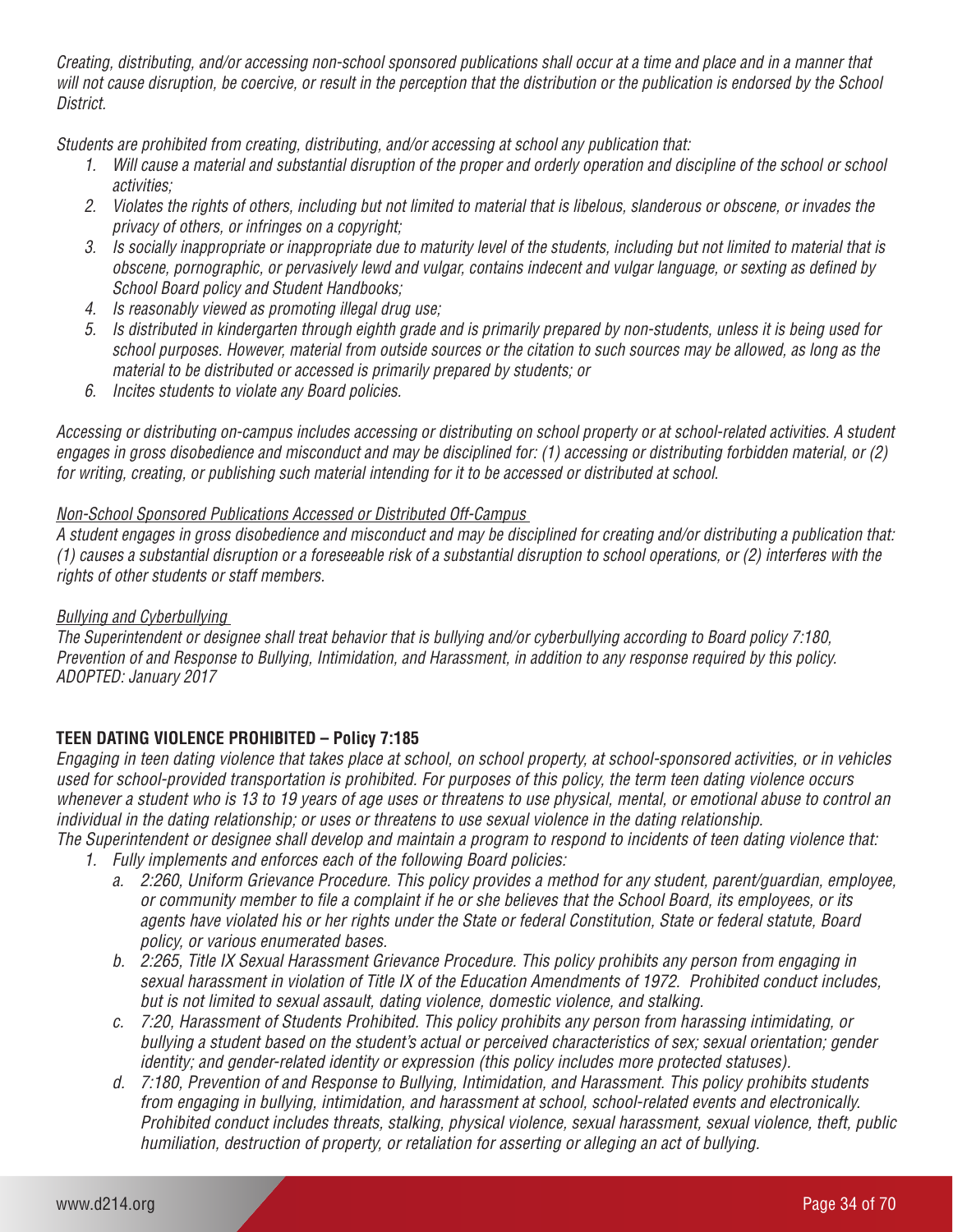- *2. Encourages anyone with information about incidents of teen dating violence to report them to any of the following individuals:* 
	- *a. Any school staff member. School staff shall respond to incidents of teen dating violence by following the District's established procedures for the prevention, identification, investigation, and response to bullying and school violence.*
	- *b. The Nondiscrimination Coordinator; Building Principal; Assistant Building Principal; Division Head for Student Success, Safety and Wellness; or a Complaint Manager identified in policy 7:20, Harassment of Students Prohibited.*
- *3. Incorporates age-appropriate instruction in grades 7 through 12, in accordance with the District's comprehensive health education program in Board policy 6:60, Curriculum Content. This includes incorporating student social and emotional development into the District's educational program as required by State law and in alignment with Board policy 6:65, Student Social and Emotional Development.*
- *4. Incorporates education for school staff, as recommended by the Nondiscrimination Coordinator; Building Principal; Assistant Building Principal; Divsion Head for Student Success, Safety and Wellness; or a Complaint Manager.*

*5. Notifies students and parents/guardians of this policy.* 

*ADOPTED: September, 2020*

# **SUSPENSION PROCEDURES – Policy 7:200**

# *In-School Suspension*

*The Superintendent or designee is authorized to maintain an in-school suspension program. The program shall include, at a minimum, each of the following:*

- *1. Before assigning a student to in-school suspension, the charges will be explained and the student will be given an opportunity to respond to the charges.*
- *2. Students are supervised by licensed school personnel.*
- *3. Students are given the opportunity to complete classroom work during the in-school suspension for equivalent academic credit.*

# *Out-of-School Suspension*

*The Superintendent or designee shall implement suspension procedures that provide, at a minimum, for each of the following:* 

- *1. A conference during which the charges will be explained and the student will be given an opportunity to respond to the charges before he or she may be suspended.*
- *2. A pre-suspension conference is not required, and the student can be immediately suspended when the student's presence poses a continuing danger to persons or property or an ongoing threat of disruption to the educational process. In such cases, the notice and conference shall follow as soon as practicable.*
- *3. An attempted phone call to the student's parent(s)/guardian(s).*
- *4. A written notice of the suspension to the parent(s)/guardian(s) and the student, which shall:*
	- *a. Provide notice to the parent(s)/guardian(s) of their child's right to a review of the suspension;*
	- *b. Include information about an opportunity to make up work missed during the suspension for equivalent academic credit;*
	- *c. Detail the specific act of gross disobedience or misconduct resulting in the decision to suspend;*
	- *d. Provide rationale or an explanation of how the chosen number of suspension days will address the threat or disruption posed by the student or his or her act of gross disobedience or misconduct; and*
	- *e. Depending upon the length of the out-of-school suspension, include the following applicable information:*
		- *i. For a suspension of 3 school days or less, an explanation that the student's continuing presence in school would either pose:* 
			- *a) A threat to school safety, or*
			- *b) A disruption to other students' learning opportunities.*
		- *ii. For a suspension of 4 or more school days, an explanation:* 
			- *a) That other appropriate and available behavioral and disciplinary interventions have been exhausted,*
			- *b) As to whether school officials attempted other interventions or determined that no other interventions were available for the student, and*
			- *c) That the student's continuing presence in school would either:* 
				- *i) Pose a threat to the safety of other students, staff, or members of the school community, or*
				- *ii) Substantially disrupt, impede, or interfere with the operation of the school.*
		- *iii. For a suspension of 5 or more school days, the information listed in section 4.e.ii., above, along with documentation by the Superintendent or designee determining what, if any, appropriate and available support services will be provided to the student during the length of his or her suspension.*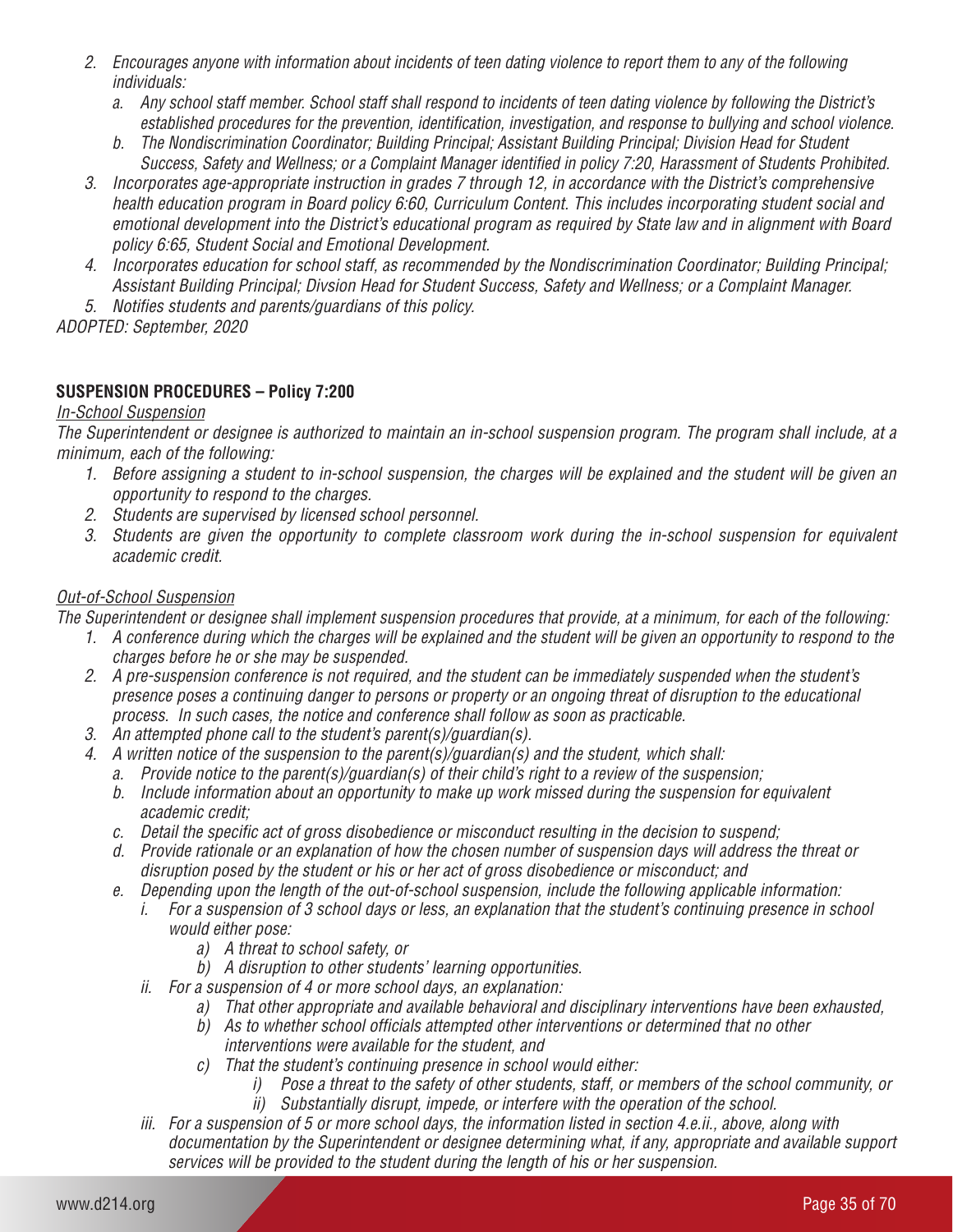- *5. A summary of the notice, including the reason for the suspension and the suspension length, must be given to the Board by the Superintendent or designee.*
- *6. Upon request of the parent(s)/guardian(s), a review of the suspension shall be conducted by the Board or a hearing officer appointed by the Board. At the review, the student's parent(s)/guardian(s) may appear and discuss the suspension with the Board or its hearing officer and may be represented by counsel. Whenever there is evidence that mental illness may be the cause for the suspension, the Superintendent or designee shall invite a representative from the Department of Human Services to consult with the Board. After presentation of the evidence or receipt of the hearing officer's report, the Board shall take such action as it finds appropriate. If the suspension is upheld, the Board's written suspension decision shall specifically detail items (a) and (e) in number 4, above.*

#### *ADOPTED: August 2017*

At the discretion of the school administration, alternative/reduction of suspension opportunities may be offered. These opportunities are designed to be educational and therapeutic in nature.

In the event a student's behavior creates a potentially dangerous situation for him/herself or others or a student violates the substance abuse policy, a student may be removed from academic class for all or part of a term and/or lose privileges including, but not limited to, open lunch, open study, enrollment in behind-the-wheel component of the driver's education program, enrollment in class(es) with dangerous equipment (i.e., automotive, woods class), on-campus parking, and overnight field trips and excursions.

# **EXPULSION PROCEDURES – Policy 7:210**

*The Superintendent or designee shall implement expulsion procedures that provide, at a minimum, for the following:* 

- *1. Before a student may be expelled, the student and his or her parent(s)/guardian(s) shall be provided a written request to appear at a hearing to determine whether the student should be expelled. The request shall be sent by registered or certified mail, return receipt requested. The request shall:* 
	- *a. Include the time, date, and place for the hearing.*
	- *b. Briefly describe what will happen during the hearing.*
	- *c. Detail the specific act of gross disobedience or misconduct resulting in the decision to recommend expulsion.*
	- *d. List the student's prior suspension(s).*
	- *e. State that the School Code allows the School Board to expel a student for a definite period of time not to exceed 2 calendar years, as determined on a case-by-case basis.*
	- *f. Ask that the student or parent(s)/guardian(s) or attorney inform the Superintendent or Board Attorney if the student will be represented by an attorney and, if so, the attorney's name and contact information.*
- *2. Unless the student and parent(s)/guardian(s) indicate that they do not want a hearing or fail to appear at the designated time and place, the hearing will proceed. It shall be conducted by the Board or a hearing officer appointed by it. If a hearing officer is appointed, he or she shall report to the Board the evidence presented at the hearing and the Board shall take such final action as it finds appropriate. Whenever there is evidence that mental illness may be the cause for the recommended expulsion, the Superintendent or designee shall invite a representative from the Dept. of Human Services to consult with the Board.*
- *3. During the expulsion hearing, the Board or hearing officer shall hear evidence concerning whether the student is guilty of the gross disobedience or misconduct as charged. School officials must provide: (1) testimony of any other interventions attempted and exhausted or of their determination that no other appropriate and available interventions were available for the student, and (2) evidence of the threat or disruption posed by the student. The student and his or her parent(s)/guardian(s) may be represented by counsel, offer evidence, present witnesses, cross-examine witnesses who testified, and otherwise present reasons why the student should not be expelled. After presentation of the evidence or receipt of the hearing officer's report, the Board shall decide the issue of guilt and take such action as it finds appropriate.*
- *4. If the Board acts to expel the student, its written expulsion decision shall:* 
	- *a. Detail the specific reason why removing the student from his or her learning environment is in the best interest of the school.*
	- *b. Provide a rationale for the specific duration of the recommended expulsion.*
	- *c. Document how school officials determined that all behavioral and disciplinary interventions have been exhausted by specifying which interventions were attempted or whether school officials determined that no other appropriate and available interventions existed for the student.*
	- *d. Document how the student's continuing presence in school would (1) pose a threat to the safety of other students, staff, or members of the school community, or (2) substantially disrupt, impede, or interfere with the operation of the school.*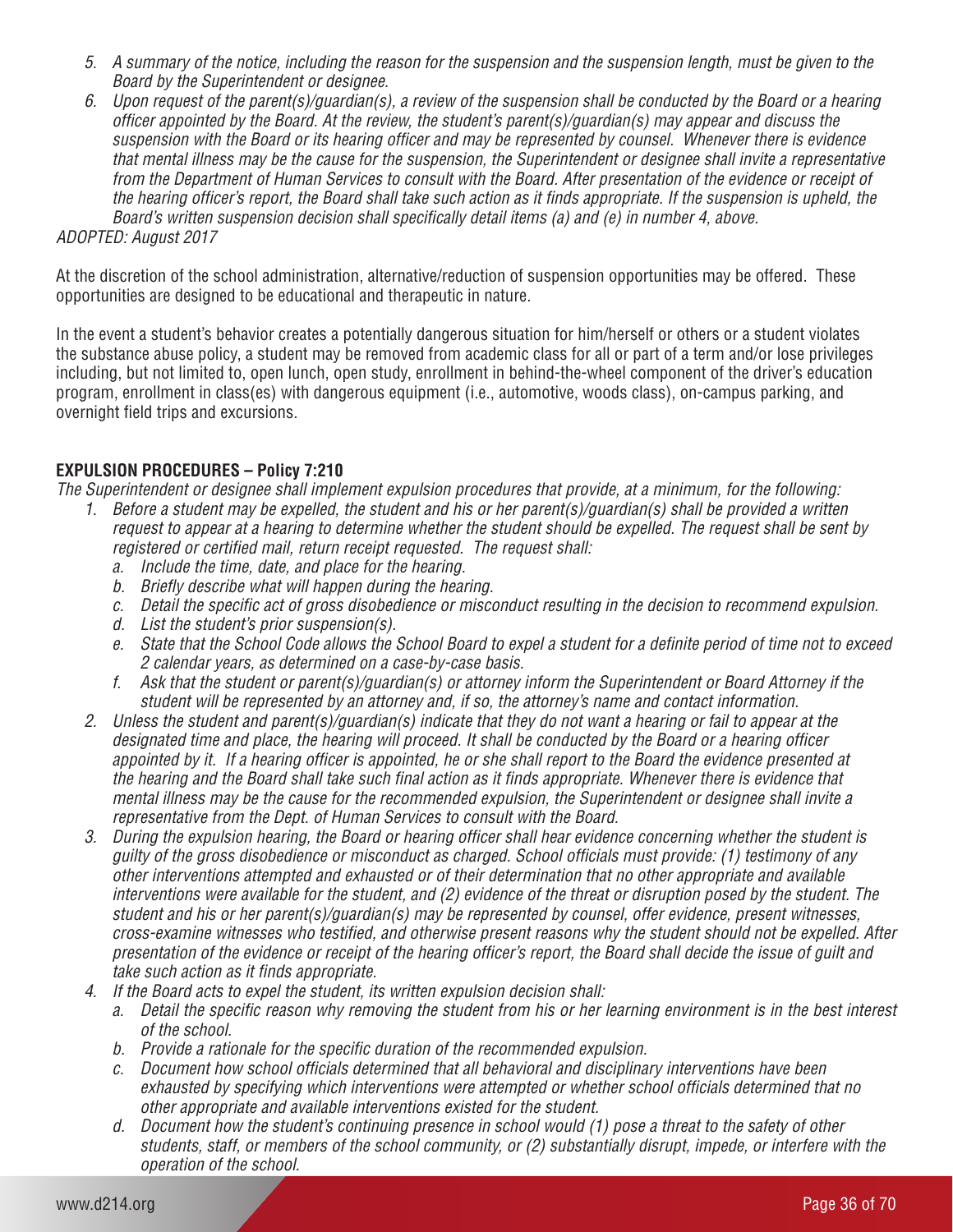*5. Upon expulsion, the District may refer the student to appropriate and available support services. ADOPTED: August 2017*

The Superintendent or designee may, upon the request of the parent(s)/guardian(s) of a student suspended or expelled for any reason, place the student in an alternative school program established under Illinois School Code (105 ILCS 5/2-3.13a).

# **STUDENT APPEARANCE – Policy 7:160**

*A student's appearance, including dress and grooming, must not disrupt the educational process, interfere with the maintenance of a positive teaching/learning climate, or compromise reasonable standards of health, safety, and decency. Procedures for handling students who dress or groom inappropriately will be developed by the Superintendent and included in the Student Handbook. ADOPTED: August 2017*

#### Dress Code Procedures

While allowing diversity of taste, fashion and individual preference, the school expects every student to dress in a manner that does not disrupt the educational process. All students are expected to observe the basic standards of cleanliness, modesty, and good grooming. When the school deems that a student's appearance is disruptive to the educational process, the student will be directed to change his or her appearance. The school prohibits clothing, which depicts alcohol or other drugs, which has sexual or obscene connotations, which advocates violence or which states ethnic or racial superiority. Clothing or accessories that may damage school property or be readily used as a weapon are prohibited.

Consequences for violation of the dress code include but are not limited to: change of clothing, detentions assigned for missing class, unexcused absences, and other standard disciplinary consequences.

#### Dress Code Guidelines

The following items (although not limited to) will not be permitted while in attendance during the school day or at schoolrelated activities:

- $\circ$  Coats and garments designed as cold weather outerwear:
- $\circ$  Hats, caps, bandanas, headbands, visors, hoods and other non-faith-based head coverings;
- $\circ$  Clothing that reflects gang membership, gang activity, or gang affiliation;
- $\circ$  Clothing such as halter tops, tube tops, sleeveless undershirts, strapless tops, spaghetti strap tops, low cut tops, racer-back tops, backless tops, tops with one shoulder, bare midriff tops, crochet tops, swimwear, short shorts, short skirts, underwear worn as outerwear, low riding pants displaying boxers or sweatpants;
- o Sunglasses.

As used in this set of guidelines, the word "clothing" includes accessories such as all jewelry, backpacks, purses, chains, and footwear.

# **HARASSMENT OF STUDENTS PROHIBITED – Policy 7:20**

*No person, including a School District employee or agent, or student, shall harass, intimidate, or bully a student on the basis of actual or perceived: race; color; national origin; military status; unfavorable discharge status from military service; sex; sexual orientation; gender identity; gender-related identity or expression; ancestry; age; religion; physical or mental disability; order of protection status; status of being homeless; actual or potential marital or parental status, including pregnancy; association with a person or group with one or more of the aforementioned actual or perceived characteristics; or any other distinguishing characteristic. The District will not tolerate harassing, intimidating conduct, or bullying whether verbal, physical, sexual, or visual, that affects the tangible benefits of education, that unreasonably interferes with a student's educational performance, or that creates an intimidating, hostile, or offensive educational environment. Examples of prohibited conduct include name-calling, using derogatory slurs, stalking, sexual violence, causing psychological harm, threatening or causing physical harm, threatened or actual destruction of property, or wearing or possessing items depicting or implying hatred or prejudice of one of the characteristics stated above.* 

#### *Sexual Harassment Prohibited*

*The District shall provide an educational environment free of verbal, physical, or other conduct or communications constituting harassment on the basis of sex as defined and otherwise prohibited by State and federal law. See policies 2:265 Sexual Harassment Grievance Procedure, and 2:260, Uniform Grievance Procedure.*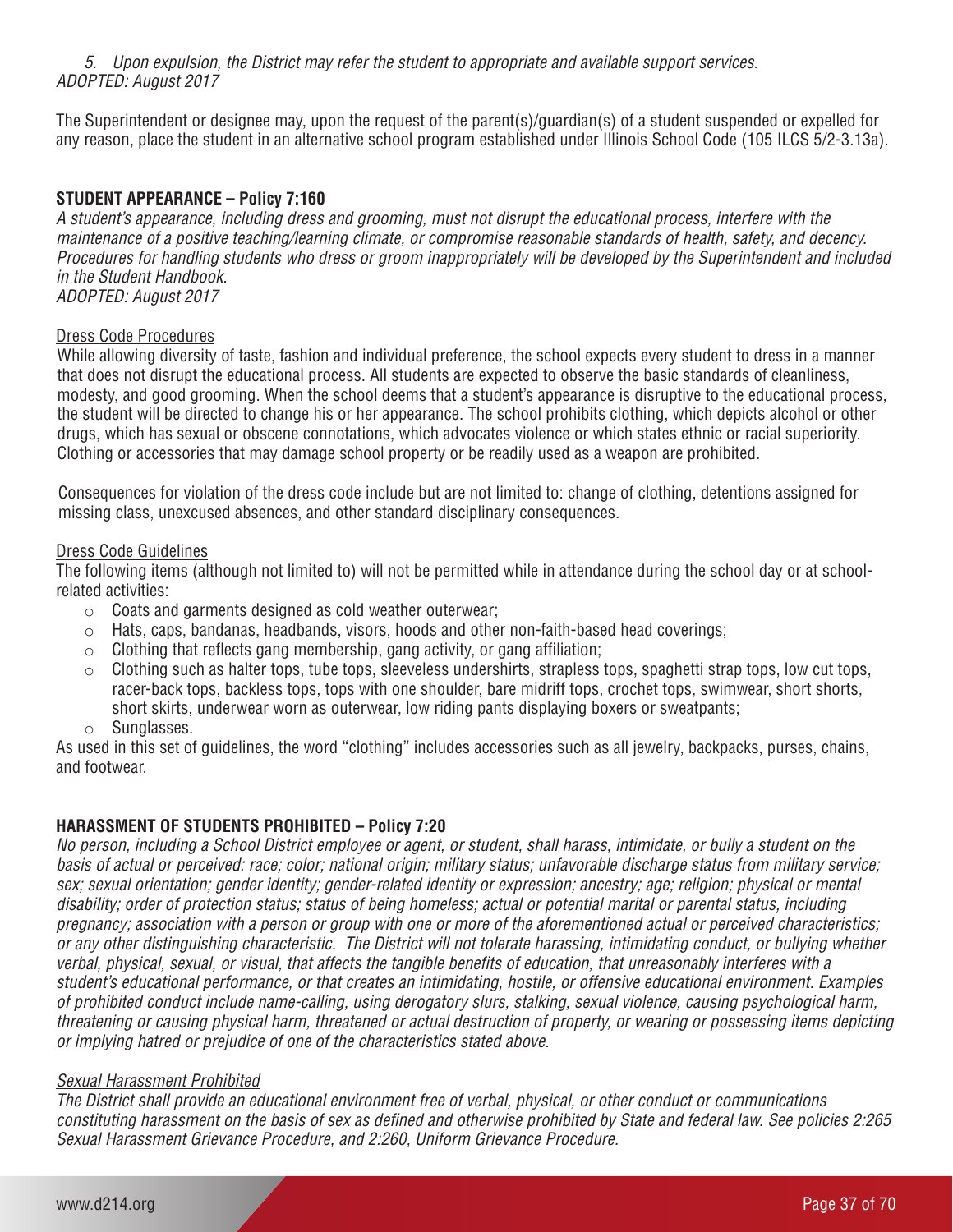#### *Making a Report or Complaint*

*Students are encouraged to promptly report claims or incidences of bullying, intimidation, harassment, sexual harassment, or any other prohibited conduct to the Nondiscrimination Coordinator, Building Principal, Assistant Building Principal, Division Head for Student Success, Safety and Wellness, a Complaint Manager, or any employee with whom the student is comfortable speaking. A student may choose to report to an employee of the student's same gender. Reports under this policy will be considered a report under Board policy 2:260, Uniform Grievance Procedure, and/or Board policy 2:265, Title IX Sexual Harassment Grievance Procedure. The Nondiscrimination Coordinator and/or Complaint Manager shall process and review reports according to the appropriate grievance procedure.*

*The Superintendent shall insert into this policy the names, office addresses, email addresses and telephone numbers of the District's current Nondiscrimination Coordinator and Complaint Managers. The Nondiscrimination Coordinator also serves as the District's Title IX Coordinator.*

#### *Nondiscrimination Coordinator:*

*Kate Kraft, Assoc. Supt. for Human Resources 2121 S. Goebbert Rd., Arlington Hts., IL 60005 kate.kraft@d214.org / 847-718-7647*

#### *Complaint Managers:*

*2121 S. Goebbert Rd., Arlington Hts., IL 60005 2121 S. Goebbert Rd., Arlington Hts., IL 60005 marni.johnson@d214.org / 847-718-7657 brian.lichtenbe@d214.org / 847-718-7651*

*Marni Johnson, Asst. Supt. for Student Services Brian Lichtenberger, Employee Relations Supervisor*

*The Superintendent shall use reasonable measures to inform staff members and students of this policy, by including:*

- *1. For students, age-appropriate information about the contents of this policy in the District's student handbook(s), on the District's website, and, if applicable, in any other areas where policies, rules, and standards of conduct are otherwise posted in each school.*
- *2. For staff members, this policy in the appropriate employee handbook(s), if applicable, and/or in any other areas where policies, rules, and standards of conduct are otherwise made available to staff.*

#### *Investigation Process*

*Any District employee who receives a report or complaint of harassment must promptly forward the report or complaint to the Nondiscrimination Coordinator or a Complaint Manager. Any employee who fails to promptly comply may be disciplined, up to and including discharge.*

*Reports and complaints of harassment will be confidential to the greatest extent practicable, subject to the District's duty to investigate and maintain an educational environment that is productive, respectful, and free of unlawful discrimination, including harassment.*

*For any report or complaint alleging sexual harassment that, if true, would implicate Title IX of the Education Amendments of 1972 (20 U.S.C. §1681 et seq.), the Nondiscrimination Coordinator or designee shall consider whether action under Policy 2:265, Title IX Sexual Harassment Grievance Procedure, should be initiated.*

*For any other alleged student harassment that does not require action under policy 2:265, Title IX Sexual Harassment Grievance Procedure, the Nondiscrimination Coordinator or a Complaint Manager or designee shall consider whether an investigation under policies 2:260, Uniform Grievance Procedures, and/or 7:190, Student Behavior, should be initiated, regardless of whether a written report or complaint is filed.*

# *Reports That Involve Alleged Incidents of Sexual Abuse of a Child by School Personnel*

*An alleged incident of sexual abuse is an incident of sexual abuse of a child, as defined in 720 ILCS 5/11-9.1A(b), that is alleged to have been perpetrated by school personnel, including a school vendor or volunteer, that occurred: on school grounds during a school activity; or outside of school grounds or not during a school activity.*

*Any complaint alleging an incident of sexual abuse shall be processed and reviewed according to policy 5:90, Abused and Neglected Child Reporting. In addition to reporting the suspected abuse, the complaint shall also be processed under policy 2:265, Title IX Sexual Harassment Grievance Procedure, or policy 2:260, Uniform Grievance Procedure.*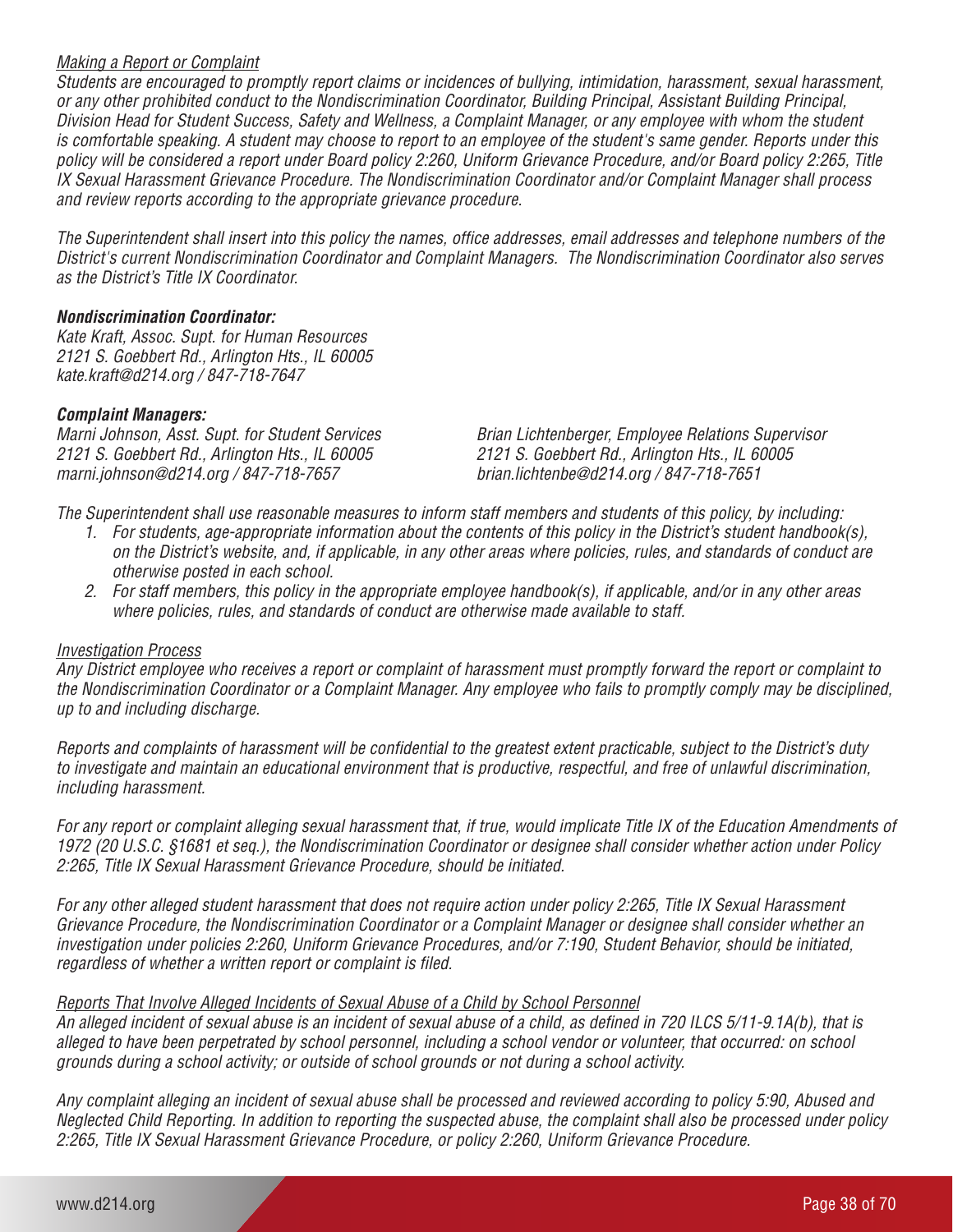#### *Enforcement*

*Any District employee who is determined, after an investigation, to have engaged in conduct prohibited by this policy will be subject to disciplinary action up to and including discharge. Any third party who is determined, after an investigation, to have engaged in conduct prohibited by this policy will be addressed in accordance with the authority of the Board in context of the relationship of the third party to the District, e.g., vendor, parent, invitee, etc. Any District student who is determined, after*  an investigation, to have engaged in conduct prohibited by this policy will be subject to disciplinary action, including but not *limited to, suspension and expulsion consistent with the behavior policy. Any person making a knowingly false accusation regarding prohibited conduct will likewise be subject to disciplinary.*

#### *Retaliation Prohibited*

*Retaliation against any person for bringing complaints or providing information about harassment is prohibited (see policies 2:260, Uniform Grievance Procedure, and 2:265, Title IX Sexual Harassment Grievance Procedure). Students should report allegations of retaliation to the Building Principal, an administrator, the Nondiscrimination Coordinator, and/or a Complain Manager. ADOPTED: September 2020*

# **PREVENTION OF AND RESPONSE TO BULLYING, INTIMIDATION, AND HARASSMENT – Policy 7:180**

*Bullying, intimidation, and harassment diminish a student's ability to learn and a school's ability to educate. Preventing students from engaging in these disruptive behaviors and providing all students equal access to a safe, non-hostile learning environment are important District goals.* 

*Bullying on the basis of actual or perceived race, color, national origin, military status, unfavorable discharge status from the military service, sex, sexual orientation, gender identity, gender-related identity or expression, ancestry, age, religion, physical or mental disability, order of protection status, status of being homeless, or actual or potential marital or parental status, including pregnancy, association with a person or group with one or more of the aforementioned actual or perceived characteristics, or any other distinguishing characteristic is prohibited in each of the following situations:* 

- *1. During any school-sponsored education program or activity.*
- *2. While in school, on school property, on school buses or other school vehicles, at designated school bus stops waiting for the school bus, or at school-sponsored or school-sanctioned events or activities.*
- *3. Through the transmission of information from a school computer, a school computer network, or other similar electronic school equipment.*
- *4. Through the transmission of information from a computer that is accessed at a nonschool-related location, activity, function, or program or from the use of technology or an electronic device that is not owned, leased, or used by a school district or school if the bullying causes a substantial disruption to the educational process or orderly operation of a school. This item (4) applies only in cases in which a school administrator or teacher receives a report that bullying through this means has occurred and it does not require a district or school to staff or monitor any nonschool-related activity, function, or program.*

# *Definitions from Section 27-23.7 of the School Code (105 ILCS 5/27-23.7)*

*Bullying includes cyber-bullying and means any severe or pervasive physical or verbal act or conduct, including communications made in writing or electronically, directed toward a student or students that has or can be reasonably predicted to have the effect of one or more of the following:* 

- *1. Placing the student or students in reasonable fear of harm to the student's or students' person or property;*
- *2. Causing a substantially detrimental effect on the student's or students' physical or mental health;*
- *3. Substantially interfering with the student's or students' academic performance; or*
- *4. Substantially interfering with the student's or students' ability to participate in or benefit from the services, activities, or privileges provided by a school.*

*Cyber-bullying means bullying through the use of technology or any electronic communication, including without limitation any transfer of signs, signals, writing, images, sounds, data, or intelligence of any nature transmitted in whole or in part by a wire, radio, electromagnetic system, photo-electronic system, or photo-optical system, including without limitation electronic mail, Internet communications, instant messages, or facsimile communications. Cyber-bullying includes the creation of a webpage or weblog in which the creator assumes the identity of another person or the knowing impersonation of another person as the author of posted content or messages if the creation or impersonation creates any of the effects enumerated in the definition of bullying. Cyber-bullying also includes the distribution by electronic means of a communication to more than one person or the posting of material on an electronic medium that may be accessed by one or*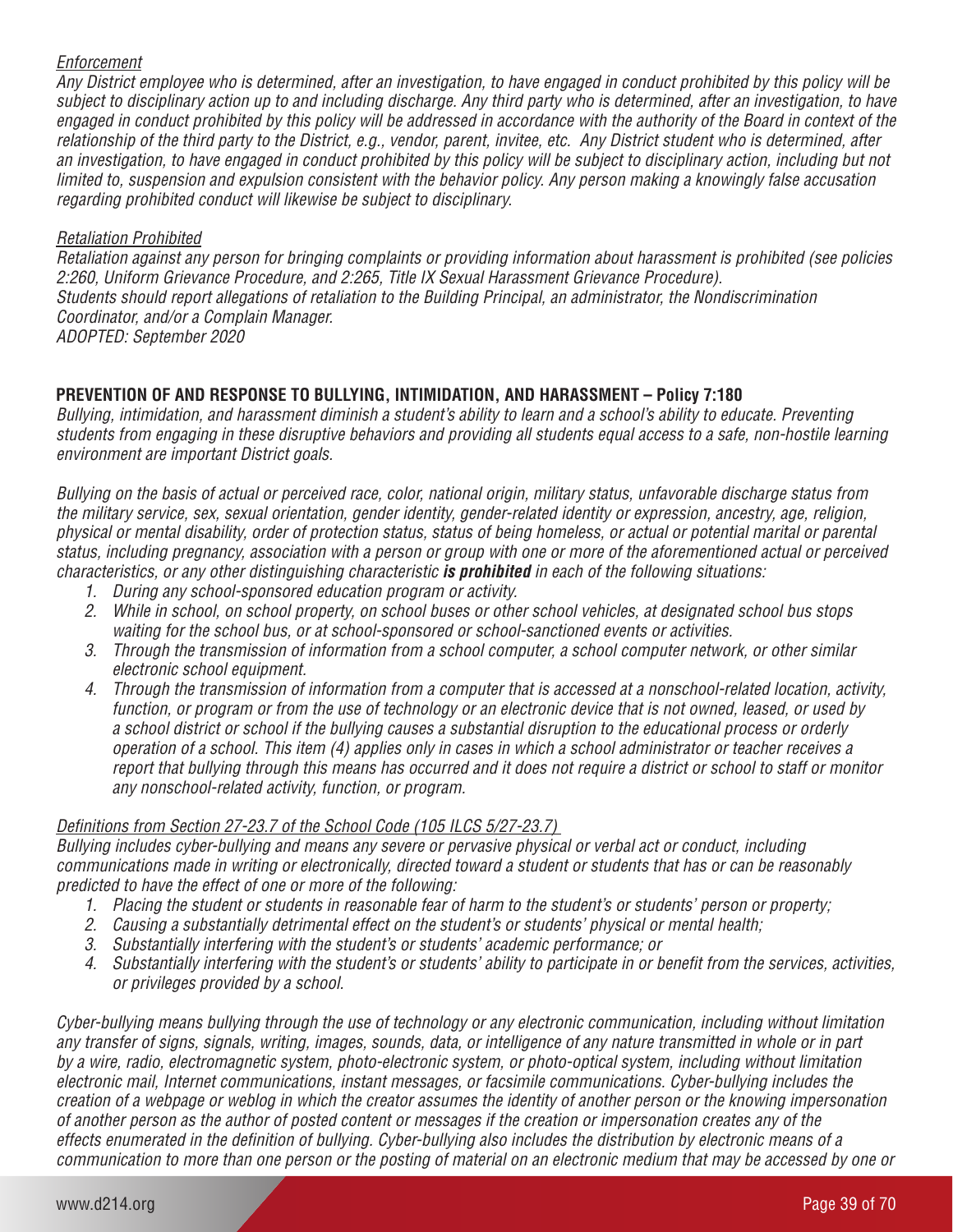*more persons if the distribution or posting creates any of the effects enumerated in the definition of bullying.*

*Restorative measures means a continuum of school-based alternatives to exclusionary discipline, such as suspensions and expulsions, that: (i) are adapted to the particular needs of the school and community, (ii) contribute to maintaining school safety, (iii) protect the integrity of a positive and productive learning climate, (iv) teach students the personal and interpersonal skills they will need to be successful in school and society, (v) serve to build and restore relationships among students, families, schools, and communities, and (vi) reduce the likelihood of future disruption by balancing accountability with an understanding of students' behavioral health needs in order to keep students in school.*

*School personnel means persons employed by, on contract with, or who volunteer in a school district, including without limitation school and school district administrators, teachers, school guidance counselors, school social workers, school counselors, school psychologists, school nurses, cafeteria workers, custodians, bus drivers, school resource officers, and security guards.* 

# *Bullying Prevention and Response Plan*

*The Superintendent or designee shall develop and maintain a bullying prevention and response plan that advances the District's goal of providing all students with a safe learning environment free of bullying and harassment. This plan must be consistent with the following requirements:* 

- *1. The District uses the definition of bullying as provided in this policy.*
- *2. Bullying is contrary to State law and the policy of this District. However, nothing in the District's bullying prevention and response plan is intended to infringe upon any right to exercise free expression or the free exercise of religion or religiously based views protected under the First Amendment to the U.S. Constitution or under Section 3 of Article I of the Illinois Constitution.*
- *3. Students are encouraged to immediately report bullying. A report may be made orally or in writing to the Nondiscrimination Coordinator; Building Principal; Assistant Building Principal; Divsion Head for Student Success, Safety and Wellness; a Complaint Manager or any staff member with whom the student is comfortable speaking. Anyone, including staff members and parents/guardians, who has information about actual or threatened bullying is encouraged to report it to the District named officials or any staff member. The District named officials and all staff members are available for help with a bully or to make a report about bullying. Anonymous reports are also accepted.*
- *4. Consistent with federal and State laws and rules governing student privacy rights, the Superintendent or designee shall promptly inform parent(s)/guardian(s) of all students involved in an alleged incident of bullying and discuss, as appropriate, the availability of social work services, counseling, school psychological services, other interventions, and restorative measures.*
- *5. The Superintendent or designee shall promptly investigate and address reports of bullying, by, among other things:* 
	- *a. Making all reasonable efforts to complete the investigation within 10 school days after the date the report of the incident of bullying was received and taking into consideration additional relevant information received during the course of the investigation about the reported incident of bullying.*
	- *b. Involving appropriate school support personnel and other staff persons with knowledge, experience, and training on bullying prevention, as deemed appropriate, in the investigation process.*
	- *c. Notifying the Building Principal or school administrator or designee of the report of the incident of bullying as soon as possible after the report is received.*
	- *d. Consistent with federal and State laws and rules governing student privacy rights, providing parents and guardians of the students who are parties to the investigation information about the investigation and an opportunity to meet with the principal or school administrator or his or her designee to discuss the investigation, the findings of the investigation, and the actions taken to address the reported incident of bullying.*

*The Superintendent or designee shall investigate whether a reported act of bullying is within the permissible scope of the District's jurisdiction and shall require that the District provide the victim with information regarding services that are available within the District and community, such as counseling, support services, and other programs.*

- *6. The Superintendent or designee shall use interventions to address bullying, which may include, but are not limited to, school social work services, restorative measures, social-emotional skill building, counseling, school psychological services, and community-based services.*
- *7. A reprisal or retaliation against any person who reports an act of bullying is prohibited. A student's act of reprisal or retaliation will be treated as bullying for purposes of determining any consequences or other appropriate remedial actions.*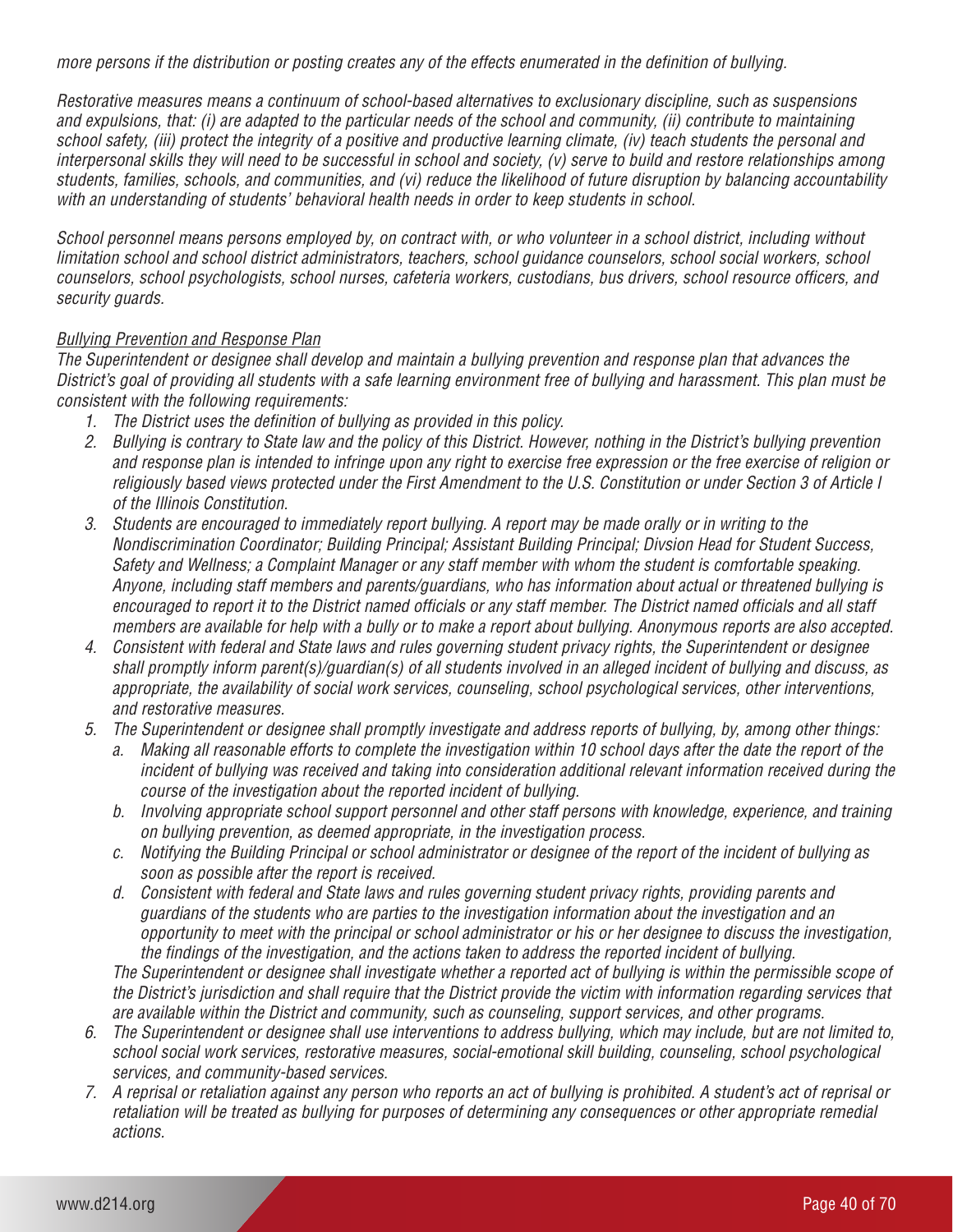- *8. A student will not be punished for reporting bullying or supplying information, even if the District's investigation concludes that no bullying occurred. However, knowingly making a false accusation or providing knowingly false information will be treated as bullying for purposes of determining any consequences or other appropriate remedial actions.*
- *9. The District's bullying prevention and response plan must be based on the engagement of a range of school stakeholders, including students and parents/guardians.*
- *10. The Superintendent or designee shall post this policy on the District's website, if any, and include it in the student handbook, and, where applicable, post it where other policies, rules, and standards of conduct are currently posted. The policy must be distributed annually to parents/guardians, students, and school personnel (including new employees when hired), and must also be provided periodically throughout the school year to students and faculty.*
- *11. The Superintendent or designee shall assist the Board with its evaluation and assessment of this policy's outcomes and effectiveness. This process shall include, without limitation:* 
	- *a. The frequency of victimization;*
	- *b. Student, staff, and family observations of safety at a school;*
	- *c. Identification of areas of a school where bullying occurs;*
	- *d. The types of bullying utilized; and*
	- *e. Bystander intervention or participation.*

*The evaluation process may use relevant data and information that the District already collects for other purposes. The Superintendent or designee must post the information developed as a result of the policy evaluation on the District's website, or if a website is not available, the information must be provided to school administrators, Board members, school personnel, parents/guardians, and students.* 

- *12. The Superintendent or designee shall fully implement the Board policies, including without limitation, the following:* 
	- *a. 2:260, Uniform Grievance Procedure. A student may use this policy to complain about bullying.*
	- *b. 2:265, Title IX Sexual Harassment Grievance Procedure. Any person may use this policy to complain about sexual harassment in violation of Title IX of the Education Act of 1972.*
	- *c. 6:60, Curriculum Content. Bullying prevention and character instruction is provided in all grades in accordance with State law.*
	- *d. 6:65, Student Social and Emotional Development. Student social and emotional development is incorporated into the District's educational program as required by State law.*
	- *e. 6:235, Access to Electronic Networks. This policy states that the use of the District's electronic networks is limited to: (1) support of education and/or research, or (2) a legitimate business use.*
	- *f. 7:20, Harassment of Students Prohibited. This policy prohibits any person from harassing, intimidating, or bullying a student based on an identified actual or perceived characteristic (the list of characteristics in 7:20 is the same as the list in this policy).*
	- *g. 7:185, Teen Dating Violence Prohibited. This policy prohibits teen dating violence on school property, at school sponsored activities, and in vehicles used for school-provided transportation.*
	- *h. 7:190, Student Discipline. This policy prohibits, and provides consequences for, hazing, bullying, or other aggressive behaviors, or urging other students to engage in such conduct.*
	- *i. 7:310, Restrictions on Publications. This policy prohibits students from and provides consequences for: (1) accessing and/or distributing at school any written, printed, or electronic material, including material from the Internet, that will cause substantial disruption of the proper and orderly operation and discipline of the school or school activities, and (2) creating and/or distributing written, printed, or electronic material, including photographic material and blogs, that causes substantial disruption to school operations or interferes with the rights of other students or staff members.*

# *ADOPTED: September 2020*

For more information, reference Board Policy 7:180 **–** Preventing Bullying, Intimidation, and Harassment and Board Policy 7:20 **–** Harassment of Students Prohibited.

Any reports of bullying, intimidation or harassment will be kept confidential to the extent possible given the need to investigate the reported complaint. Students who make good faith complaints will not be disciplined. Any student who is determined, after an investigation, to have engaged in bullying, intimidation, or harassment will be subject to disciplinary consequences as provided in this handbook, including but not limited to suspension and expulsion consistent with the school and district's discipline policy. Parent(s)/guardian(s) of students who have engaged in the above behavior will be notified. Any student making a knowingly false accusation regarding harassment may also be subject to disciplinary consequences.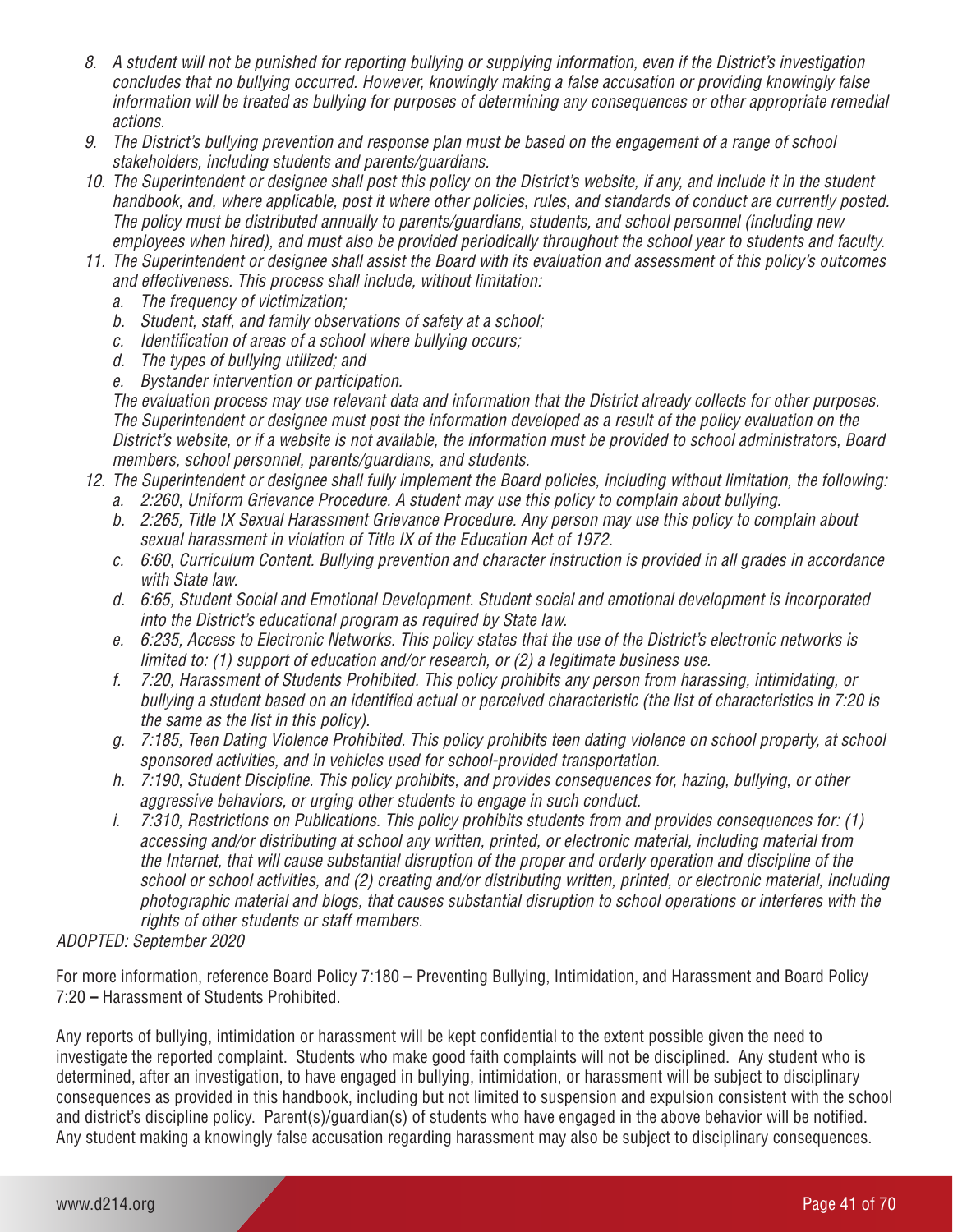# **ACADEMIC INTEGRITY – Policy 6:282**

*Students, teachers, and administrators work together to establish and maintain an academic environment that is fair to all students. Students are expected to strive to maintain academic integrity and to refrain from academic misconduct or from aiding others in academic misconduct. Academic misconduct is subject to disciplinary action defined by District and school/ site procedures. A pattern of absences that occur during classroom assessments (exams, projects, presentations, etc.) may create a presumption of academic dishonesty. Faculty will investigate such a pattern and apply consequences as outlined in the Academic Integrity policy. Teachers will review the District policy and procedures regarding academic integrity at the beginning of every course and will incorporate instruction regarding the need for and value of academic integrity in their lessons.*

# *I. Definitions of Academic Misconduct*

*A. Scholastic Dishonesty*

*A breach of the standards of academic integrity including all forms of academic cheating; e.g., plagiarism, collusion, falsifying academic records, and any other act designed to give unfair academic advantage to the student.*

*B. Cheating*

*Any attempt to defraud, deceive, or mislead the teacher and/or school administration in arriving at an honest evaluation of learning. Cheating includes aiding other students in cheating, as well as the inappropriate use of technology that transmits data.*

*C. Plagiarism*

*A form of cheating that involves presenting as one's own, the ideas or work of another. Plagiarism is not a question of intent. Any use of the content or style of another's intellectual product without proper recognition of the source, constitutes plagiarism.*

*D. Furnishing False Information*

*Writing an exam or term paper for another student; soliciting another person to take an exam or write a paper for one's own class; submitting the same work in more than one course when doing so is prohibited; or representing oneself as another person.*

- *E. Creating an Improper Disadvantage Removing, defacing, hiding or deliberately withholding library books or other materials; contaminating a laboratory sample, etc.*
- *F. Theft/Damage of Intellectual Property Sabotaging or stealing another person's assignment, book, paper, notes, experiment, or project; improperly accessing or electronically interfering via computer or other means with the property of another person.*
- *G. Selling or Distributing Materials Selling or distributing course notes, handouts, readers or other information provided by a teacher without the teacher's permission.*
- *H. Collusion The act of forming a secret agreement for a fraudulent or illegal purpose.*

# *II. Standard Consequences*

*When an incident of academic misconduct is suspected, the teacher will take reasonable action to establish whether it actually occurred. After giving the student notice of the allegation(s) and an opportunity to explain his or her actions, the teacher will take the following disciplinary actions when it has been determined that academic misconduct has occurred. The consequence for academic misconduct will always be more severe than the consequence for failing to do, turn in, or complete an assignment or to take the test/exam/assessment in question.*

- *A. First Occurrence*
	- *1. Zero credit for the assignment or examination.*
	- *2. Possible course failure based on the weight of the assignment or examination.*
	- *3. The student is given the opportunity to complete the assignment/examination at the teacher's discretion at no credit.*
	- *4. The incident is reported to the division head and documented by the Division Head for Student Success, Safety and Wellness as a disciplinary incident, and the parent/guardian is notified by an administrator of the incident and possible course failure. "Academic Misconduct" is added to the discipline referral form.*
- *B. Second Occurrence*
	- *1. Zero credit for the assignment or examination.*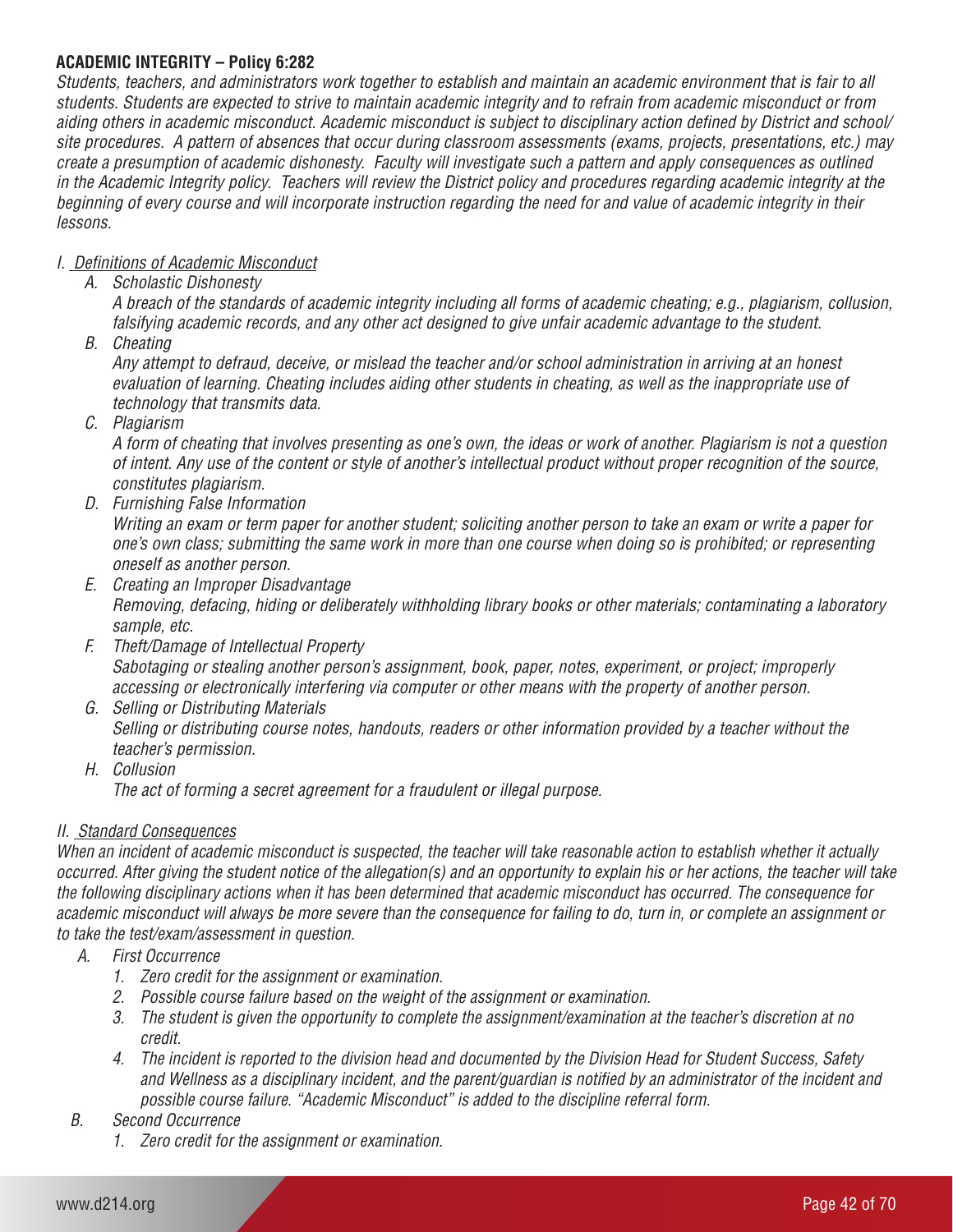- *2. As a consequence, possible course failure as determined by the teacher and the Building Principal's/Director's designee(s).*
- *3. The student is given the opportunity to make up the assignment/examination at the teacher's discretion at no credit.*
- *4. Incident is reported to the division head and documented by the Division Head for Student Success, Safety and Wellness as a disciplinary incident and, the parent/guardian is notified by an administrator of the incident and possible course failure. "Academic misconduct" is added to the discipline referral form.*
- *5. The student may be excluded from consideration for academic awards.*
- *C. Third Occurrence*
	- *1. Course failure.*
	- *2. Incident is reported to the division head and documented by the Division Head for Student Success, Safety and Wellness as a disciplinary incident and, the parent/guardian is notified by an administrator of the incident and course failure.*
	- *3. The student will be excluded from consideration for academic awards.*

*Incidents of academic misconduct are cumulative in individual courses; i.e., an incident in one course is unrelated to any incidents in other courses. The administration, however, may detect a pattern of academic misconduct that requires an additional or alternative disciplinary intervention. The incident may be considered a co-curricular code violation.*

#### *III. School Rules, District Policies, and the Law*

*The consequences for violating the Academic Integrity policy are separate from and in addition to those assigned for violating school rules, other School District policies, and the law. Furthermore, this policy in no way limits the authority of the administration or Board of Education to impose other or additional consequences in accord with school rules and District policies.*

*ADOPTED: March 2019*

# **SEARCH AND SEIZURE POLICY – Policy 7:140**

*In order to maintain order and security in the schools, school authorities are authorized to conduct reasonable searches of school property and equipment, as well as of students and their personal effects. "School authorities" includes school liaison police officers.* 

#### *School Property and Equipment as well as Personal Effects Left by Students*

*School authorities may inspect and search school property and equipment owned or controlled by the school (such as, lockers, desks, and parking lots), as well as personal effects left there by a student, without notice to or the consent of the student. Students have no reasonable expectation of privacy in these places or areas or in their personal effects left there. This paragraph applies to vehicles parked on school property. In addition, Building Principals shall require each high school student, in return for the privilege of parking on school property, to consent in writing to school searches of his or her vehicle, and personal effects therein, without notice and without suspicion of wrongdoing.*

*The Superintendent or his/her designee, may request the assistance of law enforcement officials to conduct inspections and searches of lockers, desks, parking lots, and other school property and equipment for illegal drugs, weapons, or other illegal or dangerous substances or materials, including searches conducted through the use of specially trained dogs.* 

# *Students*

*School authorities may search a student and/or the student's personal effects in the student's possession (such as, purses,*  wallets, knapsacks, book bags, lunch boxes, etc.) when there is a reasonable ground for suspecting that the search will *produce evidence the particular student has violated or is violating either the law or the District's student conduct rules. The search itself must be conducted in a manner that is reasonably related to its objective and not excessively intrusive in light of the student's age and sex, and the nature of the infraction.*

*When feasible, the search should be conducted as follows:* 

- *1. Outside the view of others, including students,*
- *2. In the presence of a school administrator or adult witness, and*
- *3. By a certificated employee or liaison police officer of the same sex as the student.*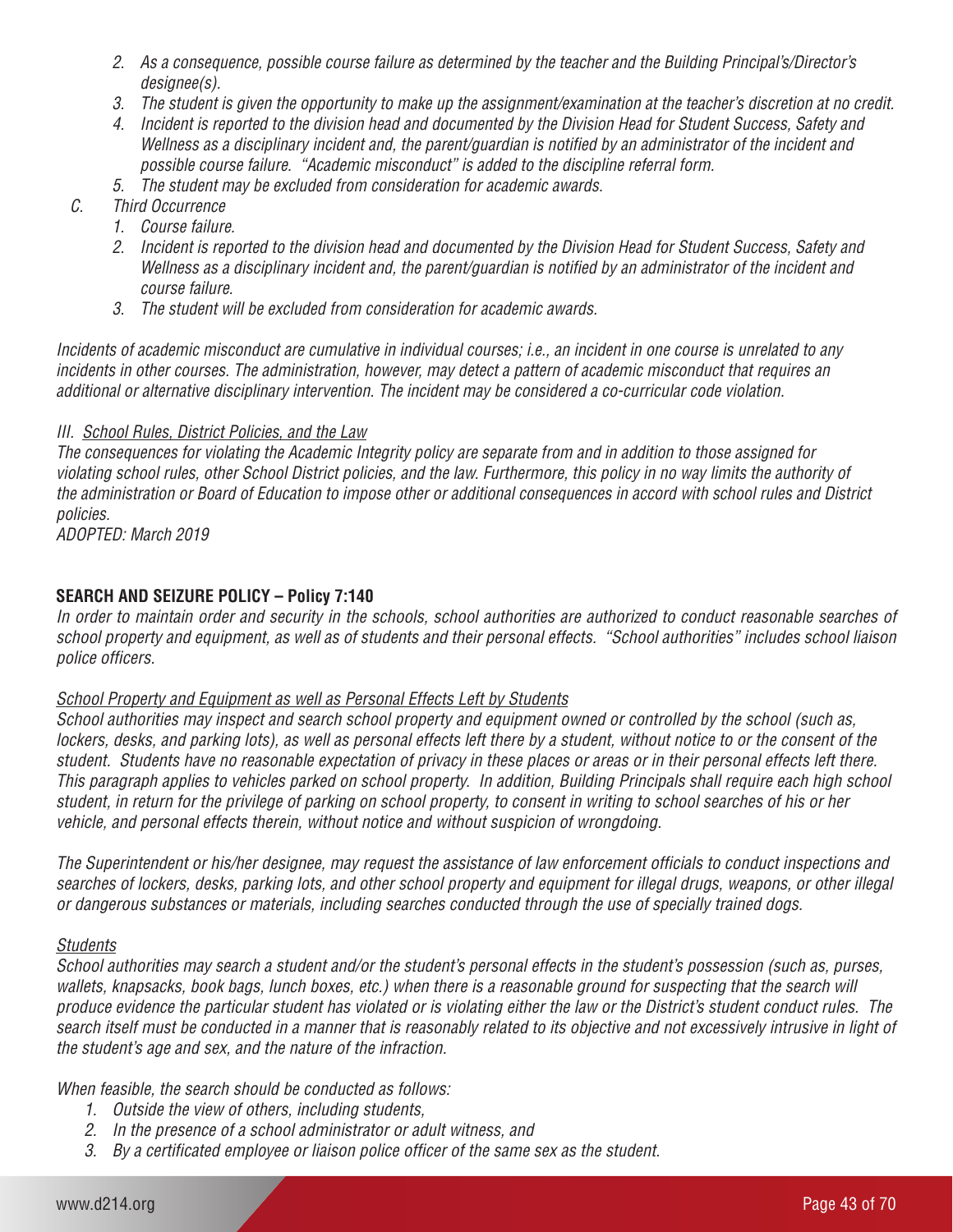*Immediately following a search, a written report shall be made by the school authority who conducted the search, and given to the Superintendent or designee.*

# *Seizure of Property*

*If a search produces evidence that the student has violated or is violating either the law or the District's policies or rules, such evidence may be seized and impounded by school authorities, and disciplinary action may be taken. When appropriate, such evidence may be transferred to law enforcement authorities.* 

# *Notification Regarding Student Accounts or Profiles on Social Networking Websites*

*The Superintendent or designee shall notify students and their parents/guardians of each of the following in accordance with the Right to Privacy in the School Setting Act, 105 ILCS 75/:*

- *1. School officials may not request or require a student or his or her parent/guardian to provide a password or other related account information to gain access to the student's account or profile on a social networking website.*
- *2. School officials may conduct an investigation or require a student to cooperate in an investigation if there is specific information about activity on the student's account on a social networking website that violates a school disciplinary rule or policy. In the course of an investigation, the student may be required to share the content that is reported in order to allow school officials to make a factual determination.*

*ADOPTED: December 2015*

# **LOCKERS - HALL AND PHYSICAL EDUCATION**

All lockers are school property made available for student use. Hall lockers and physical education lockers are assigned to students at the beginning of each school year and students are responsible for their assigned locker. Students are not permitted to share lockers. Students are not allowed to write on the inside or outside of their lockers. The school administration reserves the legal right, according to State law (105 ILCS 5/10-22.6), to open and search any locker and any personal effects contained within the locker. The display of obscene buttons, medallions, insignias, posters or pictures or any material dedicated to the mistreatment or harassment of any racial, religious, or other group will not be tolerated. There will be periodic locker checks.

# **LIABILITY**

#### Personal Property

Items of personal property are brought to school at the owner's risk. Township High School District 214 is not liable for any losses incurred by staff, students, or the general public regardless of the reason or circumstances. Refrain from wearing or bringing expensive items to school. Students who wear or bring expensive items to school set themselves up to be victims. It is unfair and illegal for district staff members to search groups of students for the possibility of finding a lost item. All losses should be reported in the attendance office with the School Resource Officer (SRO).

# District Owned and Issued Property

Township High School District 214 has a 1:1 iPad Program. The registration fee includes an iPad Protection Plan. The plan covers "accidental damage" to the device and is designed to limit a family's financial responsibilities for any damages as described in the protection plan (http://www.d214.org/departments/ipad-resources/).

It is important to know about Illinois Criminal Code 720 ILCS 5/16-1. If government property costs are or exceed \$500 and the property is not returned, or is returned in damaged condition, it is a Class 3 Felony. If government property costs are less than \$500 it is categorized as a Class 4 Felony.

# **SCHOOL RESOURCE OFFICER**

The School Resource Officer (SRO) strives to improve police relations with young people, thereby giving them a better understanding of the law and its enforcement. The SRO delivers lectures to classes on criminal rights, narcotics abuse, crime prevention, and driver safety and is available to parent(s)/guardian(s), students, and staff for advice and information. The SRO may be contacted in person or by telephone at the school.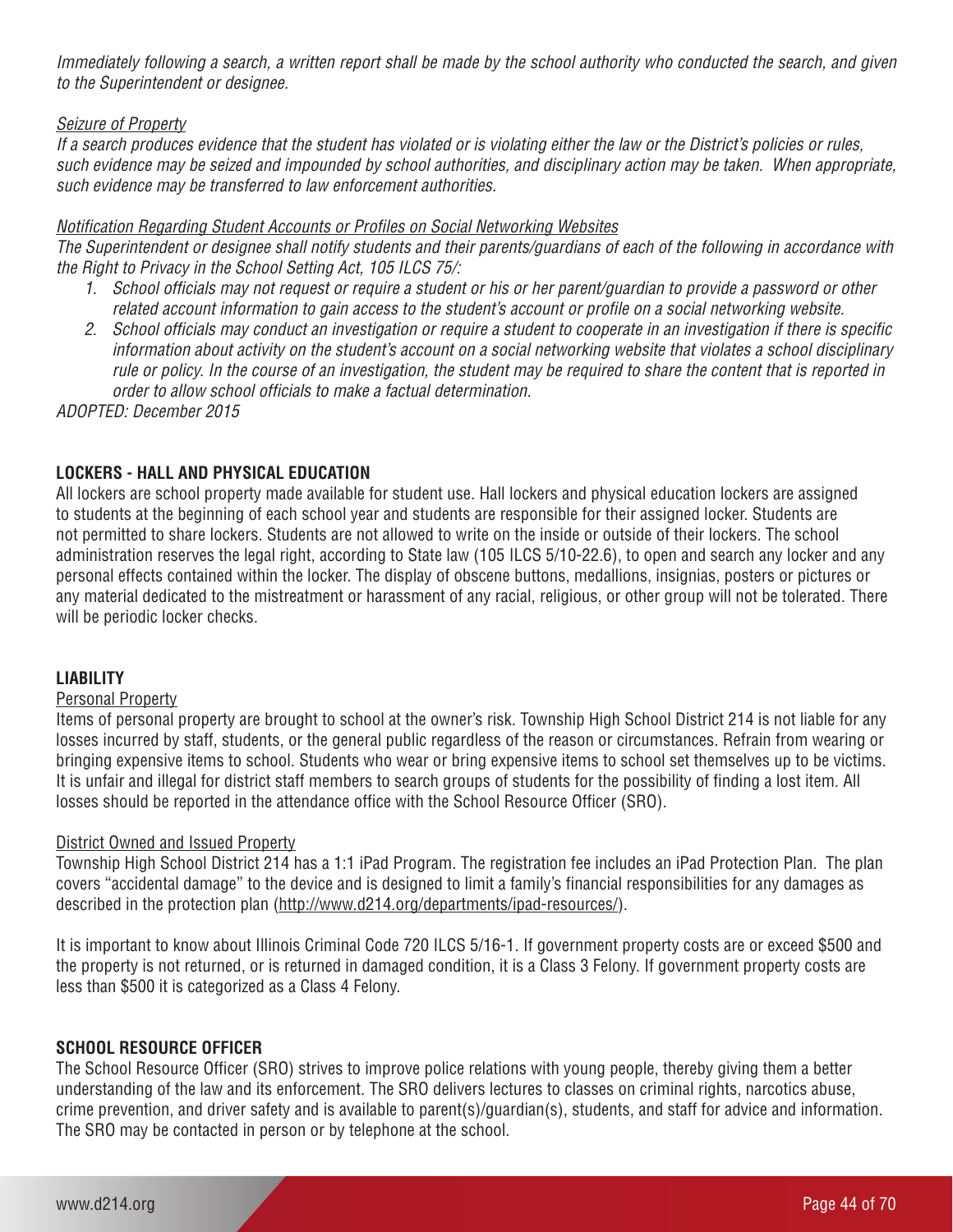# **HOMEWORK – Policy 6:290**

*Homework is part of the District's instructional program and has the overarching goal of increasing student achievement. Homework is assigned to further a student's educational development and is an application or adaptation of a classroom experience. The Superintendent shall provide guidance to ensure that homework:*

- *1. Is used to introduce, reinforce and apply concepts, principles, and skills;*
- *2. Is of appropriate frequency and length, and does not become excessive, according to the best educational interests of the student;*
- *3. Serves as a communication link between the school and parents/guardians;*
- *4. Encourages independent thought, self-direction, and self-discipline; and*
- *5. Is not assigned for disciplinary purposes.*

*ADOPTED: August 2017*

# **TEACHING ABOUT CONTROVERSIAL ISSUES**

Township High School District 214 provides parent(s)/guardian(s) of students an opportunity to grant or refuse permission for their student(s) to participate in a class activity when study material(s) are deemed controversial. In such circumstances, the students would receive an alternative assignment. Parent(s)/guardian(s) should contact the school's principal/designee with concerns regarding controversial issues, material and curricula. The administration has established guidelines, procedures, and safeguards for an unbiased, impartial handling of controversial issues in the classroom.

For more information, reference Board policy 6:80 – Teaching About Controversial Issues.

# **ADMINISTERING MEDICINES TO STUDENTS – Policy 7:270**

*Students should not take medication during school hours or during school-related activities unless it is necessary for a student's health and well-being. When a student's licensed health care provider and parent/guardian believe that it is necessary for the student to take a medication during school hours or school-related activities, the parent/guardian must request that the school dispense the medication to the child and otherwise follow the District's procedures on dispensing medication.*

*No School District employee shall administer to any student, or supervise a student's self-administration of, any prescription or non-prescription medication until a completed and signed School Medication Authorization Form (SMA Form) is submitted by the student's parent/guardian. No student shall possess or consume any prescription or non-prescription medication on school grounds or at a school-related function other than as provided for in this policy and its implementing procedures.*

*Nothing in this policy shall prohibit any school employee from providing emergency assistance to students, including administering medication.*

*The Building Principal shall include this policy in the Student Handbook and shall provide a copy to the parent(s)/ guardian(s) of students.*

#### *Self-Administration of Medication*

*A student may possess and self-administer an epinephrine injector, e.g., EpiPen®, and/or asthma medication prescribed for use at the student's discretion, provided the student's parent/guardian has completed and signed an SMA Form. The Superintendent or designee will ensure an Emergency Action Plan is developed for each self-administering student.* 

*A student may self-administer medication required under a qualifying plan, provided the student's parent/guardian has completed and signed an SMA Form. A qualifying plan means: (1) an asthma action plan, (2) an Individual Health Care Action Plan, (3) an Ill. Food Allergy Emergency Action Plan and Treatment Authorization Form, (4) a plan pursuant to Section 504 of the federal Rehabilitation Act of 1973, or (5) a plan pursuant to the federal Individuals with Disabilities Education Act.* 

*The School District shall incur no liability, except for willful and wanton conduct, as a result of any injury arising from a student's self-administration of medication, including asthma medication or epinephrine injectors, or medication required*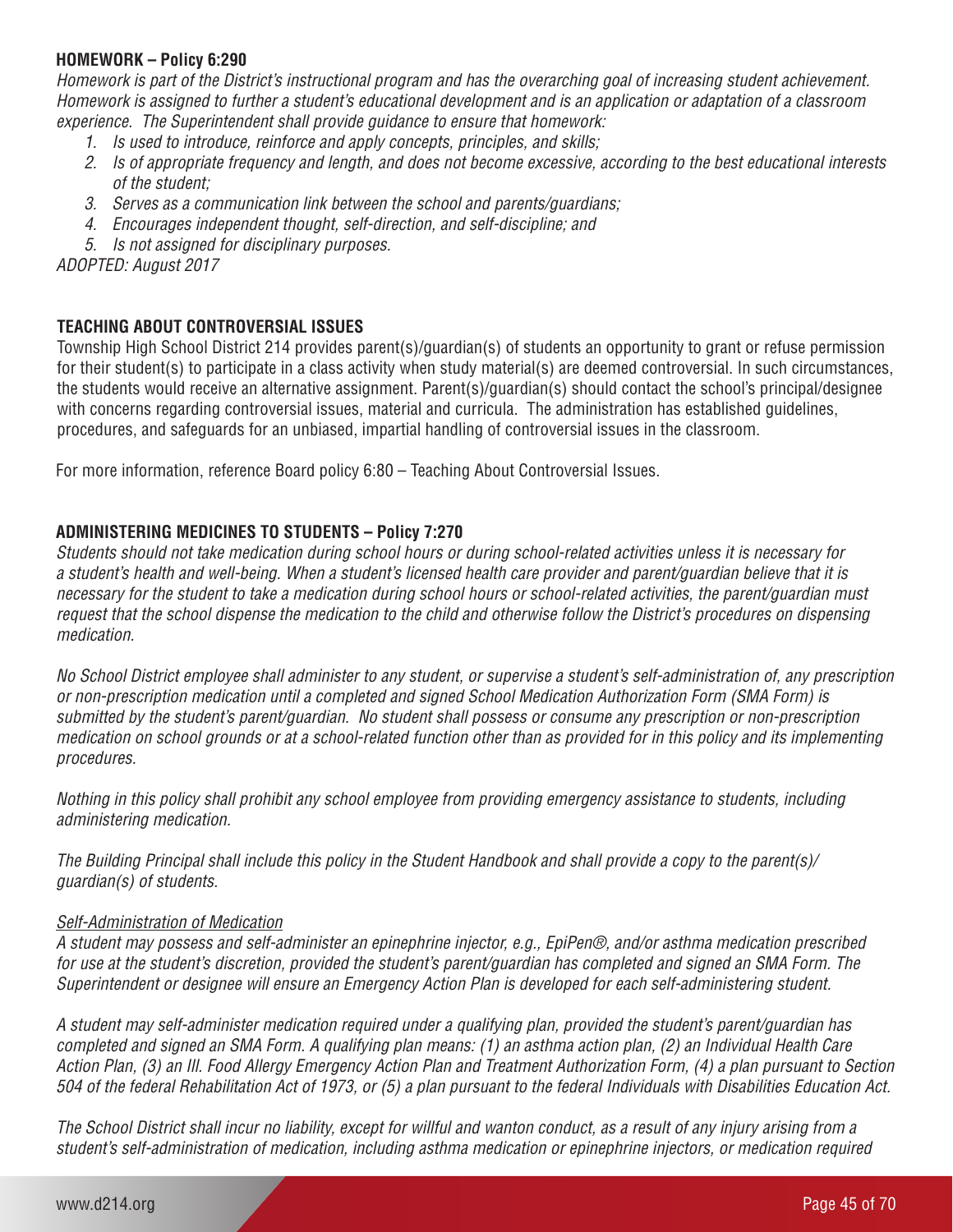*under a qualifying plan. A student's parent/guardian must indemnify and hold harmless the District and its employees and agents, against any claims, except a claim based on willful and wanton conduct, arising out of a student's self-administration of an epinephrine injector, asthma medication, and/or medication required under any qualifying plan.*

#### *School District Supply of Undesignated Asthma Medication*

*The Superintendent or designee shall implement 105 ILCS 22-30(f) and maintain a supply of undesignated asthma medication in the name of the District and provide or administer them as necessary according to State law. Undesignated asthma medication means an asthma medication prescribed in the name of the District or one of its schools. A school nurse or trained personnel, as defined in State law, may administer an undesignated asthma medication to a person when they, in good faith, believe a person is having respiratory distress. Respiratory distress may be characterized as mild-to-moderate or severe. Each building administrator and/or his or her corresponding school nurse shall maintain the names of trained personnel who have received a statement of certification pursuant to State law.*

#### *School District Supply of Undesignated Epinephrine Injectors*

*The Superintendent or designee shall implement 105 ILCS 5/22-30(f) and maintain a supply of undesignated epinephrine injectors in the name of the District and provide or administer them as necessary according to State law. Undesignated epinephrine injector means an epinephrine injector prescribed in the name of the District or one of its schools. A school nurse or trained personnel, as defined in State law, may administer an undesignated epinephrine injector to a person when they, in good faith, believe a person is having an anaphylactic reaction. Each building administrator and/or his or her corresponding school nurse shall maintain the names of trained personnel who have received a statement of certification pursuant to State law.*

#### *School District Supply of Undesignated Opioid Antagonists*

*The Superintendent or designee shall implement 105 ILCS 5/22-30(f) and maintain a supply of undesignated opioid antagonists in the name of the District and provide or administer them as necessary according to State law. Opioid antagonist means a drug that binds to opioid receptors and blocks or inhibits the effect of the opioids acting on those receptors, including, but not limited to, naloxone hydrochloride or any other similarly acting drug approved by the U.S. Food and Drug Administration. Undesignated opioid antagonist is not defined by the School Code; for purposes of this policy it means an opioid antagonist prescribed in the name of the District or one of its schools. A school nurse or trained personnel, as defined by State law, may administer an undesignated opioid antagonist to a person when they, in good faith,*  believe a person is having an opioid overdose. Each building principal or designee and/or his or her corresponding school *nurse shall maintain the names of the personnel who have received a statement or certification pursuant to State law.*

#### *Administration of Medical Cannabis*

*The Compassionate Use of Medical Cannabis Program Act allows a medical cannabis infused product to be administered to a student by one or more of the following individuals:*

- *1. A parent/guardian of a student who is a minor who registers with the Ill. Dept. of Public Health (IDPH) as a designated caregiver to administer medical cannabis to their child. A designated caregiver may also be another individual other than the student's parent/guardian. Any designated caregiver must be at least 21 years old and is allowed to administer a medical cannabis infused product to a child who is a student on the premises of his or her school or on his or her school bus if:*
	- *a. Both the student and the designated caregiver possess valid registry identification cards issued by IDPH;*
	- *b. Copies of the registry identification cards are provided to the District;*
	- *c. That student's parent/guardian completed, signed, and submitted a School Medication Authorization Form Medical Cannabis; and*
	- *d. After administering the product to the student, the designated caregiver immediately removes it from the school premises or the school bus.*
- *2. A properly trained school nurse or administrator, who shall be allowed to administer the medical cannabis infused product to the student on the premises of the child's school, at a school-sponsored activity, or before/after normal school activities, including while the student is in before-school or after-school care on school-operated property or while being transported on a school bus.*
- *3. The student him or herself when the self-administration takes place under the direct supervision of a school nurse or administrator.*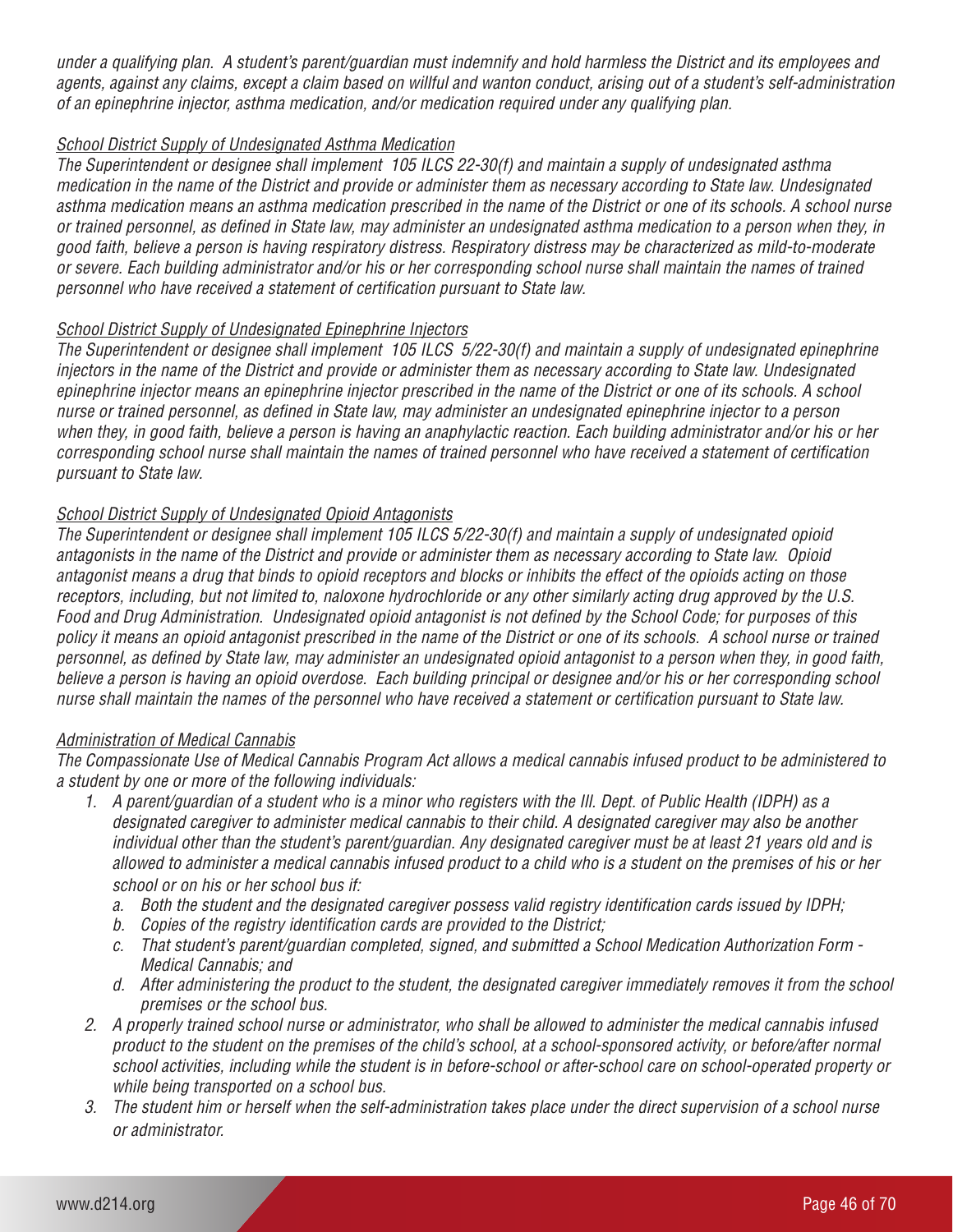*Medical cannabis infused products include oils, ointments, foods, and other products that contain usable cannabis but are not smoked or vaped. Smoking and/or vaping medical cannabis is prohibited.*

*The product may not be administered in a manner that, in the opinion of the District or school, would create a disruption to the educational environment or cause exposure of the product to other students. A school employee shall not be required to administer the product.*

*Discipline of a student for being administered a product by a designated caregiver, or by a school nurse or administrator, or who self-administers a product under the direct supervision of a school nurse or administrator pursuant to this policy is prohibited. The District may not deny a student attendance at a school solely because he or she requires administration of the product during school hours.*

#### *Void Policy*

*The School District Supply of Undesignated Asthma Medication section of the policy is void whenever the Superintendent or designee is, for whatever reason, unable to: (1) obtain for the District a prescription for undesignated asthma medication from a physician or advanced practice nurse licensed to practice medicine in all its branches, or (2) fill the District's prescription for undesignated school asthma medication.*

*The School District Supply of Undesignated Epinephrine Injectors section of the policy is void whenever the Superintendent or designee is, for whatever reason, unable to: (1) obtain for the District a prescription for undesignated epinephrine injectors from a physician or advanced practice nurse licensed to practice medicine in all its branches, or (2) fill the District's prescription for undesignated school epinephrine injectors.* 

*The School District Supply of Undesignated Opioid Antagonists section of the policy is void whenever the Superintendent or designee is, for whatever reason, unable to: (1) obtain for the District a prescription for opioid antagonists from a health care professional who has been delegated prescriptive authority for opioid antagonists in accordance with Section 5-23 of the Alcoholism and Other Drug Abuse Dependency Act, or (2) fill the District's prescription for undesignated school opioid antagonists.* 

*The Designated Caregiver Administration of Medical Cannabis section of the policy is void and the District reserves the right not to implement it if the District or school is in danger of losing federal funding.*

# *Administration of Undesignated Medication*

*Upon any administration of an undesignated medication permitted by State law, the Superintendent or designee(s) must ensure all notifications required by State law and administrative procedures occur.*

# *Undesignated Medication Disclaimers*

*Upon implementation of this policy, the protections from liability and hold harmless provisions applicable under State law apply.*

*No one, including without limitation parents/guardians of students, should rely on the District for the availability of undesignated medication. This policy does not guarantee the availability of undesignated medications. Students and their parents/guardians should consult their own physician regarding these medication(s). ADOPTED: December, 2019*

# Emergency Administration of Medication

A school nurse or trained personnel, as defined in State law, may administer an undesignated epinephrine auto-injector to a person when they, in good faith, believe a person is having an anaphylactic reaction. The School District shall incur no liability, except for willful and wanton conduct, as a result of any injury arising from administration of medication or epinephrine auto-injector or the storage of any medication by school personnel. A student's parent/guardian must indemnify and hold harmless the School District and its employees and agents, against any claims, except a claim based on willful and wanton conduct, arising out of administration of undesignated epinephrine auto-injector and/or medication, or the storage of any medication by school personnel.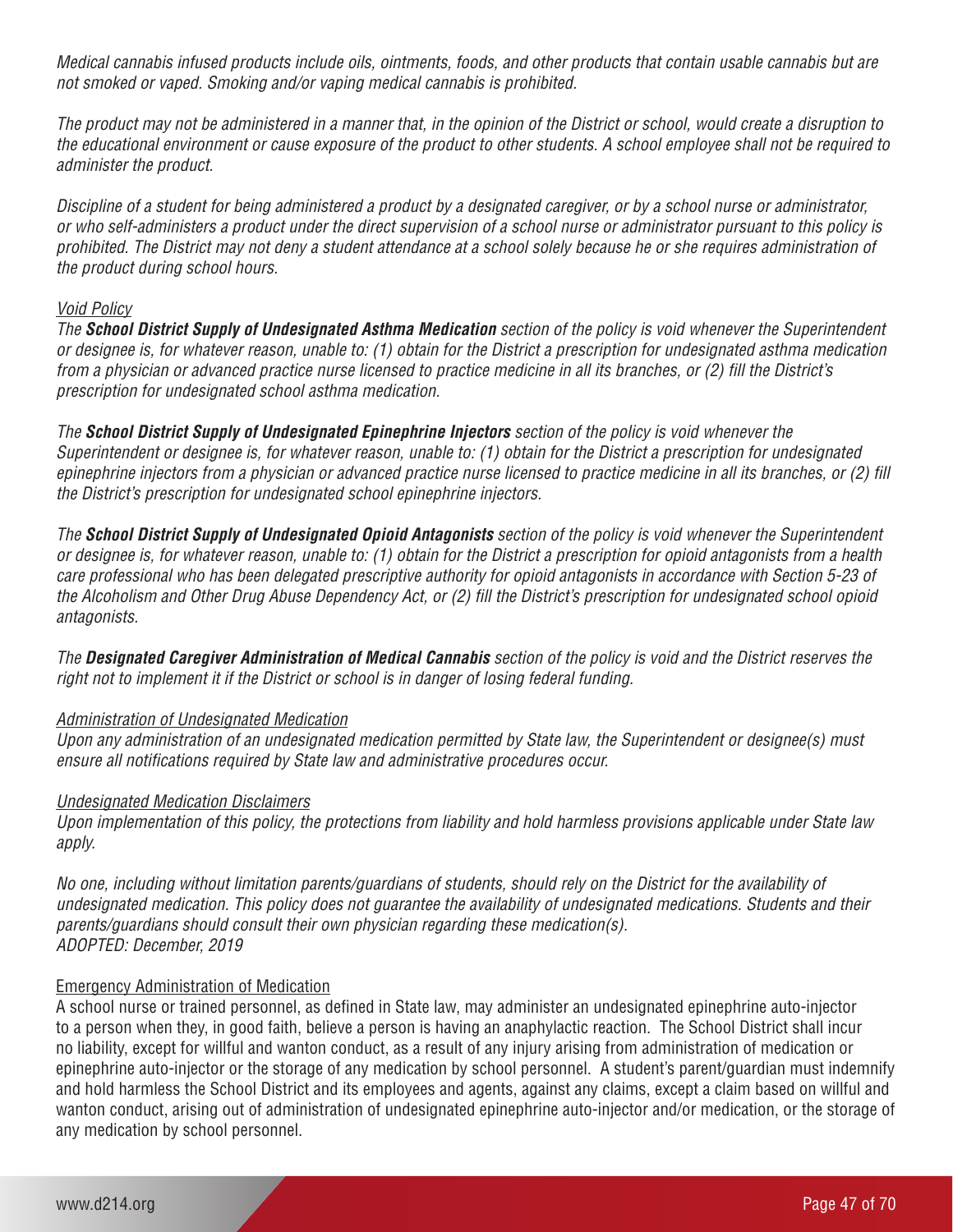# Students with Diabetes

A student with diabetes may possess diabetic medications and supplies, provided the student's parent/guardian and physician has completed and signed the *Diabetes Medical Management Plan.* This plan will be reviewed with relevant school staff and copies will be kept in a place that is easily accessed by the school nurse, trained diabetes personnel, and other authorized personnel.

For more information, reference Board policy 7:270 **–** Administering Medicines to Students, policy 6:120 - Education of Children with Disabilities, and the District 214 Health Services website: http://www.d214.org/departments/health-forms/

# **FOOD ALLERGY MANAGEMENT PROGRAM – Policy 7:285**

*School attendance may increase a student's risk of exposure to allergens that could trigger a food-allergic reaction. A food allergy is an adverse reaction to a food protein mediated by the immune system which immediately reacts causing the release of histamine and other inflammatory chemicals and mediators. While it is not possible for the District to completely eliminate the risks of exposure to allergens when a student is at school, a Food Allergy Management Program using a cooperative effort among students' families, staff members, and students helps the District reduce these risks and provide accommodations and proper treatment for allergic reactions.* 

*The Superintendent or designee shall develop and implement a Food Allergy Management Program that:* 

- *1. Implements the following goals established in the School Code: (a) identifying students with food allergies, (b) preventing exposure to known allergens, (c) responding to allergic reactions with prompt recognition of symptoms and treatment, and (d) educating and training all staff about management of students with food allergies, including administration of medication with an auto-injector, and providing an in-service training program for staff who work with students that is conducted by a person with expertise in anaphylactic reactions and management.*
- *2. Follows and references the applicable best practices specific to the District's needs in the joint State Board of Education and Ill. Dept. of Public Health publication Guidelines for Managing Life-Threatening Food Allergies in Schools, available at:*
	- http://www.isbe.net/documents/food\_allergy\_guidelines.pdf
- *3. Complies with State and federal law and is in alignment with Board policies.*

*ADOPTED: September 2016*

For more information, go to the District 214 Health Services website**:** http://www.d214.org/district-departments/health-services/

# **TRANSPORTATION – Policy 4:110**

*The District shall provide free transportation for one route for any student in the District in accordance with School code who resides: (1) at a distance of one and one-half miles or more from his or her assigned school, or (2) if adequate transportation is not available, within one and one-half miles from his or her assigned school where walking to or from school or to or from a pick-up point or bus stop would constitute a serious safety hazard due to either (a) vehicular traffic or rail crossing, and adequate public transportation is not available, or (b) a course or pattern of criminal activity, as defined in the Ill Streetgang Terrorism Omnibus Prevention Act, 740 ILCS 147/. The District may provide and charge a fee for transportation for other students residing within one and one-half miles from their assigned school. Free transportation service is provided for a special education student if included in the student's individualized educational program. The District may provide transportation to and from school-sponsored activities. District 214 will abide by School code and all applicable State and federal laws for student transportation. Homeless students shall be transported in accordance with Section 45/1-15 of the Education for Homeless Children Act. Foster care students shall be transported in accordance with Section 6312(c)(5)(B) of the Elementary and Secondary Education Act.* 

*Bus schedules and routes shall be determined by the district transportation department.*

*No school employee may transport students in school or private vehicles unless authorized by the administration.* 

*Vehicles regularly used for the transportation of students must pass safety inspections in accordance with State law and*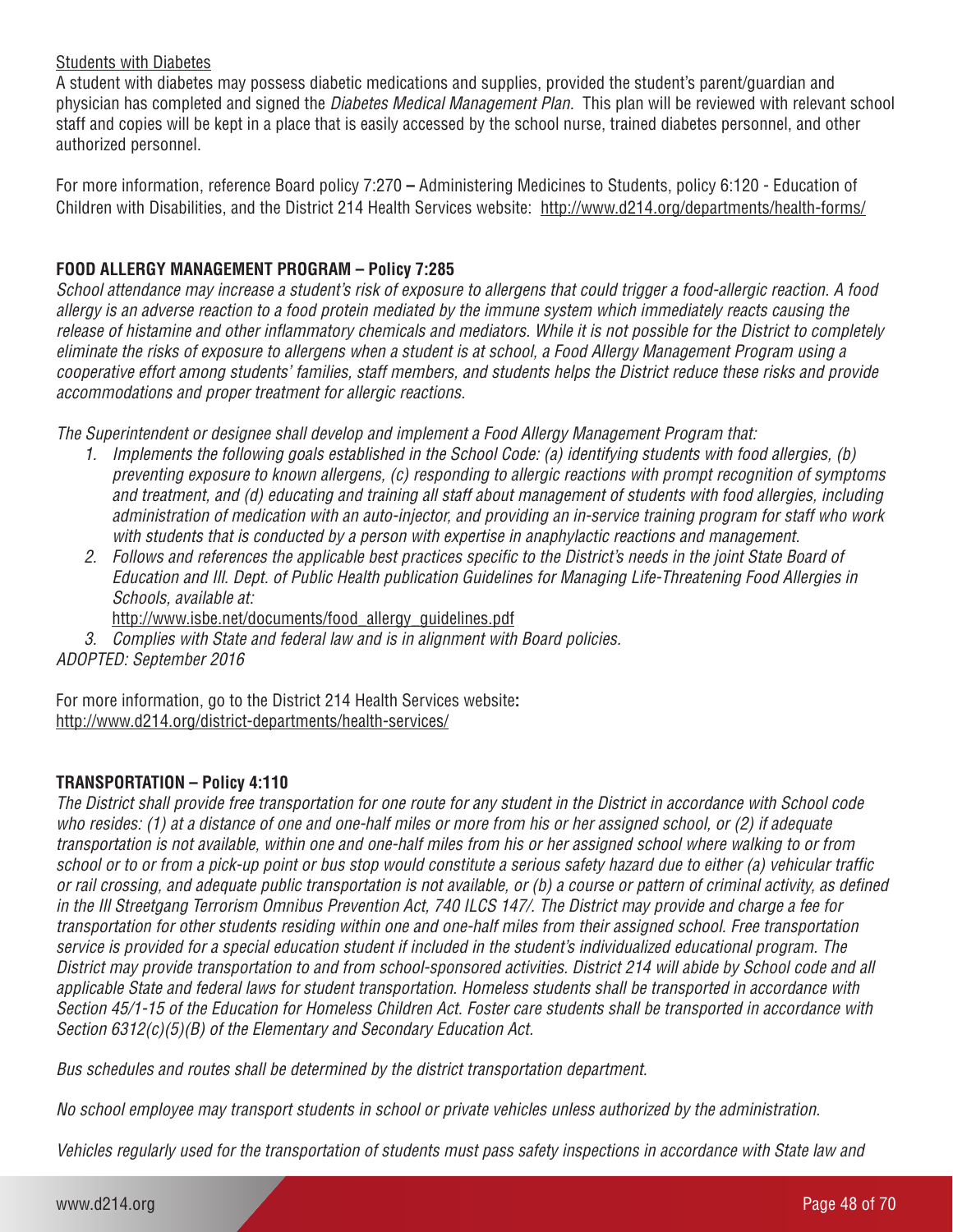*Illinois Department of Transportation regulations. The strobe light on a school bus may be illuminated only when the bus is actually being used as a school bus and (1) is stopping or stopped for loading or discharging students on a highway outside an urban area, or (2) is bearing one or more students.*

#### *Pre-Trip and Post-Trip Vehicle Inspection*

*The Superintendent or designee shall develop and implement a pre-trip and post-trip inspection procedure to ensure that the school bus driver: (1) tests the two-way radio or cellular radio telecommunication device and ensures that it is functioning properly before the bus is operated, and (2) walks to the rear of the bus before leaving the bus at the end of each route, work shift, or work day, to check the bus for children or other passengers in the bus. ADOPTED: March 2019*

For more information, reference Board policy 4:110 **–** Transportation.

Bus schedules and routes shall be determined by the district transportation department. Hazard areas are determined and documented by the Illinois Department of Transportation. A parent/guardian has the option to pay for transportation if living within the one and one-half mile distance from school of attendance. The transportation fee for this option will be determined on an annual basis.

If eligible, bus transportation is provided to and from school from the student's permanent residence on record, regardless of free or paid ridership.

# **BUS CONDUCT POLICY – Policy 7:220**

The Bus Conduct Policy 7:220 pertains to any district-provided transportation:

*All students must follow the District's School Bus Safety Rules.* 

#### *School Bus Suspensions*

*The Superintendent, or any designee as permitted in the School Code, is authorized to suspend a student from riding the*  school bus for up to 10 consecutive school days for engaging in gross disobedience or misconduct, including but not *limited to, the following:*

- *1. Prohibited student conduct as defined in School Board policy, 7:190, Student Behavior.*
- *2. Willful injury or threat of injury to a bus driver or to another rider.*
- *3. Willful and/or repeated defacement of the bus.*
- *4. Repeated use of profanity.*
- *5. Repeated willful disobedience of a directive from a bus driver or other supervisor.*
- *6. Such other behavior as the Superintendent or designee deems to threaten the safe operation of the bus and/or its occupants.*

*If a student is suspended from riding the bus for gross disobedience or misconduct on a bus, the School Board may suspend the student from riding the school bus for a period in excess of 10 days for safety reasons. The District's regular suspension procedures shall be used to suspend a student's privilege to ride a school bus.* 

#### *Academic Credit for Missed Classes During School Bus Suspension*

*A student suspended from riding the bus who does not have alternative transportation to school shall have the opportunity to complete or make up work for equivalent academic credit. It shall be the responsibility of the student's parent or guardian to notify the school that the student does not have alternate transportation.*

#### *Electronic Recordings on School Buses*

*Electronic visual and audio recordings may be used on school buses to monitor conduct and to promote and maintain a safe environment for students and employees when transportation is provided for any school related activity. Notice of electronic recordings shall be displayed on the exterior of the vehicle's entrance door and front interior bulkhead in compliance with State law and the rules of the Illinois Department of Transportation, Division of Traffic Safety.*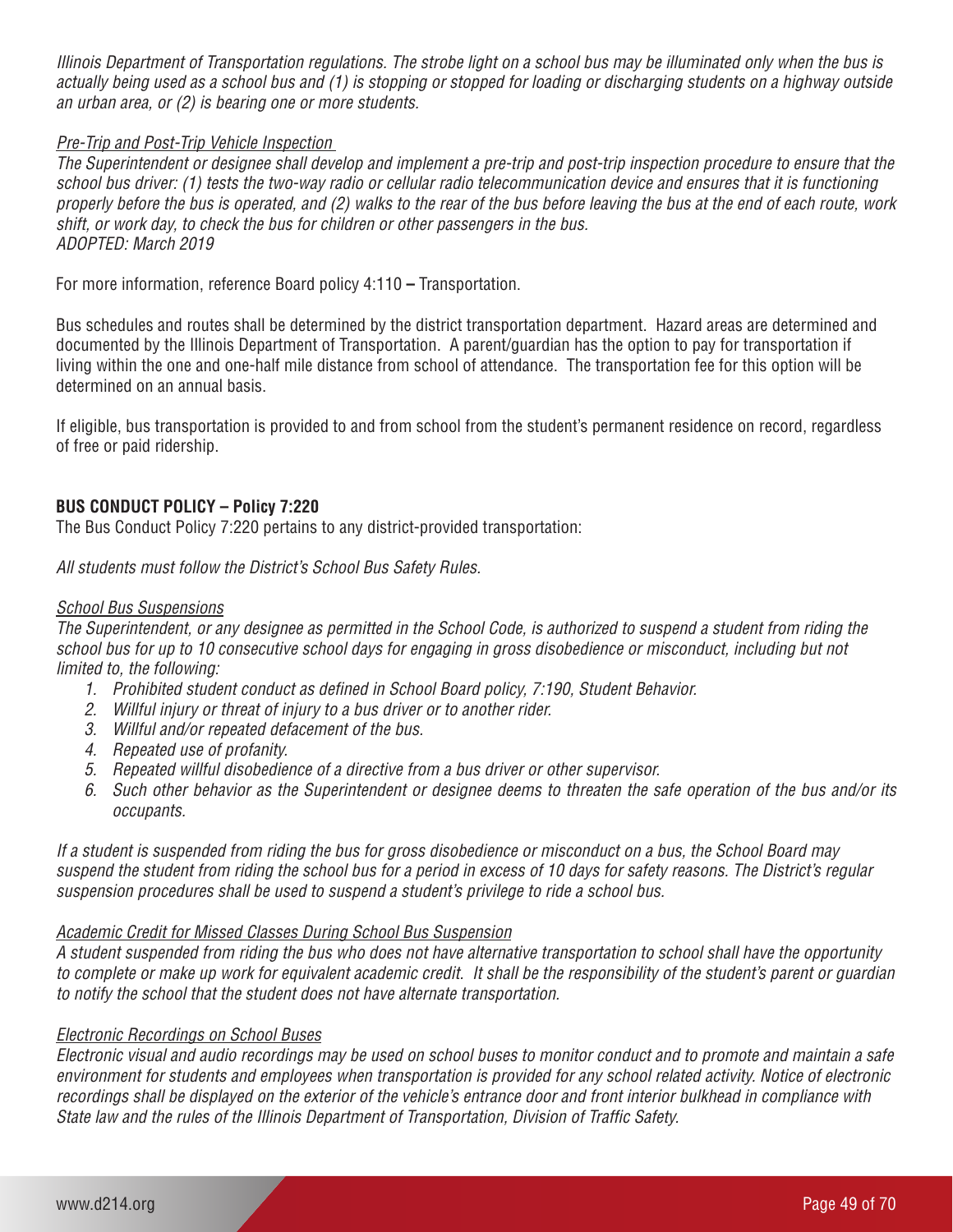*Students are prohibited from tampering with electronic recording devices. Students who violate this policy shall be disciplined in accordance with the Board's discipline policy and shall reimburse the School District for any necessary repairs or replacement.*

*ADOPTED: April 2016*

# **STUDENT DRIVING AND PARKING INFORMATION**

Students are permitted to park on school premises as a matter of privilege, not right. The school retains the authority to conduct routine inspections of parking lots and the exteriors of student automobiles on school property. The interiors of student vehicles may be searched by school authorities without notice, without student consent, and without a search warrant (105 ILCS 5/10-22.6). (See Search and Seizure policy 7:140 on page 40 of this handbook.) Students are required to secure parking permits for use of cars and other motor-driven vehicles that will be parked in designated areas. Such vehicles may be removed from the designated areas only at approved times. Regulations governing the use of school parking lots shall be developed by administration. Noncompliance with these regulations can result in suspension or revocation of a student's driving privileges on school grounds and /or suspension from school. It may result in towing the vehicle at the student's/owner's expense. Information as to the school's and parent's/guardian's liability will be included in the request for the parking permit.

Students are responsible for paying for their towing and storage expenses incurred from parking violations. The speed limit on parking lots and access roads shall be posted as 15 miles per hour unless otherwise designated in accordance with 45 ILCS 110/6. Municipal and State driving laws will be enforced at all times. School Board policies and school insurance do not cover damage or harm to private vehicles. All losses must be assumed by the owner of the vehicle.

Students may leave school grounds in vehicles only during their lunch period or to attend a District 214 approved curricular program. If a student needs to leave school grounds other than at lunch period or for a District 214 approved curricular program, the student will need parent/guardian permission and administrative permission. Parking privileges may be revoked without a refund as a consequence of misbehavior. Examples of misbehavior that may result in revocation of parking privilege include, but are not limited to: cutting class, excessive tardiness, insubordination, hallway disruption, substance abuse on or off campus, reckless driving, and disrespect.

# **VISITORS TO AND CONDUCT ON SCHOOL PROPERTY – Policy 8:30**

*The following definitions apply to this policy:*

*School property - District and school buildings, grounds, and parking areas; vehicles used for school purposes; and any location used for a School Board meeting, school athletic event, or other school-sponsored or school-sanctioned events or activities.*

*Visitor - Any person other than an enrolled student or employee.*

*During the school day, all visitors to school property are required to report to the security checkpoint and receive permission to remain on school property. Visitors must sign a visitors' log, show identification, and wear a visitor's badge. Persons on school property without permission will be directed to leave and may be subject to criminal prosecution.* 

*Except as provided in the next paragraph, any person wishing to confer with a staff member should contact that staff member to arrange an appointment.*

*Requests to access a school building, facility, and/or educational program, or to interview personnel or a student for purposes of assessing the student's special education needs, should be made at the appropriate building. Access shall be facilitated according to guidelines from the Superintendent or designee.*

*The School District expects mutual respect, civility, and orderly conduct among all people on school property or at a school event. No person on school property or at a school event (including visitors, students, and employees) shall perform any of the following acts:*

*1. Strike, injure, threaten, harass, or intimidate a staff member, Board member, sports official or coach, or any other person;*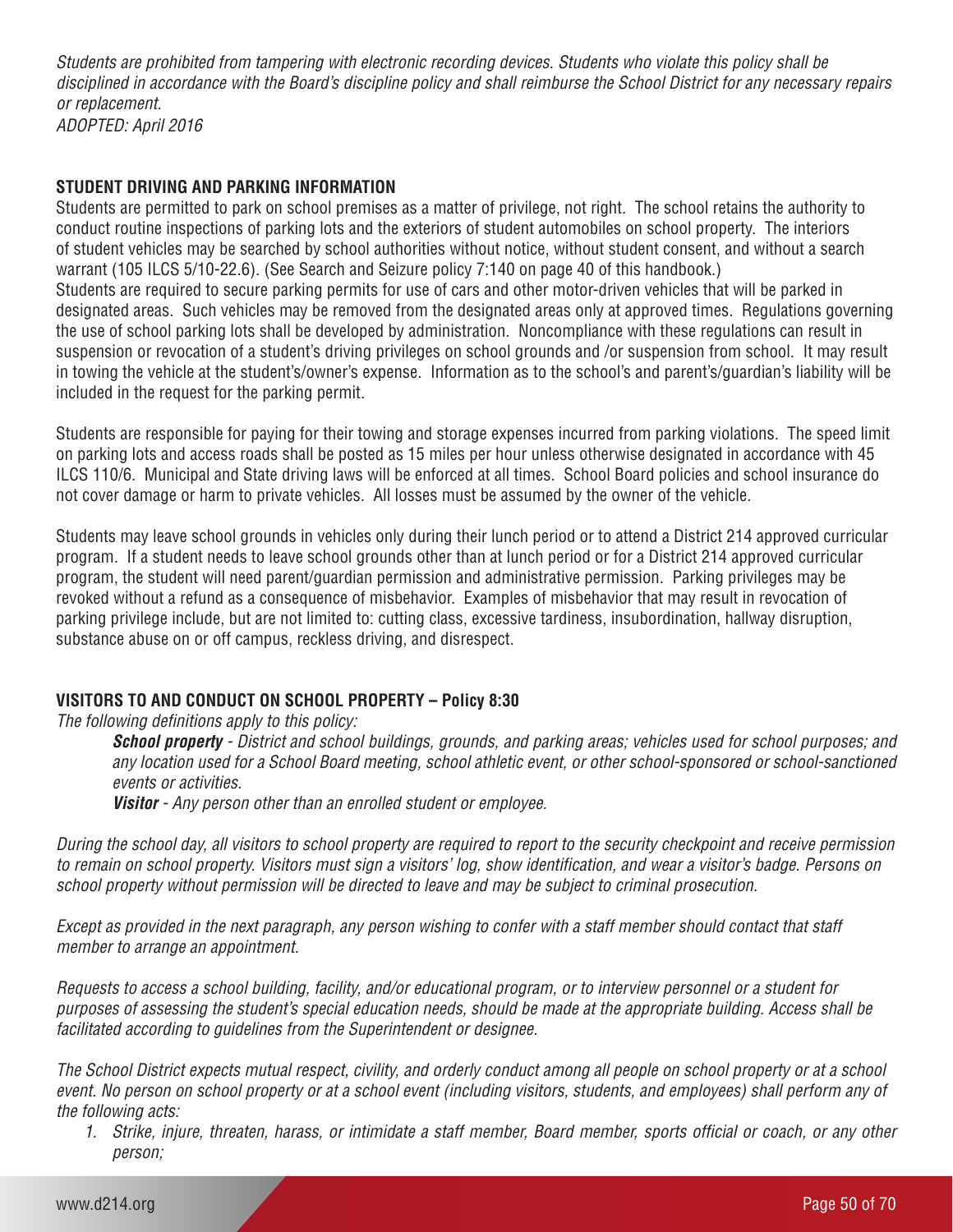- *2. Behave in an unsportsmanlike manner, or use vulgar or obscene language;*
- *3. Unless specifically permitted by State law, possess a weapon, any object that can reasonably be considered a weapon or looks like a weapon, or any dangerous device;*
- *4. Damage or threaten to damage another's property;*
- *5. Damage or deface school property;*
- *6. Violate any Illinois law, or town or county ordinance;*
- *7. Smoke or otherwise use tobacco products or electronic cigarettes;*
- *8. Distribute, consume, use, possess, or be impaired or under the influence of an alcoholic beverage, cannabis, other lawful product or illegal drug; be present when the person's alcohol or illegal drug consumption is detectible, regardless of when and/or where the use occurred;*
- *9. Be present when the person's alcoholic beverage, cannabis, other lawful product, or illegal drug consumption is detectible, regardless of when and/or where the use occurred;*
- *10. Use or possess medical cannabis, unless he or she has complied with policy 7:270, Administering Medicines to Students, implementing Ashley's Law;*
- *11. Impede, delay, disrupt, or otherwise interfere with any school activity or function (including using technology in a disruptive manner);*
- *12. Enter upon any portion of school premises at any time for purposes other than those that are lawful and authorized by the Board;*
- *13. Operate a motor vehicle: (a) in a risky manner, (b) in excess of 15 miles per hour unless otherwise designated, or (c) in violation of an authorized District employee's directive;*
- *14. Engage in any behavior that could endanger oneself or another;*
- *15. Violate other District policies or regulations, or a directive from an authorized security officer or District employee; or*
- *16. Engage in any conduct that interferes with, disrupts, or adversely affects the District or a School function.*

#### *Convicted Child Sex Offender*

*State law prohibits a child sex offender from being present on school property or loitering within 500 feet of school property when persons under the age of 18 are present, unless the offender has permission to be present from the Board, Superintendent, or Superintendent's designee. If permission is granted, the Superintendent or Board President shall provide the details of the offender's upcoming visit to the Building Principal.*

*In all cases, the Superintendent, or designee who is a certified employee, shall supervise a child sex offender whenever the offender is in a child's vicinity.*

#### *Exclusive Bargaining Representative Agent*

# *Please refer to the current Cumulative Agreement between the Board of Education of District 214 and The District 214 Education Association.*

#### *Enforcement*

*Any staff member may request identification from any person on school property; refusal to provide such information is a criminal act. The Building Principal or designee shall seek the immediate removal of any person who refuses to provide requested identification.*

*Any person who engages in conduct prohibited by this policy may be ejected from school property. The person is also subject to being denied admission to school events or meetings for up to one calendar year.* 

*The Superintendent shall develop procedures to implement this policy. ADOPTED: August 2020*

**For the safety of our students and staff and in accordance with State law, all visitors must sign in at the security desk and obtain a visitor's pass. A credential exchange is also required. Students who are enrolled in district alternative programs must receive prior administrative approval before visiting the home school. Students are expected to stay on their home school campus during the school day and are not permitted to visit other district campuses without prior administrative approval.**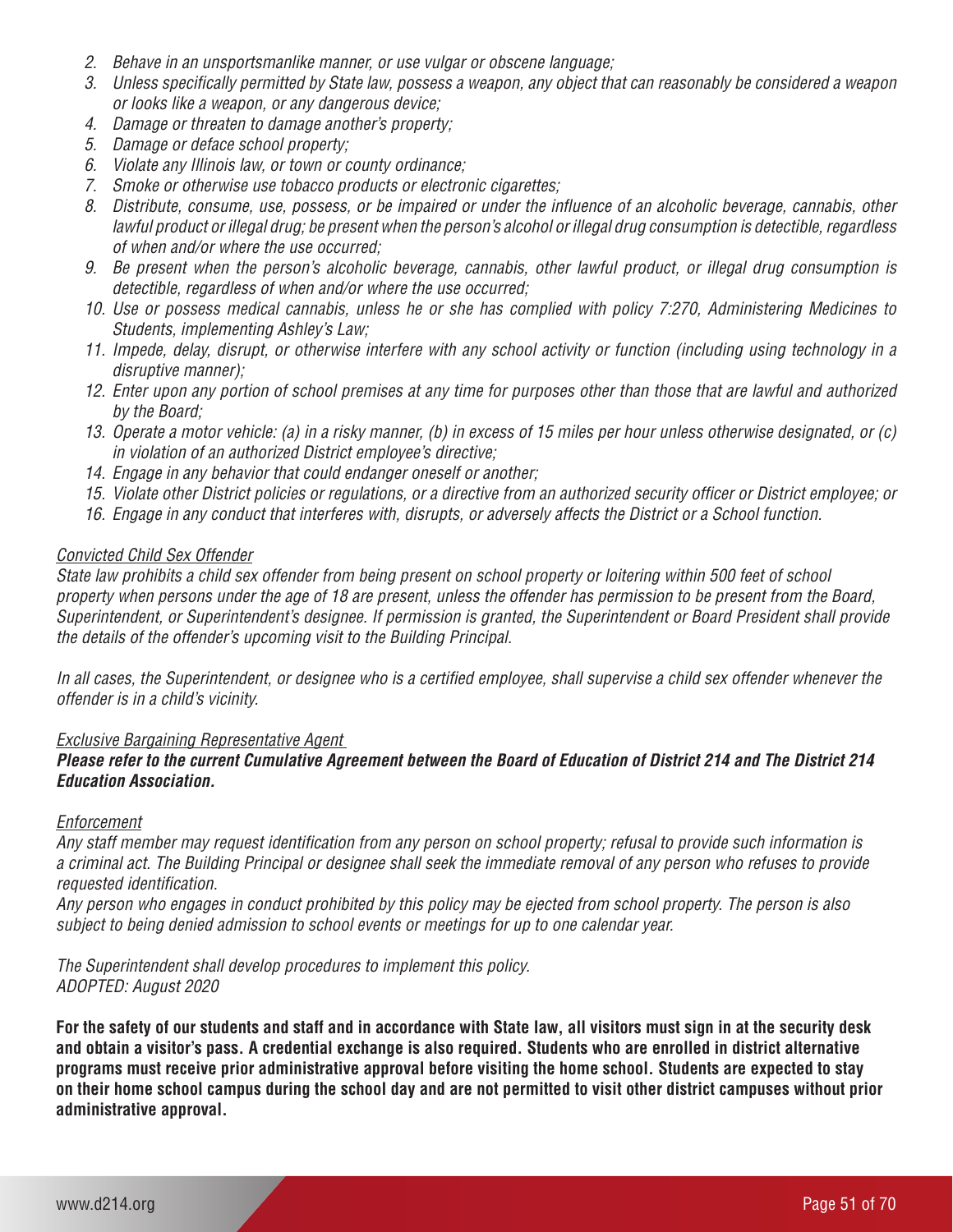Note: Access to classrooms and personnel within the building is permitted in limited situations according to Board policy and procedure 6:120 – Education of Children with Disabilities. Contact the Student Services Office in the school for more information and to arrange for classroom visitation.

The Sex Offender Community Notification Law requires the Superintendent and Building Principal to notify parent(s)/ guardian(s) during school registration that information about sex offenders is available to the public. Please know that information about sex offenders can be found at the following links to the Statewide Sex Offender Registry and the Statewide Murderer and Violent Offender Against Youth Registry: www.isp.state.il.us/sor/ and www.isp.state.il.us/cmvo/.

For more information, reference Board policy 4:175 – Convicted Child Sex Offender; Screenings; Notifications.

# **SMOKING AND VAPING PROHIBITED**

No person is permitted to smoke or use vaping devices of any type on campus, anywhere in the school building, or at any school-related functions. According to State law, the use of tobacco of any type, in any manner, is prohibited at all times. It is illegal for students under the age of 21 to possess tobacco at any time in accordance with district policy, village ordinance, and State law. This includes chewing, smoking, or holding a cigar, cigarette, electronic cigarette or pipe, lit or unlit.

# **COMMUNITY USE OF SCHOOL FACILITIES – Policy 8:20**

*School facilities are available to community organizations during non-school hours when such use does not: (1) interfere with any school function or the safety of students or employees, or (2) affect the property or liability of the School District. The District reserves the right to cancel previously scheduled use of facilities by community organizations and other groups. The use of school facilities requires the prior approval of the Superintendent or designee and is subject to applicable procedures. Persons on school premises must abide by the District's conduct rules at all times.*

*The Superintendent shall develop procedures to manage community use of school facilities. Use of school facilities requires the Superintendent or designee's approval and is subject to the procedures. ADOPTED: April 2013*

Non-students are prohibited from participating in interscholastic team practices or scrimmages, free play, or conditioning activities. Non-students are prohibited from using district/school facilities except where permitted in this policy. **Students who are not participating in an organized/supervised activity, must leave the school property immediately following their last class of the day.**

For more information, reference Board policy 8:20 – Community Use of School Facilities.

#### **SCHOOL/DISTRICT DANCES**

All students are expected to attend school on the day of a school-sponsored dance and have a current school ID in order to be permitted to attend these events. If quests are permitted, the dance quest procedures allow a student to bring one quest to dances, provided they submit a completed District 214 School Dance Guest Form prior to the dance. A guest must be enrolled in at least 9th grade; guests aged 21 and older are not allowed. Guests must also submit a photocopy of his/her driver's license/state ID or school ID with a Dance Guest Form. Any school has the right to deny permission to any guest from attending any dance or school-related event. Students who leave the dance area will not be allowed back in the dance. Students arriving one and a half hours late or more may not attend the dance and there will be no refunds. Students who violate any school rule while attending a dance will be subject to disciplinary action and may be excluded from attending future school dances.

#### **SPECTATOR CONDUCT**

The Illinois State Board of Education and the Illinois High School Association require school districts to monitor spectator behavior at all school-sponsored activities. Accordingly, an event supervisor(s) may request any person involved in misconduct to leave the premises and may contact the local police for assistance. The Board of Education has the authority to suspend individuals from attending all school-sponsored activities for up to one year for spectator misconduct.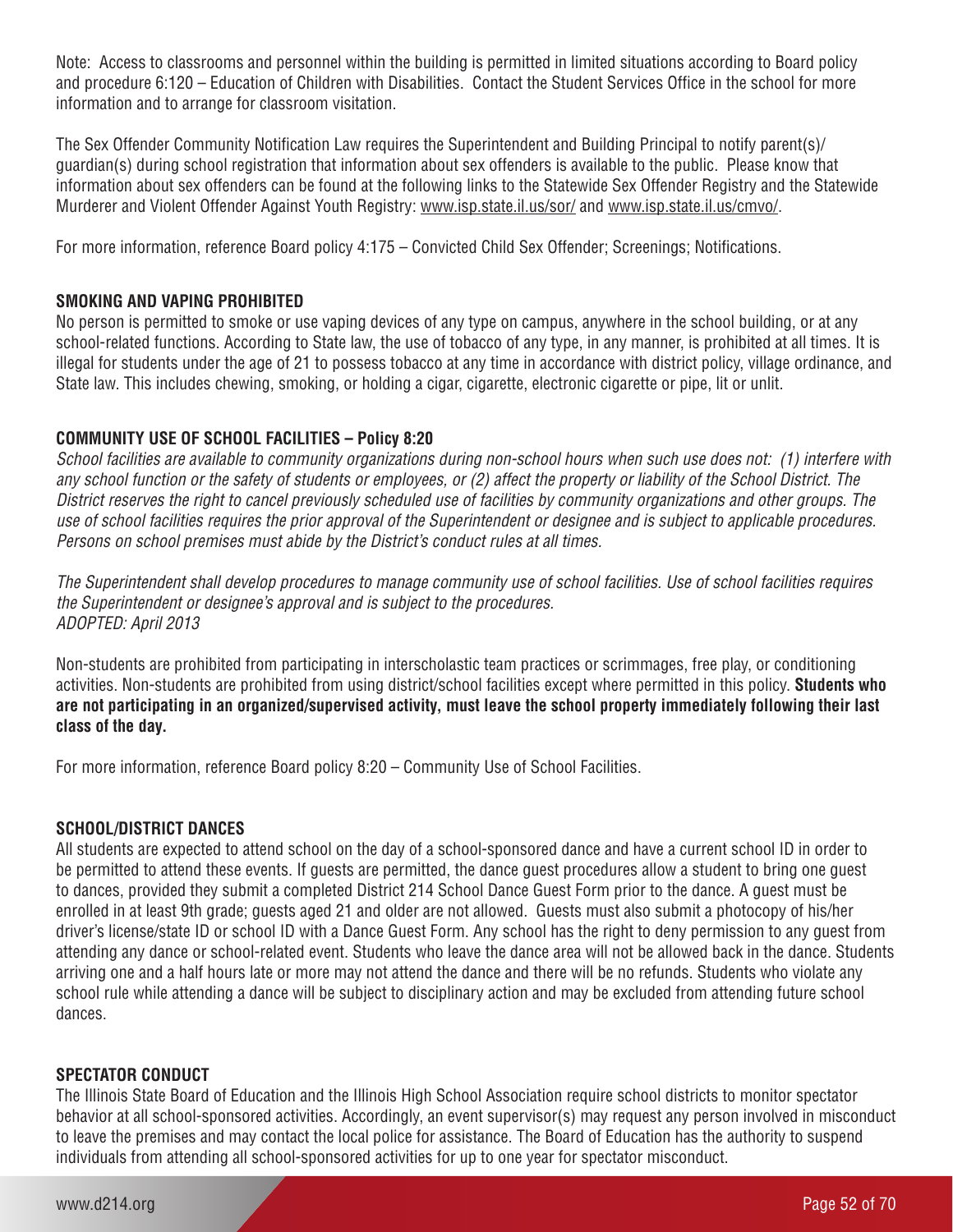# **CONDUCT CODE FOR PARTICIPANTS IN CO-CURRICULAR ACTIVITIES – Policy 7:240**

*The Illinois High School Association (IHSA) prohibits participants in athletic activity sponsored or sanctioned by IHSA from ingesting or otherwise using any performance-enhancing substances on its banned substance list, without a written prescription and medical documentation provided by a licensed physician who evaluated the student-athlete for a legitimate medical condition. IHSA administers a performance-enhancing substance testing program. Under this program, student athletes are subject to random drug testing for the presence in their bodies of performance-enhancing substances on the IHSA's banned substance list. In addition to being penalized by IHSA, a student may be disciplined according to Board policy 7:190,* Student Behavior*. ADOPTED: April 2016*

# General Prohibitions of the Conduct Code

- 1. It shall be considered a violation of the IHSA Bylaws 2.170 and its subsections for any student-athlete to ingest or otherwise use any substance of the IHSA's Banned Substance Classes, without a written prescription and medical documentation provided by a licensed physician who evaluated the student-athlete for legitimate medical condition.
- 2. Violations found as a result of the IHSA Performance-Enhancing Substance Testing program shall be penalized in accordance with this policy.
- 3. Violations found as a result of any other drug or substance testing conducted by a member school shall be penalized in accordance with the member school's athletic code of conduct.

A posting of banned substance classes shall be prepared annually by the IHSA Sports Medicine Advisory Committee and approved by the IHSA Board of Directors. It shall be subject to updates at any point during a school term. A complete posting of the current year's banned substance classes list can be accessed on the Sports Medicine page at www.ihsa.org. For more information, reference Board policy 7:240 – Conduct Code for Participants in Co-Curricular Activities.

# A. Background Information

**A code is a system of guiding rules and principles intended to communicate norms and values, define standards of conduct, and help individuals distinguish between acceptable and unacceptable conduct.**

# **This code outlines District 214's expectations for the conduct of students who choose to participate in the co-curricular activities program.**

Township High School District 214 offers an extensive and diverse co-curricular activities program to provide additional learning opportunities to students who wish to develop their special interests, skills, and talents to a higher level. Involvement in these activities is both voluntary and a privilege; students choosing to participate take on extended responsibilities as representatives of their team/activity, their school, the school district, and the community. These extended responsibilities justify holding students who choose to participate in the co-curricular activities program to a higher standard of conduct as a condition of participation. Accordingly, students who choose to participate in the co-curricular activities program are responsible for behaving in accordance with this code of conduct.

# B. Purpose

All District 214 students are expected to comply with the rules and regulations of the school and school district, observe good order, and conduct themselves in a manner that will bring credit and honor to themselves, their team/activity, their school, and the school district. This code defines the specific rules that must be followed by all students involved in co-curricular activities, defines the consequences for those students who violate those rules, and establishes procedures intended to ensure consistent enforcement of the code.

# C. Administration

The Co-curricular Code is administered by each school's assistant principal for student activities (APSA). Only the assistant principal for student activities, an associate principal, or the principal (or his/her designee) are authorized to suspend students from the co-curricular activities program for violation of the Co-curricular Code.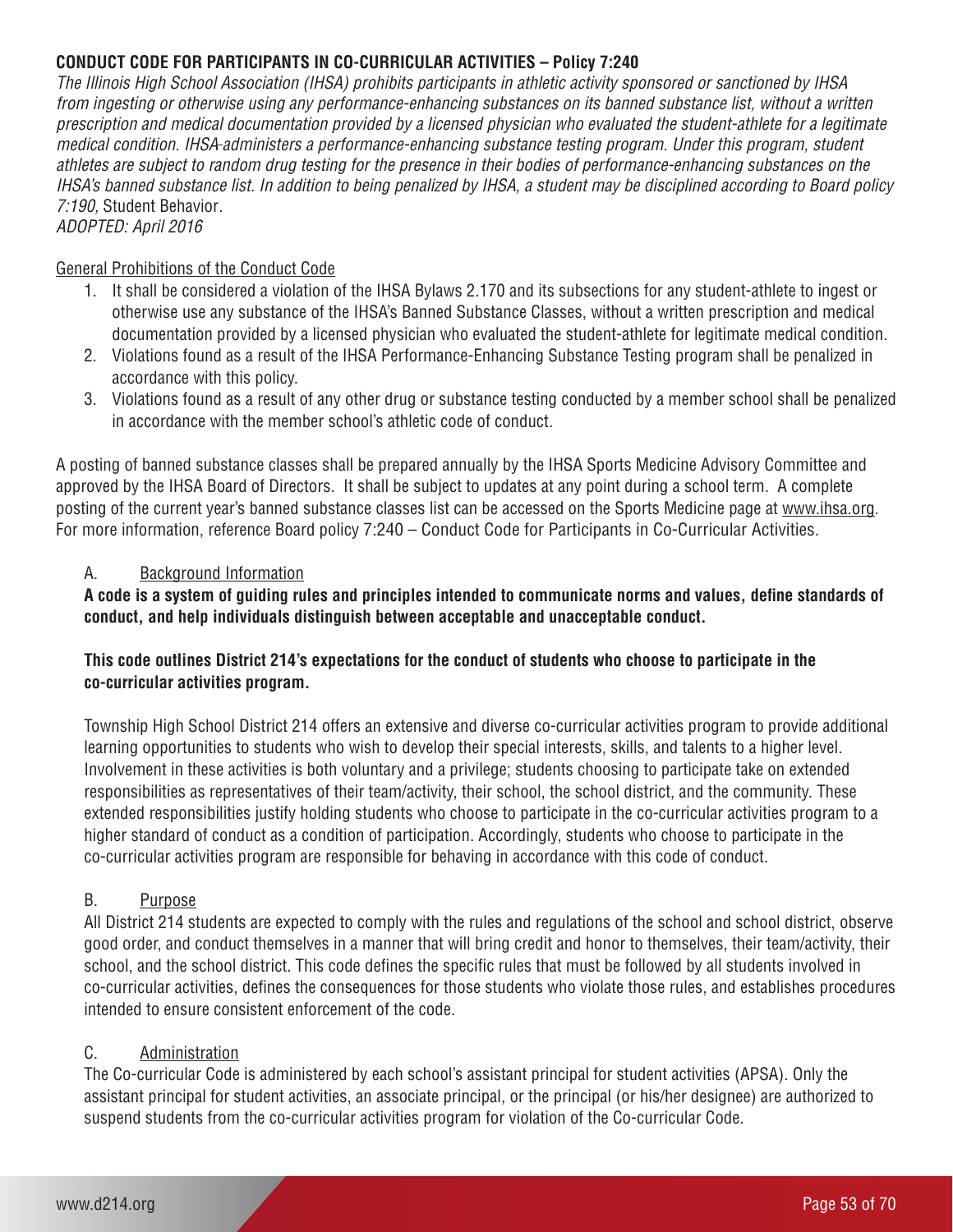# D. Distribution

The Co-curricular Code will be distributed annually to all students who choose to participate in co-curricular activities. It will also be published in the district's Student and Parent Handbook. Students and parent(s)/guardian(s) are encouraged to discuss any questions regarding the code with their coaches/directors/sponsors or the assistant principal for student activities.

# E. Enforcement

The Co-curricular Code applies to the "school-related conduct" of all students involved in co-curricular activities, on and off campus, 24 hours a day, seven days a week, all year. "School-related conduct" is any conduct, on or off campus, that affects the discipline or general welfare of the school or that brings, or may bring, the school or school district into disrepute. Violations of the Co-curricular Code are limited to incidents that are verified by:

- o District 214 staff;
- $\circ$  a law enforcement agency(ies); and/or
- $\circ$  an admission of quilt.

A code violation is verified if, by the evidence available, it appears more likely than not that a code violation has occurred.

Direct reports from law enforcement agencies and incidents reported by staff will be investigated. Anonymous or secondhand reports of possible violations generally will not be investigated, absent of substantial confirming information.

Code violations may arise from material maintained or being identified through the use of technology (personal or districtissued), such as a computer, iPad, cell phone or other electronic device, which depicts illegal or inappropriate behavior.

While violations of the Co-curricular Code that are not verified within 90 days of their occurrence are not subject to the provisions of the code, such violations may be recorded by the school and reported to parent(s)/guardian(s).

# 1. Code Violations

Examples of the conduct prohibited by this code are listed in Appendix A. "Level A" code violations are acts of serious misconduct prohibited by this code including, but not limited to, the possession, sale, delivery, use, or being under the influence of any controlled substance, possession of weapons or look alikes, mob action, theft, and participation in gang activity. Less serious acts of misconduct shall be considered "Level B" violations, except that repeated or cumulative "Level B" violations may result in "Level A" consequences. The consequences for "Level A" violations are more severe than the consequences for "Level B" violations.

# 2. Consequences

From first violation to third violation, the intention of the consequences for violating the Co-curricular Code shifts from problem awareness (1st violation), to an emphasis on rehabilitation (2nd violation), to significant punishment (3rd violation). While the consequences for code violations are described in Appendix B, the administration may, in its discretion, impose additional or more severe consequences for serious code violations.

The flow chart found in Appendix B describes the progression of consequences for violations of the Co-curricular Code. The consequences differ depending on the level of each violation and the order in which successive violations occur (See Appendix B).

# 3. Suspension

A student not involved in co-curricular activities at the time of violation will normally be assigned a suspension beginning upon his/her next involvement in a co-curricular activity. A student, however, may not become involved in a new co-curricular activity solely to serve the assigned suspension. The assistant principal for student activities may prevent a student from doing so by assigning a suspension to be served during the student's next involvement in his/her regular activity(ies).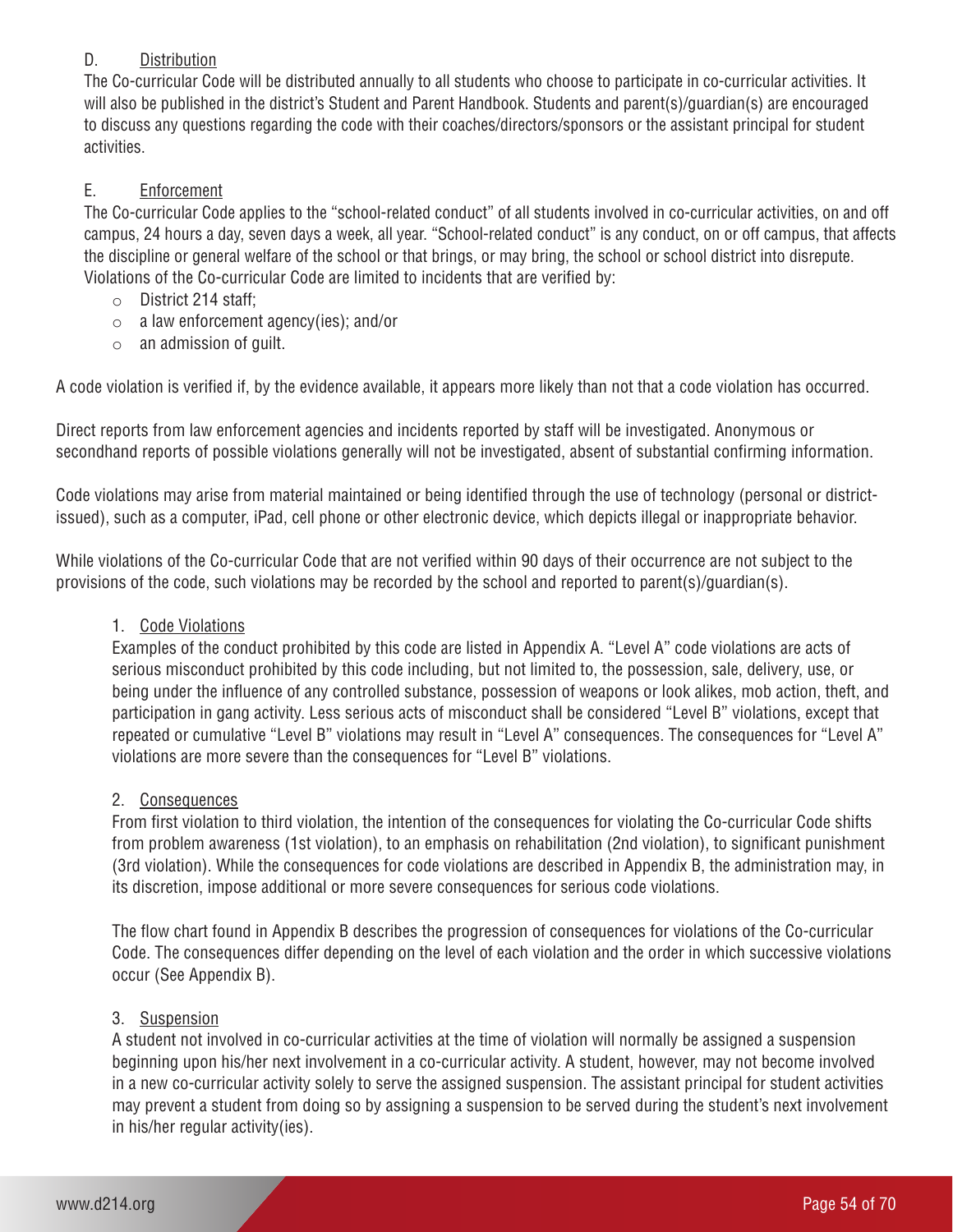Calendar year suspensions begin with the date of violation and are not related to the beginning or end of seasons. Suspensions for one season include the period from the first day until the last day of the IHSA season and do not include any portion of the current season.

# 4. Reinstatement

Students are considered for reinstatement based on the following criteria.

- a. Letter from the student requesting reinstatement.
- b. Letter from parent(s)/guardian(s) supporting reinstatement.
- c. Letter from the division head for student success, safety and wellness supporting reinstatement based on the student's record of absences, tardiness, and deportment during the suspension period.
- d. Letter from counselor supporting reinstatement.
- e. Testimony from others familiar with issues relevant to reinstatement.

Based on the above evidence, the assistant principal for student activities will rule on requests for reinstatement after one full season of suspension. A committee of administrators and staff, chaired by the special program administrator, will rule on requests for reinstatement after one calendar year of suspension.

# 5. Cumulative Violations

Violations of the Co-curricular Code accumulate throughout a student's high school career beginning with his/her first participation in co-curricular activities and ending with graduation.

# 6. School Rules, District Policies, and the Law

The consequences for violating this code are separate from and in addition to those assigned for violating school rules, school district policies, and the law. Furthermore, this code in no way limits the authority of the administration or Board of Education to impose other or additional consequences in accord with school rules and district policies.

# 7. Coach/Director/Sponsor Rules

In addition to the prohibited conduct described in Appendix A, coaches/directors/sponsors, in collaboration with the assistant principal for student activities, may establish rules specific to their activity. Such rules, however, may not exceed the provisions of this code. These rules will be distributed and explained to all students and parent(s)/ guardian(s) by the coaches/directors/sponsors at the beginning of a student's participation in the activity and annually thereafter. They will also be filed with the assistant principal for student activities.

Coaches/directors/sponsors will consistently and fairly enforce their activity-specific rules and will inform students, parent(s)/guardian(s), and the assistant principal for student activities of any major or repeated violations.

# 8. Practice/Rehearsal Limitations

The assistant principal for student activities, in collaboration with the involved athletic director, coordinator, coach and/or sponsor, will determine whether or not a student may practice/rehearse during the suspension period. Except during practice/rehearsal a student may not dress in uniform, compete, or perform while suspended.

# 9. Due Process

The following procedure will be utilized in enforcing the Co-curricular Code:

- a. The student, his/her parent(s)/guardian(s), and the coach(es)/sponsor(s) will be informed of the misconduct at issue. If no disciplinary action is taken, the enforcement process is terminated;
- b. The student will be given an opportunity to tell his/her side of the story; and
- c. The assistant principal for student activities will determine the consequence based on the provisions of this code and will inform the student, his/her parent(s)/guardian(s), and the coach(es)/sponsor(s).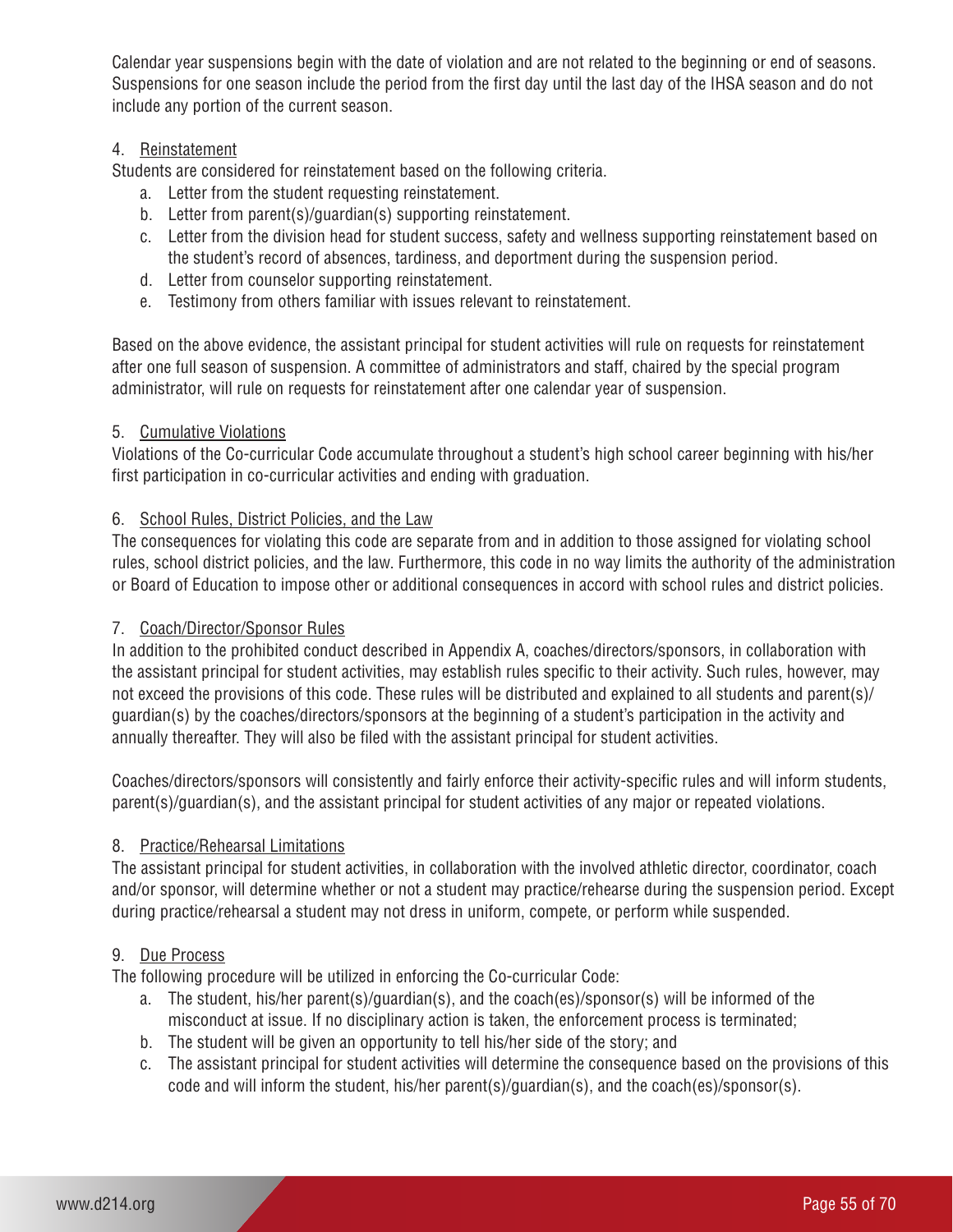# 10. Review

The student or his/her parent(s)/guardian(s) may request review of the code violation and the assigned consequences within five school days after being informed. The request must be addressed to the principal in writing and must articulate the reasons that a review should be granted.

Based upon the reasons articulated in the written request and all information available at the time, the principal (or his/her designee) will determine whether further review of the code violation and assigned consequences is proper. The principal may determine that no further review is necessary.

The results of any level of review of code violation and/or assigned consequence, including denial of review, will be documented in writing and sent to the parent(s)/guardian(s) within five days after the receipt of the written request for review.

After the principal (or his/her designee) takes action on the requested review, the student or his/her parent(s)/ guardian(s) may, within five school days, request in writing that the Superintendent (or his/her designee) review the code violation and assigned consequences. Review beyond the school principal is allowed if, and only if, relevant information is available that was not known at the time of the original ruling or at the time of the principal's review. The written request must be addressed to the Superintendent and must articulate the reasons that a review should be granted.

Based upon the articulated reasons in the written request, the Superintendent (or his/her designee) will determine whether further review is proper. The determination of the Superintendent (or his/her designee) shall be final.

The assigned consequences for the code violation are in effect during any review process.

# 11. Overnight Activities

High School District 214 overnight activities policy is in effect for all overnight activities. Coaches/Directors/ Sponsors will review this policy with each student and his/her parent(s) or guardian(s) prior to departure. A student's participation in subsequent overnight activities may be affected by a violation of the Co-curricular Code.

# 12. IHSA Activities Regulations

A student who participates in co-curricular activities is subject to all applicable Illinois High School Association By-Laws, Policies, and Rules.

# 13. Voluntary Admission

The following provision may be used only once and on a first offense by any student during his/her high school career.

If a student seeks out a coach or sponsor to admit having a substance abuse problem before a documented violation, the student will be referred to an appropriate representative of Student Services to complete an assistance program. While the student will receive a code violation under such circumstances, suspension from participation in co-curricular activities may be held in abeyance upon agreement of the coach/sponsor and the assistant principal for student activities.

A student's suspension will be waived upon successful completion of the assistance program. A student who does not successfully complete the assistance program will be required to serve the full suspension from that point in time. A voluntary admission does not include an admission of this code immediately after the violation has been witnessed or documented by one of the groups listed in Section E.

# 14. Suspension from School

A student suspended from school shall be ineligible to attend or participate in any co-curricular activities during the period of suspension.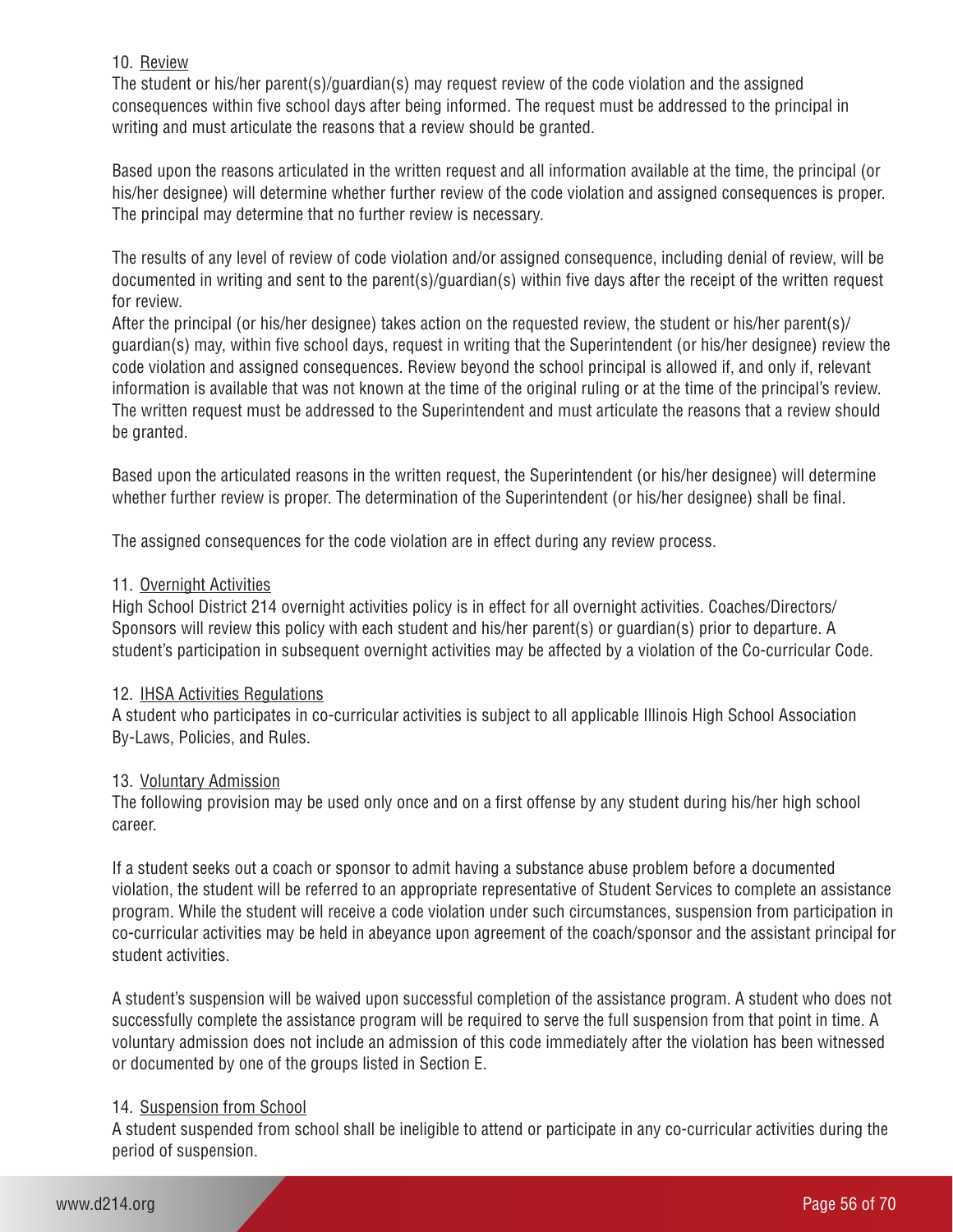# 15. Title IX Compliance

District 214 complies with the provisions of Title IX, i.e.; "No person in the United States shall, on the basis of sex be excluded from participation in, or denied the benefits of, or be subjected to discrimination under any educational program or activity receiving federal aid."

16. Co-curricular Activities Covered by the Co-curricular Code

| Badminton, Girls                           | <b>Mock Trial</b>                              |
|--------------------------------------------|------------------------------------------------|
| Baseball, Boys                             | Musical                                        |
| Basketball, Boys and Girls                 | Orchesis Performance                           |
| <b>Bass Fishing Team</b>                   | Pompoms                                        |
| Bowling, Girls                             | Robotics Team                                  |
| <b>Chess Team</b>                          | <b>Scholastic Bowl Team</b>                    |
| <b>Competitive Cheerleading</b>            | School Art Performance/Play                    |
| <b>Competitive Dance</b>                   | Science Olympiad Team                          |
| Cricket                                    | Choir Interscholastic Competition/Performance* |
| Cross-Country, Boys and Girls              | Sideline Cheerleading                          |
| Debate Team                                | Soccer, Boys and Girls                         |
| <b>DECA</b>                                | Softball, Girls                                |
| Drama and Group Interpretation             | Speech Team/Individual Events                  |
| Drill Team                                 | <b>Spring Play</b>                             |
| Fall Play                                  | Swimming and Diving, Boys and Girls            |
| <b>FCCLA</b>                               | Tennis, Boys and Girls                         |
| Football                                   | Track and Field, Boys and Girls                |
| Golf, Boys and Girls                       | Volleyball, Boys and Girls                     |
| Gymnastics, Boys and Girls                 | Water Polo, Boys and Girls                     |
| Jazz Band Interscholastic Competition*     | <b>Winter Play</b>                             |
| <b>IHSA Journalism</b>                     | Wrestling                                      |
| Lacrosse                                   | * Or non-graded performance                    |
| Marching Band Interscholastic Competition* |                                                |
| Math Team                                  |                                                |

And, any new or additional activities run under the District's auspices.

# **PRACTICE/MEETING TIMES FOR ACTIVITIES/ATHLETICS/FINE AND PERFORMING ARTS**

In order to provide some balance to the student school week, the following are protocols regarding the amount of time students are required to be at school participating in co-curricular activities.

# **General Guidelines**

- Co-curricular activities should be held after school. In the event that it is necessary to schedule a practice, rehearsal or meeting before school due to scheduling and facility issues, nothing can begin before 6:15 a.m. and pre-approval must be granted by the assistant principal for student activities (APSA). No morning practices can occur on Thursdays.
- With approved exceptions, co-curricular activities cannot last longer than two hours without the pre-approval of the APSA with the exception of varsity athletics, which can last a maximum of two hours and forty-five minutes inclusive of practice time, film review, weights, etc.
- Regularly scheduled afterschool co-curricular practices, rehearsals or meetings will end by 7:30 p.m. Exceptions can be made with the approval of the APSA for unique situations like dress rehearsals the week of a play, athletic team tryouts or a similar situation. In the case of any exception, no practice/rehearsal will go later than 9:00 p.m.
- No team can practice both before school and after school on the same day. All students deserve an opportunity either before or after school to access school resources.
- Afterschool athletic practices will not begin prior to 3:30 p.m. on a regular basis. On occasion, weather and facility needs may require an athletic practice to begin prior to 3:30 p.m., but that would be an exception, not the norm.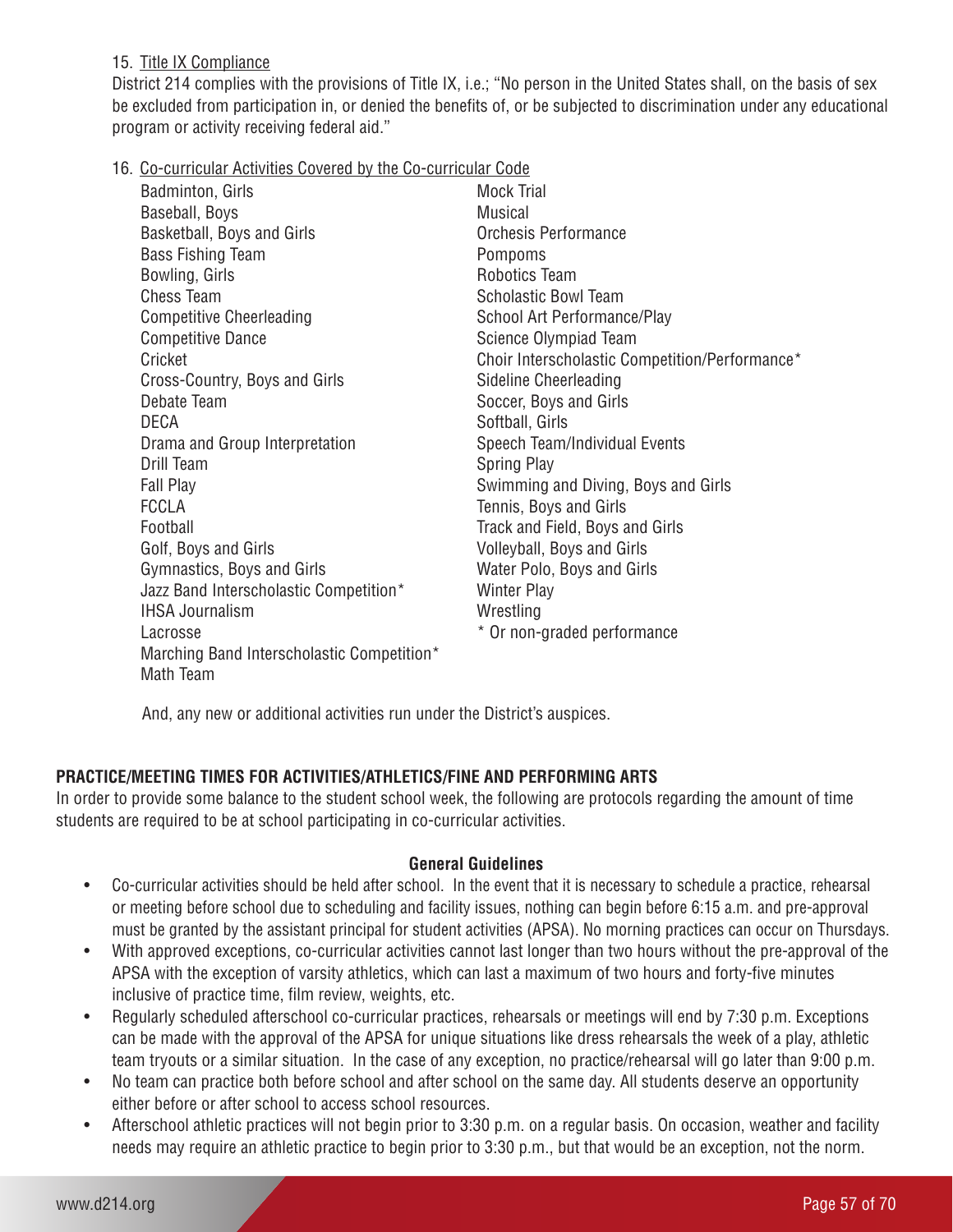- Practice for State competitions can receive special exceptions from the school administration.
- All practices that are 6 hours or longer on non-school days must include a 30-minute meal break within the time given.
- Programs can still host a "group" dinner outside the allotted two hour and forty-five minute time limit.
- Time does not include the setup or the strike of a competition/performance.

# **NO PASS/NO PLAY GUIDELINES**

In accordance with Illinois State law, students involved in certain activities must maintain a specified academic standard:

# *Illinois High School Association (IHSA) – Scholastic Standing*

*3.021* They shall be doing passing work in at least twenty-five (25) hours of high school work per week. (PE can be used as .50 credit class to meet the 25 credit hour requirement. Students must be passing PE in order to use the class towards academic eligibility.)

*3.022* They shall, unless they are entering high school for the first time, have credit on the school records for twenty-five (25) credit hours of high school for the previous semester. Such work shall have been completed in the semester for which credit is granted or in a recognized summer school program which has been approved by the Board of Education and for which graduation credit is received.

*3.023* They shall not have graduated from any four-year high school or its equivalent.

*3.024* Passing work shall be defined as work of such a grade that if on any given date a student would transfer to another school, passing grades for the course would immediately be certified on the student's transcript to the school to which the student transfers.

*3.025* Work taken in junior college, college, university, or by correspondence may be accepted toward meeting the requirements of this Section provided it is granted credit toward graduation from high school by the local Board of Education.

Activities Governed By No Pass/No Play

- A. All organizations involved in interscholastic competition;
- B. Any credit-bearing organization that competes inter-scholastically;
- C. Performance organizations;
- D. Major productions;
- E. Select student government positions: Officers of Class Boards and Student Council.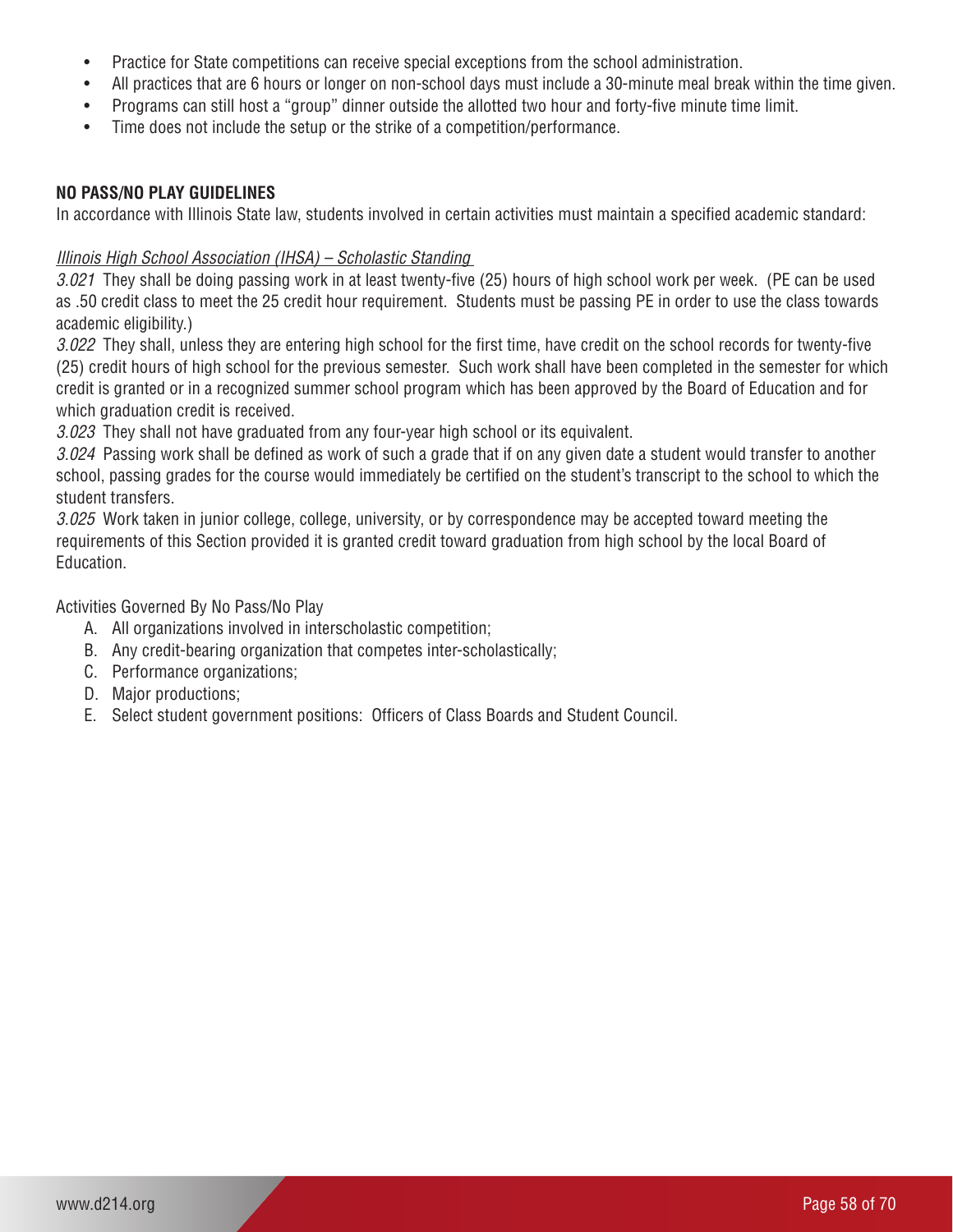# **APPENDIX A**

The following are examples of conduct prohibited by the Co-curricular Code and descriptions of "Level A" and "Level B" code violations.

| <b>PROHIBITED CONDUCT</b>                                                                                                                                                                                                                                 | <b>LEVEL "A" VIOLATION</b>                                                                                                                                                                                                                    | <b>LEVEL "B" VIOLATION</b>                                                                                                                                                                                                                                                                   |
|-----------------------------------------------------------------------------------------------------------------------------------------------------------------------------------------------------------------------------------------------------------|-----------------------------------------------------------------------------------------------------------------------------------------------------------------------------------------------------------------------------------------------|----------------------------------------------------------------------------------------------------------------------------------------------------------------------------------------------------------------------------------------------------------------------------------------------|
| Inflicting or attempting to inflict harm upon<br>any person or property                                                                                                                                                                                   | Premeditated or intentional incidents of<br>inflicting or attempting to inflict harm upon<br>any person or property                                                                                                                           | Unintentional or accidental incidents of<br>inflicting or attempting to inflict harm upon<br>any person or property including being a<br>victim of circumstances                                                                                                                             |
| Illegal acts                                                                                                                                                                                                                                              | Illegal acts that are verified by a law<br>enforcement agency and documented in a<br>police/arrest report                                                                                                                                     |                                                                                                                                                                                                                                                                                              |
| Insubordination; flagrant or persistent<br>disrespect or deliberate attempts to<br>antagonize, harass, bully, haze, and/or<br>intimidate others,<br>Including through the use of social media<br>and/or other technology sources                          | Acts of flagrant or persistent<br>insubordination, disrespect, or deliberate<br>attempts to antagonize, harass, bully, haze,<br>and/or intimidate others                                                                                      | Isolated, unintentional, or uncharacteristic<br>cases of insubordination or disrespect.<br>Indirect or minor involvement in acts or<br>activities that antagonize, harass, bully,<br>haze, and/or intimidate others                                                                          |
| * Possession, sale, delivery use or being<br>under the influence of any controlled<br>substance including, but not limited to,<br>alcohol and tobacco, or the possession,<br>sale, or delivery of "look-alike" or the<br>possession of drug paraphernalia | * Possession, sale, delivery use or being<br>under the influence of any controlled<br>substance including, but not limited to,<br>alcohol, or the possession, sale, or delivery<br>of "look-alike" or the possession of drug<br>paraphernalia | * The possession or use of tobacco                                                                                                                                                                                                                                                           |
| *Possession or use of vaping or vaping<br>paraphernalia                                                                                                                                                                                                   | *Possession or use of vaping or vaping<br>paraphernalia containing THC                                                                                                                                                                        | *Possession or use of vaping or vaping<br>paraphernalia that does not contain THC                                                                                                                                                                                                            |
| Being present where others are in violation<br>of this code, in "possession, selling,<br>delivering, using, or under the influence of<br>any controlled substance including, but not<br>limited to, alcohol and tobacco                                   | Being present where others are in violation<br>of this code, in "possession, selling,<br>delivering, using, or under the influence of<br>any controlled substance including, but not<br>limited to, alcohol and tobacco                       | The first incident of being present where<br>others are, in violation of this code, in<br>"possession, selling, delivering, using or<br>under the influence of alcohol if, and only<br>if, a legal breathalyzer report of 0.00 is<br>present. Subsequent incidents are Level A<br>violations |
| Possession of weapons or "look-alikes"                                                                                                                                                                                                                    | All cases/incidents                                                                                                                                                                                                                           |                                                                                                                                                                                                                                                                                              |
| Vandalism, malicious mischief, and/or<br>reckless endangerment                                                                                                                                                                                            | Willful and wanton vandalism, malicious<br>mischief and/or reckless endangerment                                                                                                                                                              | Pranks or playful tricks                                                                                                                                                                                                                                                                     |
| Mob action and/or demonstrations which<br>substantially disrupt the co-curricular or<br>instructional program                                                                                                                                             | Free and willing participation in mob<br>action and/or a demonstration intended to<br>substantially disrupt the co-curricular or<br>instructional program                                                                                     | Circumstantial involvement or participation<br>in mob action and/or a demonstration that<br>disrupts the co-curricular or instructional<br>program                                                                                                                                           |
| Representing or participating in a gang<br>or gang-alike activity. Representation is<br>any display of a symbol(s) that may be<br>identified with a gang or gang-alike activity                                                                           | Representation or participation in a gang or<br>gang-alike activity with the intent or for the<br>purpose of instigating gang or gang-alike<br>activity or engaging in gang or gang-alike<br>misconduct                                       | Representation or participation in a gang<br>or gang-alike activity without intent to<br>instigate gang or gang-alike activity or to<br>engage in gang or gang-alike misconduct                                                                                                              |
| Misconduct related to using district<br>transportation service.                                                                                                                                                                                           | Misconduct related to using district<br>transportation services that jeopardizes the<br>health, welfare, and safety of self and others                                                                                                        | Isolated pranks and annoying/inappropriate<br>acts                                                                                                                                                                                                                                           |

\*Possession means having any knowledge of, and any control over, an item. Control includes, but is not limited to, having access to an item in a school locker, personal effects, a vehicle, or other place where the item is located. It is not necessary that a student intend to control the item. A student may acquire knowledge of an item visually, by being told about the item, or through other sensory perception. A student's knowledge will be determined based on surrounding circumstances, not just the student's statements. For example, "forgetting" that an item is in one's locker, personal effects, or vehicle does not constitute lack of knowledge, Also, for example, coming on to the school grounds or to a school-sponsored event in a vehicle which the student knows contains an item constitutes possession of that item, even if the vehicle or the item is not the student's.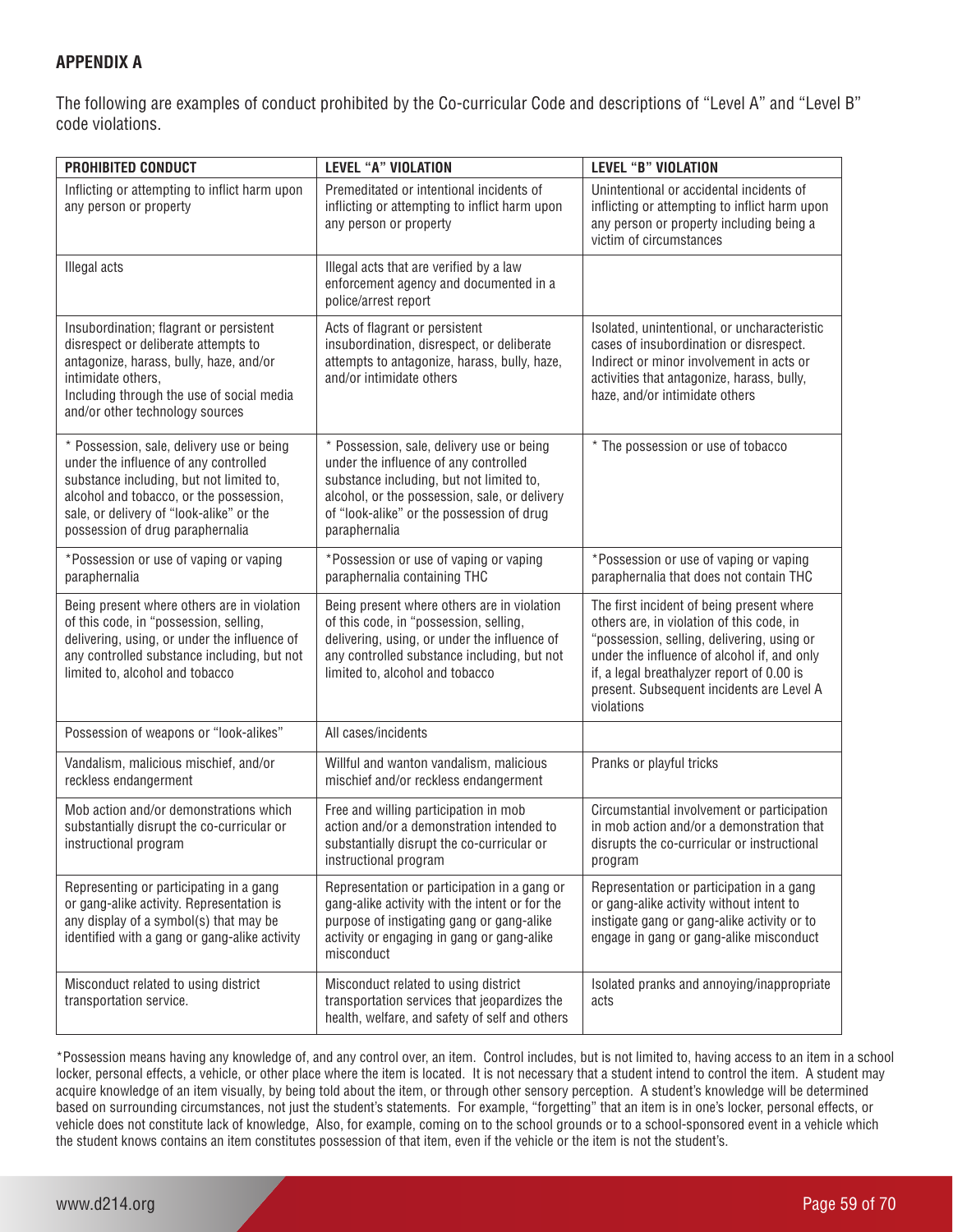# **APPENDIX B APPENDIX B**

The following chart describes the progression of consequences for violations of the Co-curricular Code. The consequences differ depending on the classification of each violation and the order in which successive violations occur.



Note:

- .<br>• With regard to Co-curricular Code enforcement, IHSA activities "season" start is defined by the IHSA calendar. All other activity "season" start dates are determined by the APSA and sponsor. other data are determined by the ADCA and sponsor.
- Summer is not considered a "season" with regard to suspensions from participation in co-curricular activities.
- For activities covered by the Co-curricular Code that are not "seasonal," the IHSA definitions of fall, winter, and spring seasons will determine suspension periods. nus uuvuluu by mu oo ummunar oodu mararu nor.<br>mine eugnengion periode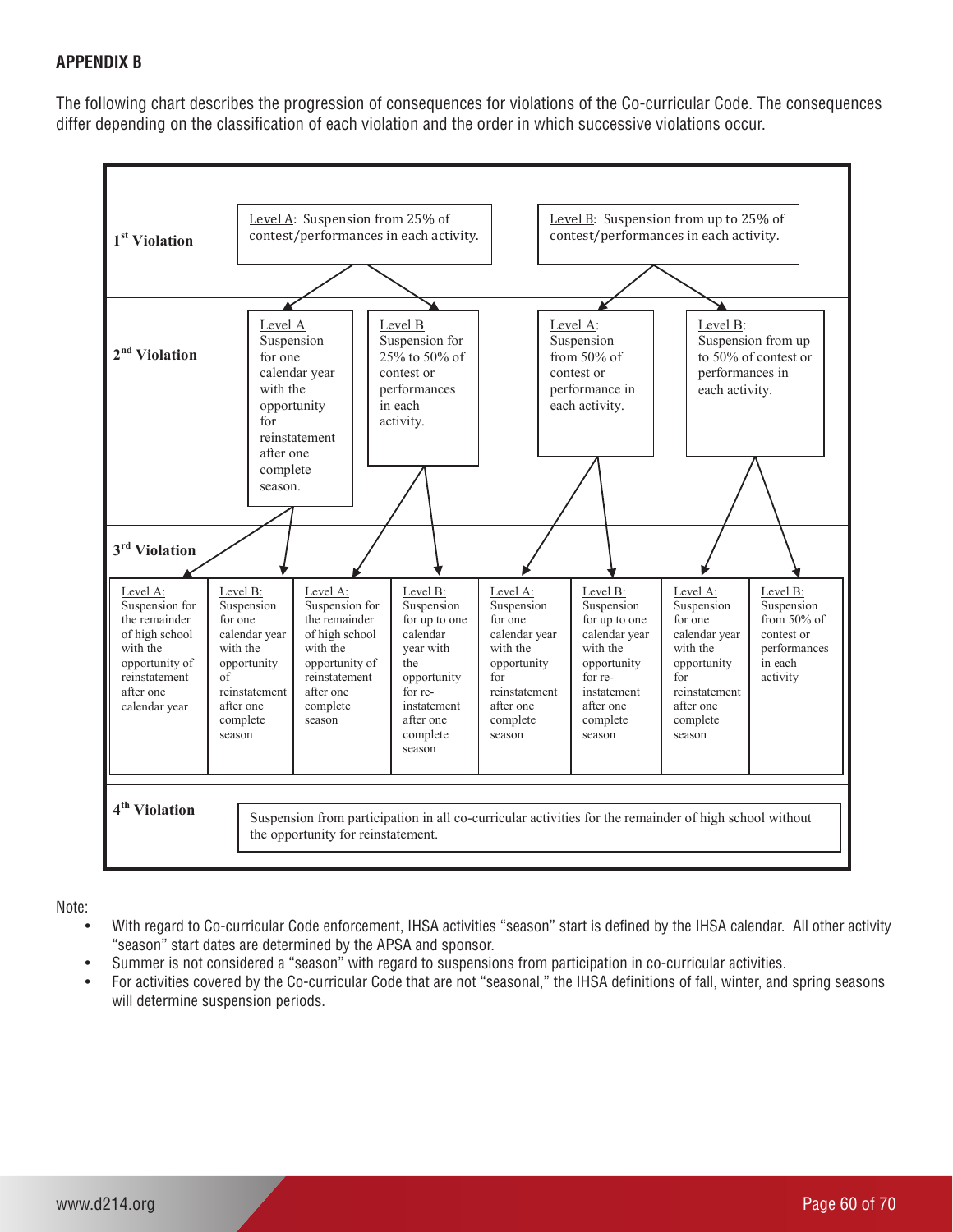# **AED and CPR TRAINING**

State law requires the Illinois High School Association to post a hands-only cardiopulmonary resuscitation and automated external defibrillators training video on its website. The law also requires the District to notify staff members and parent(s)/ guardian(s) about the video. Parent(s)/guardian(s) and students are encouraged to view the video, which will take less than 15 minutes: http://www.ihsa.org/Resources/SportsMedicine/CPRTraining.aspx

# **CONCUSSIONS AND HEAD INJURIES SUFFERED BY STUDENTS IN DISTRICT 214** – **Policy 7:305**

*The Superintendent or designee shall develop and implement a program to manage concussions and head injuries suffered by students. The program shall:*

- *1. Fully implement the Youth Sports Concussion Safety Act, that provides, without limitation, each of the following:* 
	- *a. The Board must appoint or approve members of a Concussion Oversight Team for the District.*
	- *b. The Concussion Oversight Team shall establish each of the following based on peer-reviewed scientific evidence consistent with guidelines from the Centers for Disease Control and Prevention:* 
		- *i. A return-to-play protocol governing a student's return to interscholastic athletics practice or competition following a force of impact believed to have caused a concussion. The Superintendent or designee shall supervise an athletic trainer or other person responsible for compliance with the return-to-play protocol.*
		- *ii. A return-to-learn protocol governing a student's return to the classroom following a force of impact believed to have caused a concussion. The Superintendent or designee shall supervise the person responsible for compliance with the return-to-learn protocol.*
	- *c. Each student and the student's parent/guardian shall be required to sign a concussion information receipt form each school year before participating in an interscholastic athletic activity.*
	- *d. A student shall be removed from an interscholastic athletic practice or competition immediately if any of the following individuals believes that the student sustained a concussion during the practice and/or competition: a coach, a physician, a game official, an athletic trainer, the student's parent/guardian, the student, or any other person deemed appropriate under the return-to-play protocol.*
	- *e. A student who was removed from interscholastic athletic practice or competition shall be allowed to return only after all statutory prerequisites are completed, including without limitation, the return-to-play and return-to-learn protocols developed by the Concussion Oversight Team. An athletic team coach or assistant coach may not authorize a student's return-to-play or return-to-learn.*
	- *f. The following individuals must complete concussion training as specified in the Youth Sports Concussion Safety Act: all coaches or assistant coaches (whether volunteer or a district employee) of interscholastic athletic activities; nurses, licensed healthcare professionals or non-licensed healthcare professionals who serve on the Concussion Oversight Team (whether or not they serve on a volunteer basis); athletic trainers; game officials of interscholastic athletic activities; and physicians who serve on the Concussion Oversight Team.*
	- *g. The Board shall approve school-specific emergency action plans for interscholastic athletic activities to address the serious injuries and acute medical conditions in which a student's condition may deteriorate rapidly.*
- *2. Comply with the concussion protocols, policies, and by-laws of the Illinois High School Association, including its Protocol for Implementation of NFHS Sports Playing Rules for Concussion which included its Return to Play Policy (RTP). These specifically require that:*
	- *a. A student athlete who exhibits signs, symptoms, or behaviors consistent with a concussion in a practice or game shall be removed from participation or competition at that time.*
	- *b. A student athlete who has been removed from an interscholastic contest for a possible concussion or head injury may not return to that contest unless cleared to do so by a physician licensed to practice medicine in all its branches in Illinois or a certified athletic trainer.*
	- *c. If not cleared to return to that contest, a student athlete may not return to play or practice until the student athlete has provided his or her school with written clearance from a physician licensed to practice medicine in all its branches in Illinois, advanced practice registered nurse, physician assistant or a certified athletic trainer working in conjunction with a physician licensed to practice medicine in all its branches in Illinois.*
- *3. Encourage all student athletes to view the Illinois High School Association's Concussion video at least once during the school year.*
- *4. Inform student athletes and their parents/guardians about this policy in the Agreement to Participate or other written instrument that a student athlete and his or her parent/guardian must sign before the student is allowed to participate in a practice or interscholastic competition.*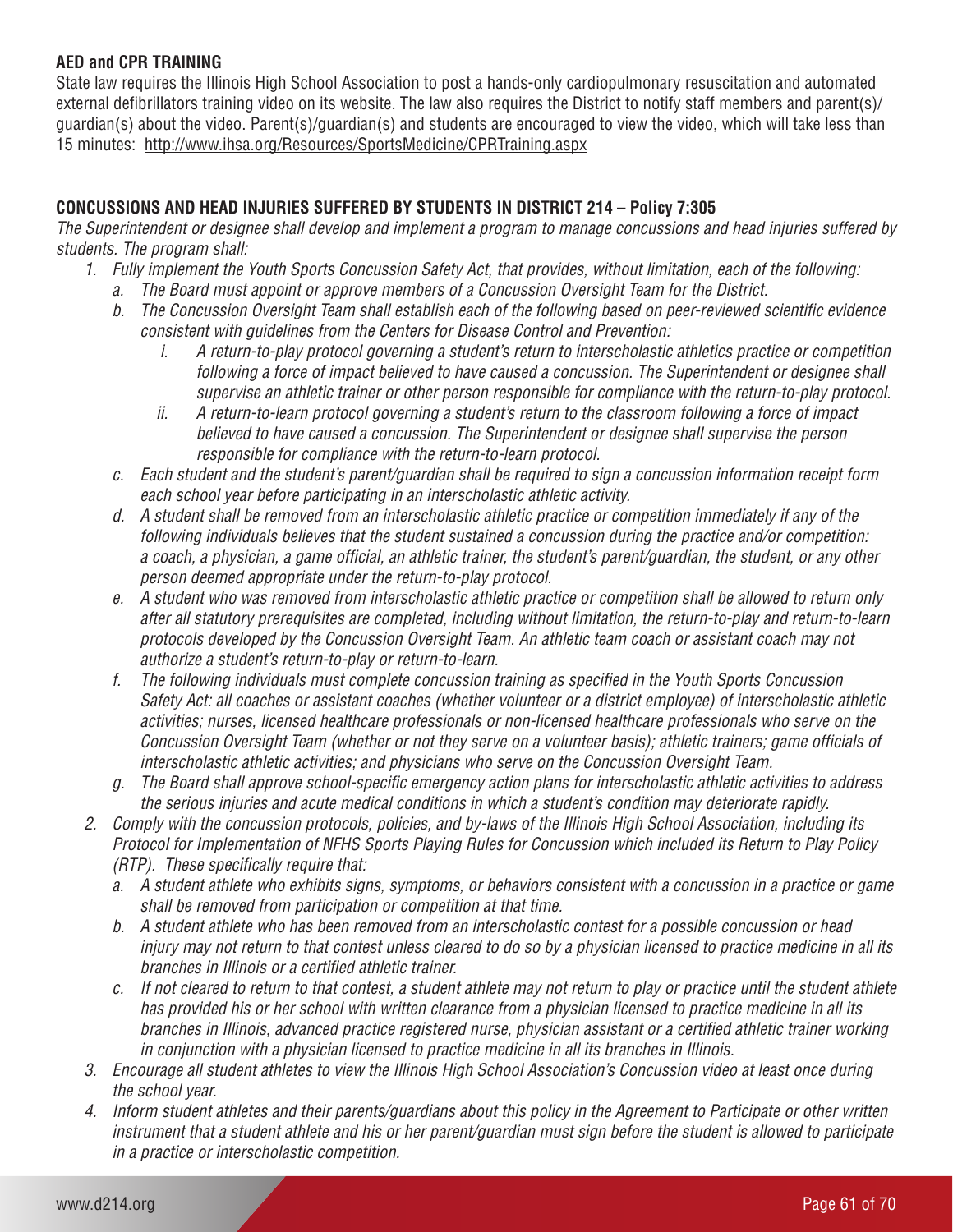- *5. Provide coaches and student athletes and their parents/guardians with educational materials from the Illinois High School Association regarding the nature and risk of concussions and head injuries, including the risks inherent in continuing to play after a concussion or head injury.*
- *6. Include a requirement for staff members to distribute the Ill. Dept. of Public Health concussion brochure to any student or the parent/guardian of a student who may have sustained a concussion, regardless of whether or not the concussion occurred while the student was participating in an interscholastic athletic activity, if available.*
- *7. Include a requirement for certified athletic trainers to complete and submit a monthly report to the Illinois High School Association on student-athletes who have sustained a concussion during: 1) a school-sponsored activity overseen by the athletic trainer; or 2) a school-sponsored event of which the athletic director is made aware.*

*ADOPTED: January 2019*

For further information, visit the District website: http://www.d214.org/co-curricular/head-injury-care-and-return-to-play-guidelines/

# **AMERICANS WITH DISABILITIES ACT NOTICE**

Township High School District 214 does not discriminate on the basis of disability in admission to its programs, services, or activities, in access to them, in treatment of individuals with disabilities, or in any aspect of their operations. Township High School District 214 also does not discriminate on the basis of disability in its hiring or employment practices.

Individuals with disabilities should notify the superintendent or building principal if they have a disability that will require special assistance or services and, if so, what services are required. This notification should occur as far in advance as possible of the school-sponsored function, program, or meeting.

This notice is provided as required by Title II of the Americans with Disabilities Act of 1990 (ADA) and Section 504 of the Rehabilitation Act of 1973. Questions, complaints, or requests for additional information regarding the ADA and Section 504 may be forwarded to the designated district ADA and Section 504 compliance coordinator:

Director of Operations Township High School District 214 2121 South Goebbert Road Arlington Heights, IL 60005 847-718-7619 7:00 AM - 3:30 PM M-F

For more information, reference Board policy 8:70 – Accommodating Individuals with Disabilities.

# **SECTION 504 RIGHTS AND PROCEDURES**

Section 504 of the Rehabilitation Act of 1973 and its implementing regulations prohibit discrimination on the basis of disability by any program or activity that receives or benefits from federal funding. Section 504 requires that disabled students be provided with a free appropriate public education including education with non-disabled peers to the maximum extent appropriate.

The following procedures apply regarding the evaluation, identification, and provision of services to the students under Section 504:

# **I. Definition Of Qualified Individual With A Disability Under Section 504**

A person has a disability within the meaning of Section 504 of the *Rehabilitation Act of 1973* if he or she has a mental or physical impairment, has a record of such impairment, or is regarded as having such an impairment, which substantially limits one or more major life activities. An impairment that is episodic or in remission is a disability if it would substantially limit a major life activity when active. The determination of whether an impairment substantially limits a major life activity shall be made without regard to the ameliorative effects of mitigating measures (except for ordinary eyeglasses or contact lenses).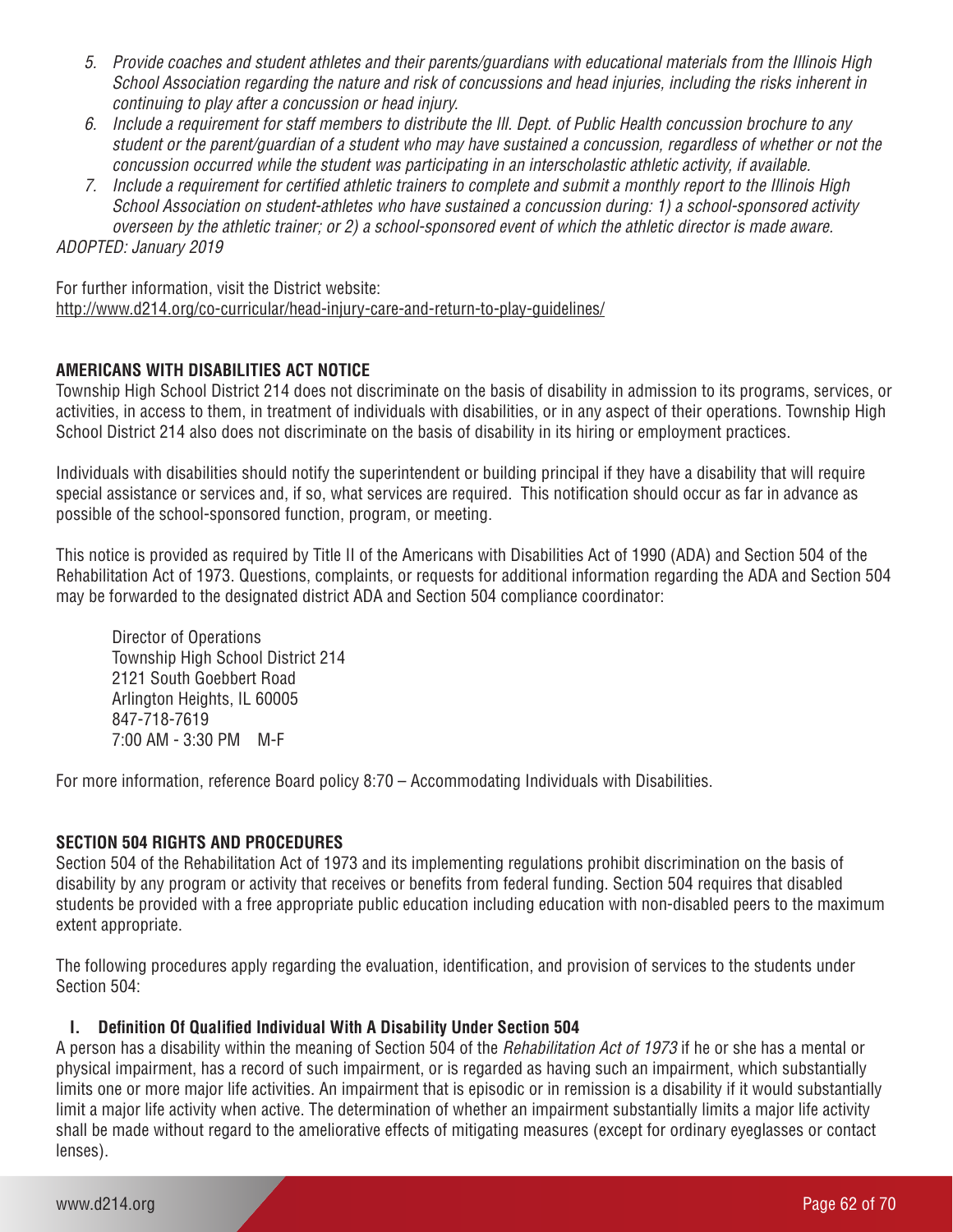Major life activities include, but are not limited to, functions such as caring for one's self, performing manual tasks, seeing, hearing, eating, sleeping, walking, standing, lifting, bending, speaking, breathing, learning, reading, concentrating, thinking, communicating, and working. Major life activities also include the operation of a major bodily function.

# **II. Prohibition Against Discrimination**

No qualified individual with a disability under Section 504 shall, on the basis of disability, be excluded from participation in, be denied the benefits of, or otherwise be subject to discrimination in any program or activity. It is the intent of Township High School District 214 to identify, evaluate and provide appropriate education aids and services to meet the needs of students who are qualified individuals with disabilities under Section 504.

# **III. Designation Of Responsibility**

It is the responsibility of the District to provide a free appropriate public education to each qualified student with a disability who is a resident of the District regardless of the nature or severity of the student's disability.

# **IV. 504 Evaluation**

Referrals for consideration for Section 504 eligibility may be made at any time. A referral must be made in writing and dated at the time the request is made, including the reason for the referral. Referrals may be made by individuals with knowledge of the student's needs and/or educational programming, including teachers, other staff members, parent(s)/guardian(s), etc. Referrals should be directed to the home school 504 coordinator or designee for consideration. The coordinator or designee can be notified by contacting the home school student services department.

An assessment or evaluation team, consisting of persons knowledgeable about the student, will conduct an individual evaluation of a student initially referred for a Section 504 evaluation. If the District declines to evaluate a child under Section 504, it will provide notice to the child's parent(s)/guardian(s) of procedural safeguards, including the right to challenge the District's refusal to evaluate the child under Section 504. The designated team will review all submitted documentation, current teacher reports, past records and tests. Additional evaluation tests will be conducted by the District if deemed necessary. Parental/guardian consent will be obtained prior to the initial evaluation completed by the District. If a parent/ guardian declines consent for an initial evaluation, the school district may (but is not required to) use hearing procedures to seek to override the parents'/guardians' denial of consent.

For additional 504 Handbook procedures, go to: https://www.d214.org/district-departments/student-services/

# **MEDICAID REIMBURSEMENT**

Township High School District 214 will make Medicaid claims for services offered to qualified students. This will be done through a joint agreement between Illinois Department of Public Aid and Illinois State Board of Education. If there are questions, contact the assistant superintendent for student services at 847-718-7657.

# **The information in this section serves as annual written notification regarding accessing public benefits and releasing personally identifiable information to the Illinois Medicaid Program.**

The federal special education law, the Individuals with Disabilities Education Improvement Act 2004 (IDEA), specifies each State's obligation to develop agreements with non-educational public agencies to ensure that all services necessary to provide a free appropriate public education (FAPE) are provided to children with disabilities at no cost to the parent(s)/ guardian(s). This includes the State Medicaid agency. School districts are permitted to seek payment from public insurance programs (Medicaid) for some services provided at school.

Under the Family Education Rights and Privacy Act (FERPA), consent is required for the school system to release information about the child to the Illinois Department of Community of Health program in order to access the child's public benefits. Parent(s)/guardian(s) are entitled to have a copy of any information the school system releases to the state Medicaid program.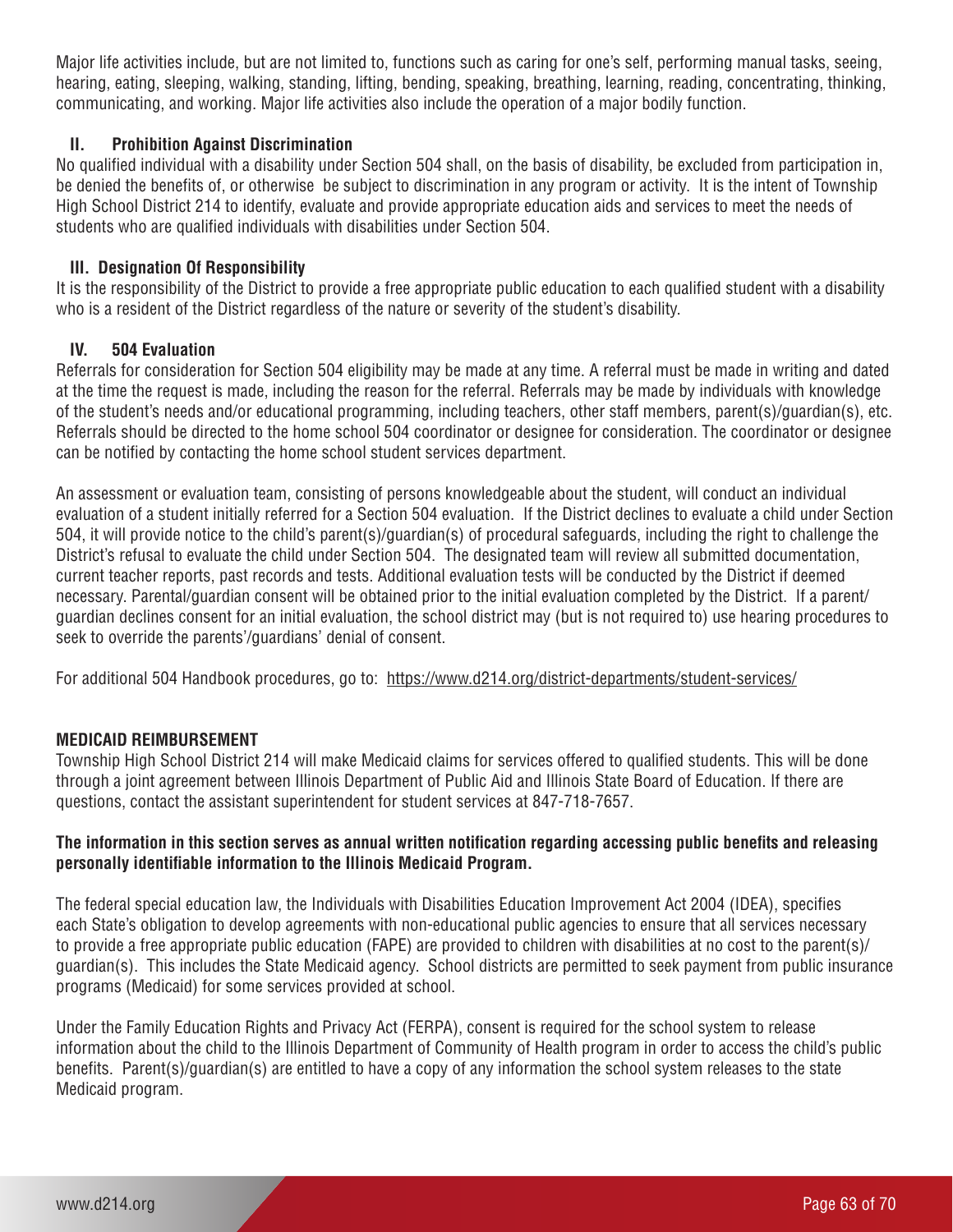If consent has been previously given for Township High School District 214 School System to access the student's public benefits and to release information needed to access Illinois Medicaid funding for services provided through the student's individualized education program (IEP) or health screenings, the school district may release:

- o Student's name and Social Security Number;
- o Student's date of birth;
- $\circ$  Student's IEP documentation including evaluations;
- o Dates and times services are provided to the student at school;
- o Reports of the student's progress, including therapist notes, progress notes and report cards.

The student will continue to receive all required IEP services or health screenings at no cost to you. Reimbursed services provided by the Township High School District 214 School System Exceptional Children Program do not limit coverage, change eligibility, affect benefits, or count against visit or funding limits in Medicaid programs in which the student is enrolled.

Consent may be revoked at any time. Revoking parent/guardian consent does not change the school district's responsibility to provide all required IEP services or health screenings at no cost.

Contact the Student Services office at 847-718-7659 for questions about this program or to revoke your consent at any time.

#### **SPECIAL EDUCATION TRANSFERS**

Special education students who transfer either between schools within Township High School District 214 or from schools in other districts, will be admitted and will receive service in accordance with the Individuals with Disabilities Education Improvement Act of 2004 (IDEA).

#### **EVERY STUDENT SUCCEEDS ACT AND TITLE I**

The Every Student Succeeds Act (ESSA) creates the funding schools receive through the Title I program. The amount of funding the school receives depends on the number of students from low-income families attending that school. In District 214, Wheeling, Rolling Meadows, and Elk Grove High Schools, as well as, Vanguard and The Academy at Forest View, qualify to receive Title I funds. Title-funded activities in the schools include reading instruction and math support, beforeand after-school tutorial programs, parent/guardian workshops, and staff development training. The main goal of these activities and primary purpose of Title I is to increase academic achievement to meet the state's challenging performance standards, as well as to promote parent/guardian education and involvement. From time to time parent(s)/guardian(s) may receive notifications required by ESSA. Further details about this law and its provisions can be found in the Educational Services section of the District website: http://www.d214.org/academics/federal-title-programs/

#### Parent's/Guardian's Right to Know

The ESSA law states that parent(s)/guardian(s) can ask for information about the professional qualifications of their children's classroom teachers, including licensing and academic degrees. Parent(s)/guardian(s) also have the right to know whether their children are being provided services by paraprofessionals and their level of qualifications. All teachers in District 214 are highly qualified, as defined by the Illinois State Board of Education. Highly qualified teachers have a bachelor's degree or higher and a state teaching license. In addition, for each core subject area of teaching responsibility, all teachers have either passed a content-area test or completed a college degree in that subject. All paraprofessionals are endorsed by the state as paraprofessional educators, having completed at least 60 semester hours of college credit or the equivalent.

For more information, reference Board policy 6:170 – Title I Programs.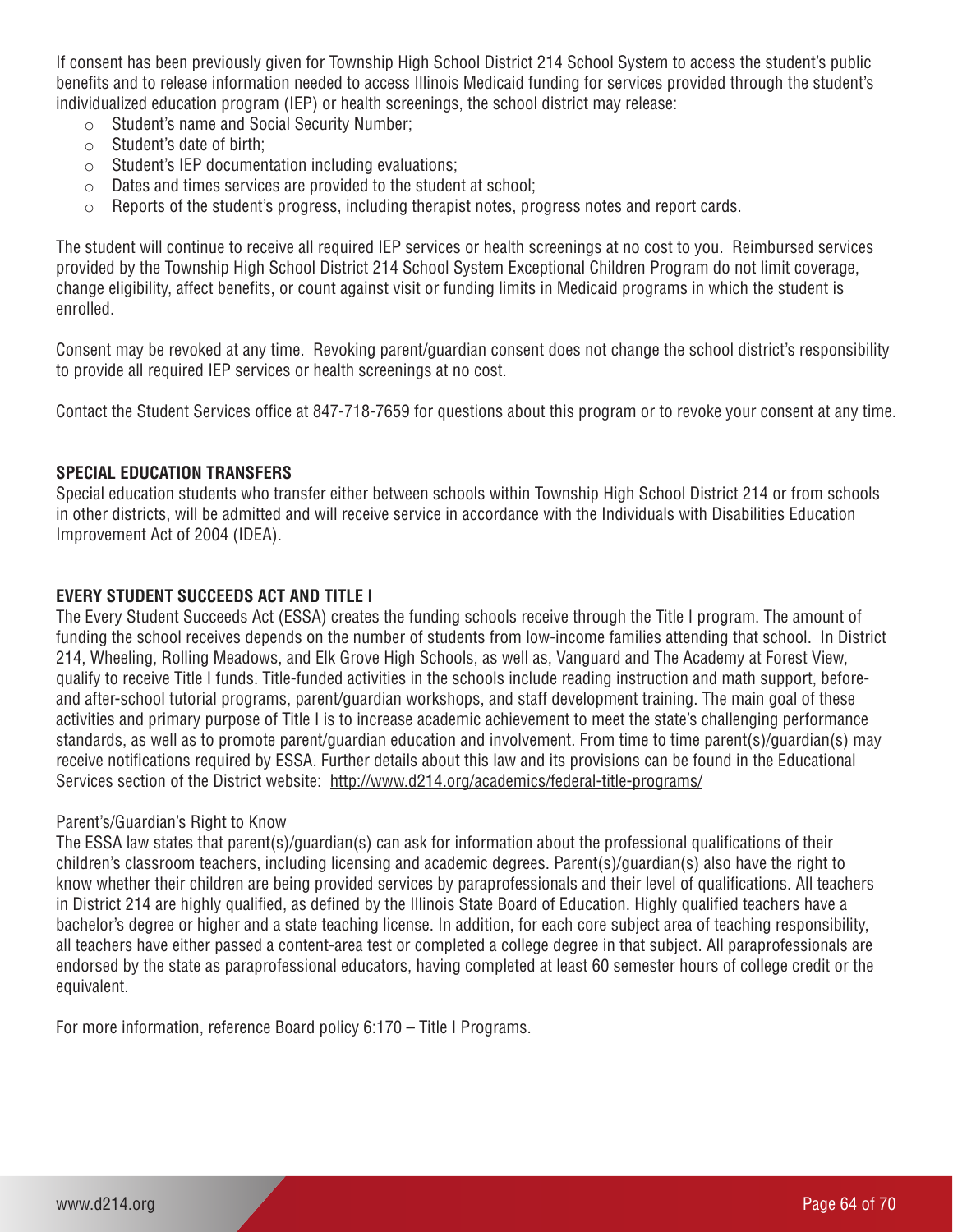# **PROCEDURES FOR RECORDING AT IEP MEETINGS**

Recording of IEP meetings shall **only** be permitted in cases where a parent or guardian requires the recording in order to ensure he or she understands the IEP proceedings and shall only be used for this purpose. Parent(s)/guardian(s) are otherwise afforded the rights they are entitled to under the IDEA. In such cases, the parent/guardian must provide the district with written notice at least 24 hours prior to the meeting at issue. All participants must be informed when a meeting is being recorded. Any time that a parent/guardian records an IEP meeting, the District will make its own recording of the meeting with its own equipment. Surreptitious recording is prohibited.

Questions or comments about special education services in Township High School District 214 may be directed to the assistant superintendent for student services at 847-718-7657.

For more information, reference Board policy 8:30 – Visitors to and Conduct on School Property.

# **STUDENT AND FAMILY PRIVACY RIGHTS – Policy 7:15**

#### *Surveys*

*All surveys requesting personal information from students, as well as any other instrument used to collect personal information from students, must advance or relate to the District's educational objectives as identified in Board of Education policy 6:10, Educational Philosophy and Objectives, or assist students' career choices. This applies to all surveys, regardless of whether the student answering the questions can be identified and regardless of who created the survey.*

# *Surveys Created by a Third Party*

*Before a school official or staff member administers or distributes a survey or evaluation created by a third party to a student, the student's parent(s)/guardian(s) may inspect the survey or evaluation, upon their request and within a reasonable time of their request.*

*This section applies to every survey: (1) that is created by a person or entity other than a District official, staff member, or student, (2) regardless of whether the student answering the questions can be identified, and (3) regardless of the subject matter of the questions.*

# *Survey Requesting Personal Information*

*School officials and staff members shall not request, nor disclose, the identity of any student who completes any survey or evaluation (created by any person or entity, including the District) containing one or more of the following items:*

- *1. Political affiliations or beliefs of the student or the student's parent/guardian.*
- *2. Mental or psychological problems of the student or the student's family.*
- *3. Behavior or attitudes about sex.*
- *4. Illegal, anti-social, self-incriminating, or demeaning behavior.*
- *5. Critical appraisals of other individuals with whom students have close family relationships.*
- *6. Legally recognized privileged or analogous relationships, such as those with lawyers, physicians, and ministers.*
- *7. Religious practices, affiliations, or beliefs of the student or the student's parent/guardian.*
- *8. Income (other than that required by law to determine eligibility for participation in a program or for receiving financial assistance under such program).*

# *The student's parent(s)/guardian(s) may:*

- *1. Inspect the survey or evaluation upon, and within a reasonable time of, their request, and/or*
- *2. Refuse to allow their child to participate in the activity described above. The school shall not penalize any student whose parent(s)/guardian(s) exercised this option.*

# *Physical Exams or Screenings*

*No school official or staff member shall subject a student to a non-emergency, invasive physical examination or screening as a condition of school attendance. The term "invasive physical examination" means any medical examination that involves the exposure of private body parts, or any act during such examination that includes incision, insertion, or injection into the body, but does not include a hearing, vision, or scoliosis screening.*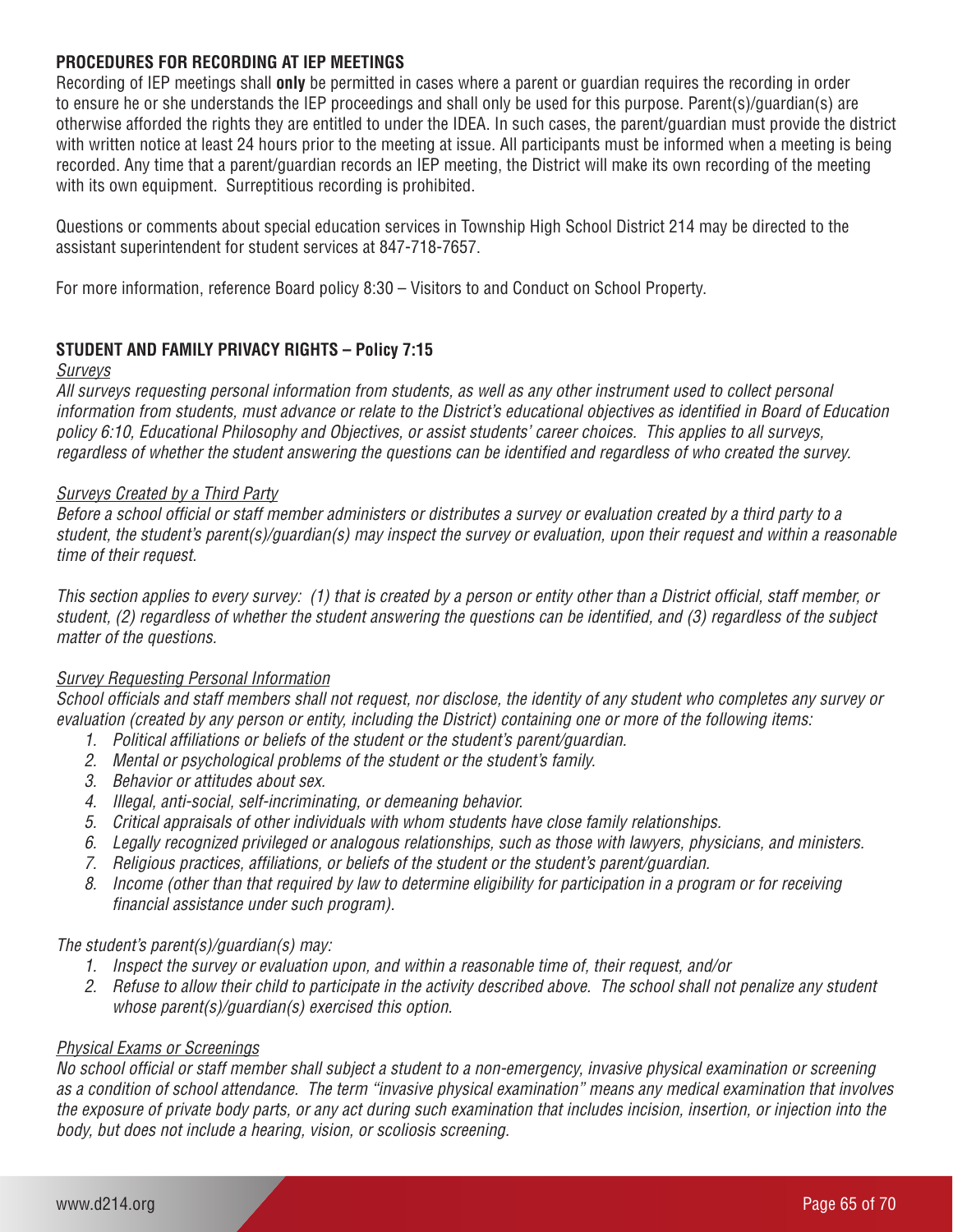*The above paragraph does not apply to any physical examination or screening that:*

- *1. Is permitted or required by an applicable State law, including physical examinations or screenings that are permitted without parental notification.*
- *2. Is administered to a student in accordance with the Individuals with Disabilities Education Act (20 U.S.C. §1400 et seq.).*
- *3. Is administered pursuant to the District's co-curricular drug and alcohol testing program (see Policy 7:240,* Conduct Code for Participants in Co-Curricular Activities).
- *4. Is otherwise authorized by Board of Education policy.*

# *Selling or Marketing Students' Personal Information Is Prohibited*

*No school official or staff member shall market or sell personal information concerning students (or otherwise provide that information to others for that purpose). The term "personal information" means individually identifiable information including: (1) a student or parent's first and last name, (2) a home or other physical address (including street name and the name of the city or town), (3) a telephone number, (4) a Social Security identification number or (5) driver's license number or State identification card.* 

*The above paragraph does not apply: (1) if the student's parent(s)/guardian(s) have consented; or (2) to the collection, disclosure or, use of personal information collected from students for the exclusive purpose of developing, evaluating or providing educational products or services for, or to, students or educational institutions, such as the following:* 

- *1. College or other postsecondary education recruitment, or military recruitment.*
- *2. Book clubs, magazines, and programs providing access to low-cost literary products.*
- *3. Curriculum and instructional materials used by elementary schools and secondary schools.*
- *4. Tests and assessments to provide cognitive, evaluative, diagnostic, clinical, aptitude, or achievement information about students (or to generate other statistically useful data for the purpose of securing such tests and assessments) and the subsequent analysis and public release of the aggregate data from such tests and assessments.*
- *5. The sale by students of products or services to raise funds for school-related or education-related activities.*
- *6. Student recognition programs.*

*Under no circumstances may a school official or staff member provide a student's "personal information" to a business organization or financial institution that issues credit or debit cards.* 

# *Notification of Rights and Procedures*

*The Superintendent or designee shall notify students' parents/guardians of:*

- *1. This policy as well as its availability upon request from the general administration office.*
- *2. How to opt their child out of participation in activities as provided in this policy.*
- *3. The approximate dates during the school year when a survey requesting personal information, as described above, is scheduled or expected to be scheduled.*
- *4. How to request access to any survey or other material described in this policy.*

*This notification shall be given parents/guardians at least annually, at the beginning of the school year, and within a reasonable period after any substantive change in this policy.*

*The rights provided to parents/guardians in this policy transfer to the student when the student turns 18 years old, or is an emancipated minor. ADOPTED: January 2018*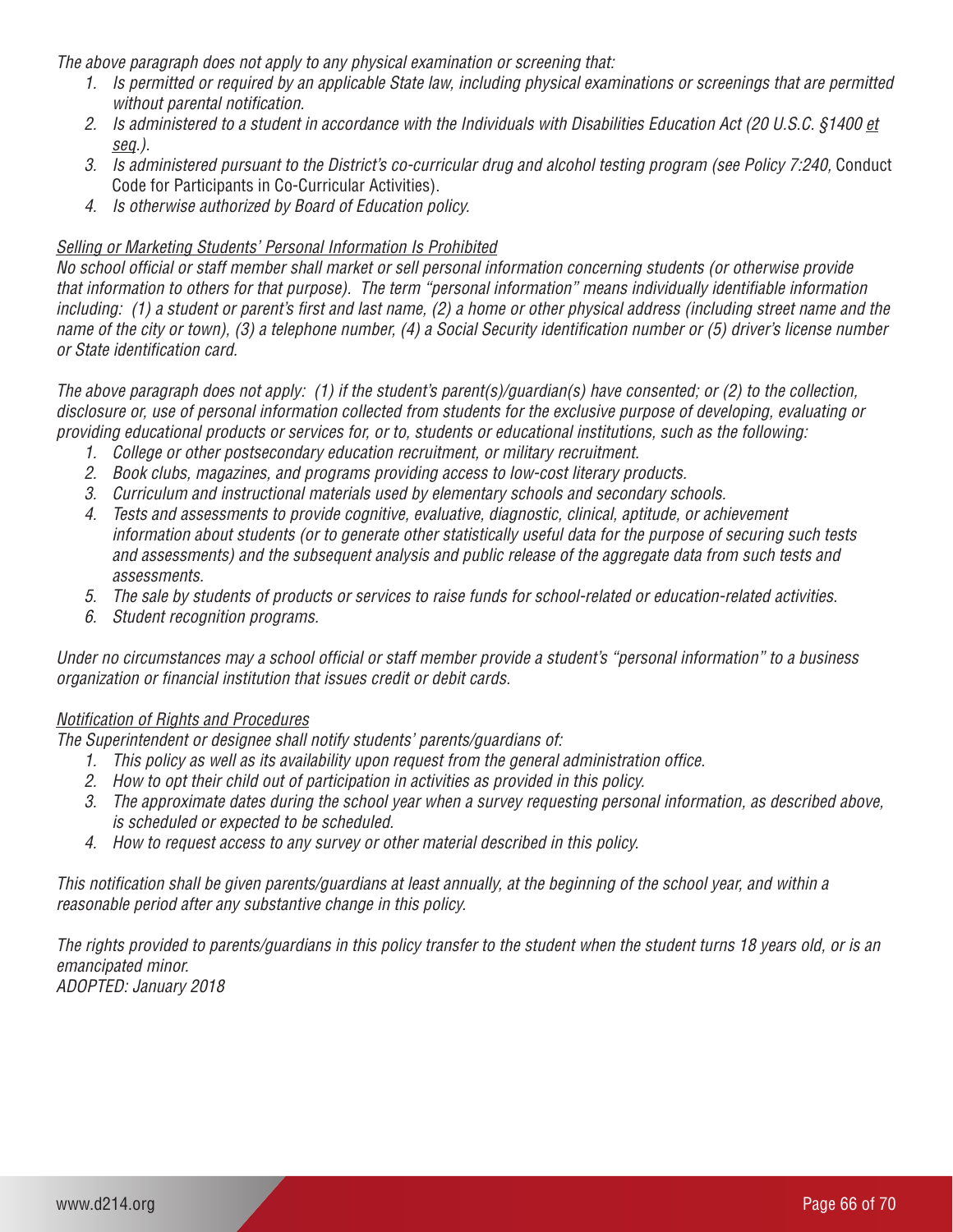# **STUDENT RECORDS**

Refer to Family Educational Rights and Privacy Act of 1974, and the Illinois School Student Records Act of 1975. All surveys requesting personal information from students will comply with Board Policy 7:15 (Student and Family Privacy Rights).

All school records, including permanent and temporary records, are available for inspection and duplication by students and their parent(s)/guardian(s). The parent(s)/guardian(s) of a student have the right to obtain copies of the student's records until the student reaches 18 years of age. At age 18, the student alone must give consent for the release of their school records.

Student records fall into two categories:

- $\circ$  A student "permanent record" includes name, birth date, address, grades and grade level, parents'/guardians' names and addresses, attendance records, academic transcript, honors, awards, activities/athletics & health/accident reports.
- $\circ$  A student "temporary record" includes family background information, intelligence test/aptitude scores, psychological evaluations, disciplinary actions, and other information relevant to the education of the students, personality tests, achievement test results, special education files/documents and information pertaining to release of this record.

Directory information includes the student's name, address, date and place of birth, telephone number, gender, grade level, parents'/guardians' names and addresses, school sponsored activities, organizations & athletics, activities, photograph, dates of attendance, field of study, academic awards, degrees and honors received. **Any parent/guardian who wishes such information not be made public should indicate this at the time of registration.**

For more information, reference Board policy 7:340 – Student Records.

#### Maintenance of School Records

- 1. Student permanent records including health records will be maintained for a period of sixty (60) years after the student has transferred, graduated, or permanently withdrawn from school.
- 2. Student temporary records shall be maintained by the school not less than five (5) years after the student is no longer enrolled.
- 3. Temporary records that may be of assistance to a student with disabilities who graduates or permanently withdraws, may, after 5 years be transferred to the parent(s)/guardian(s) or to the student, if the student has succeeded to the rights of the parent(s)/guardian(s).
- 4. The records custodian is responsible for maintaining and updating all student records.

# Right to Records

Illinois law grants both parent(s)/guardian(s) the right to access records (until the student attains 18 years of age) concerning their children and to have contact with service providers regardless of whether custody is awarded to one parent or to both.

Notwithstanding any other provision of law, access to records and information pertaining to a child, including but not limited to medical, dental, child care, and school records, shall not be denied to a parent for the reason that such parent is not the child's custodial parent.

# Inspection of Student Records

The assistant principal for student services is the records custodian at Buffalo Grove, Elk Grove, John Hersey, Prospect, Rolling Meadows, and Wheeling high schools. The associate principal is the records custodian at The Academy at Forest View and Vanguard School.

- 1. Parent(s)/guardian(s) have the right to inspect, challenge, and copy their student's records until the student attains 18 years of age.
- 2. All students have the right to inspect, copy, and release their permanent records.
- 3. Student records will be made available to parent(s)/guardian(s) or eligible students within ten (10) business days from the time a written request is received.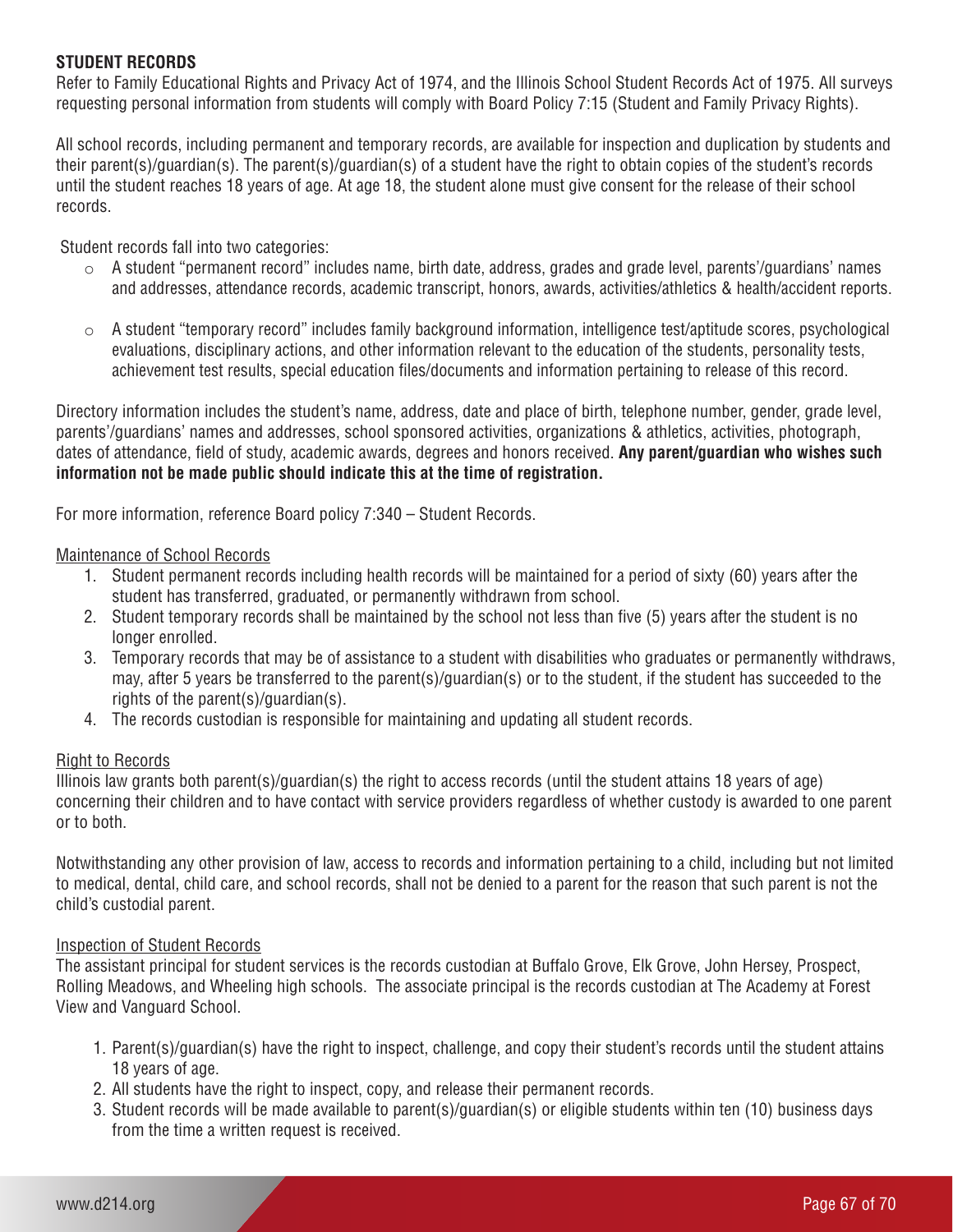- 4. When parent(s)/guardian(s) or students inspect the records, a qualified staff member will be present to interpret the information contained in these records.
- 5. Copies of student records will be provided to eligible parent(s)/guardian(s) and students upon request, cost not to exceed \$.35 per page.
- 6. Non-custodial parents have the same rights as custodial parents unless specifically denied by a court order.
- 7. Complaints or requests for amendment of student records may be made to the building records custodian. A hearing will be provided if agreements cannot be reached.

# **PROCEDURE TO REQUEST TRANSCRIPTS AND/OR IMMUNIZATION RECORDS**

#### Transcripts:

All District 214 schools now use Parchment Exchange, an eTranscript provider.

- • Official Transcripts: Current students, non-enrolled students and alumni access the Parchment portal through the school websites, create an account, request official transcripts and monitor the document submission in their online account. Most official transcript requests for students will be free. Non-enrolled students and alumni will be charged \$10 per transcript. Payments must be made online through the Parchment account. Students and alumni requesting official transcripts should visit their home school website.
- • Please note that official transcripts will not be sent for seniors until transcripts are verified, usually 2-3 weeks into the academic school year.
- • Unofficial Transcripts: Often times scholarships, insurance companies and college coaches do not require official transcripts. Current students can download or print copies of unofficial transcripts from their Infinite Campus portal for these purposes.

#### Immunization Records:

Individuals will be charged according to the following schedule for a copy of the immunization record:

- • Current students should request, complete and submit an Immunization Record Request Form in their Student Services department. No fees are required for these requests.
- • Non-enrolled students and alumni access the Alumni Immunization Request Form on their home school website. They must submit this form, a copy of their driver's license and pay a \$10.00 processing fee for each copy of the immunization record.

Contact the registrar in your home school with any questions.

# **ACCESS TO STUDENT DIRECTORY INFORMATION BY MILITARY RECRUITERS**

Student directory information consists of, for the purposes of this section only, students' names, addresses, and telephone numbers.

Parent(s)/guardian(s) and students may request this directory information not be released without their prior approval. Parent(s)/guardian(s) and students are notified of this option during the District registration process. The directory information of students for whom such a request has been made will not be provided to military recruiters. (Legal reference: 105 ILC5/10-20.5a)

#### **EMERGENCY SUPPORT**

District 214 will call 911 to seek emergency support for students under staff supervision when staff determine emergency support is needed. When this occurs, staff will notify parent(s)/guardian(s) as soon as possible considering the need for staff to first address the emergency.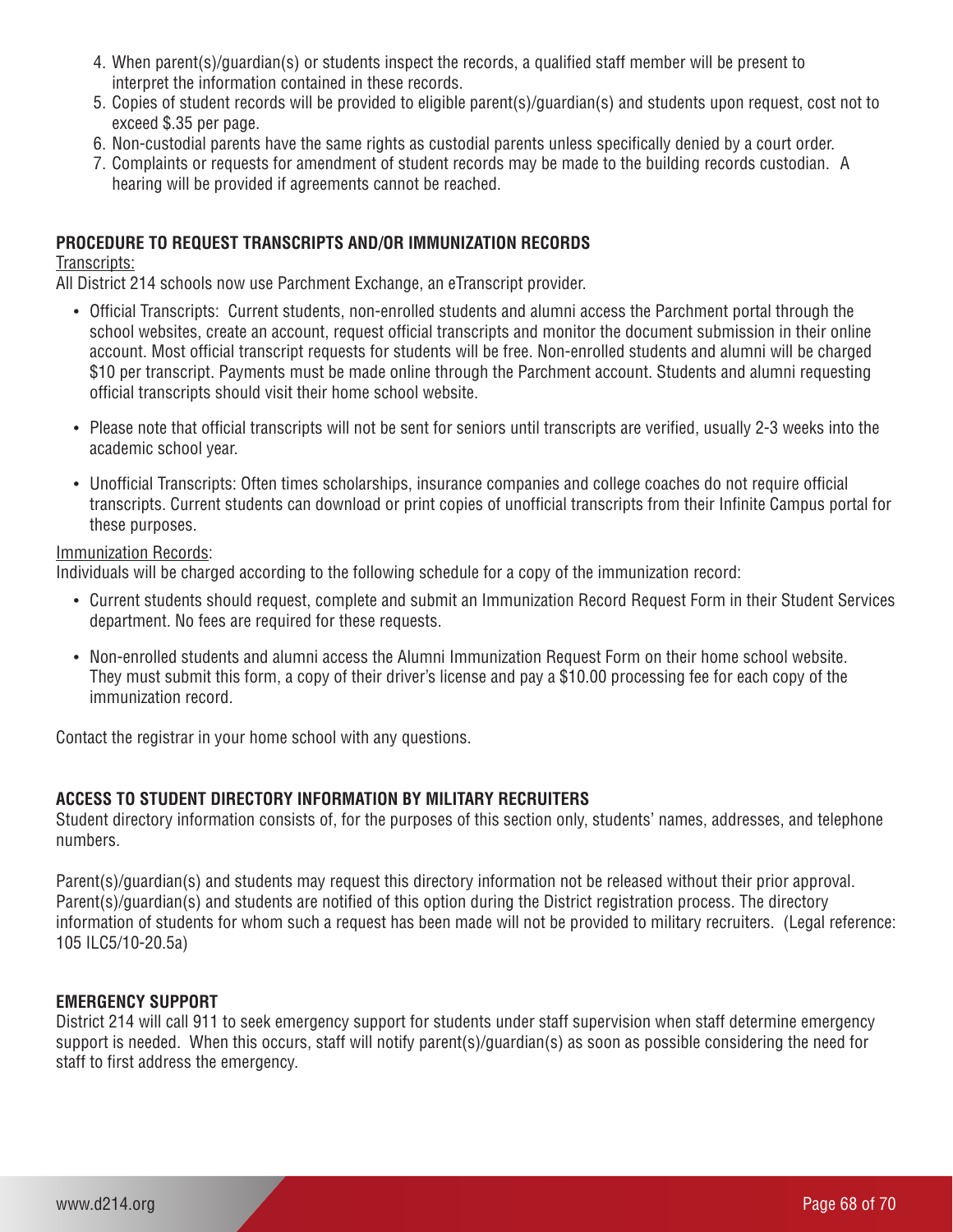#### **PESTICIDE APPLICATIONS**

Effective August 15, 1999, the Illinois General Assembly passed PA 91-0099 (SB527) requiring that public schools notify parent(s)/guardian(s) and school employees at least two business days prior to any pesticide applications on school grounds. The term "pesticide" includes insecticides, herbicides, rodenticides, and fungicides. The notification requirement extends to both indoor and outdoor pesticide applications. Excluded from the notification requirement are antimicrobials (such as disinfectants, sanitizers, or deodorizers), insecticide baits, and rodenticide baits.

All District 214 schools and programs have established a registry of people who wish to be notified. Notification can be included in newsletters, bulletins, calendars, or other correspondence currently published by the school and district. To be included in the registry, please contact your student's school/program for more information.

# **ASBESTOS HAZARD RESPONSE ACT**

In accordance with the Asbestos Hazard Emergency Response Act (AHERA), you are being notified that all of the District facilities house various amounts and types of asbestos-containing building materials. These materials do not pose any hazard to individuals unless the materials are disturbed.

The District maintains compliance with all applicable governmental and regulatory asbestos rules and regulations. The District also maintains compliance with the Illinois Department of Public Health guidelines for operations and maintenance activities. The District routinely performs operations and maintenance activities, required inspections, and surveillance activities to verify that the materials are being managed according to Illinois Department of Public Health guidelines. Each individual school and the district operations department have on file copies of the Asbestos Hazard Emergency Response Act Asbestos Management Plans that describe the locations of all asbestos-containing building materials. These plans are available for viewing by all interested parties. Contact your school or call the director of operations for assistance at 847-718-7619.

#### **DISTRICT 214 BUILDING ADDRESSES**

#### **BUFFALO GROVE HIGH SCHOOL**

1100 W. Dundee Rd. Buffalo Grove, IL 60089 847-718-4000

#### **ELK GROVE HIGH SCHOOL**

500 W. Elk Grove Blvd. Elk Grove Village, IL 60007 847-718-4400

#### **FOREST VIEW EDUCATIONAL CENTER**

2121 S. Goebbert Rd. Arlington Heights, IL 60005 847-718-7600

#### **JOHN HERSEY HIGH SCHOOL**

1900 E. Thomas St. Arlington Heights, IL 60004 847-718-4800

# **NEWCOMER CENTER**

2121 S. Goebbert Rd. Arlington Heights, IL 60005 847-718-7937

#### **PROSPECT HIGH SCHOOL**

801 W. Kensington Rd. Mount Prospect, IL 60056 847-718-5200

#### **ROLLING MEADOWS HIGH SCHOOL**

2901 W. Central Rd. Rolling Meadows, IL 60008 847-718-5600

#### **THE ACADEMY AT FOREST VIEW**

2121 S. Goebbert Rd. Arlington Heights, IL 60005 847-718-7772

#### **VANGUARD SCHOOL**

2121 S. Goebbert Rd. Arlington Heights, IL 60005 847-718-7870

#### **WHEELING HIGH SCHOOL**

900 S. Elmhurst Rd. Wheeling, IL 60090 847-718-7000